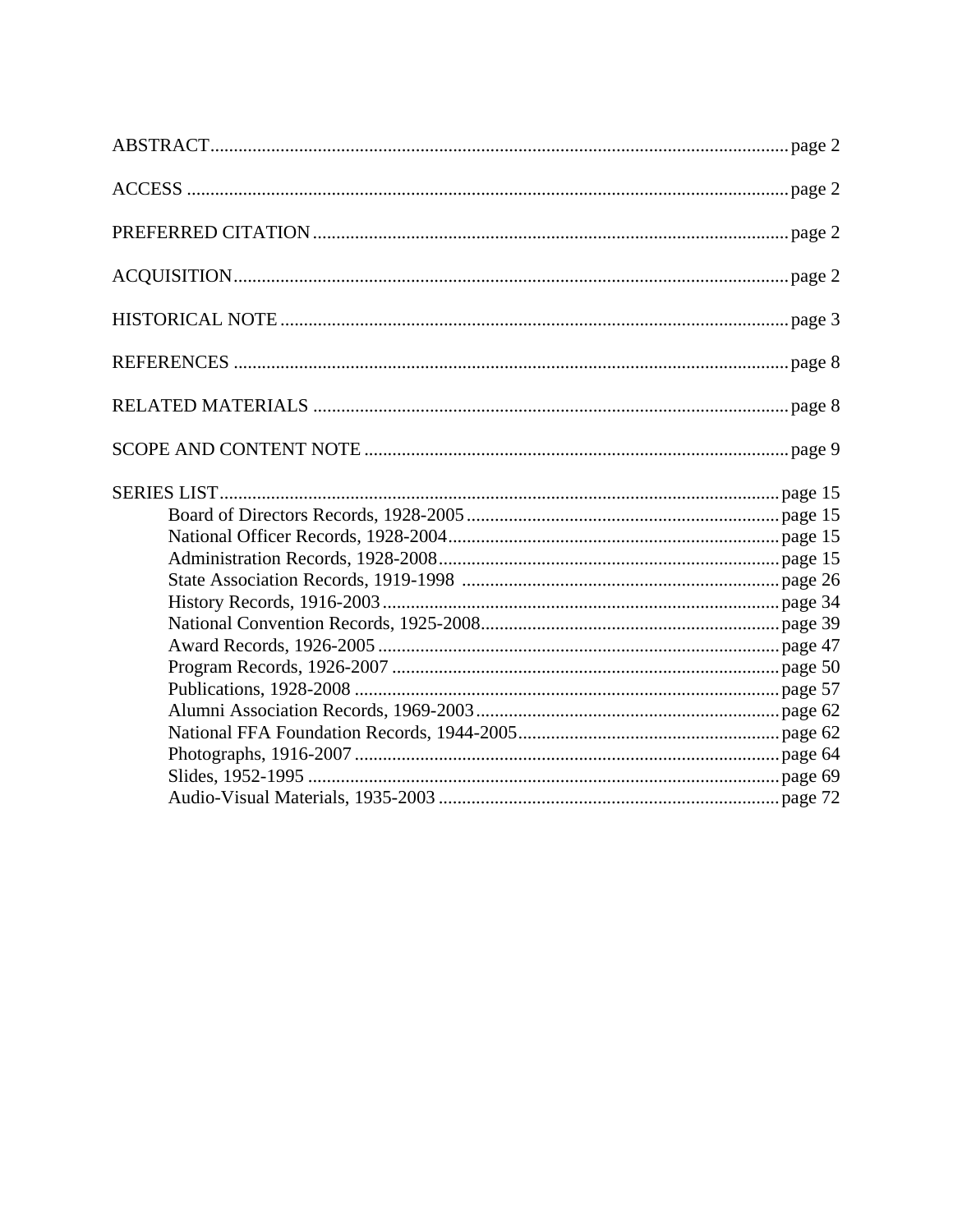**National FFA Organization Records, 1916-2008 Mss 035 145.2 c.f. (104 cartons, 20 flat boxes, 5 cassette boxes, 3 document boxes, 166 videotapes, 58 films)** 

# **ABSTRACT**

The National FFA Organization, originally called the Future Farmers of America, was founded in 1928 as a national organization for boys in rural, farming communities. Its original purpose, the education of youth in agricultural fields of study, is still recognized through its current programs. Today, the mission of the National FFA Organization is to make a positive difference in the lives of students by developing their potential for premier leadership, personal growth, and career success through agricultural education. Through educational programs the FFA teaches students how to become active in their communities and successful in their occupation. FFA membership includes junior high, high school, and college students and totals approximately 450,000.

This collection contains correspondence, minutes, newsletters, publications, reports, audio cassettes, video cassettes, and photographs.

#### **ACCESS**

This collection is open to the public without restriction. The copyright law of the United States (Title 17, United States Code) governs the making of photocopies or other reproductions of copyrighted material.

Immediate access may not be allowed for some audio and visual materials due to preservation concerns. Please consult Archives Reference Staff for further details.

# **PREFERRED CITATION**

Cite as: National FFA Organization Records, 1916-2008, IUPUI University Library Special Collections and Archives, Indiana University-Purdue University Indianapolis.

#### **ACQUISITION**

Presented by National FFA Organization, June 1998-June 2000. A1997/98-026, A1999/00-002, A1999/00-013, A1999/00-023, A2000/01-012, A2002/03-029, A2003/04-025, A2004/05-007, A2005/06-001, A2005/06-016, A2006/07-026, A2007/08-015, A2007/08-029.

Processed by Debra Brookhart, September 2000.

Collection processed with funds provided by the Indianapolis Foundation.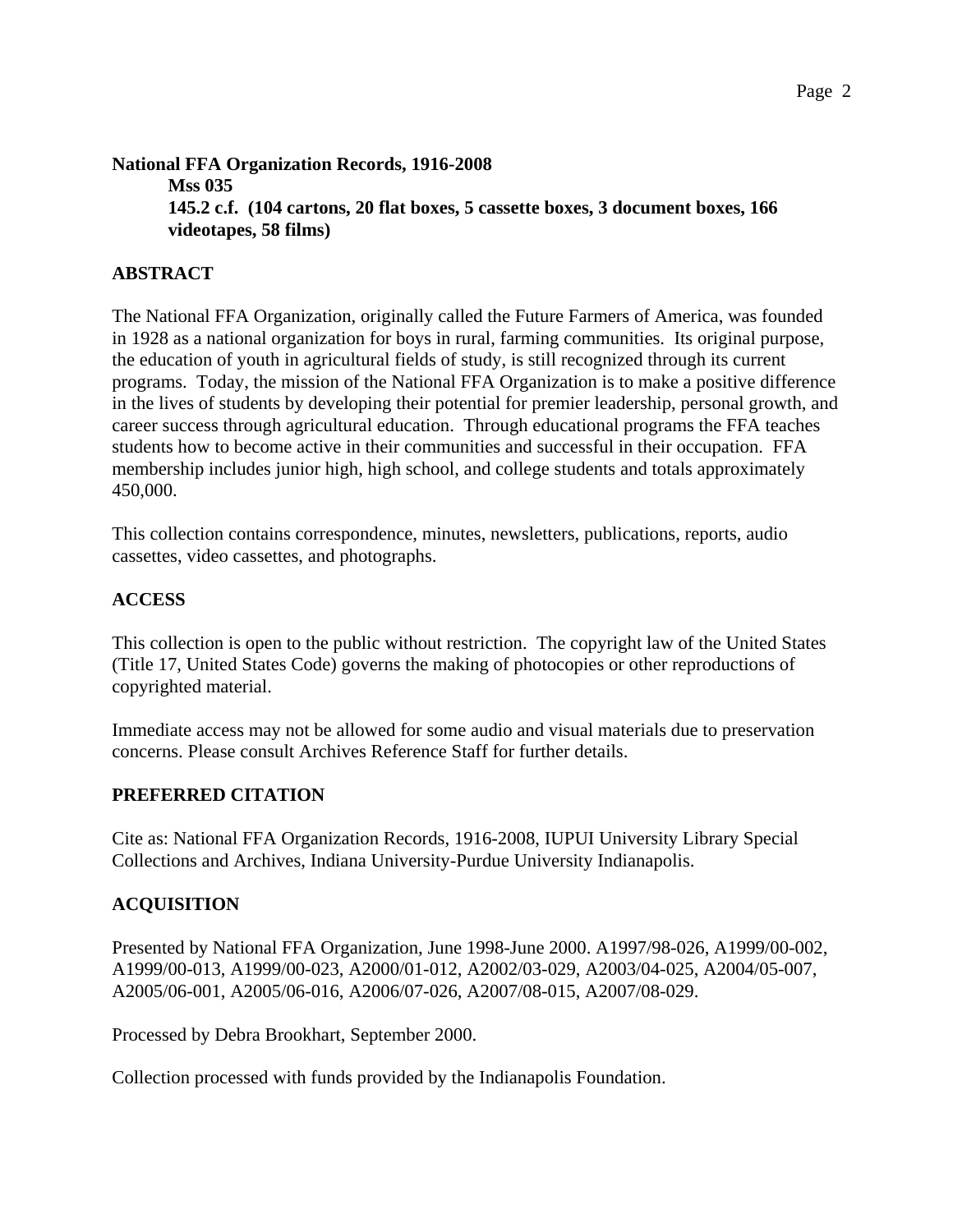# **HISTORICAL NOTE**

#### **Historical Timeline**

# **1917**

The Smith-Hughes National Vocational Education Act establishes vocational agriculture courses.

#### **1925**

Virginia Tech agricultural education teacher educators Henry Groseclose, Harry Sanders, Walter Newman, and Edmund Magill organize the Future Farmers of Virginia for boys in agriculture classes. The Future Farmers of Virginia would later serve as the model for the Future Farmers of America.

#### **1926**

New Farmers of America, an organization for African-American boys interested in agriculture, is formed in Virginia. It, like the FFA, was sponsored by the United States Office of Education and paralleled the FFA's programs and activities to the point that they offered many of the same programs under different names. In 1965, the NFA merged into the FFA and ceased to exist.

The American Royal Livestock Show invites vocational agriculture students to participate in National Livestock Judging Contests in Kansas City, Missouri.

#### **1928**

During the National Livestock Judging Contests, 33 students from 18 states establish the Future Farmers of America to provide leadership training for farm boys. During this first annual convention, Leslie Applegate is elected president and dues are set at 10 cents annually. The National Convention was held in Kansas City 1928-1998.

#### **1930**

At the  $3<sup>rd</sup>$  National Convention, the issue of membership was clarified when the constitution was amended restricting membership to boys only under Article III, Section B. Girls were restricted to activities at the state and local levels in the years following this decision.

The official creed and colors - national blue and corn gold - are adopted. The creed, written by E. M. Tiffany, has been amended three times but still retains its original basic tenants.

#### **1933**

Fredericktown, Ohio, FFA members arrive at the National Convention in blue corduroy jackets with the FFA emblem on the back. Official delegates vote to adopt the jacket as the organization's official dress. Members still wear the nationally-recognized jackets today, honoring the tradition and history of the FFA.

Members across the country celebrate the first national FFA Day. In 1948 this celebration would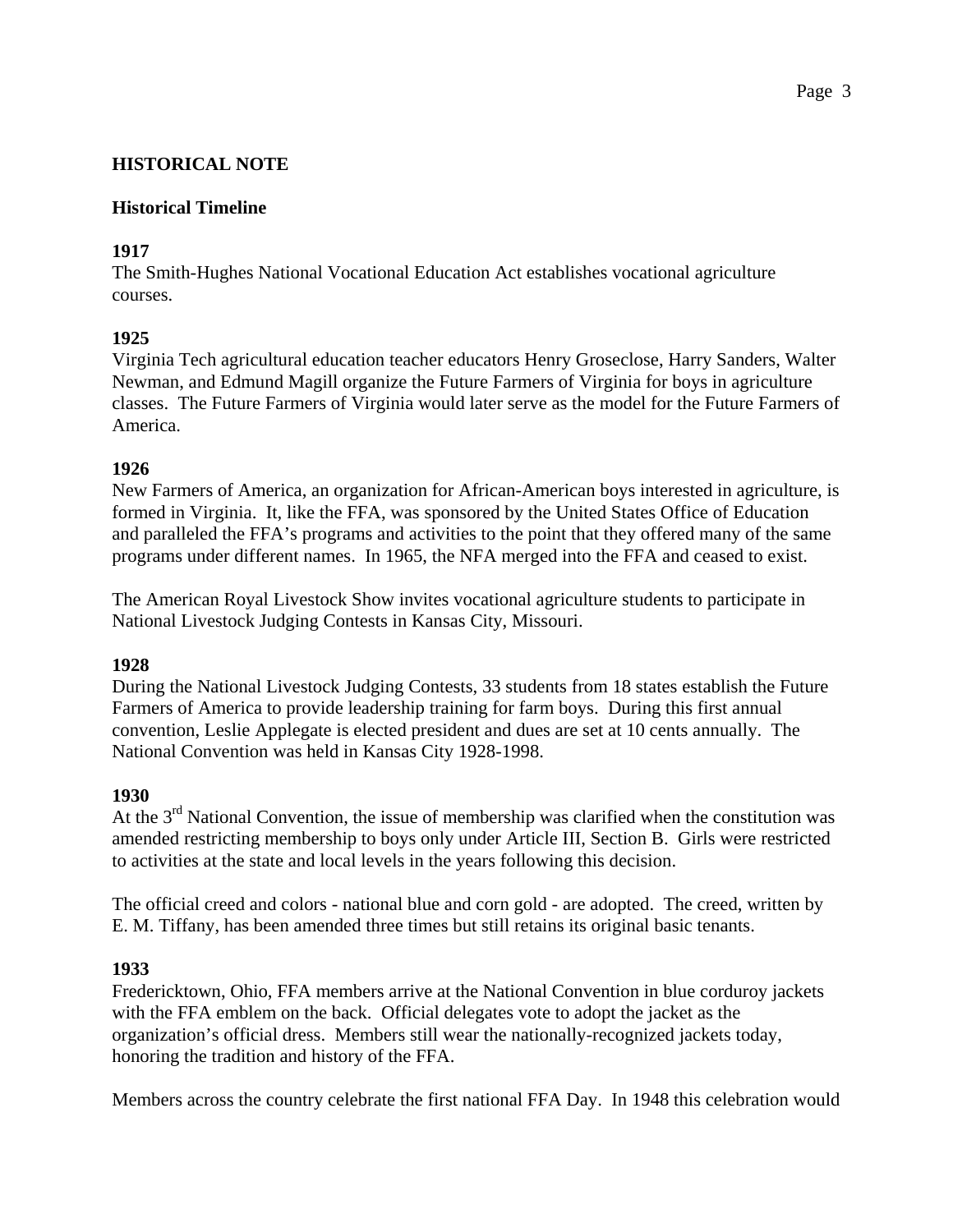be changed to FFA Week and celebrated during George Washington's birthday to recognize his pioneering contributions to American agriculture.

# **1944**

The National FFA Foundation, Inc. was established in Washington D.C., to raise money for FFA programs and activities from business, industry, government, individuals, and foundation sponsors. Today, the foundation is located in Indianapolis, Indiana, and raises more than \$7.3 million annually.

#### **1948**

FFA members participate in the organization's first international exchange program with the Young Farmers Club of Great Britain. This exchange launched a major international program that included internships for students and the establishment of future farmer organizations worldwide. By 1996, the FFA would send more than 350 students to more than 25 countries annually.

#### **1950**

The U.S. Congress passes Public Law 81-740, which grants the FFA a Federal Charter and stipulates that a U.S. Department of Education staff member be the National FFA Advisor. Today the FFA continues to be recognized by Congress as an intra-curricular part of the educational program.

#### **1959**

The FFA headquarters is established in Alexandria, Virginia, on land which was part of George Washington's estate. The FFA had owned the land since 1939 and used it as a national camp.

#### **1965**

The New Farmers of America, the organization for African-American agricultural students, merges with the FFA, adding 50,000 members.

#### **1966**

The FFA National Agricultural Career Show, a trade show especially for students, exposes National Convention attendees to educational and career opportunities in agriculture. By 1999, 350 exhibitors participate annually in the event.

#### **1969**

Women are allowed national membership making it possible for them to hold office and participate in competitive events at the regional and national level. Prior to this amendment women were permitted membership only at the local and state level. Today, 34% of FFA membership is female, while more than 50% of state leadership positions are held by women.

#### **1971**

The National FFA Alumni Association is founded, providing opportunities for former FFA members and other supporters to become involved with their local student chapters. In 2000, the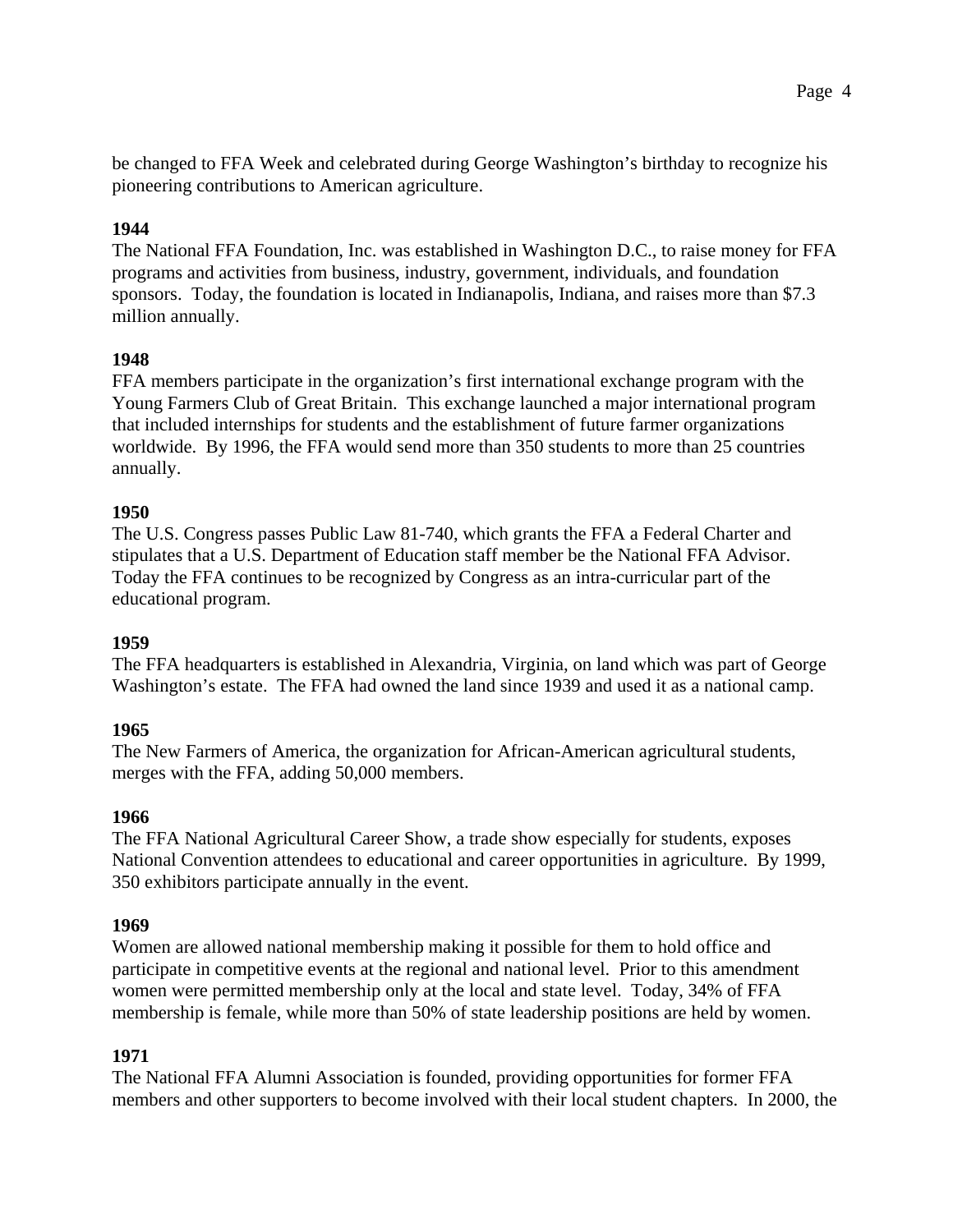Alumni Association had 42,000 members.

# **1974**

Fred McClure is elected Western Region Vice President, becoming the organization's first African-American National Officer. McClure would later serve on President George Bush's staff in Washington, D.C.

# **1982**

Jan Eberly becomes the first female National FFA President.

# **1988**

Delegates to the National FFA Convention change "Future Farmers of America" to the "National FFA Organization" to recognize the growth of agriculture and agricultural education to encompass the more than 300 careers in the science, business, and technology of agriculture. Delegates also opened FFA membership to middle school students.

#### **1994**

Corey Flournoy of Chicago, Illinois, is elected National FFA President, becoming the organization's first African-American president and first urban student leader.

#### **1996**

The National FFA web site, *National FFA Online*, goes live. In 1999, there were more than 140,000 visitors per month.

#### **1998**

The National FFA Convention was held in Kansas City, Missouri, for the last time in November 1998; the convention set an attendance record, drawing 49,240 members, guests, and supporters.

The National FFA Center moves to Indianapolis, Indiana, from Alexandria, Virginia. The National FFA Center houses the National FFA Organization, the National FFA Foundation, and the National FFA Alumni Association. Approximately 1,000 guests attended the dedication ceremonies on July 20, 1998.

#### **1999**

The National FFA Convention is held in Louisville, Kentucky, for the first time and will stay in Louisville through 2005; attendance was 46,918.

#### **2000**

FFA continues to expand opportunities for agricultural career preparation by introducing one new career development event, Agricultural Communications, and two demonstration events, Agronomy and Job Interview.

#### **2006**

The National FFA Convention is held for the first time in Indianapolis, Indiana; attendance was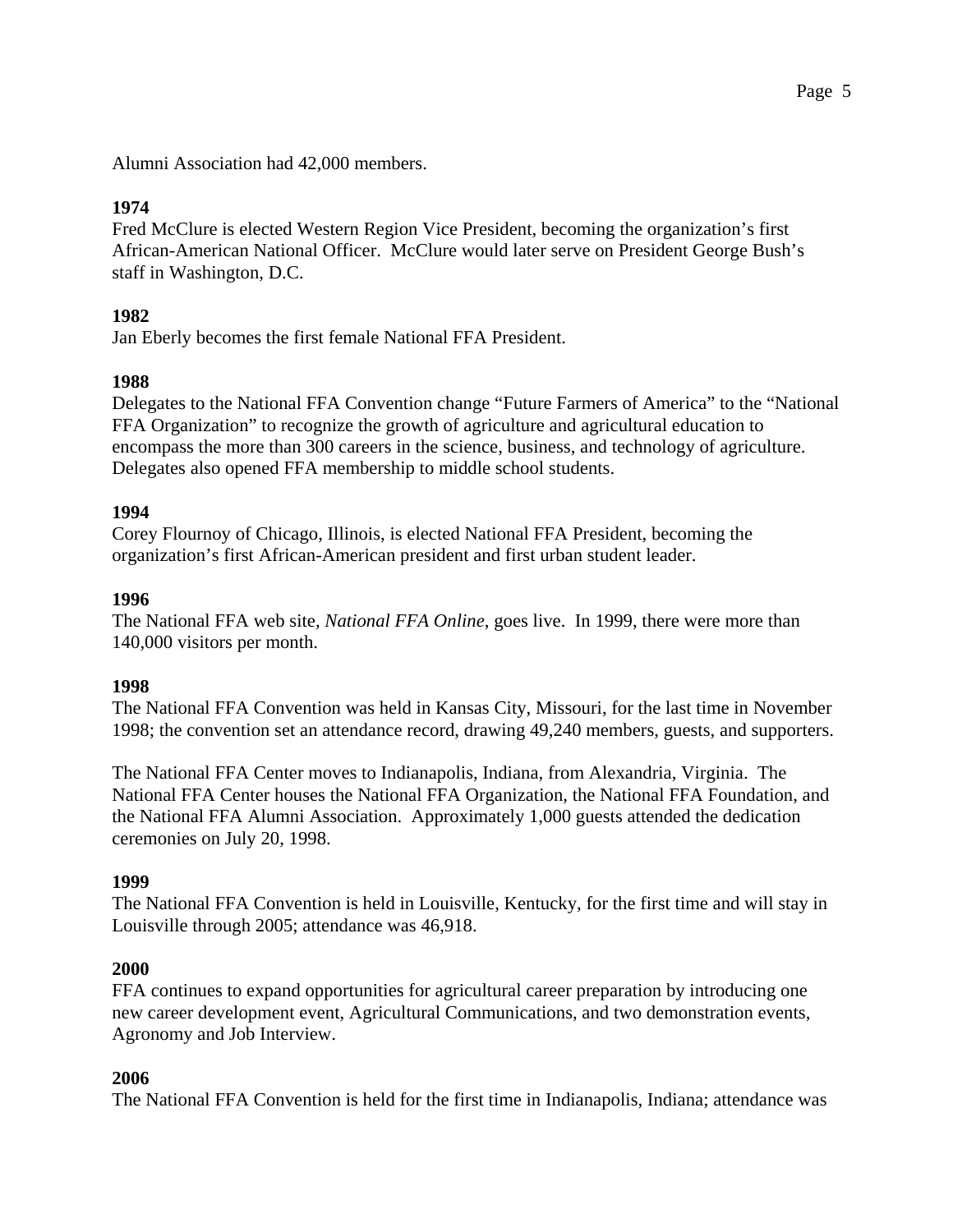#### 54,489.

FFA membership totals 451,997 in 7,268 chapters in all 50 states, Puerto Rico, Guam, and the Virgin Islands.

Adapted from *Key Moments in FFA History* timeline on the National FFA Organization website, www.ffa.org.

#### **Organizational Structure**

The mission of the National FFA Organization is to make a positive difference in the lives of students by developing their potential for premier leadership, personal growth, and career success through agricultural education. Through educational programs, the FFA teaches students how to become active in their communities and successful in their occupation. Emphasizing agricultural education the FFA demonstrates its ideals through the FFA Creed. The creed represents the beliefs all members of the organization are to hold. FFA membership includes junior high, high school, and college students.

The FFA is organized in such a way that promotes active participation by members. First and foremost the FFA is a student organization that actively seeks to educate students in agricultural fields of study. Six students are elected annually to serve as the National FFA Officers. These students are leaders and serve as representatives of the organization's membership. The FFA was originally set up as an organization to be administered directly by the elected student representatives. Adult advisors were elected by the students and served only as advisors to the governing body of student officers called the Board of Trustees. The constitution made no mention of any other form of administration. However, the expansion of the scope and programming of the FFA involved a great deal of financial and legal responsibility that minors could not effectively manage. The strong ties to the state and national government and with school boards further complicated the issue. After careful study of the problem, it was decided in1931 that an Advisory Council be created to oversee the activities of the National Student Officers and the positions of National Advisor and Executive Secretary to be positions filled by employees of the U.S. Office of Education rather than by elected officials. Other members of the Council included state officers in agricultural education. Originally, the Advisory Council had veto power over the students' decisions, but not a vote. Their job was to observe and make recommendations to the students that helped them stay focused. The Advisory Council also took responsibility for following the policies set forth by the national constitution.

The Advisory Council acted as consultants to the student board until 1950 when the FFA was federally chartered. At this point the duties and responsibilities of the students and adults shifted. The Advisory Council was renamed the Board of Directors and became the official governing body of the national organization. The Board of Trustees was renamed the Board of Student Officers. According to the charter, the official duties of the students were to advise and make recommendations to the Board of Directors with respect to the conduct of activities and business of the corporation. The national student officers had the right to participate in the board meetings as voting members, but no longer were the sole authority. They made motions to the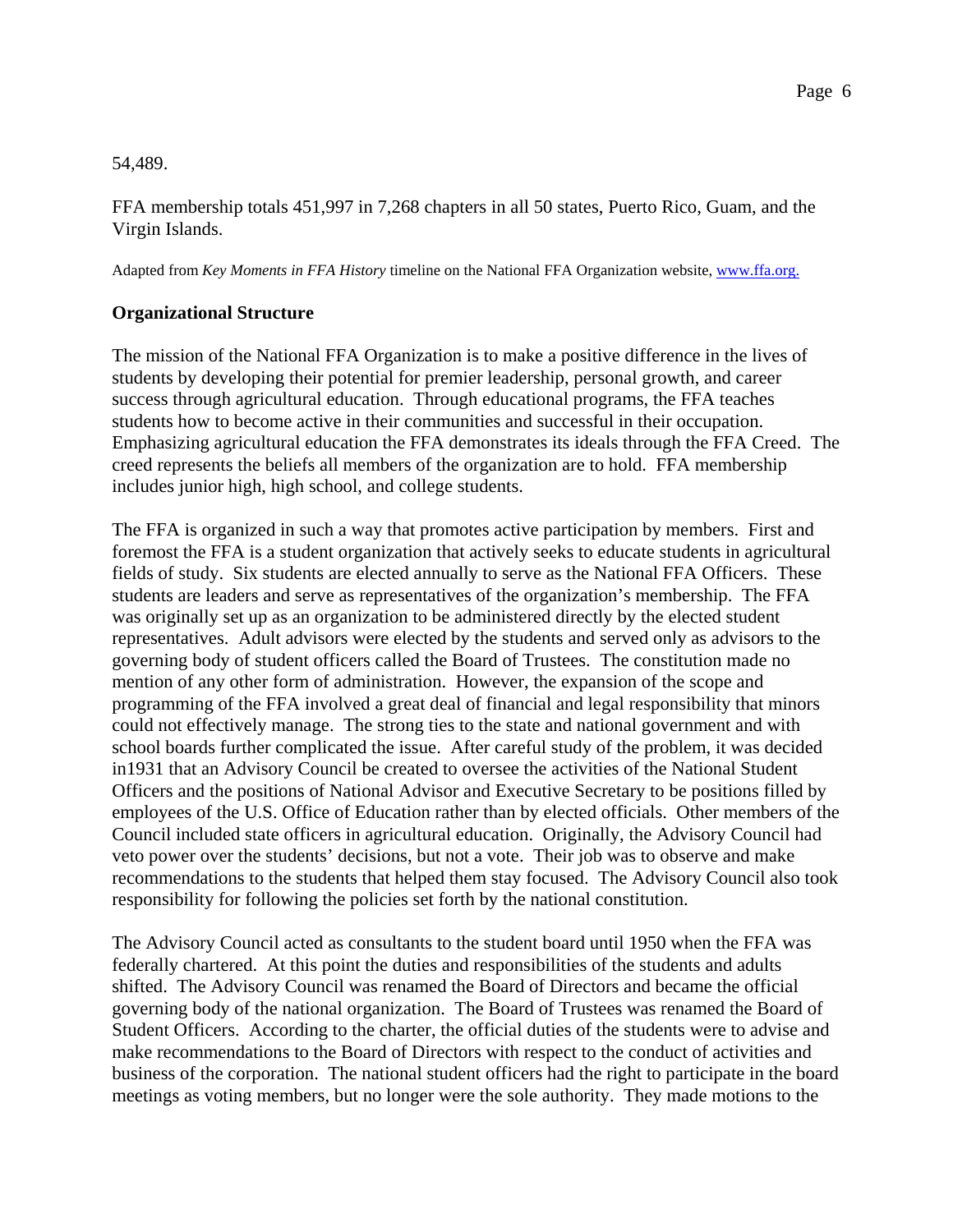board which were sustained by an adult member and participated actively in those meetings. After the charter, the Board began to meet three times annually. When the board is not in session, a governing committee composed of the board chairman (National FFA Advisor) and two members of the chairman's staff, has the authority of the board to make decisions that require immediate attention. The board continues to operate in this manner.

The development of leadership skills in members is an important aspect of the educational programs sponsored by the FFA. Leadership is encouraged through the election of student officers at the chapter, state, and national levels; participation in leadership conferences; international experience; and award programs that emphasize skill and leadership abilities. Degrees earned recognize the increasing accomplishments of members at the local and state levels culminating in the American FFA Degree at the national level. The FFA's programs are highlighted at the National FFA Convention through the presentation of awards and demonstrations of skill in chosen fields of study.

The National Convention is an annual event held by the organization. The main functions of the convention are the presentation of awards and the conducting of organizational business. FFA members are represented at the business sessions by delegates from each state. These delegates are selected by the state organization and are given the authority to vote on matters affecting the organization. Each state is allowed at least two delegates and may send more based on the size of the state association. The business session of the convention is run by the student officers and operates by the rules of parliamentary procedure. Delegates are divided into committees that discuss relevant issues and report their recommendations to the convention. These items are discussed and voted on by the entire group. All changes to the constitution must be ratified by the delegates and approved by the Board of Directors. Since the Board bears legal responsibility over the actions of the organization, it has the power of veto on all actions approved by the convention delegates. The convention delegates also elect the national officers based on the candidates who meet the qualifications and are approved by the board.

The administration of the FFA is carried out at the National FFA Headquarters, the policy making branch, and the National FFA Center, the implementation branch. Originally, the small staff of the organization allowed the center of operations to be housed in the U.S. Office of Education with the National Advisor and Executive Secretary. As the organization began to grow and the Office of Education realized the need for the FFA to operate separate from the government office, a plan for a national center developed. In 1959, the National FFA Center in Alexandria, Virginia, was dedicated and the FFA operations moved to the center.

Currently, the National FFA Headquarters is located in Alexandria, Virginia, and has a direct connection to the U.S. Department of Education. Three main purposes direct the activities of the National Headquarters: 1) to provide strategic direction, 2) fulfill certain legal requirements, and 3) to develop and oversee policy. The personnel at the headquarters responsible for carrying out these duties are the National Advisor and the Executive Secretary (See Appendix A for a complete listing of the leaders.). The National Advisor is the chief administrator of the FFA and the National FFA Foundation. Responsibilities of the National Advisor include chairing the FFA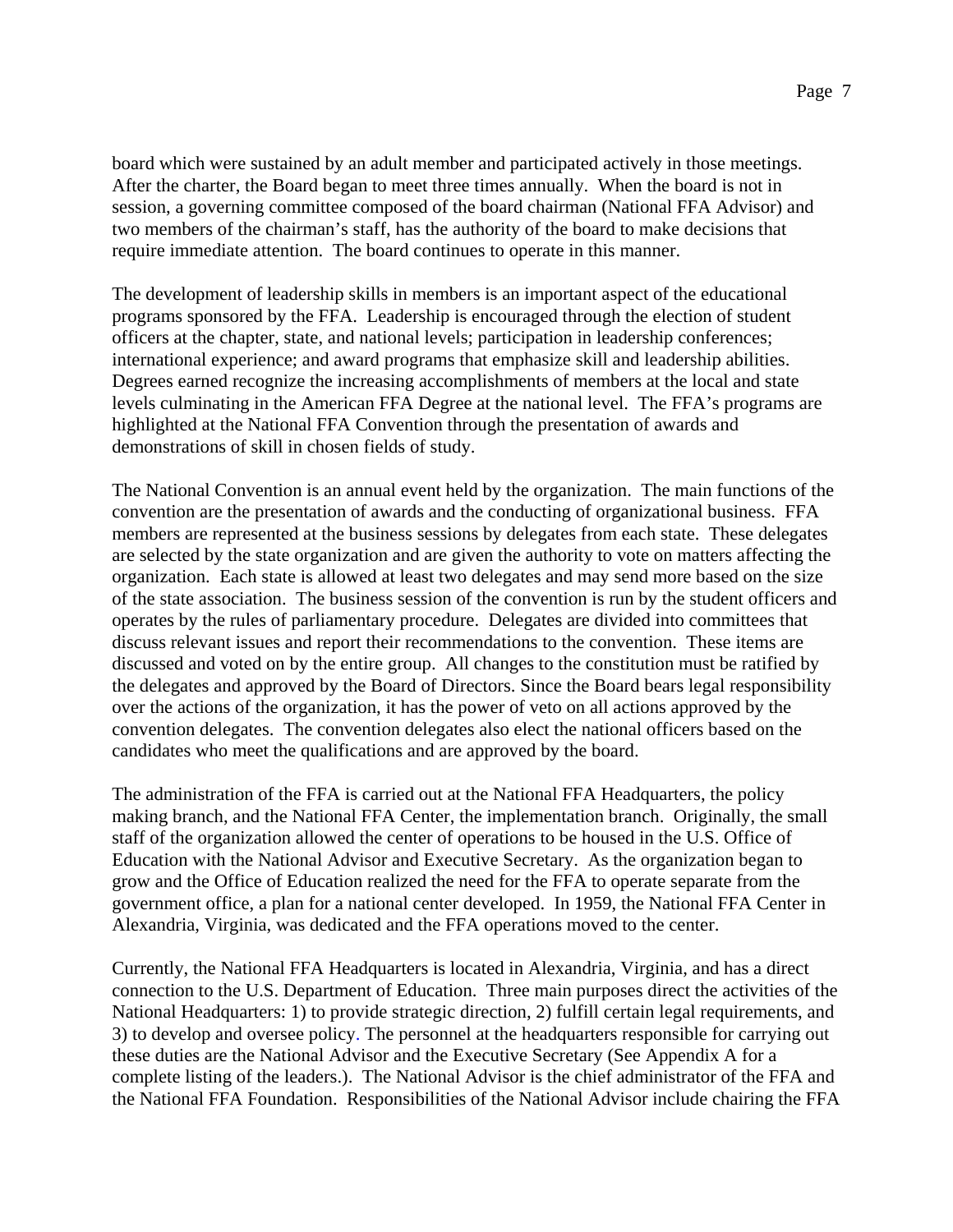Board of Directors and the Foundation Board of Trustees; supporting and guiding the organization; advising student officers; and reviewing individually all applications for the American FFA Degree. The Executive Secretary arranges all board meetings; plans and oversees the arrangements for the National Convention; keeps records of the corporation, boards, national officers, and convention delegates; issues charters to state associations; and assists the advisor in the guidance and policy development of the organization.

The National FFA Center, relocated to Indianapolis, Indiana in 1997, is responsible for the program development and implementation for the organization. Divided into ten teams and administered by the Chief Operating Officer, it is the main resource for events and information about the organization. All marketing, distribution, and student services originate at the center. The Alumni Association and the National FFA Foundation also operate from the National FFA Center.

# **REFERENCES**

National FFA Organization. "National FFA Organization Homepage," http://www.ffa.org.

"Federal Charter for the Future Farmers of America 1950," (P.L. 81-740), *United States Statutes at Large*. Stat. 2868.

Tenney, A. Webster. *The FFA at 50: 1928-1978.* Alexandria: FFA Supply Service, 1977. (IUPUI University Library call number SPEC COLL S533.F8 T39)

# **RELATED MATERIALS**

*Agricultural Education*. Danville: Interstate Printers and Publishers, 1934-1995. (IUPUI University Library call number SPEC COLL S530.A3)

*Agricultural Educators Directory*. Greensburg: Charles M. Henry Printing Company, 1953- 1997. (IUPUI University Library call number SPEC COLL S533.A271)

*American Farm Youth*. Danville: Interstate Printers and Publishers, 1935-1961. (IUPUI University Library call number SPEC COLL S1.A447)

Bender, Ralph E., Robert E. Taylor, Chester K. Hansen, and L.H. Newcomb. *The FFA and You.* Danville: The Interstate, 1979. (IUPUI University Library call number SPEC COLL S533.F8 B4 1979)

Chapman, Paul W. *The Green Hand: A Story of the FFA*. Chicago: J.B. Lippincott Company, 1932. (IUPUI University Library call number SPEC COLL PS1292.C437 G7 1932) Farrar, John. *FFA at 25.* Alexandria: FFA Supply Service, 1956. (IUPUI University Library call number SPEC COLL S533.F8 F888 1956)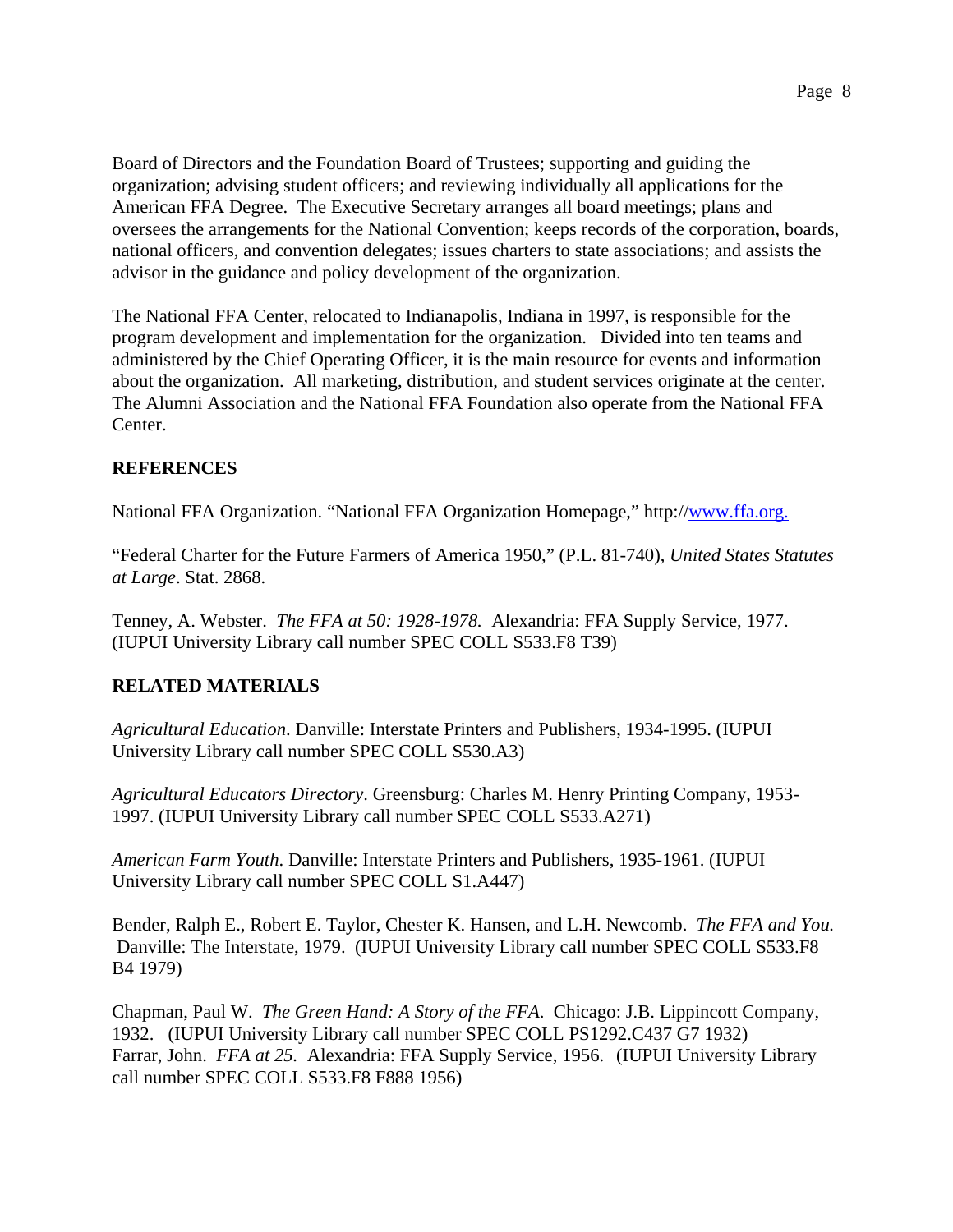Fields, M.A. *New Farmers of America: 25 Years of Accomplishment*. Washington D.C.: New Farmers of America, 1960. (IUPUI University Library call number SPEC COLL S533.N49 F545 1959)

National FFA Organization. "National FFA Organization Homepage," http://www.ffa.org/.

*New Horizons* (previously *National Future Farmer*) Alexandria: National FFA Organization, 1952-2000. (IUPUI University Library call number SPEC COLL S1.F97)

Ross, William Arthur. *Forward FFA: Leadership for Future Farmers, Agriculturists and Advisors*. Baltimore: The French-Bray Printing Company, 1964. (IUPUI University Library call number SPEC COLL S533.F8 R677 1964)

Strickland, Cecil L., Sr. *New Farmers of America in Retrospect: The Formative Years 1935- 1965*. Hempstead: Joyco Printing, 1994. (IUPUI University Library call number SPEC COLL S533.N49 S775 1995)

Tenney, A.W. *FFA in Action*. Washington D.C.: FFA, 1945. (IUPUI University Library call number SPEC COLL S1 .F97 1945)

Tenney, A.W. *FFA in Action*. Washington D.C.: FFA, 1947. (IUPUI University Library call number SPEC COLL S1 .F97 1947)

#### **SCOPE AND CONTENT NOTE**

The records of the National FFA Organization contain extensive documentation of the organization, its programs and activities, and its leadership. Although the administrative records contain scattered internal information related to National Advisors and Executive Secretaries, the minutes of the Board of Directors is complete. Other highlights in the collection include the records of the international programs documenting the growth of student exchange programs and future farmer organizations in other countries; public relations activities that include press releases, calendars, and FFA Week materials; and National Conventions that contain a complete set of proceedings from 1928-1998, press releases about award winners, and scripts of pageants performed at the conventions. A sense of rural America is fostered through radio program scripts from the 1930s and 1940s and a massive collection of photographs documenting the growth and changes in rural agriculture in the United States from the late 1920s to the present, national award winners in FFA contests, National Student Officers, and adult leaders in the organization.

**Board of Directors Records, 1928-2005,** consist of the newsletter, *Board Issues*, board minutes and index, and correspondence. *Board Issues* is sent to members involved with the Board of Directors, the Board of National Student Officers, and the Foundation Board of Trustees. It discusses issues from the meetings that directly affect the national organization. A complete set of the Board minutes, 1928-1996, document all major decisions within the National FFA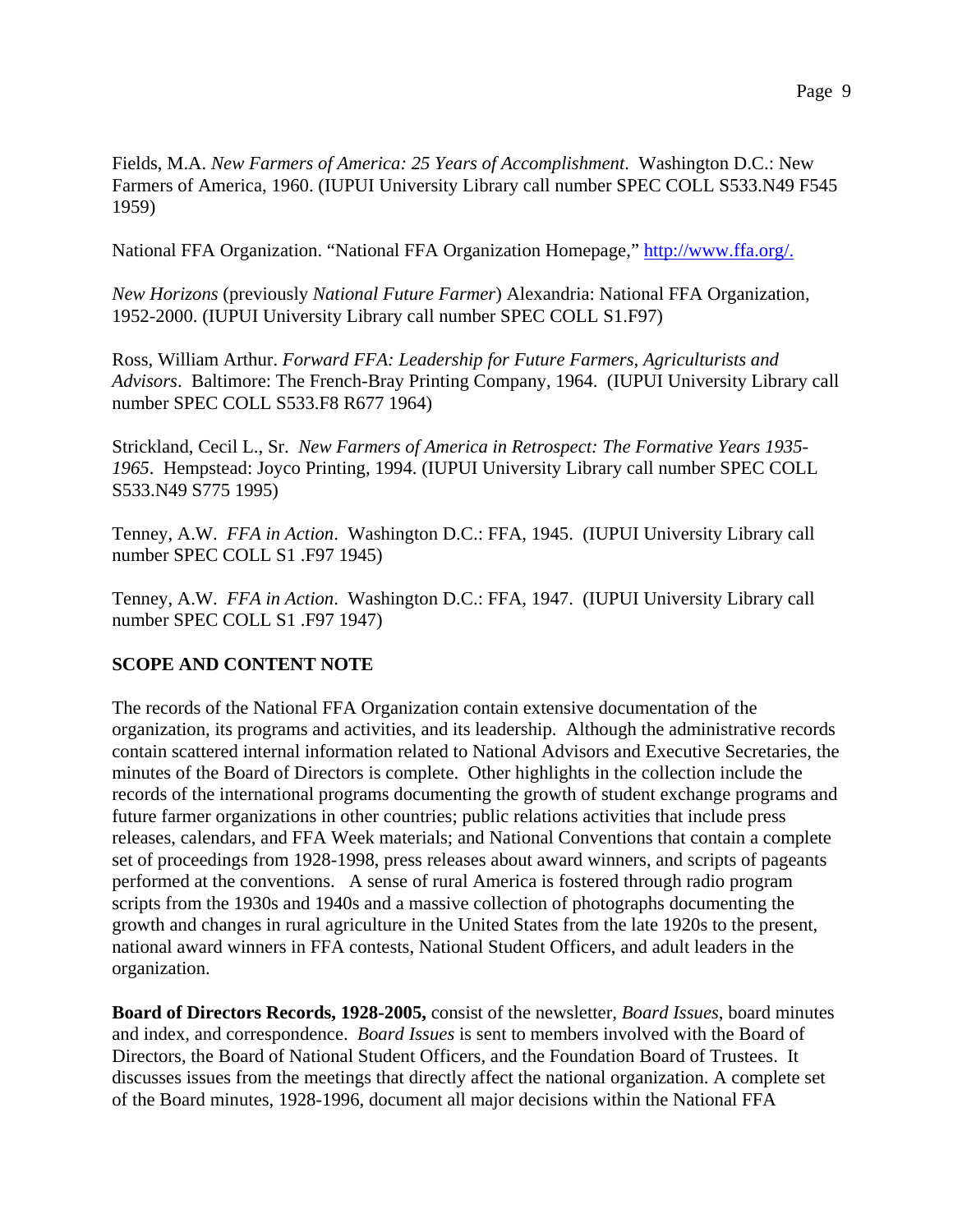Organization. For Board minutes prior to 1957 there is an index available arranged by topic. For more in depth information there are scattered committee reports located within this series. Further information about the board and the decisions made by the student membership can be found in the National FFA Convention proceedings located in the National Convention records.

**National Officer Records, 1928-2004,** consist of correspondence, biographies, and press releases. These records document the activities of the six national officers elected annually. The early files, 1928-1964, contain correspondence to and from the officers and fully document their activities during their terms. Biographical information for these years can be found in press releases about the new officers and their outstanding accomplishments. Later files contain less correspondence and more direct biographical information. The Goodwill Tour Booklets are a mostly complete set, 1967-2000, of biographical information about each of the national officers. The Goodwill Tour is a nation-wide trip by the national officers to thank supporters of the organization.

**Administration Records, 1928-2008,** contain correspondence, articles, publications, audits, and reports. The administration files are divided into two main groups: administrative officers and office files. The administrative officer files are the records of the National Advisors, Executive Secretaries, and other important officials who serve the National FFA Organization. These files contain information about trips, responsibilities, and problems occurring during their tenure. The records in this series can also be used to find information regarding important people, events, and programs within the national organization. The records of only two of the Executive Secretaries, William A. Ross and William Paul Gray, are found in this collection. A combination of the Executive Secretary, National Advisor, and other officers' records gives the researcher an overview of all major developments of the organization. The most extensive documentation is found in the files of E.J. Johnson, a program officer during the 1940s-1960s, and William Paul Gray. Executive Secretary William Arthur Ross's files contain important information regarding the early organization and how its programs developed. An important section to review is the memos written by Ross to his supervisor reporting on his activities. This ten year run of records, 1929-1939, contains an index organized by date and title.

The second group of records is the office files. These records deal with how the whole organization operates rather than just the officers. Contained in this series are the most complete financial and policy records as well as important legal battles that affected the way the FFA operates. The National FFA Constitution and Federal Charter can be found with these records.

**State Association Records, 1919-1998,** consist of newsletters, correspondence, annual reports, written histories, state charters, and articles about the activities of the state FFA associations. The records are arranged alphabetically by state. The strength of these records are the information about state organizations and activities prior to 1960. Another important state activity was the creation of scrapbooks. The scrapbooks were submitted to the national organization by each state as a part of a national contest between the states and accurately demonstrate the activities of the chapters within the state associations. The scrapbooks of Illinois and Nebraska are retained as a representative sampling. The annual reports submitted in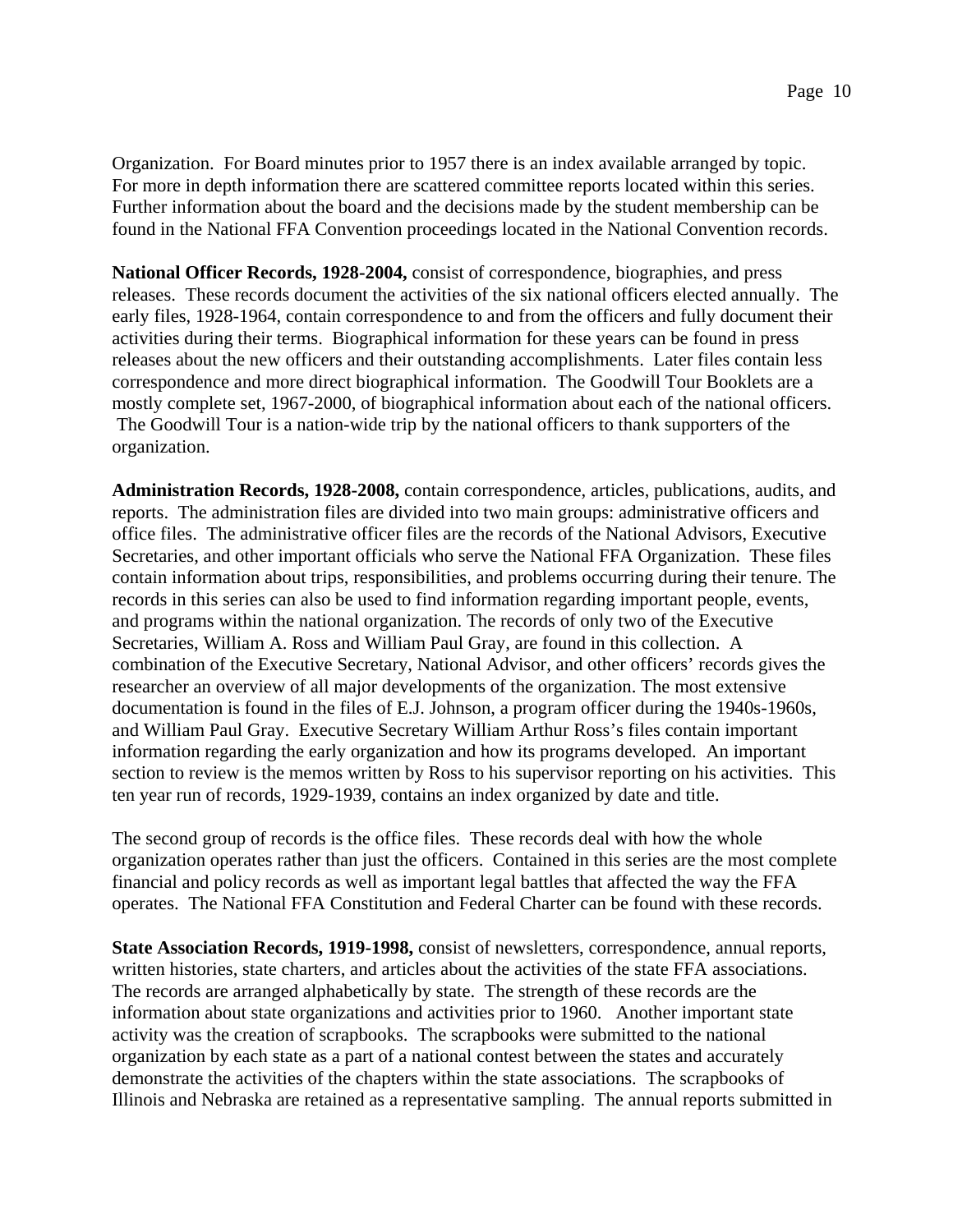1987-1990 are individual reports collected from each state. The reports prior to 1960 are based on individual state reports, but are compiled into one large, national report on the states. The records include all fifty states plus Guam, Puerto Rico, and the Virgin Islands.These records do not fully document the histories of the state organizations, but provide insights into how the national and state organizations interacted and how early state associations operated.

**History Records, 1916-2003,** contain biographies, histories, news clippings, and press releases important to the history of the national organization. These records are organized by subject and name and arranged alphabetically. These records are a quick source for biographical data on important leaders and background information on the traditions and movements of the organization. The series offers a large variety of both current and historical names and events associated with the organization. Information about national officers is not located in these records, but is found in the National Officer Records series.

**National Convention Records, 1925-2008,** consist of correspondence, programs, proceedings, press releases, and other materials related to the National FFA Conventions. The series is arranged chronologically starting with some records that predate the formation of the FFA but are related the National Congress of Vocational Agricultural Students, predecessor of the National FFA Convention. The Agricultural Career Show records are also included. The Career Show, similar to a job fair, is held annually in conjunction with the National Convention. The records consist mainly of informational packets about the Career Show each year. Each convention produces similar types of records that are organized under three main headings: clippings, printed materials, and scrapbooks.

The clippings section contains newspaper and magazine articles mainly from the Kansas City, Missouri area related to the events at the conventions.

The printed materials section contains all of the programs, proceedings, and booklets that are produced for the convention. This collection contains a complete set of convention proceedings that are informative because they document every important event at the convention. Retiring officer addresses, minutes of the business sessions, awards information, and, in the early years, the four public speeches were all printed in the proceedings.

The final section is the scrapbooks that contains press releases, correspondence, and informational hand-outs. The scrapbooks also contain information about awards, general information such as convention summaries and highlights, scripts, and speeches. Other information about the awards given at the convention can be found in the Foundation Series under awards, in the State Records, and in the Awards Series.

**Award Records, 1926-2005,** consist of handbooks, award books, award entries, and correspondence. These records deal largely with contest descriptions, proposals, correspondence related to the founding of a contest, and published materials about the awards. The best place to find a list of award winners is at the end of this series under Winners-Compiled List for the years up to 1976. Some information about specific winners can be found in the winner booklets, but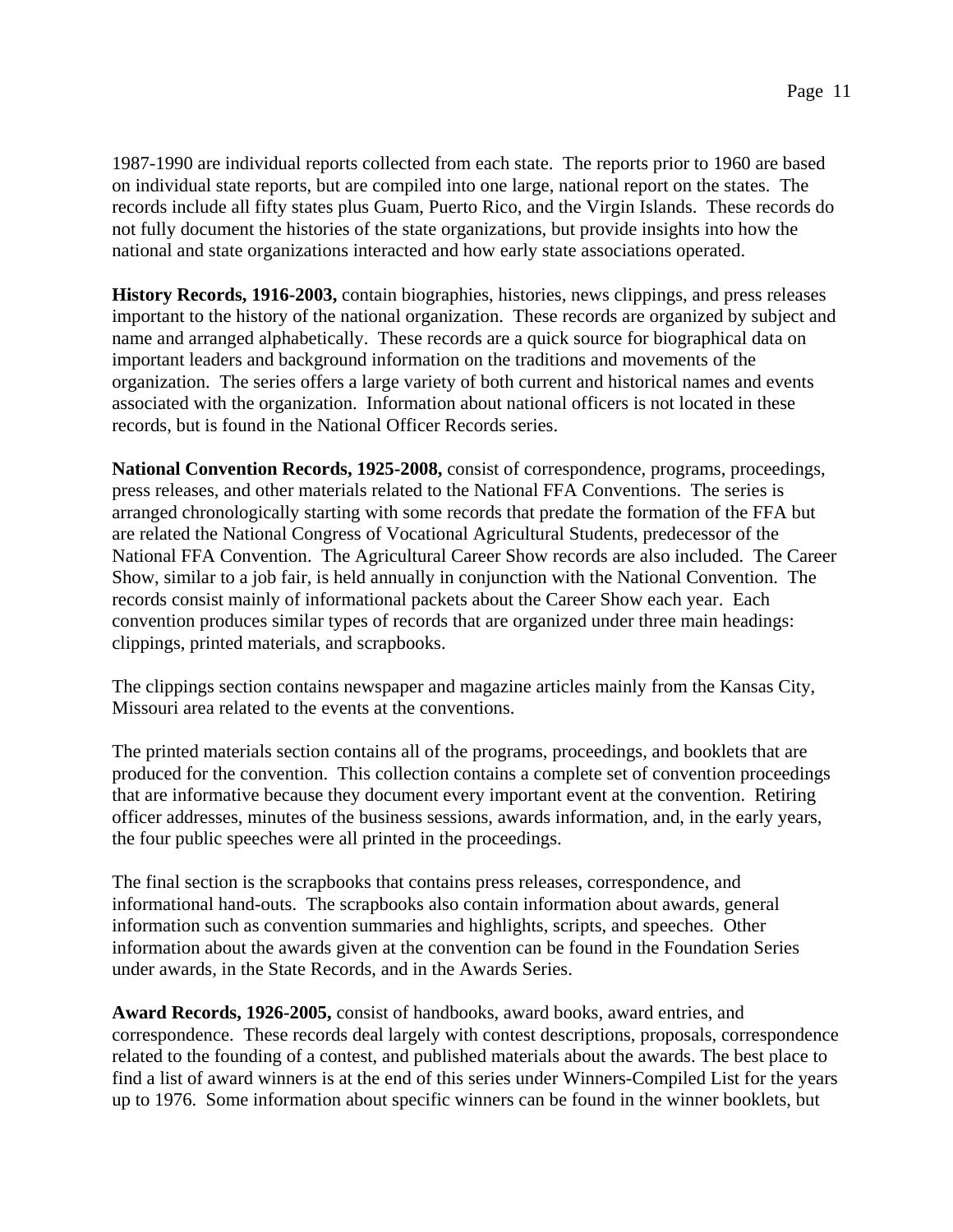complete lists of winners from every contest is published in the proceedings of the National Convention each year and in the Convention news releases, located in the National Convention Records. Further information can also be found with the National Foundation Records.These records include yearly lists of foundation award winners in the foundation annual reports, booklets about the award given by the foundation, and award allotments books. This series is arranged alphabetically by the name of the award. In many cases, names of awards have changed and the records are generally filed under the current name with a notation of the earlier name.

**Program Records, 1926-2007,** consist of correspondence, newsletters, brochures, radio scripts, other public relations material, and publications. This section contains the records for the programs initiated by the National FFA Organization at the chapter, state, national, and international level. Important features of this series include international files, the Building Our American Communities (BOAC) files, leadership files, and the public relations records. The international files include the organization's correspondence with foreign countries relating to agricultural exchange programs for FFA members and relating to the formation of foreign future farmer organizations such as the Future Farmers of Japan and the Future Farmers of the Philippines. The Building Our American Communities Program (BOAC) began in 1971 as a way to foster community development through FFA partnerships with local community groups. National winners were recognized and awarded at the National Convention. The BOAC files include information about the program as well as the winners of the awards. The public relations files contain the official FFA Calendars, FFA Week publicity, and radio scripts from the 1930s-1940s. These records contain phenomenal information about the programs the FFA uses, past and present, to foster public awareness. Other items in this series include World War II programs that were designed to help win the war on the home front, career recruitment, FFA recruitment, and other programs designed to involve the community and elementary-aged children with the activities of the FFA.

**Publications, 1928-2008,** consist of handbooks, manuals, newsletters, articles, books, theses and research studies published by and about the FFA. The FFA's national magazine, *New Horizons*, previously titled *The National Future Farmer*, is individually catalogued (call number S1.F97) and located in Special Collections and Archives. Other magazines related to agricultural education and the FFA includes *American Farm Youth* (call number), *Agricultural Education*  (call number), and the *Agricultural Educators Directory* (call number).

There are two different types of newsletters in this series: advisor and general. The advisor newsletter is called *FFA Advisors Making a Difference.* Prior to 1992 this newsletter was called *Between Issues*. Originally the *Between Issues* newsletter was sent out between issues of the *National Future Farmer*. It contained information about important events and activities. The newsletter gradually evolved into an advisor's newsletter containing ideas and teaching tools. The general newsletter, called *Update*, is a monthly informational newsletter about the FFA sent to members, advisors, government officials, and anyone involved or interested in the events and activities of the organization. This monthly newsletter is a reminder of upcoming events sent monthly.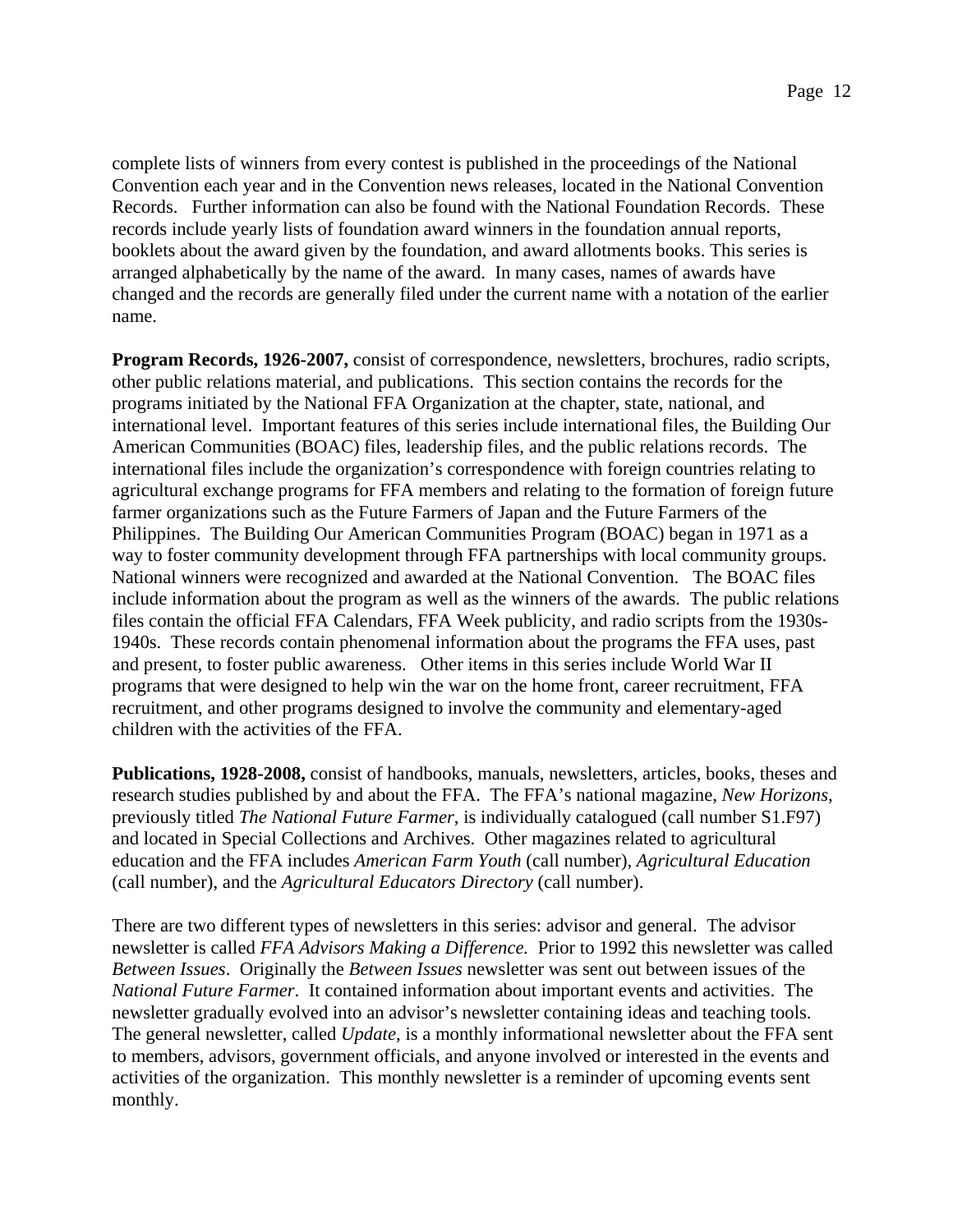The FFA publishes an annual *FFA Manual* for its members, reflecting changes in the structure and procedures used by the organization. The set of manuals in this collection is incomplete until 1961. The handbooks are published for students, teachers, and officers in the organization. They explain specific roles in the organization that a person may fill whether that be a national officer, a chapter reporter, or an FFA advisor.

The articles and magazines located in this series are published by other groups. These articles have special FFA features and include anniversary celebrations and special recognition for the organization. *Time, Newsweek,* and *Farm Journal* are among the magazines.

**Alumni Association Records, 1969-2003,** include meeting minutes, reports, newsletters, and publications. The main function of the Alumni Association is to support the programs of the National FFA Organization. The Alumni Association holds an annual convention, provides scholarships to FFA members, and raises awareness for agricultural education through auctions and other promotional activities. A complete set of the Alumni Council minutes, 1970-1995, and its membership lists explain how the governing body works. The newsletter, 1972-1995, is the best source for documenting their activities.Also included with these records are the National FFA Center Affiliate Records, 1972-1980, which consist of minutes, membership lists, activity records, and a constitution. The FFA Center Affiliate was created solely for the involvement of the National FFA Center staff.

**National FFA Foundation Records, 1944-2005,** consist of annual reports, audits, board minutes, donor lists, short histories, budget information, and papers documenting the foundation's incorporation. The foundation was formed in 1944 to raise money for the National FFA Organization and to fund awards to its members. The annual reports are a good source of information about foundation donors and award winners. All but three (1970, 1989, and 1996) of the foundation annual reports are available. It is probable that the foundation was unable to publish reports for those three years based on a note in the 1969 report explaining that the lack of funding would not allow an annual report to be published. It may also be true for the other two years. Reports between 1945 and 1965 contain information about both the FFA and the NFA awards.

Other documents relating to the awards are the booklets produced describing various foundation awards. Information on the finances of the foundation can be found in three different places: audit reports, budgets, and bulletins. The bulletins are important not only for the budget information, but also because they describe the yearly requirements for the distribution of the foundation money.

**Photographs, 1916-2007,** are arranged in two different categories: magazine photographs and subject photographs. The magazine photographs include images used in the FFA publications: *The National Future Farmer/New Horizons* and *Between Issues/FFA Advisors Making a Difference*. These photographs are arranged chronologically by issue. Photographs from the magazines are useful on a limited basis because there is no index to the magazine. An image can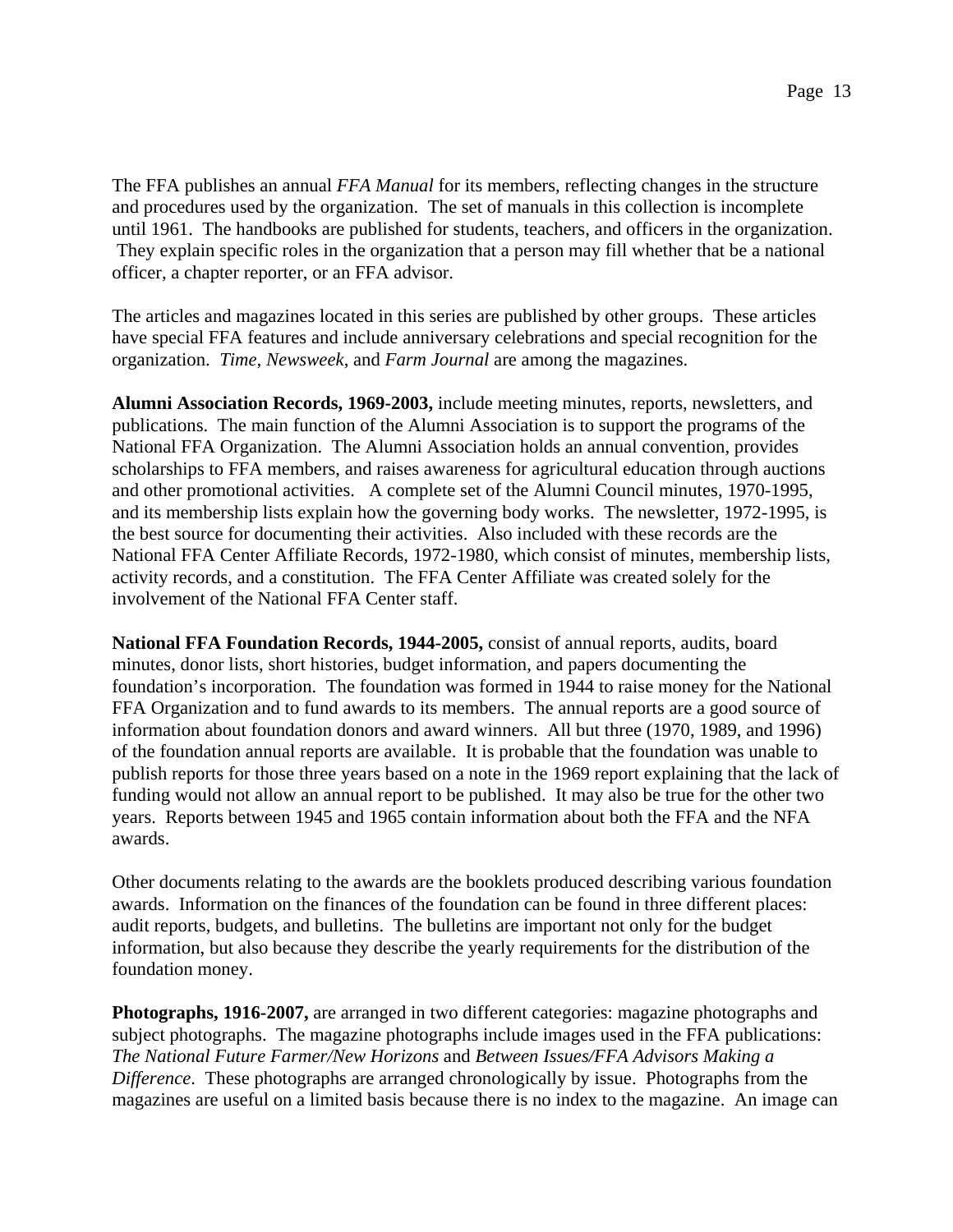only be found based on the issue or with basic knowledge about the time frame in which a specific event occurred. The subject photographs are arranged alphabetically under a series of subject headings created by the National FFA Organization. The headings represent the activities, programs, and personalities within the organization. Photographs of the National Conventions, National Officers, and American Stars are the most valuable sources of information, contain the most complete sets of photographs, and are the best identified. An index has been created to assist with the location of National Officers (see Appendix B). Another complete and well-identified series is the staff photographs, including the National Advisors and the National Executive Secretaries.

**Slides, 1952-1995,** are from the national magazine, calendar, and slide shows often included as part of the National FFA Convention program. Early slides often include only the magazine and calendar covers. Paintings were commissioned annually by the National FFA Organization to be used as calendar covers and for other promotional activities during that year. The magazine and calendar slides are arranged chronologically. The most beneficial part of the slide collection is the slide shows, generally from the late 1970s-1980s. The slides emphasize visually the programs, activities, and events sponsored by the National FFA Organization. Although some presentations are missing pieces, most contain a script, set of slides and an audio cassette. The slide shows are arranged alphabetically by title.

**Audio-Visual Materials, 1935-2003,** consist of audio cassettes, reel to reel recordings, video tapes, and films. Oral history interviews, convention recordings, and promotional campaigns are included in this collection. The collection includes a sampling of convention video sets, promotional videos such as commercials, historic videos, and classroom instructional videos. A sampling of the convention videos is made based on milestone events occurring during that year. For example, the 1987 National FFA Convention highlights major changes occurring within the organization. The main portion of the collection is from the 1970s-1990s. One of the oldest films, called *The Greenhand,* ca.1935, documents chapter activities and the initiation of new members.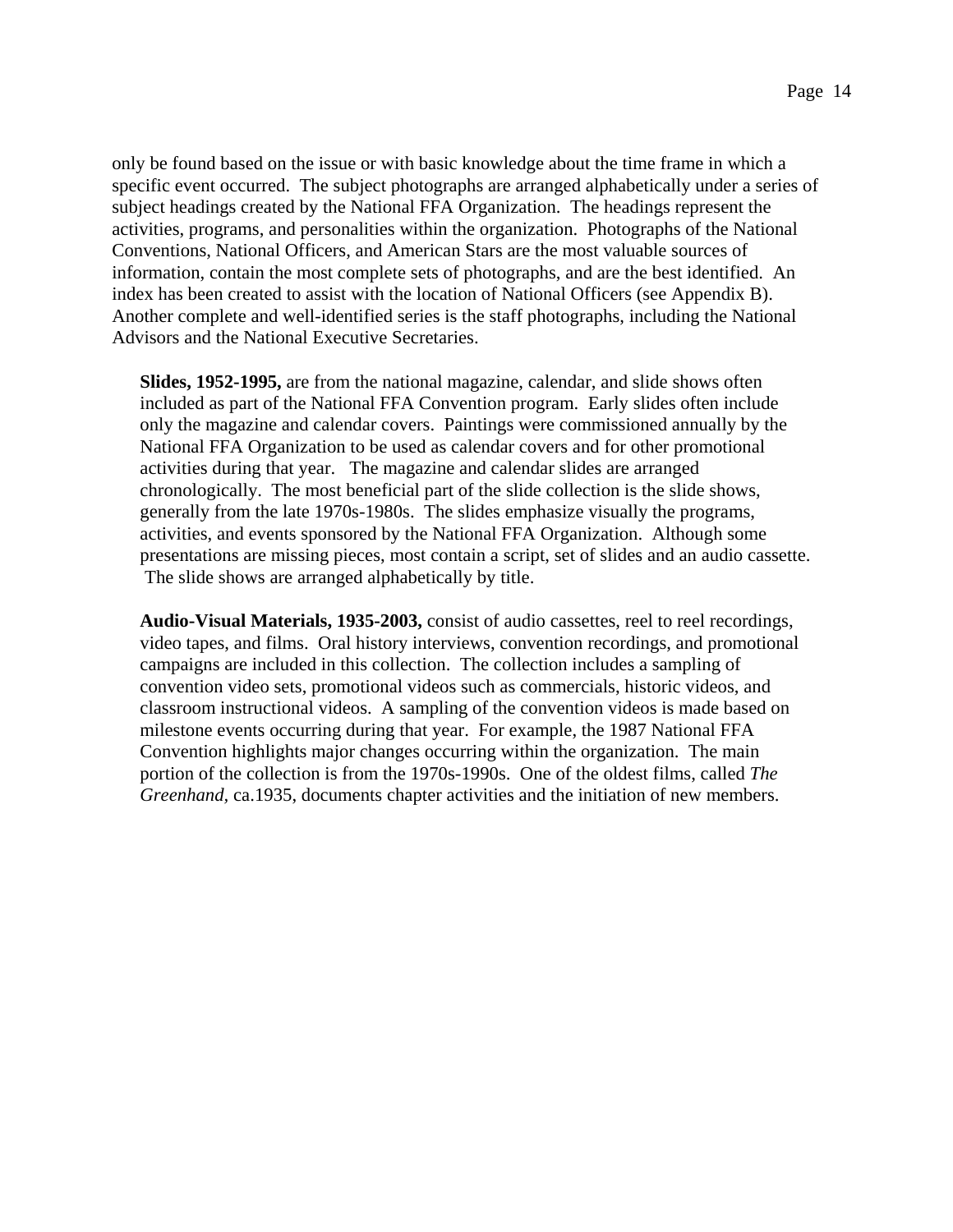| <b>SERIES LIST</b>                                  |                |                |
|-----------------------------------------------------|----------------|----------------|
| <b>CONTENTS</b>                                     | <b>BOX</b>     | <b>FOLDER</b>  |
| <b>Board of Directors Records, 1928-2005</b>        |                |                |
| <b>Board Issues, 1992-1995</b>                      | $\mathbf{1}$   | 1              |
| Committees                                          |                |                |
| Finance Committee, 1970-1973, 1980                  | $\mathbf{1}$   | $\overline{2}$ |
| Governing Committee, 1951-1971                      | 1              | 3              |
| Public Relations, 1969                              | $\mathbf{1}$   | $\overline{4}$ |
| Research Committee, 1980                            | $\mathbf{1}$   | 5              |
| Study Committee, 1964-1965                          | 1              | 6              |
| Correspondence, 1978-1989                           | $\mathbf{1}$   | 8              |
| Meeting Packets, 2000                               | 69             | $12 - 13$      |
| <b>Minutes</b>                                      |                |                |
| 1928-1971                                           | $\mathbf{1}$   | $9 - 24$       |
| 1971-1995                                           | $\overline{2}$ | $1 - 74$       |
| 1996-2000                                           | 69             | 14             |
| 2000-2005 Available in eArchives                    |                |                |
| (https://archives.iupui.edu/dspace/handle/2450/143) |                |                |
| Index to Board Minutes, 1930s-1960s                 | $\overline{2}$ | 75-76          |
| <b>National Officer Records, 1928-2004</b>          |                |                |
| Biography and Goodwill Tour Booklets, 1967-1990/91, | 3              | $\mathbf{1}$   |
| 1992/93, 1994/95-2000/01, 2002/03-2005/06           |                |                |
| Compiled List of Officers, 1928-1961                | 3              | $\overline{2}$ |
| Correspondence                                      |                |                |
| 1928/29-1957/58                                     | 3              | $3 - 33$       |
| 1958/59-1967/68, 1971/72-1975/76, 1977/78-1978/79   | $\overline{4}$ | $1-25$         |
| 1979/80-1991/92, 1993/93-1995/96                    | 5              | $1 - 18$       |
| 2000/01, 2002/03                                    | 69             | 15             |
| Journals, 2001/02-2003/04 Available in eArchives    |                |                |
| (https://archives.iupui.edu/dspace/handle/2450/149) |                |                |
| Press Releases, 1946-1970                           | 5              | 19-20          |
| Review Committee Report by National Officers, 1985  | 5              | 21             |
| <b>Administration Records, 1928-2008</b>            |                |                |
| <b>Executives Secretaries</b>                       |                |                |
| <b>William Arthur Ross</b>                          |                |                |
| "Activity Guide," 1930-1938                         | 5              | $22 - 24$      |
| Circulars, 1930-1931, 1934                          | 5              | 25             |
| Memos                                               |                |                |
| 1929-1936                                           | 5              | $26 - 30$      |
| 1936-1939                                           | 6              | $1 - 7$        |
| Index to Memos, 1929-1939                           | 6              | 8              |
| Service Letters, 1930-1939                          | 6              | $9-10$         |
| State Correspondence, 1939-1942                     | 6              | 11             |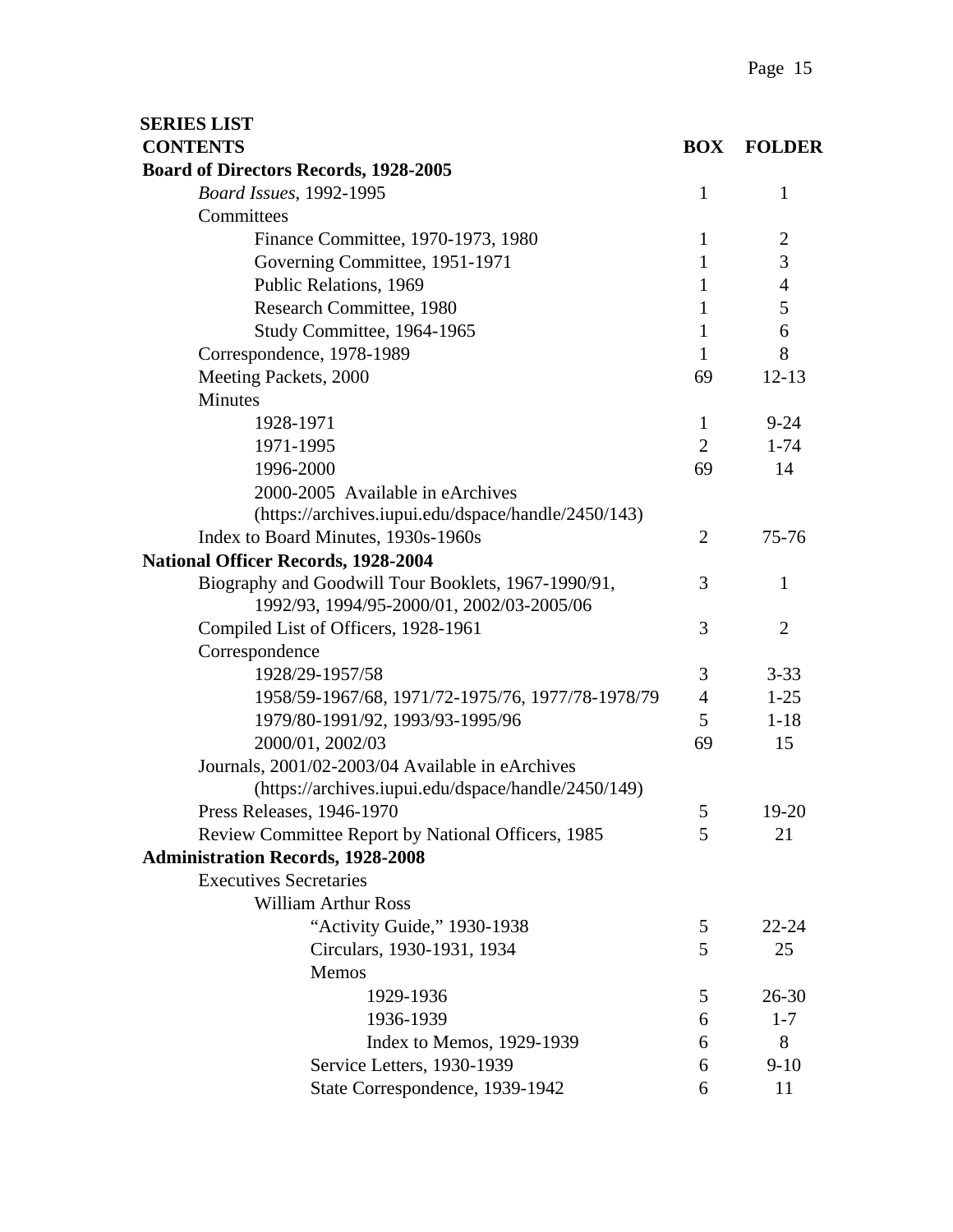| <b>CONTENTS</b>                                                  | <b>BOX</b>     | <b>FOLDER</b> |
|------------------------------------------------------------------|----------------|---------------|
| <b>Administration Records, 1928-2008 (cont.)</b>                 |                |               |
| U.S. Army Band, 1931-1943                                        | 6              | 12            |
| William Paul Gray                                                |                |               |
| <b>Agricultural Mechanics Class, 1956</b>                        | 6              | 13            |
| Collegiate FFA Chapters, 1971                                    | 6              | $14 - 16$     |
| Convention Planning, 1958, 1960-1964                             | 6              | 17-22         |
| Correspondence                                                   |                |               |
| Board, 1969-1972                                                 | 6              | 23            |
| <b>Circulars</b>                                                 |                |               |
| 1961-1964                                                        | 6              | 24-29         |
| 1964-1972                                                        | $\tau$         | $1 - 17$      |
| Convention, 1973                                                 | $\tau$         | 18            |
| Don McDowell, Executive Director of<br>FFA Foundation, 1972-1973 | $\overline{7}$ | 19            |
| Foreign (by country)                                             |                |               |
| 1953-1973                                                        | 7              | 20-32         |
| 1953-1973                                                        | 8              | $1 - 3$       |
| General (by state)                                               |                |               |
| 1963-1967                                                        | 8              | $4 - 23$      |
| 1967-1969                                                        | 9              | $1 - 20$      |
| 1970-1972                                                        | 10             | $1 - 22$      |
| 1972-1973                                                        | 11             | $1 - 18$      |
| 1973                                                             | 12             | $\mathbf{1}$  |
| Inter-Office Memos, 1964-1968, 1971-<br>1973                     | 12             | $1 - 5$       |
| Job Title, 1970-1973                                             | 12             | 6             |
| Office of Education, 1972                                        | 12             | 7             |
| State, 1963-1968, 1970-1971, 1973                                | 12             | 8             |
| <b>Foreign Reports</b>                                           |                |               |
| A.W. Tenney Reports, 1956, 1965                                  | 12             | 9             |
| E.J. Johnson Reports, 1957, 1961                                 | 12             | $10 - 11$     |
| Far East Report, Gray, 1959                                      | 12             | 12            |
| Future Farmers of the Philippines, 1962                          | 12             | 13            |
| Information on Outstanding Former FFA<br>Officers, 1961-1962     | 12             | $14 - 15$     |
| <b>National Advisors</b>                                         |                |               |
| W. T. Spanton                                                    |                |               |
| Correspondence, 1927-1934, 1956, 1959                            | 12             | 16            |
| Scrapbooks, 1961                                                 | 136            | $1 - 2$       |
| A.W. Tenney, 1946, 1962, 1964                                    | 12             | 17            |
| H. Neville Hunsicker                                             |                |               |
| <b>Activities</b> , 1948-1949                                    | 12             | 18            |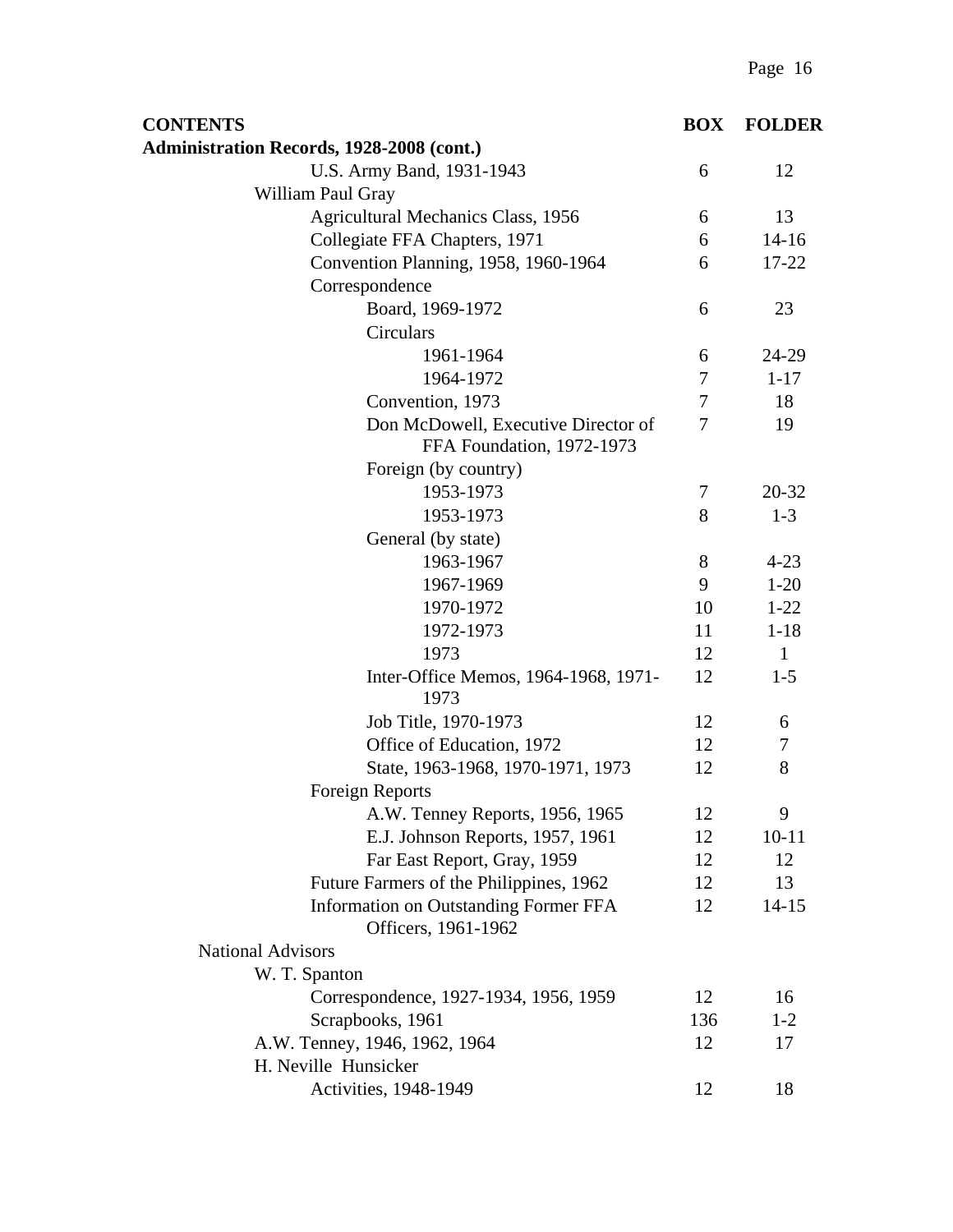| <b>CONTENTS</b>                                                                | <b>BOX</b> | <b>FOLDER</b>  |
|--------------------------------------------------------------------------------|------------|----------------|
| <b>Administration Records, 1928-2008 (cont.)</b>                               |            |                |
| Agriculture/Agribusiness News and Notes,<br>1974-1979                          | 12         | 19-20          |
| Articles, 1968-1974                                                            | 12         | 21             |
| AVA Award of Merit, 1982                                                       | 12         | 22             |
| Committees                                                                     |            |                |
| Committee on Revision of P.L. 81-740,<br>1955-1973                             | 12         | 23             |
| National USOE/DVTE Committee,<br>1977                                          | 12         | 24-25          |
| Conferences                                                                    |            |                |
| General Seminars and Conferences,<br>1971-1975                                 | 12         | 26             |
| National Seminar for Leaders in Post-<br>Secondary Institutions, 1973-<br>1974 | 12         | 27             |
| North Atlantic Regional Research<br>Conference                                 |            |                |
| 1955-1963                                                                      | 12         | 28             |
| 1963-1964                                                                      | 13         | $\mathbf{1}$   |
| Regional Conferences, 1963                                                     | 13         | $\overline{2}$ |
| Correspondence                                                                 |            |                |
| Board of Directors, 1968-1977                                                  | 13         | 3              |
| Foundation, 1968-1974                                                          | 13         | $4 - 5$        |
| General, 1960-1965, 1969-1977                                                  | 13         | $6 - 7$        |
| Legal, 1969-1979                                                               | 13         | 8              |
| District of Columbia Greenhouse Project,<br>1963-1967                          | 13         | 9              |
| Farm Labor and Minors, 1967-1969                                               | 13         | 10             |
| FFA History, 1966-1976                                                         | 13         | 11             |
| FFA Libraries, ca. 1950                                                        | 13         | 12             |
| FFA Reorganization, 1967-1968, 1971                                            | 13         | 13             |
| FFA Trucks, 1957                                                               | 13         | 14             |
| Office of Education Reorganization, 1963-<br>1970                              | 13         | 15             |
| Past State Officers Club, 1953-1956                                            | 13         | 16             |
| Post-Secondary Education, 1972                                                 | 13         | 17             |
| Retirement, 1979-1983                                                          | 13         | 18             |
| Speeches, 1960-1980                                                            | 13         | 19             |
| Statistical Information, 1960-1979                                             | 13         | 20             |
| West Virginia FFA-FHA Camp                                                     |            |                |
| Articles, 1950-1970                                                            | 13         | 21             |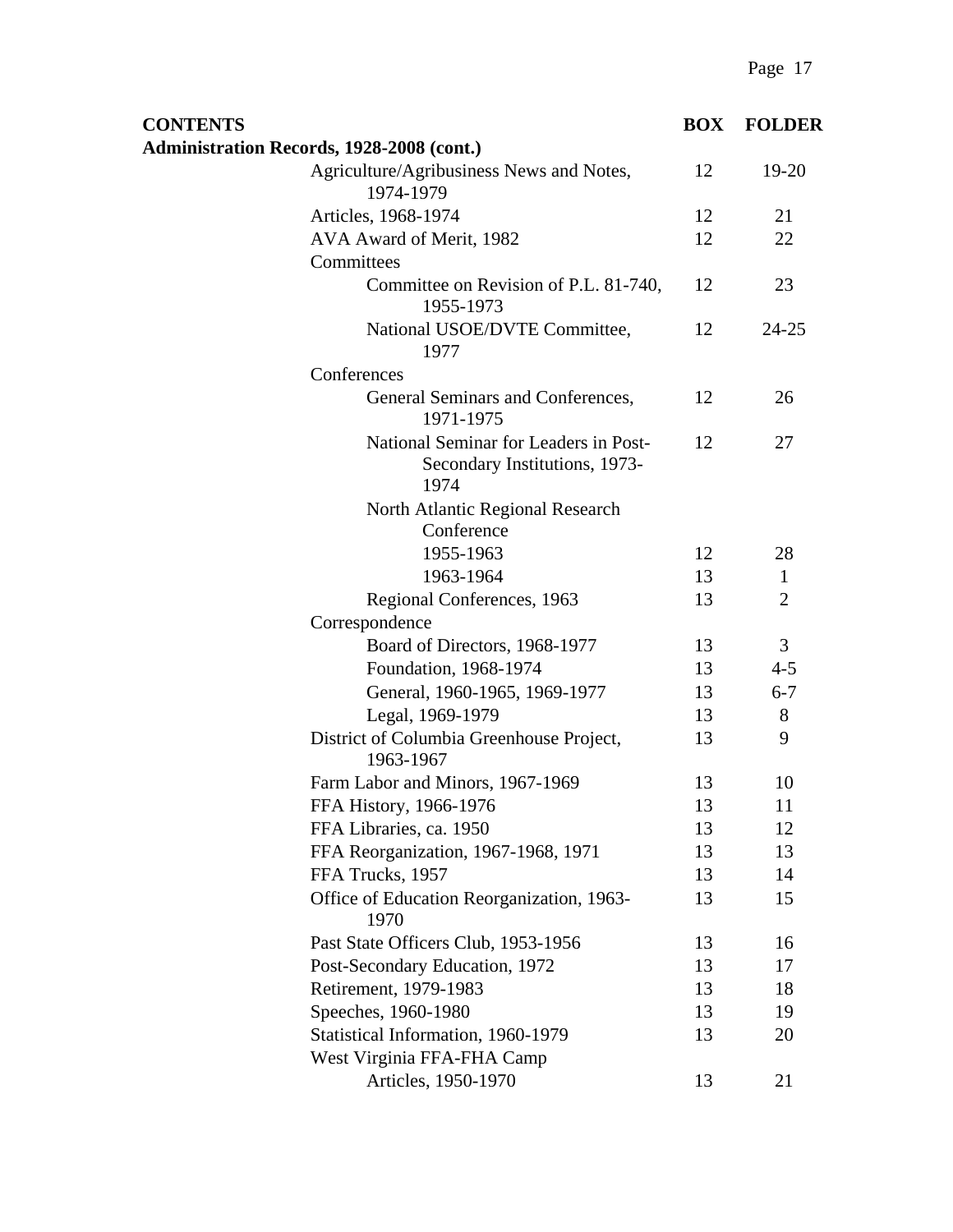| <b>CONTENTS</b>                                                                                     | <b>BOX</b> | <b>FOLDER</b>  |
|-----------------------------------------------------------------------------------------------------|------------|----------------|
| <b>Administration Records, 1928-2008 (cont.)</b>                                                    |            |                |
| Brochures, 1950-1970                                                                                | 13         | 22             |
| Correspondence, 1952-1964                                                                           | 13         | 23             |
| <b>Byron Rawls</b>                                                                                  |            |                |
| Leadership Structure for Vocational<br>Agriculture                                                  |            |                |
| Correspondence, 1981-1983                                                                           | 13         | $24 - 25$      |
| Reports, 1982-1983                                                                                  | 13         | 26             |
| Publicity Touring Program, 1981                                                                     | 13         | 27             |
| Larry Case                                                                                          |            |                |
| Ad Hoc Policy Committee Meeting, 1993                                                               | 13         | 28             |
| Agriculture Study of the National Academy of<br>Sciences (diversity), 1984-1986                     | 13         | 29             |
| America 2000                                                                                        |            |                |
| 1994-1995                                                                                           | 13         | 30             |
| 1994-1995                                                                                           | 14         | $\mathbf{1}$   |
| Correspondence, 1983-1986, 1993                                                                     | 14         | $2 - 16$       |
| The Council, 1985-1986                                                                              | 14         | 17             |
| <b>FFA Center Relocation</b>                                                                        |            |                |
| Board Meeting, 1996                                                                                 | 14         | 18             |
| Correspondence, 1996                                                                                | 14         | 19             |
| Reports, 1996                                                                                       | 14         | $20 - 21$      |
| Long-Range Planning Committee                                                                       |            |                |
| Consultants, 1994                                                                                   | 14         | 22             |
| Memorandum of Understanding, 1994                                                                   | 14         | 23             |
| Minutes, 1994                                                                                       | 14         | 24             |
| <b>Multicultural Task Force</b>                                                                     |            |                |
| A Report on State Minority and<br><b>Majority Student Populations</b><br>of FFA Chapters, ca. 1990s | 15         | 1              |
| Articles on Diversity, 1993-1994                                                                    | 15         | $\overline{c}$ |
| Correspondence, 1992-1994                                                                           | 15         | 3              |
| Report, 1992-1993                                                                                   | 15         | $\overline{4}$ |
| Policy Update Committee, 1993                                                                       | 15         | 5              |
| Vision 2000                                                                                         |            |                |
| Action Plan, 1995                                                                                   | 15         | 6              |
| Conference, 1994                                                                                    | 15         | 7              |
| Correspondence, 1994-1995                                                                           | 15         | 8              |
| Cultural Issues, 1991-1992                                                                          | 15         | 9              |
| Strategic Plan, 1994                                                                                | 15         | 10             |
| Task Force, 1994                                                                                    | 15         | 11             |
| Workgroup I, 1994                                                                                   | 15         | 12             |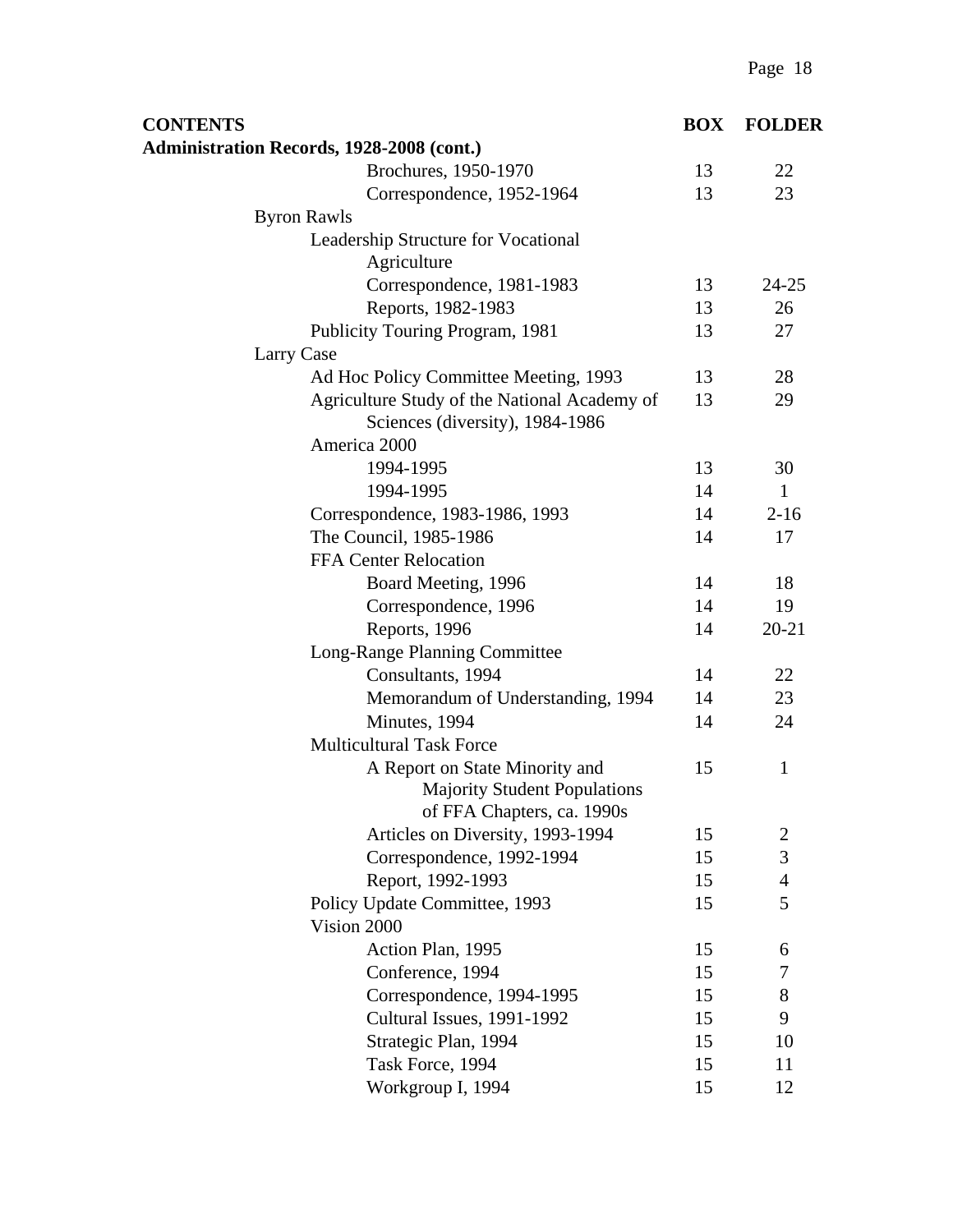| <b>CONTENTS</b>                                                                                                                                                         | <b>BOX</b> | <b>FOLDER</b> |
|-------------------------------------------------------------------------------------------------------------------------------------------------------------------------|------------|---------------|
| <b>Administration Records, 1928-2008 (cont.)</b>                                                                                                                        |            |               |
| Workgroup II, 1994                                                                                                                                                      | 15         | 13            |
| Other Officers                                                                                                                                                          |            |               |
| W.P. Beard, Specialist in Agricultural Education,<br>1940-1941                                                                                                          | 15         | 14            |
| Lennie Gamage, Manger, International Programs,<br>1973-1974                                                                                                             | 15         | $15 - 26$     |
| Elmer J. Johnson, Program Specialist in Agricultural<br>Education, Federal Agent for the Agricultural<br><b>Education Service, FFA Consultant, Archives</b><br>Chairman |            |               |
| Advisory Committees, 1947-1962                                                                                                                                          | 15         | 27            |
| Archives                                                                                                                                                                |            |               |
| Correspondence, 1966-1977                                                                                                                                               | 16         | 1             |
| Reports, 1967-1968                                                                                                                                                      | 16         | $\sqrt{2}$    |
| Biographical Information, 1926-1970<br>Correspondence                                                                                                                   | 16         | 3             |
| Circulars, 1944-1963                                                                                                                                                    | 16         | $4 - 6$       |
| Circulars - Awards, 1960-1965                                                                                                                                           | 16         | $7 - 8$       |
| Letters Received, 1942-1967                                                                                                                                             | 16         | 9             |
| Memos, 1942-1965                                                                                                                                                        | 16         | $10-22$       |
| Memo Index, 1942-1965                                                                                                                                                   | 17         | $\mathbf{1}$  |
| Notes to Staff, 1941-1942                                                                                                                                               | 17         | $\mathbf{2}$  |
| Rumsfeld Correspondence, 1967-1969                                                                                                                                      | 17         | 3             |
| Fort Morgan Colorado Chapter, 1967                                                                                                                                      | 17         | 4             |
| Hawaii Summer School, 1956-1957                                                                                                                                         | 17         | 5             |
| Leadership for FFA, 1950-1970                                                                                                                                           | 17         | 6             |
| Nine Studies on FFA Foundation, 1966                                                                                                                                    | 17         | 7             |
| Pacific Region                                                                                                                                                          |            |               |
| <b>Annual Report, 1920-1921</b>                                                                                                                                         | 17         | 8             |
| Conference Reports, 1945-1946, 1953-<br>1954, 1956-1958, 1960-1964,<br>1966-1967                                                                                        | 17         | $9 - 11$      |
| Farm Mechanics Conference, 1946                                                                                                                                         | 17         | 12            |
| Public Speaking Contest, 1933-1937,<br>1940-1964, 1968                                                                                                                  | 17         | 13-26         |
| Teacher Training Workshops, 1946                                                                                                                                        | 17         | 27            |
| Peru Trip                                                                                                                                                               |            |               |
| Articles and Reports, 1957-1961                                                                                                                                         | 17         | 28            |
| Correspondence, 1960-1966                                                                                                                                               | 17         | 29            |
| Publications                                                                                                                                                            |            |               |
| Articles, 1930s-1960s                                                                                                                                                   | 17         | $30 - 31$     |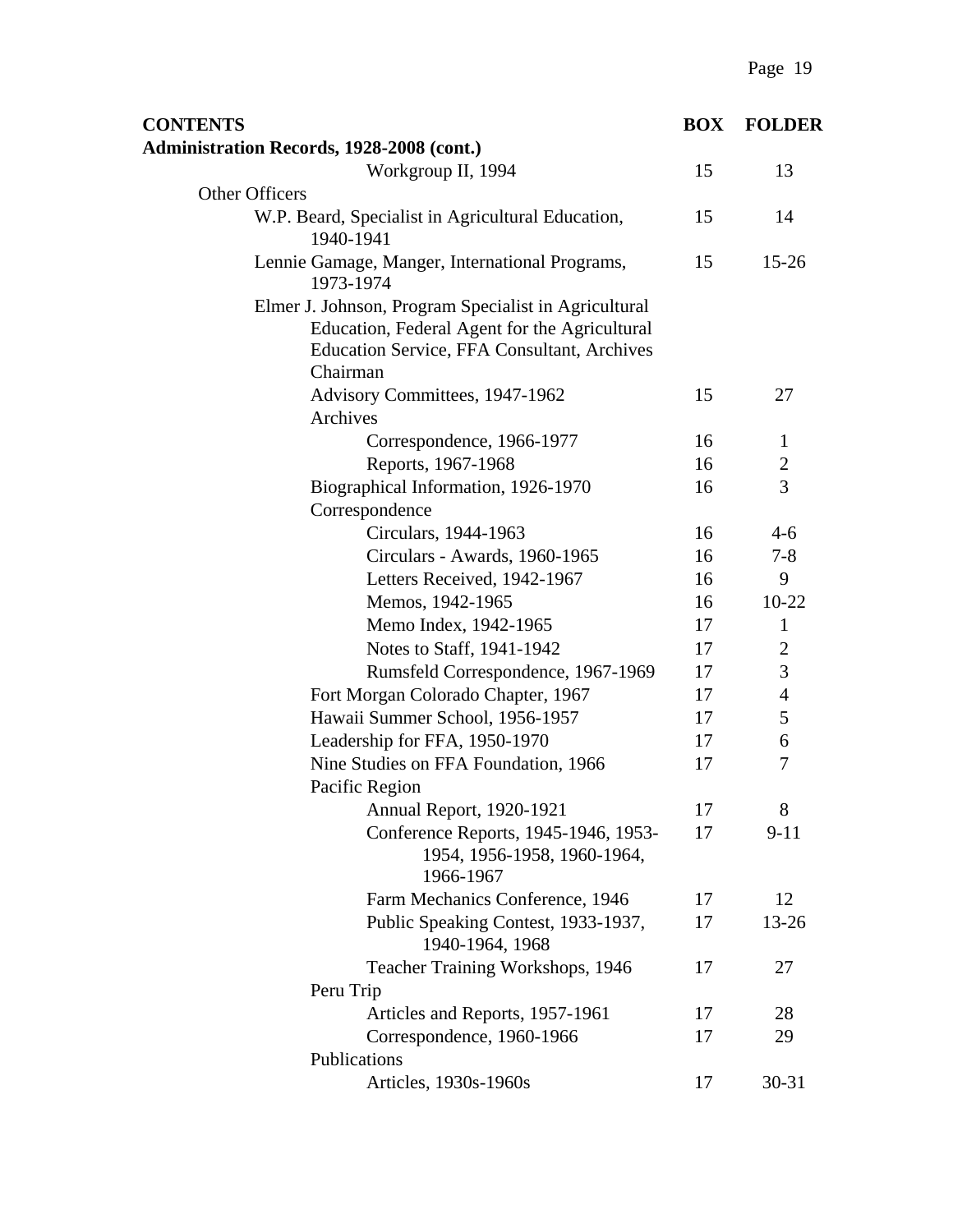| <b>CONTENTS</b>                                                                                  | <b>BOX</b> | <b>FOLDER</b>  |
|--------------------------------------------------------------------------------------------------|------------|----------------|
| <b>Administration Records, 1928-2008 (cont.)</b>                                                 |            |                |
| Reports, 1940-1965                                                                               | 17         | 32-34          |
| Speeches, 1947-1967                                                                              | 18         | $1 - 2$        |
| Vocational Education in Agriculture,<br>1960                                                     | 18         | $3 - 4$        |
| W.T. Spanton Biographical<br>Information, 1947-1971                                              | 18         | 5              |
| Staff Conferences, 1935-1942                                                                     | 18         | 6              |
| State Reports, 1960                                                                              | 18         | 7              |
| D.L. MacDonald, Agent for the Agricultural<br><b>Education Service, 1942</b>                     | 18         | 8              |
| Duane Nielsen, Specialist in Teacher Training and<br>Research, 1960-1964                         | 18         | 9              |
| <b>Office Files</b>                                                                              |            |                |
| <b>Audits and Finance</b>                                                                        |            |                |
| Audits, 1932-1996<br><b>Budgets</b>                                                              | 18         | $10 - 20$      |
| 1954-1969, 1977-1978, 1980-1983                                                                  | 18         | $21 - 24$      |
| 1983-1992                                                                                        | 19         | $1 - 3$        |
| Consolidated Audits, 1964-1971                                                                   | 19         | $\overline{4}$ |
| Correspondence Regarding Audits, 1964-1973                                                       | 19         | $5 - 6$        |
| Financial Report, 1989                                                                           | 19         | $\overline{7}$ |
| Automatic Data Processing Feasibility Study, 1980                                                | 19         | 8              |
| Conferences                                                                                      |            |                |
| American Institute of Cooperation Summer<br>Conference, 1965                                     | 19         | 9              |
| Collegiate Agricultural Education Workshop,<br>1979-1980                                         | 19         | $10 - 11$      |
| Emphasis '76 Workshop, 1976                                                                      | 19         | 12             |
| Farmfest, 1976                                                                                   | 19         | 13             |
| International Agricultural Education, 1985                                                       | 19         | $14 - 15$      |
| National Conference for Leaders in<br>Postsecondary and Adult Education in<br>Agriculture, 1986  | 19         | $16 - 20$      |
| National Conference of Head State<br>Supervisors of Vocational Education in<br>Agriculture, 1960 | 19         | 21             |
| National Conference on Building Partnerships<br>for Quality Education in Rural<br>America, 1984  | 19         | 22             |
| National Conference on Children and Youth,<br>1970                                               | 19         | 23             |
| National FFA Seminar, 1972                                                                       | 19         | 24             |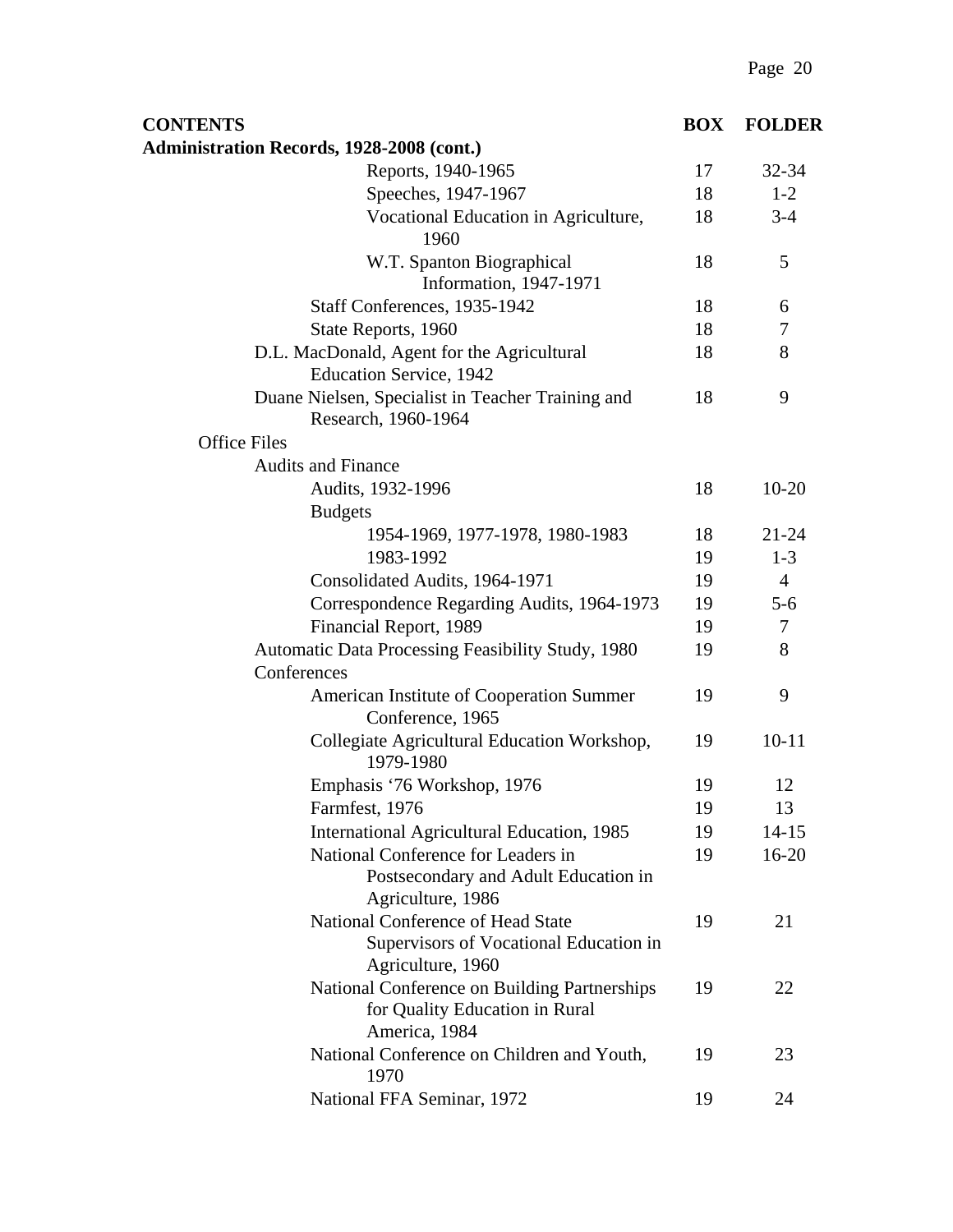| <b>CONTENTS</b>                                                                            | <b>BOX</b> | <b>FOLDER</b>  |
|--------------------------------------------------------------------------------------------|------------|----------------|
| <b>Administration Records, 1928-2008 (cont.)</b>                                           |            |                |
| National Seminar on Agricultural Education,<br>1976                                        | 19         | 25             |
| National Workshop for Professional Leaders<br>in the FFA, 1969                             | 19         | 26             |
| National Youth Conference on Natural Beauty<br>and Conservation, 1966                      | 19         | 27             |
| New Teacher Conference, n.d.                                                               | 69         | 16             |
| Thrust '75 Workshop, 1975                                                                  | 19         | 28             |
| Young Outdoor American Conference, 1954-<br>1955                                           | 19         | 29-30          |
| Young Outdoor American Conference, 1956                                                    | 20         | $\mathbf{1}$   |
| Endowment and Development Fund, 1975-1976                                                  | 20         | $\overline{c}$ |
| George Washington's Grist Mill, 1940-1960                                                  | 20         | 3              |
| Key Messages of the National FFA Organization,<br>1996, 1998, 2000                         | 69         | 17             |
| <b>Legal Files</b>                                                                         |            |                |
| Alumni Association, 1969-1970, 1975                                                        | 20         | $\overline{4}$ |
| Arizona Case, 1979-1980                                                                    | 20         | $5 - 6$        |
| Attorney Files, 1945, 1964, 1969-1982                                                      | 20         | $7 - 12$       |
| Board of Directors, 1969, 1971-1972                                                        | 20         | 13             |
| Certificate of Incorporation and Legal<br>Documents, 1928, 1951, 1957, 1977<br>(oversized) | 73         | $\overline{2}$ |
| Chapter Supply Company, 1951-1955                                                          | 20         | 14             |
| Civil Service, 1961                                                                        | 20         | 15             |
| Conference Center, 1969-1970, 1974<br>Constitution                                         | 20         | 16             |
| Amendment to FFA Constitution, 1988                                                        | 20         | 17             |
| Board of Incorporators, 1928-1949                                                          | 20         | 18             |
| Constitution/Bylaws Ad Hoc<br>Committee Reports, 1966                                      | 20         | 19             |
| Constitution and Revisions, 1928-1944                                                      | 20         | 20             |
| Copyright, 1937-1950, 1993                                                                 | 20         | 21             |
| Custom Cal Company, 1952, 1955, 1965                                                       | 20         | 22             |
| Emblem Lawsuits, 1945, 1953-1955, 1961-<br>1963                                            | 21         | $1 - 2$        |
| FFA Charter, 1929-1930, 1948-1952, 1969                                                    | 21         | $3-4$          |
| Francis Reid Case, 1970-1971                                                               | 21         | 5              |
| Girl Membership, 1967-1970                                                                 | 21         | 6              |
| Holt Case, 1970-1971                                                                       | 21         | 7              |
| Interstate Commerce, 1949-1952                                                             | 21         | 8              |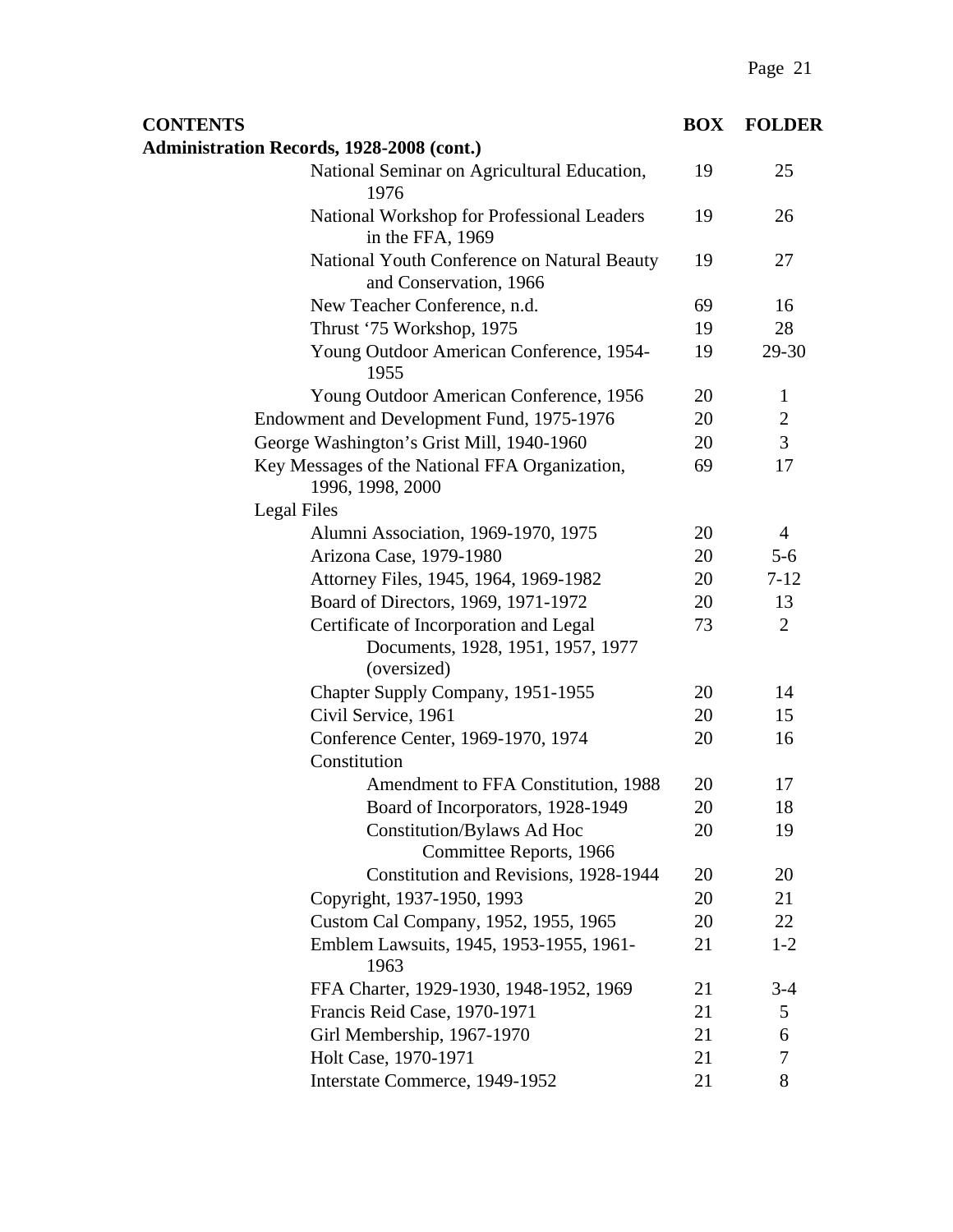| <b>CONTENTS</b>                                                                                                     | <b>BOX</b> | <b>FOLDER</b> |
|---------------------------------------------------------------------------------------------------------------------|------------|---------------|
| Administration Records, 1928-2008 (cont.)                                                                           |            |               |
| Legal Opinions, 1945-1977, 1979-1983                                                                                | 21         | $9-11$        |
| Legal Opinions Regarding Administration of<br><b>Vocational Education and Vocation</b><br>Rehabilitation Acts, 1939 | 21         | $12 - 13$     |
| Legislation, 1945-1950, 1977                                                                                        | 21         | 14            |
| Missouri Case, 1979-1980                                                                                            | 21         | 15            |
| Misuse of Name, 1975                                                                                                | 21         | 16            |
| Oregon Lawsuit, 1980-1983                                                                                           | 21         | 17            |
| <b>Rumsfeld Case</b>                                                                                                |            |               |
| Correspondence, 1967-1970                                                                                           | 21         | 18            |
| Response, 1967-1970                                                                                                 | 21         | 19            |
| Sale of the FFA Lot, 1959-1964<br><b>Tax Issues</b>                                                                 | 21         | 20            |
| Chapter Tax Exemption, 1961-1964                                                                                    | 21         | 21            |
| FFA Reports on Chapter Status with<br>the I.R.S., 1939-1980                                                         | 21         | $22 - 23$     |
| Income Tax Returns, 1944-1976                                                                                       | 21         | $24 - 25$     |
| I.R.S., 1970-1980                                                                                                   | 22         | $1 - 2$       |
| Tax Exemption, 1954-1971                                                                                            | 22         | 3             |
| Trademark, 1939-1947, 1957-1980                                                                                     | 22         | $4 - 5$       |
| Walter B. Anderson Will, 1977                                                                                       | 22         | 6             |
| Mission Statement, 1992-1994                                                                                        | 22         | $\tau$        |
| Multicultural Task Force Report, 1993                                                                               | 22         | 8             |
| National Association of Supervisors of Agricultural<br>Education (NASAE)                                            |            |               |
| Administration, 1969-1999                                                                                           | 69         | 18            |
| Annual Meetings, 1987-1994, 1996, 1998-<br>2004                                                                     | 69         | 19-30         |
| <b>Annual Reports</b>                                                                                               |            |               |
| 1970-1971, 1975-1977, 1979-1980                                                                                     | 69         | 31            |
| 1981-1993                                                                                                           | 70         | $1 - 4$       |
| Articles of Incorporation, 1963 (oversized)                                                                         | 73         | 5             |
| Constitution, 1963-1974, 1998                                                                                       | 70         | 5             |
| Correspondence, 1978-1979                                                                                           | 70         | 6             |
| Members, 1970-1974, 1998/99-2004                                                                                    | 70         | $7 - 11$      |
| Minutes, 1963-1976, 1981-1982, 1986-1989                                                                            | 70         | $12 - 14$     |
| Newsletter, 1974-1979, 1981                                                                                         | 70         | 15            |
| Officer Analysis, 2003                                                                                              | 70         | 16            |
| Oklahoma Vocational Agriculture-                                                                                    | 70         | 17            |
| Agribusiness and FFA Task Force, ca.<br>1987                                                                        |            |               |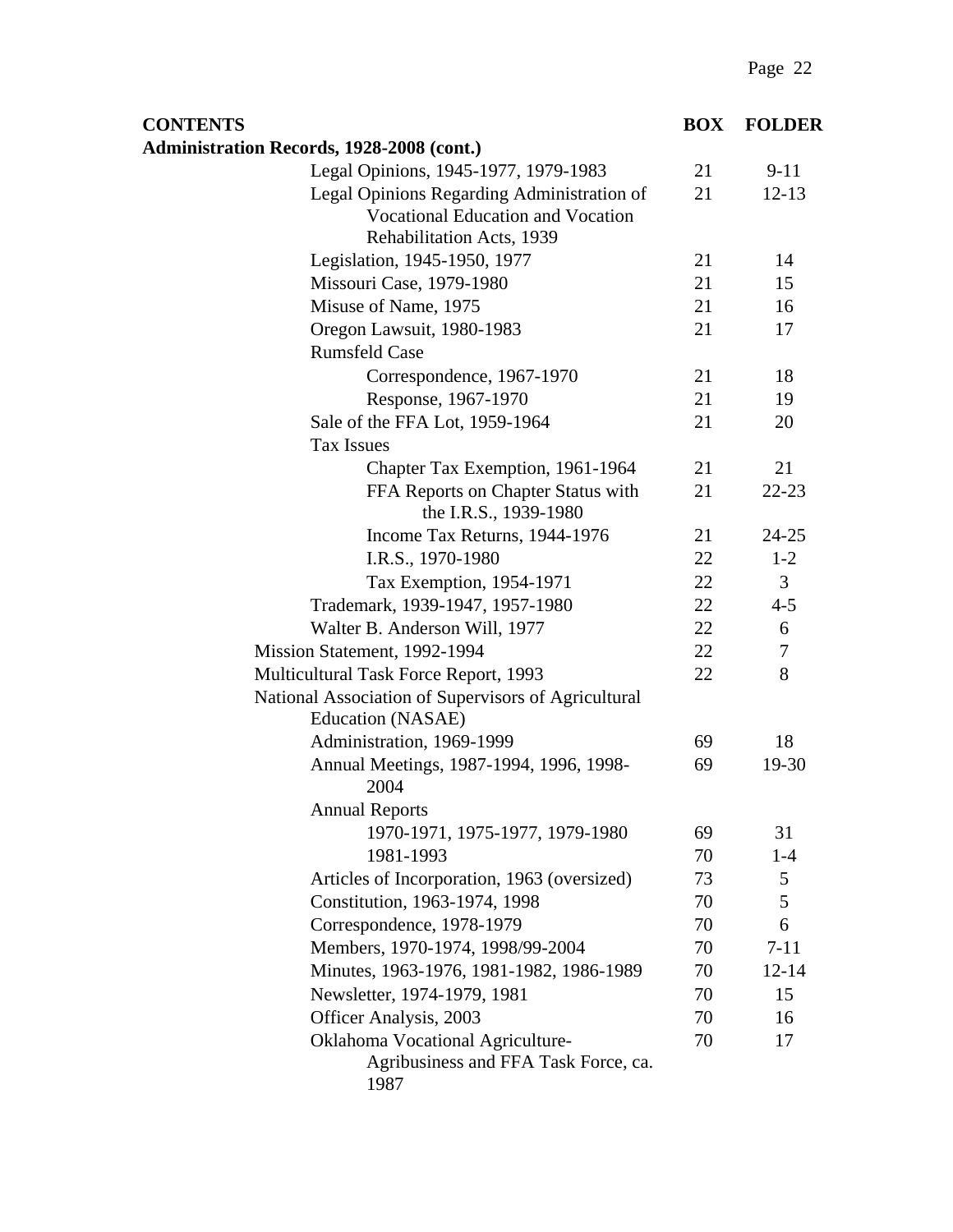| <b>CONTENTS</b>                                                                                      | <b>BOX</b> | <b>FOLDER</b>  |
|------------------------------------------------------------------------------------------------------|------------|----------------|
| <b>Administration Records, 1928-2008 (cont.)</b>                                                     |            |                |
| Position Papers, n.d.                                                                                | 70         | 18             |
| Program of Work, 1989, 1991-1993, 1995-<br>2003/04                                                   | 70         | 19             |
| Tactical Plan for Achieving the Mission,<br>Goals, and Objectives of Agricultural<br>Education, 1991 | 70         | 20             |
| Western Region Conference, 1993                                                                      | 70         | 21             |
| National Committee on Youth Organizations, 1974-<br>1980                                             | 22         | 9              |
| National FFA Agrimarketing Study Committee, 1987<br><b>National FFA Center</b><br>Dedication         | 22         | 10             |
| 1998                                                                                                 | 70         | 22             |
| 1998                                                                                                 | 128        | $\mathbf{1}$   |
| Employee Handbook, 1999                                                                              | 70         | 23             |
| Groundbreaking, 1997                                                                                 | 70         | 24             |
| History, 1967-1977                                                                                   | 22         | 11             |
| Interior Space Plan Design Concept, ca. 1980s                                                        | 22         | 12             |
| Interns, 1982-1990                                                                                   | 22         | 13             |
| Job Descriptions, n.d.                                                                               | 22         | 14             |
| New Building, 1997 (oversized)                                                                       | OV         | $\overline{4}$ |
| <b>Office Newsletters</b>                                                                            |            |                |
| Weekly Bulletin, 1975-1981                                                                           | 22         | $15 - 16$      |
| Family Gram, 1981-1984                                                                               | 22         | 17             |
| <b>Weekly Memos</b>                                                                                  |            |                |
| 1991-1997                                                                                            | 22         | 18-20          |
| 1998-1999                                                                                            | 70         | 25             |
| 2000                                                                                                 | 121        | $\mathbf{1}$   |
| <b>Official Policies</b>                                                                             |            |                |
| 1970-1971, 1976, 1978, 1984, 1986,<br>1991                                                           | 22         | 21-28          |
| 2005-2008                                                                                            | 128        | $2 - 5$        |
| Policy Administration Analysis, 1966                                                                 | 22         | 29             |
| Program of Work, 1939-1943, 1945-1946,<br>1971, 1973-1979                                            | 22         | 30-36          |
| Reinventing FFA Center Operations, 1991-<br>1992, 1994                                               | 22         | 37             |
| Relocation, 1993-1999                                                                                | 22         | 38             |
| Relocation Publicity Materials, 1997                                                                 | 73         | 3              |
| (oversized)                                                                                          |            |                |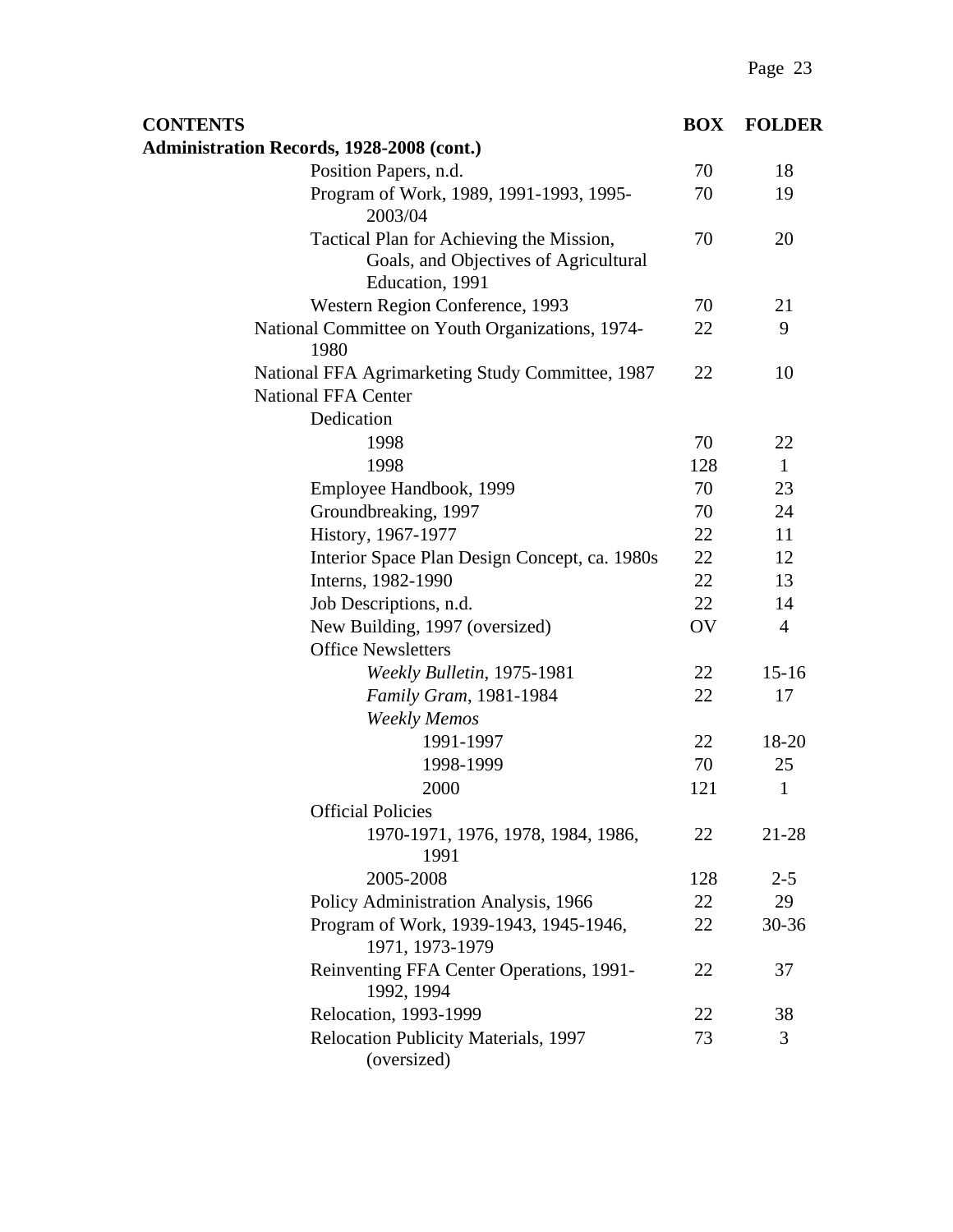| <b>CONTENTS</b>                                                     | <b>BOX</b> | <b>FOLDER</b>  |
|---------------------------------------------------------------------|------------|----------------|
| <b>Administration Records, 1928-2008 (cont.)</b>                    |            |                |
| Resource Management Team Final Report,<br>1991                      | 22         | 39             |
| Retirement and Insurance, 1955, 1967-1968                           | 22         | 40             |
| Site Study Plan, n.d. (oversized)                                   | 73         | 6              |
| Space and Personnel, 1951, 1967                                     | 23         | $\mathbf{1}$   |
| Tours, ca. 1999                                                     | 121        | $\overline{2}$ |
| Washington Conference Center, 1969-1970                             | 23         | $2 - 4$        |
| Who's Who, ca. 1997                                                 | 23         | 5              |
| <b>National Future Farmer/New Horizons Magazine</b>                 |            |                |
| <b>Business Records</b>                                             |            |                |
| Annual Reports, 1954-1956, 1958-1961, 1964                          | 23         | 6              |
| Article Index, 1961-1965                                            | 128        | 6              |
| Audits, 1953-1974, 1976-1978                                        | 23         | $7-9$          |
| Economic Studies, 1952-1954                                         | 23         | 10             |
| Future Farmers in Action, 1945                                      | 23         | 11             |
| History, 1976                                                       | 23         | 12             |
| Magazine Feasibility Survey, 1952                                   | 23         | 13             |
| Name Change, 1989                                                   | 23         | 14             |
| Promotion, 1952-1979                                                | 23         | 15             |
| Publications, 1957                                                  | 23         | 16             |
| Surveys, 1954-1959, 1961-1962, 1964-1970,                           | 23         | 17-20          |
| 1975, 1979-1981, 1983, 1985, 1987,<br>1989                          |            |                |
| National Postsecondary Agricultural Student<br>Organization (NPASO) |            |                |
| Annual Reports, 1994-1996                                           | 23         | 21             |
| Awards, 1985-1993                                                   | 23         | 22             |
| Board of Directors Meetings, 1980-1982                              | 23         | $23 - 26$      |
| Charter, 1979 (oversized)                                           | 73         | 5              |
| Conventions                                                         |            |                |
| 1979-1997                                                           | 23         | 27-28          |
| 2003, 2005                                                          | 128        | $\tau$         |
| Correspondence, 1972-1986                                           | 23         | 29-30          |
| General Information, 1981-1990                                      | 23         | 31             |
| Handbooks                                                           |            |                |
| 1981-1992, 1994-1995                                                | 23         | 32-33          |
| 1995-1997                                                           | 24         | $\mathbf{1}$   |
| 2001-2002                                                           | 121        | 3              |
| 2000/01, 2002/03                                                    | 128        | 8              |
| History, 1979-1997                                                  | 24         | $\mathbf{2}$   |
| Newsletters, 1980-1997, 2002-2003                                   | 24         | 3              |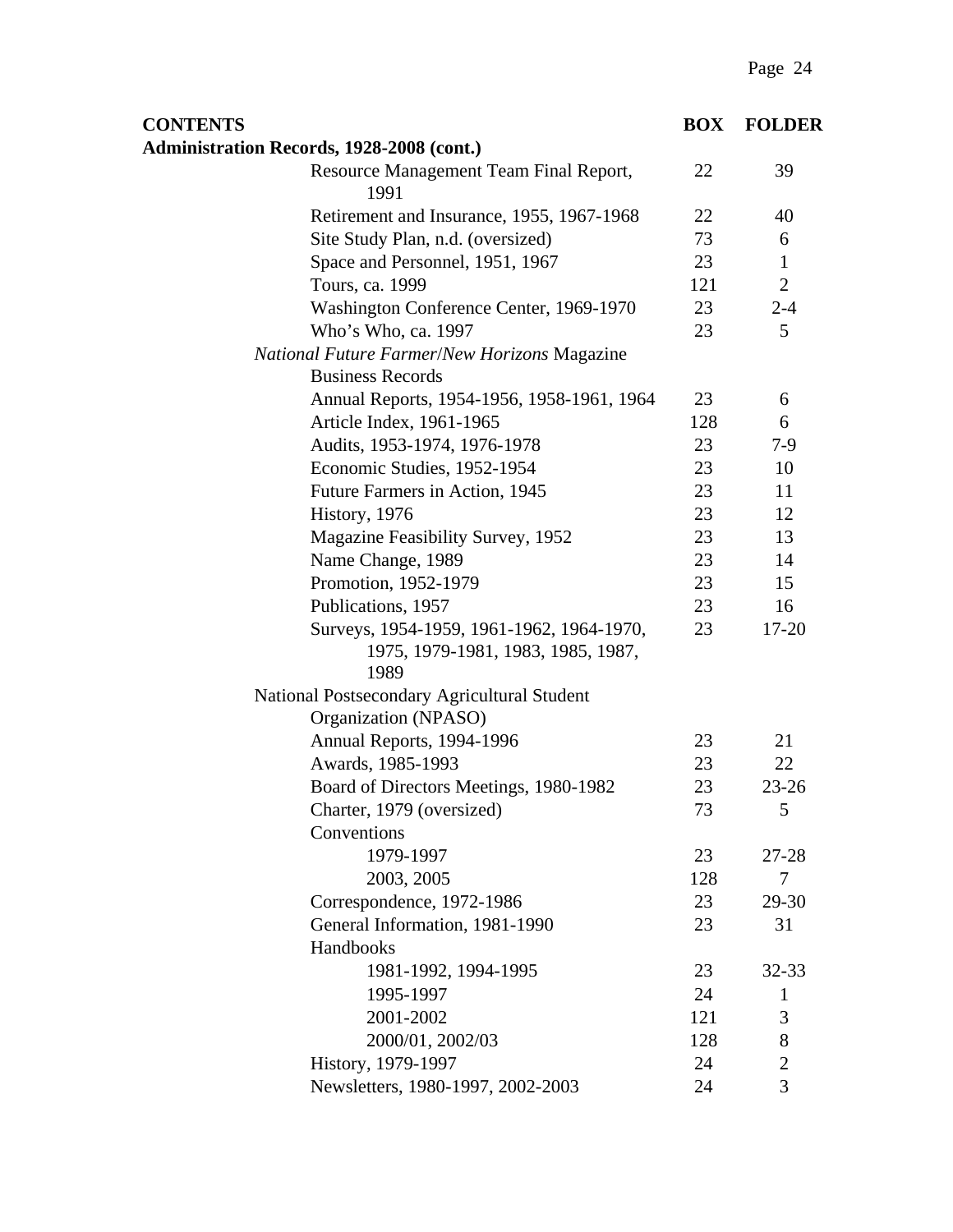| <b>CONTENTS</b>                                             | <b>BOX</b> | <b>FOLDER</b>    |
|-------------------------------------------------------------|------------|------------------|
| <b>Administration Records, 1928-2008 (cont.)</b>            |            |                  |
| PAL Project, 1981                                           | 24         | $4 - 5$          |
| PAL/PEER Project, 1981-1985                                 | 24         | 6                |
| Programs, 1972, 1979-1980, 1984                             | 24         | $\boldsymbol{7}$ |
| Professional Leadership and Service - 1948-<br>1973, 1974   | 24         | 8                |
| Proposals, 1976, 1980                                       | 24         | 9                |
| Organizational Objectives and Principles, 1971              | 24         | 10               |
| <b>Public Relations</b>                                     |            |                  |
| America Salutes the FFA, 1986-1987                          | 24         | $11 - 12$        |
| <b>Brochures</b>                                            |            |                  |
| 1940s-2000                                                  | 24         | $13 - 14$        |
| 2000-2005                                                   | 123        | 8                |
| FFA Is, 1996                                                | 123        | 9                |
| FFA Today T.V. Show, 1989                                   | 24         | 15               |
| Posters                                                     |            |                  |
| 1927-2006 (oversized)                                       | 73         | 10               |
| 1999-2000, 2007 (oversized)                                 | OV         | $\mathbf{1}$     |
| <b>Press Releases</b>                                       |            |                  |
| 1946-1956                                                   | 24         | $16-28$          |
| 1956-1972                                                   | 25         | $1-23$           |
| 1972-1980                                                   | 26         | $1 - 22$         |
| 1981-1996                                                   | 27         | $1 - 27$         |
| 1998-2000                                                   | 123        | 10               |
| Secretary Riley Visit, 1998                                 | 123        | 11               |
| Selected Statistics, 1970-1995                              | 28         | $1-4$            |
| <b>State Associations</b>                                   |            |                  |
| Incorporation of States, 1979                               | 28         | 5                |
| Relationship to State Associations and<br>Chapters, 1979    | 28         | 6                |
| Staff Meeting, 1958-1959, 1969-1970                         | 28         | 7                |
| <b>Student Ventures/Supply Service</b>                      |            |                  |
| Audits, 1948-1971                                           | 28         | $8 - 31$         |
| Catalogs                                                    |            |                  |
| <b>Agricultural Education Resources,</b><br>1996, 1999-2006 | 121        | 4                |
| <b>Blue Catalogs</b>                                        |            |                  |
| 2000-2005                                                   | 121        | 5                |
| 2006-2007                                                   | 128        | 9                |
| <b>Chapter Catalogs</b>                                     |            |                  |
| 1992/93-1997/98                                             | 29         | 3                |
| 1998/99-1999/00                                             | 121        | 6                |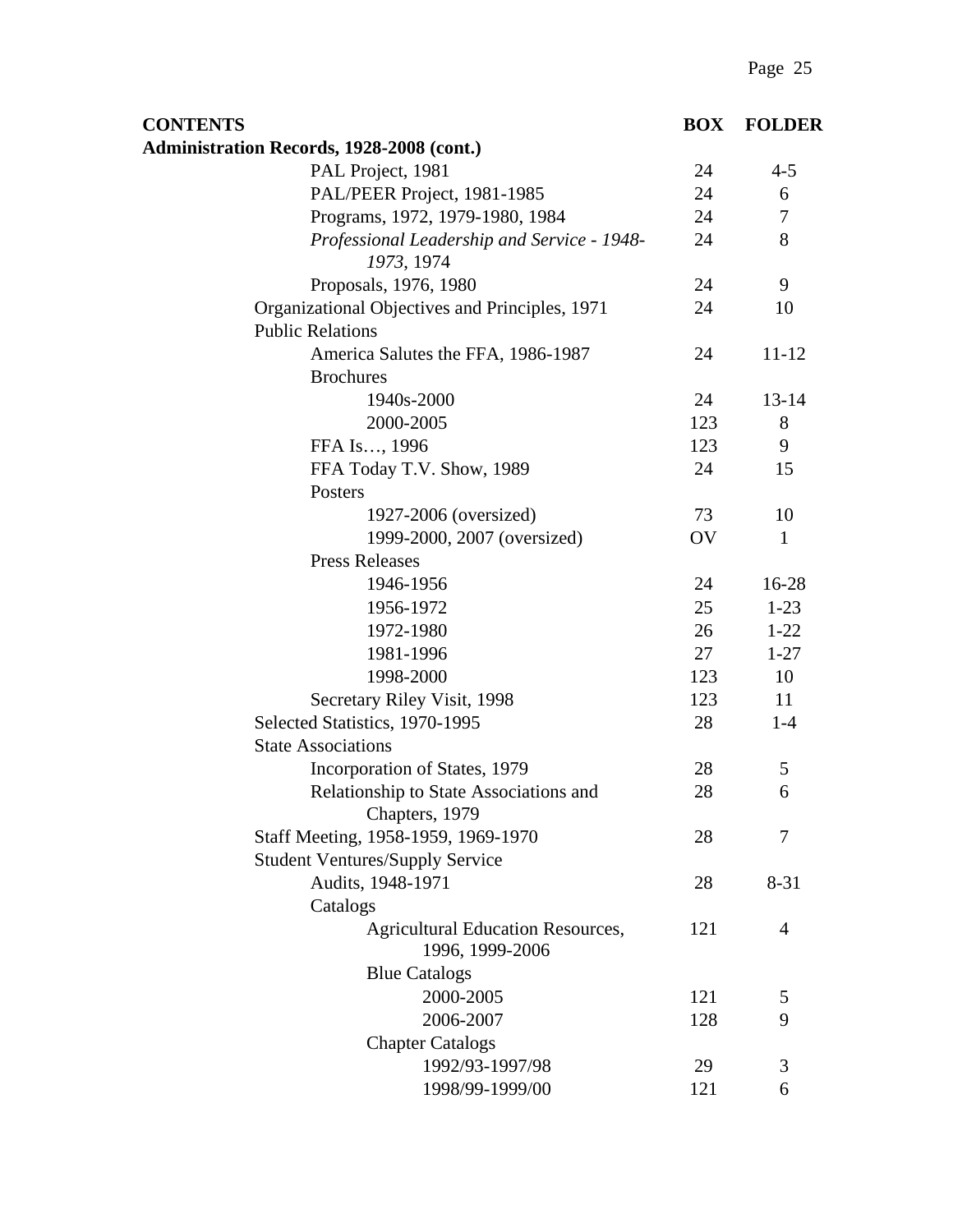| <b>CONTENTS</b>                                                                            | <b>BOX</b> | <b>FOLDER</b>  |
|--------------------------------------------------------------------------------------------|------------|----------------|
| <b>Administration Records, 1928-2008 (cont.)</b>                                           |            |                |
| <b>Gold Catalogs</b>                                                                       |            |                |
| 2000-2005                                                                                  | 121        | 7              |
| 2006-2008                                                                                  | 128        | 10             |
| NVATA Catalogs, 1968, 1982                                                                 | 29         | $\overline{4}$ |
| Student Catalogs, 1992/93-1996/97,<br>1998/99-1999/00                                      | 121        | 8              |
| <b>Supply Catalogs</b>                                                                     |            |                |
| 1943-1946, 1948-1949, 1951-<br>1986                                                        | 28         | $32 - 41$      |
| 1987-1992                                                                                  | 29         | $1 - 2$        |
| Committee Minutes, 1947-1949                                                               | 29         | 5              |
| Contracts, 1928-1947                                                                       | 29         | $6 - 18$       |
| Correspondence, 1930-1965                                                                  | 29         | 19-28          |
| <b>Grants</b> , 1951                                                                       | 29         | 29             |
| History, 1967                                                                              | 29         | 30             |
| Newsletter, n.d.                                                                           | 29         | 31             |
| Staff, 1947-1955                                                                           | 29         | 32             |
| Tactical Plan for the Strategic Plan for Agricultural<br>Education, 1990                   | 29         | 33             |
| U.S. Office of Education, 1959, 1970, 1979                                                 | 29         | 34             |
| U.S. Office of Education Policy on Agricultural<br>Student Organizations, 1981 (oversized) | 73         | 5              |
| <b>Annual Reports</b>                                                                      |            |                |
| 1930, 1932, 1936, 1940-1944, 1951-1952 (oversized)                                         | 71         | $1 - 10$       |
| 1931, 1939, 1944, 1947-1952                                                                | 29         | $35 - 43$      |
| 1932, 1934-1935 (oversized)                                                                | OV         | 1              |
| Charters, 1928-1976                                                                        | 29         | 44-47          |
| Scrapbooks                                                                                 |            |                |
| 1924-1928 (oversized)                                                                      | 79         | $1 - 2$        |
| 1929-1935 (oversized)                                                                      | 80         | $1 - 2$        |
| State Advisors Meeting Minutes, 1941-1943                                                  | 29         | 48             |
| <b>State Association Records, 1919-1998</b>                                                |            |                |
| <b>State Associations</b>                                                                  |            |                |
| Alabama                                                                                    |            |                |
| Annual Reports, 1987-1990                                                                  | 29         | 49             |
| Clippings, 1940, 1942, 1974                                                                | 29         | 50             |
| Correspondence, 1931, 1933-1958, 1978                                                      | 29         | 51             |
| Newsletters, 1931-1932, 1934-1942, 1946-<br>1947, 1987                                     | 30         | $1 - 2$        |
| Alaska                                                                                     |            |                |
| Annual Reports, 1987-1990                                                                  | 30         | 3              |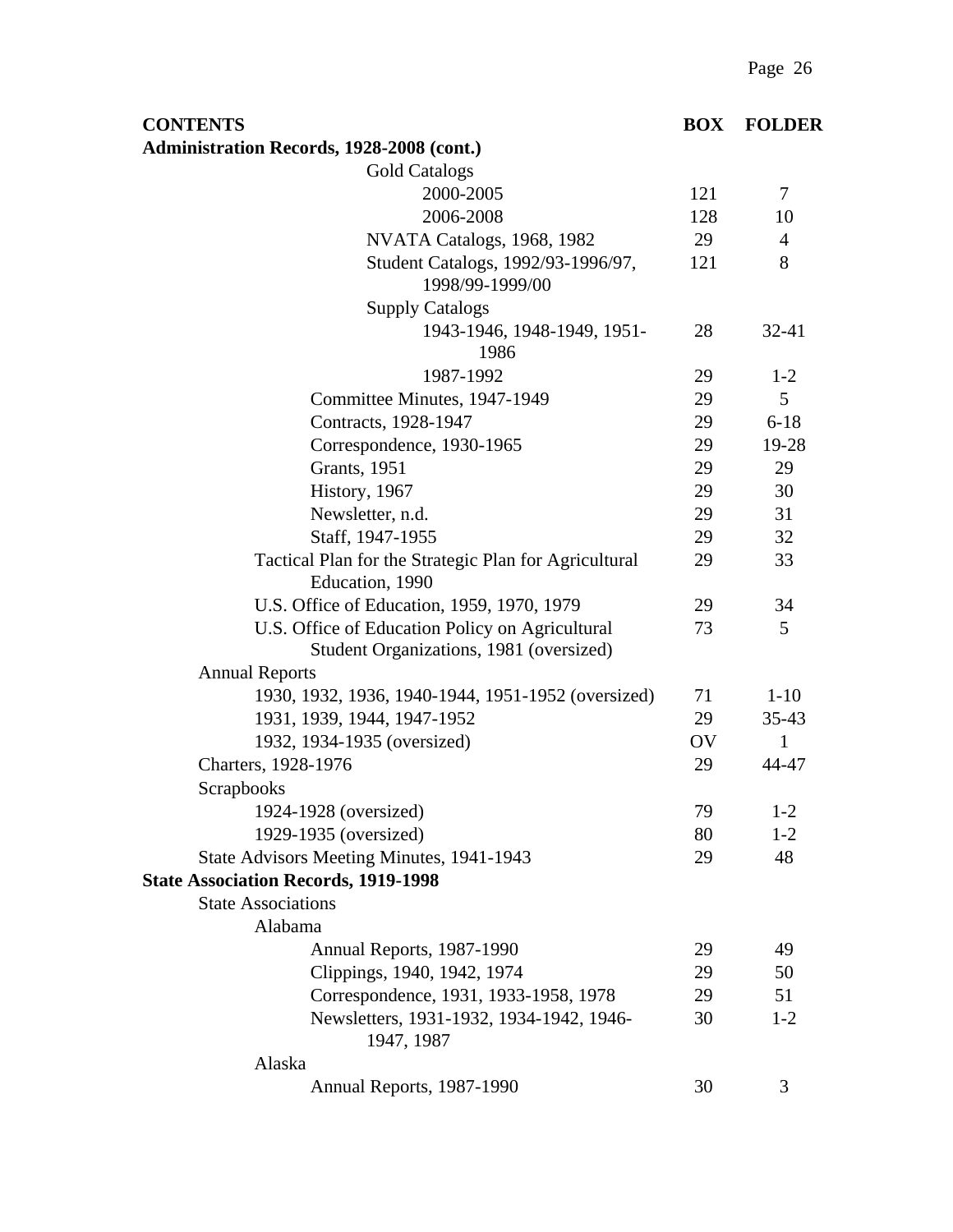| <b>CONTENTS</b>                                                | <b>BOX</b> | <b>FOLDER</b> |
|----------------------------------------------------------------|------------|---------------|
| <b>State Association Records, 1919-1998 (cont.)</b>            |            |               |
| Alaska (cont.)                                                 |            |               |
| Convention, 1976-1977                                          | 30         | 4             |
| Arizona                                                        |            |               |
| Annual Reports, 1987-1990                                      | 30         | 5             |
| Correspondence, 1930-1932, 1934-1943,<br>1945-1960             | 30         | 6             |
| <b>Newsletters</b>                                             |            |               |
| 1938-1939, 1956, 1971, 1997-1998                               | 30         | $7 - 8$       |
| 1985 (oversized)                                               | 75         | 7             |
| Arkansas                                                       |            |               |
| Annual Reports, 1987-1990                                      | 30         | 9             |
| Correspondence, 1930-1942, 1944-1948,<br>1950-1955, 1958       | 30         | 10            |
| <b>Newsletters</b>                                             |            |               |
| 1929-1938, 1969, 1997                                          | 30         | 11            |
| 1938, 1940, 1942 (oversized)                                   | 75         | 7             |
| Publications, 1954                                             | 30         | 12            |
| California                                                     |            |               |
| Annual Reports, 1987-1990                                      | 30         | 13            |
| Correspondence, 1931-1960                                      | 30         | $14 - 15$     |
| History, 1980                                                  | 30         | 16            |
| Newsletters, 1997-1998                                         | 30         | 17            |
| Publications, 1947, 1953, 1959-1961, 1963,<br>1970, 1978, 1980 | 30         | 18            |
| Colorado                                                       |            |               |
| Annual Reports, 1987-1990                                      | 30         | 19            |
| Correspondence, 1930-1933, 1935-1943,                          | 30         | 20            |
| 1945-1946, 1948-1952, 1954, 1956-<br>1960                      |            |               |
| Newsletters, 1932, 1934-1936                                   | 30         | 21            |
| Connecticut                                                    |            |               |
| Annual Reports, 1987-1990                                      | 30         | 22            |
| Correspondence, 1930-1931, 1933-1938,<br>1940-1950, 1953-1960  | 30         | 23            |
| Newsletters, 1938, 1940-1942, 1974                             | 30         | 24            |
| Delaware                                                       |            |               |
| Annual Reports, 1987-1990                                      | 30         | 25            |
| Correspondence, 1931-1937, 1939-1946,                          | 30         | 26            |
| 1948, 1950-1951, 1953, 1955-1958,<br>1960                      |            |               |
| Newsletters, 1932, 1935, 1937, 1939, 1941                      | 30         | 27            |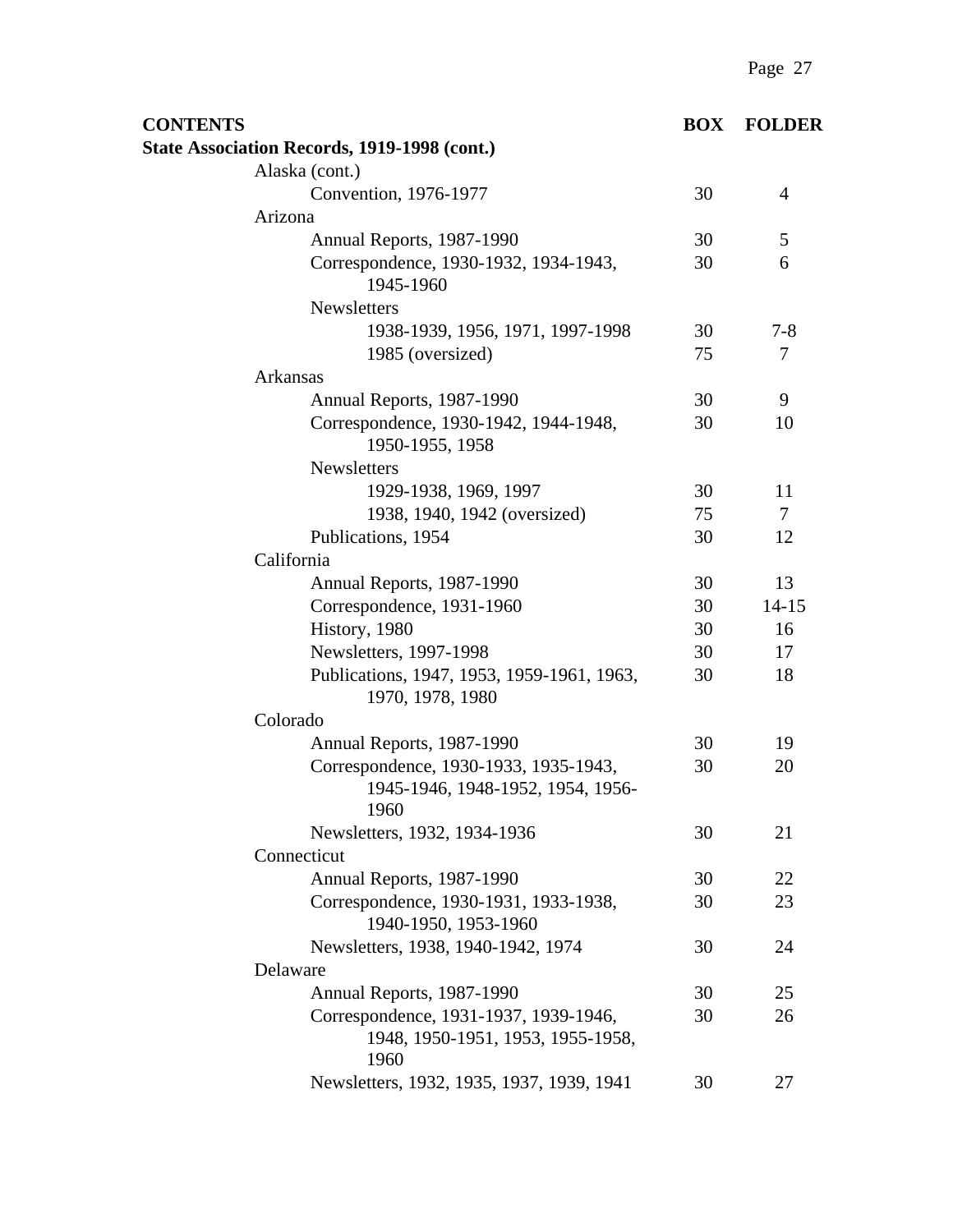| <b>CONTENTS</b>                                                 | <b>BOX</b> | <b>FOLDER</b> |
|-----------------------------------------------------------------|------------|---------------|
| State Association Records, 1919-1998 (cont.)                    |            |               |
| District of Columbia, 1967, 1985                                | 30         | 28            |
| Florida                                                         |            |               |
| Annual Reports, 1987-1990                                       | 30         | 29-30         |
| Clippings, 1946-1947, 1969                                      | 30         | 31            |
| Correspondence                                                  |            |               |
| 1930-1941                                                       | 30         | 32            |
| 1941-1960                                                       | 31         | $1 - 2$       |
| Newsletters, 1934-1942, 1946-1947, 1998                         | 31         | $3-6$         |
| Georgia                                                         |            |               |
| Annual Reports, 1987-1990                                       | 31         | 7             |
| Correspondence, 1931-1958, 1960                                 | 31         | 8             |
| History, 1979                                                   | 31         | 9             |
| <b>Newsletters</b>                                              |            |               |
| 1932-1942, 1945 (oversized)                                     | 75         | $1 - 3$       |
| 1940, 1946, 1970, 1997-1998                                     | 31         | 10            |
| Publications, 1967-1978                                         | 31         | 11            |
| Guam, 1959-1967                                                 | 31         | 12            |
| Hawaii                                                          |            |               |
| Annual Reports, 1988                                            | 31         | 13            |
| Clippings, 1964-1970                                            | 31         | 14            |
| Correspondence, 1930-1950, 1952-1953, 1955-<br>1960             | 31         | 15            |
| Newsletters, 1935, 1940                                         | 31         | 16            |
| Publications, 1935, 1938-1940, 1942                             | 31         | 17            |
| Idaho                                                           |            |               |
| Annual Reports, 1987-1990                                       | 31         | 18            |
| Correspondence, 1930-1960                                       | 31         | 19-20         |
| History, 1956                                                   | 31         | 21            |
| Newsletters, 1919, 1929-1931, 1936-1942                         | 31         | $22 - 25$     |
| Illinois                                                        |            |               |
| Annual Reports, 1987-1990                                       | 31         | 26            |
| Correspondence                                                  |            |               |
| 1945-1949                                                       | 31         | 27-29         |
| 1950-1960                                                       | 32         | $1 - 5$       |
| Foundation, 1948-1969, 1973, 1975                               | 32         | $6 - 8$       |
| History, 1979, 1990                                             | 32         | 9             |
| Newsletters, 1929-1936, 1938-1942, 1997-<br>1998                | 32         | $10-13$       |
| Programs, 1928-1930, 1962                                       | 32         | 14            |
| Publications, 1945, 1955, 1957, 1967, 1970-<br>1971, 1979, 1992 | 32         | 15            |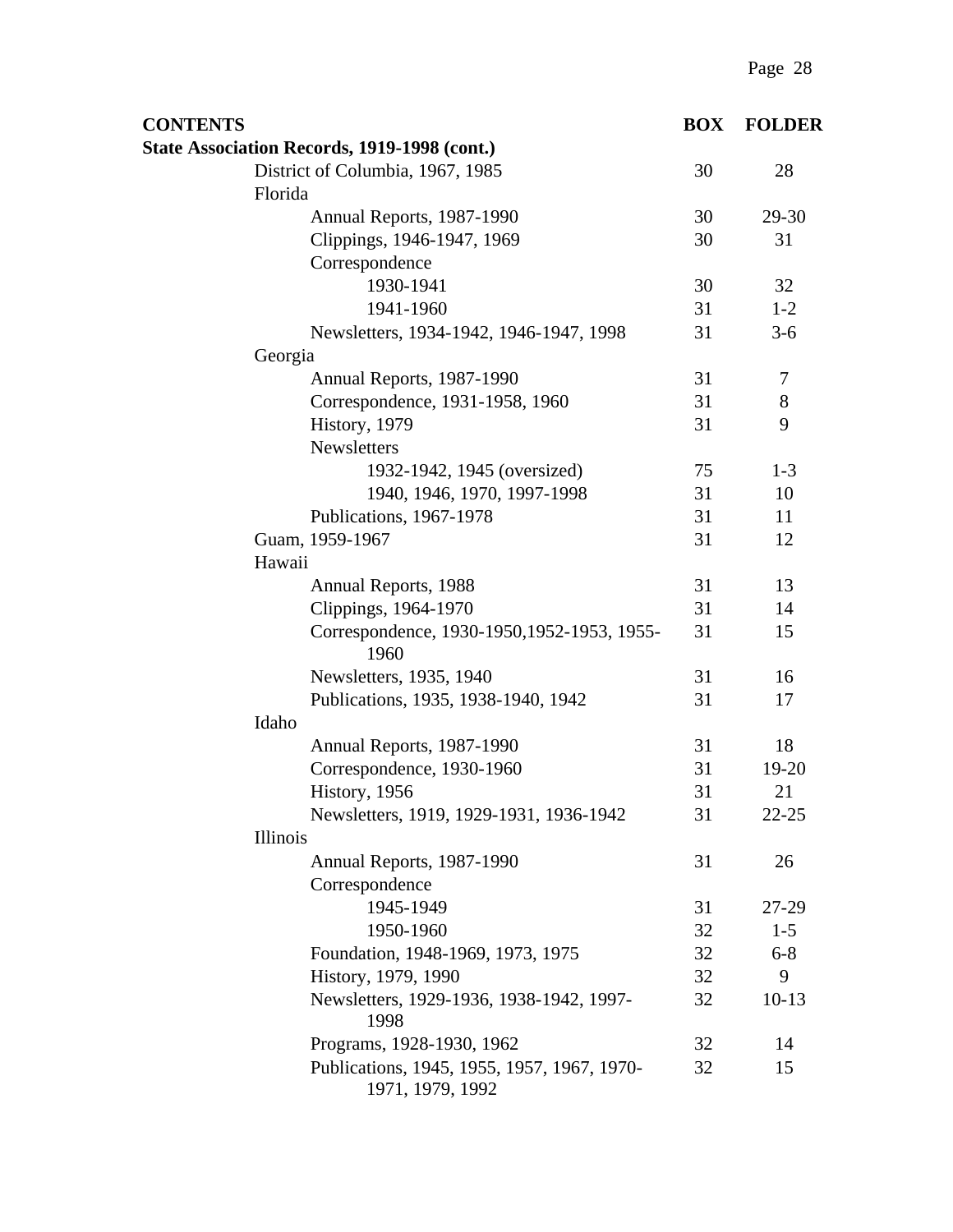| <b>CONTENTS</b> |                                                     | <b>BOX</b> | <b>FOLDER</b>  |
|-----------------|-----------------------------------------------------|------------|----------------|
|                 | <b>State Association Records, 1919-1998 (cont.)</b> |            |                |
|                 | Illinois (cont.)                                    |            |                |
|                 | Scrapbook                                           |            |                |
|                 | 1930-1931, 1941-1942 (oversized)                    | 77         | $1-2$          |
|                 | 1943-1946 (oversized)                               | 78         | $1 - 2$        |
|                 | Stephen Lee Sigler Notebook, 1962-1963              | 32         | 16             |
|                 | Indiana                                             |            |                |
|                 | Annual Reports, 1987-1988, 1990                     | 32         | 17             |
|                 | Correspondence, 1930-1960                           | 32         | 18-19          |
|                 | Newsletters, 1937-1939, 1997                        | 32         | 20             |
|                 | Publications, 1970-1971, 1976                       | 32         | 21             |
|                 | Iowa                                                |            |                |
|                 | Annual Reports, 1987-1990                           | 32         | $22 - 25$      |
|                 | Correspondence                                      |            |                |
|                 | 1930-1944                                           | 32         | 26             |
|                 | 1945-1960                                           | 33         | $\mathbf{1}$   |
|                 | History, 1953, 1965, 1978                           | 33         | $\overline{2}$ |
|                 | Newsletters, 1930-1942, 1955-1956, 1967-            | 33         | $3 - 8$        |
|                 | 1970, 1997-1998                                     |            |                |
|                 | Publications, 1977-1978                             | 33         | 9              |
|                 | Kansas                                              |            |                |
|                 | Annual Reports, 1987-1990                           | 33         | $10 - 12$      |
|                 | Clippings, 1949, 1970                               | 33         | 13             |
|                 | Correspondence, 1930-1960                           | 33         | $14 - 16$      |
|                 | History, 1943                                       | 33         | 17             |
|                 | Newsletters, 1936-1942, 1997                        | 33         | 18-22          |
|                 | Publications, 1954, 1967                            | 33         | 23             |
|                 | Shawnee-Mission Chapter, 1932-1977                  | 33         | $24 - 25$      |
|                 | Kentucky                                            |            |                |
|                 | Annual Reports, 1987-1990                           | 34         | 1              |
|                 | Clippings, 1970-1971                                | 34         | $\overline{2}$ |
|                 | Correspondence, 1930-1960                           | 34         | $3 - 4$        |
|                 | Newsletters, 1939-1940, 1942                        | 34         | 5              |
|                 | Publications, 1940, 1959, 1967, 1970                | 34         | 6              |
|                 | Louisiana                                           |            |                |
|                 | Annual Reports, 1987-1990                           | 34         | 7              |
|                 | Clippings, n.d.                                     | 34         | 8              |
|                 | Correspondence, 1930-1960                           | 34         | 9              |
|                 | History, 1963                                       | 34         | 10             |
|                 | Newsletters, 1937-1942, 1971 (oversized)            | 75         | 6              |
|                 | Newsletters, 1945-1946, 1952                        | 34         | 11             |
|                 | Publications, 1946                                  | 34         | 12             |
|                 |                                                     |            |                |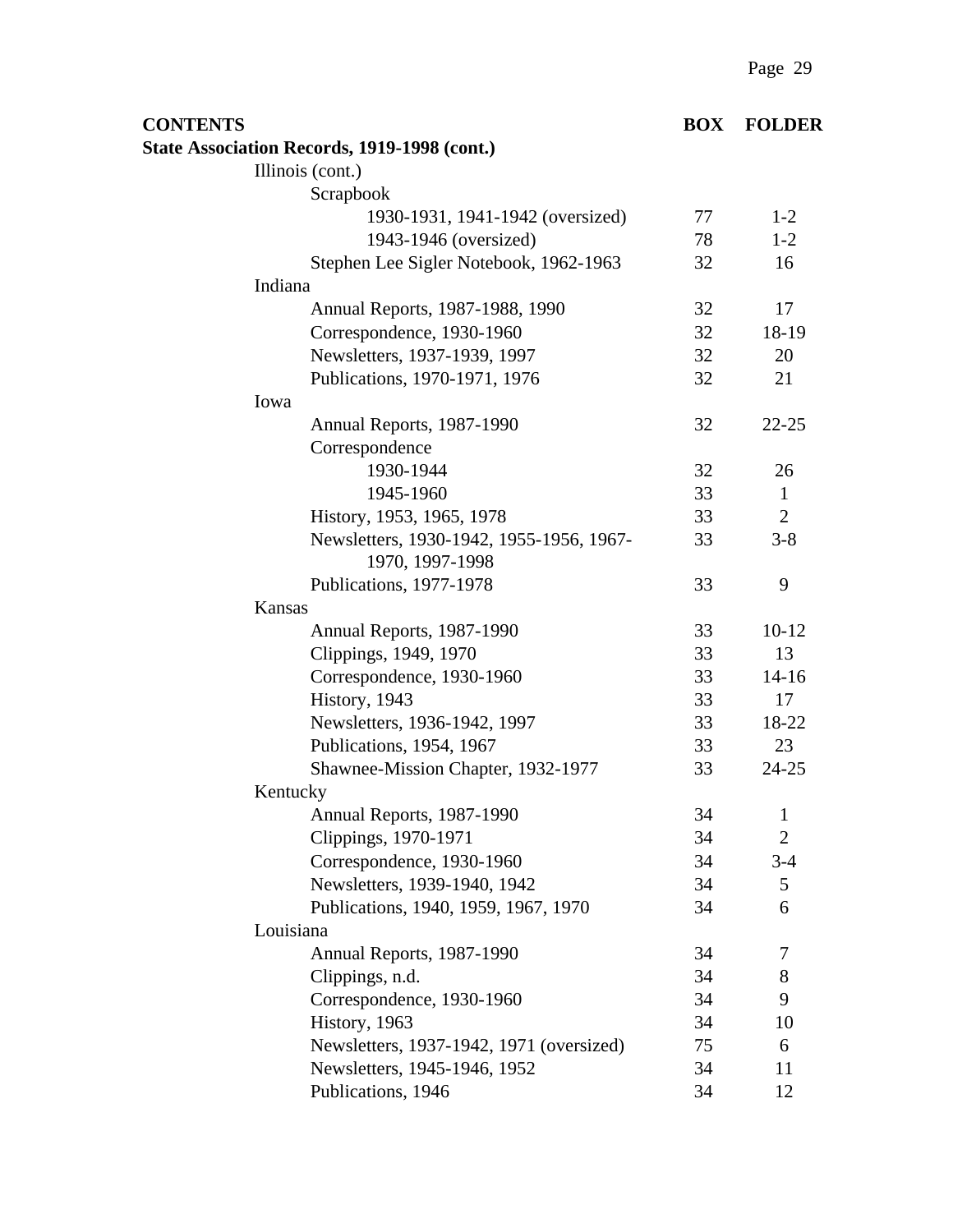| <b>CONTENTS</b> |                                                                           | <b>BOX</b> | <b>FOLDER</b>  |
|-----------------|---------------------------------------------------------------------------|------------|----------------|
|                 | <b>State Association Records, 1919-1998 (cont.)</b>                       |            |                |
|                 | Maine                                                                     |            |                |
|                 | Annual Reports, 1987-1990                                                 | 34         | 13             |
|                 | Correspondence, 1931-1933, 1935-1946,<br>1948-1950, 1952-1956, 1958, 1960 | 34         | 14             |
|                 | Newsletters, 1937-1942, 1988                                              | 34         | $15-16$        |
|                 | Maryland                                                                  |            |                |
|                 | Annual Reports, 1987-1990                                                 | 34         | 17-19          |
|                 | Clippings, 1971                                                           | 34         | 20             |
|                 | Correspondence, 1947-1960                                                 | 34         | $21 - 23$      |
|                 | Publications, 1942, 1970, 1991                                            | 34         | 24             |
|                 | <b>Massachusetts</b>                                                      |            |                |
|                 | Annual Reports, 1987-1990                                                 | 34         | 25             |
|                 | Correspondence, 1956-1960                                                 | 34         | 26             |
|                 | Michigan                                                                  |            |                |
|                 | Annual Reports, 1987-1990                                                 | 34         | 27             |
|                 | Clippings, 1946, 1971                                                     | 34         | 28             |
|                 | Correspondence, 1930-1960                                                 | 34         | 29-32          |
|                 | Minnesota                                                                 |            |                |
|                 | <b>Annual Reports</b>                                                     |            |                |
|                 | 1963 (oversized)                                                          | 71         | 10             |
|                 | 1987-1990                                                                 | 34         | 33             |
|                 | Clippings, 1969-1980, 1994                                                | 34         | 34             |
|                 | Correspondence                                                            |            |                |
|                 | 1930-1952                                                                 | 34         | 35-36          |
|                 | 1953-1960                                                                 | 35         | $\mathbf{1}$   |
|                 | History, 1955, 1980                                                       | 35         | $\overline{2}$ |
|                 | Newsletters                                                               |            |                |
|                 | 1938-1942, 1949, 1960, 1967, 1969-<br>1970                                | 35         | $3 - 5$        |
|                 | 1939 (oversized)                                                          | 75         | 8              |
|                 | Mississippi                                                               |            |                |
|                 | Annual Reports, 1987-1990                                                 | 35         | 6              |
|                 | Correspondence, 1932-1960                                                 | 35         | 7              |
|                 | Newsletters                                                               |            |                |
|                 | ca.1934 (oversized)                                                       | 75         | 8              |
|                 | 1938-1942                                                                 | 35         | 8              |
|                 | Publications, 1987                                                        | 35         | 9              |
|                 | Missouri                                                                  |            |                |
|                 | Annual Reports, 1987-1990                                                 | 35         | 10             |
|                 | Convention, 1946                                                          | 35         | 11             |
|                 | Correspondence, 1945-1960                                                 | 35         | $12 - 16$      |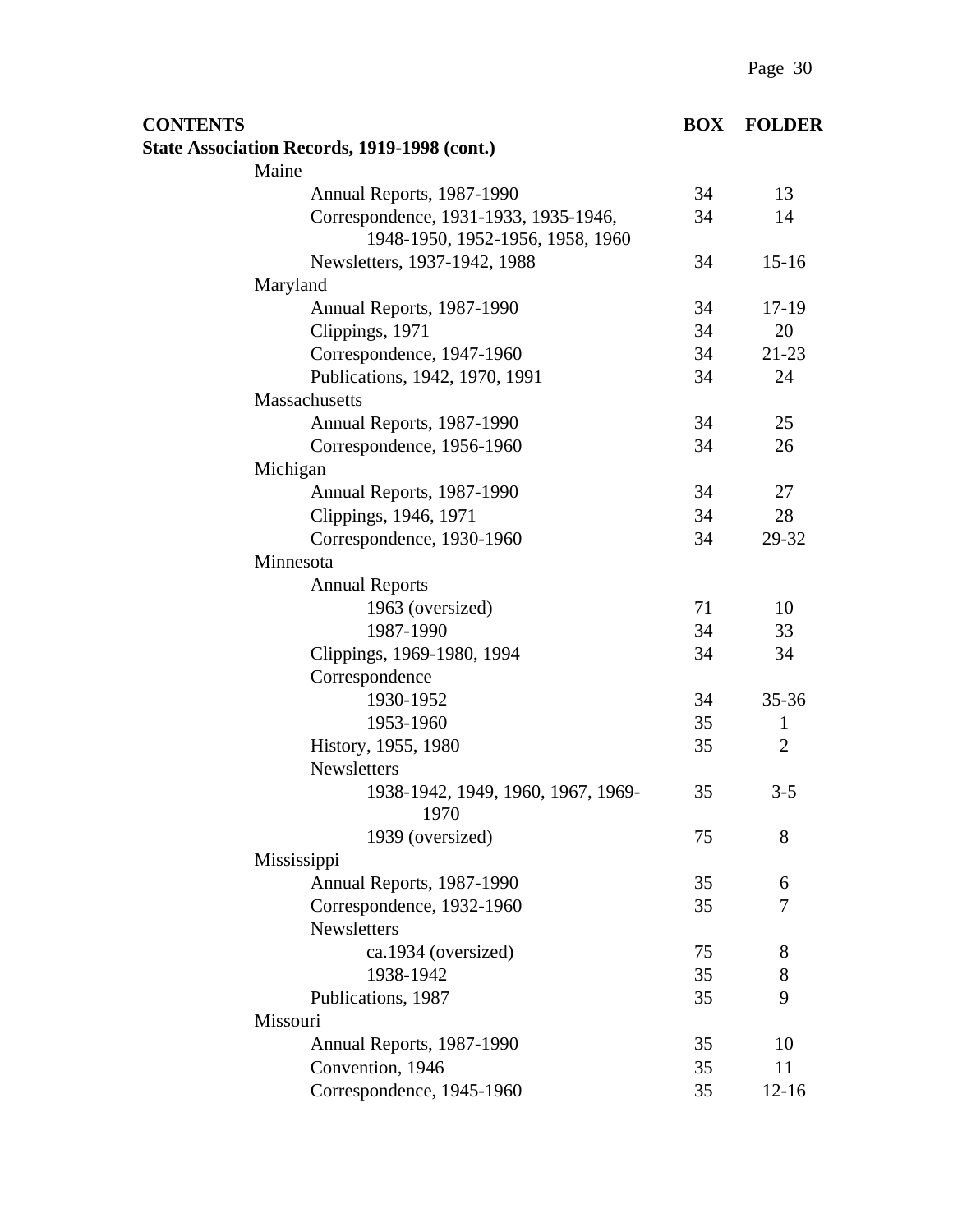| <b>CONTENTS</b>                                     | <b>BOX</b> | <b>FOLDER</b> |
|-----------------------------------------------------|------------|---------------|
| <b>State Association Records, 1919-1998 (cont.)</b> |            |               |
| Missouri (cont.)                                    |            |               |
| History, 1978                                       | 35         | 17            |
| <b>Newsletters</b>                                  |            |               |
| 1931-1946, 1994, 1997-1998                          | 35         | 18-19         |
| 1978 (oversized)                                    | 75         | 8             |
| Publications, 1938-1942, 1964-1987                  | 35         | $20 - 21$     |
| Montana                                             |            |               |
| Annual Reports, 1987-1990                           | 35         | 22            |
| Correspondence, 1931-1960                           | 35         | 23-24         |
| Newsletters                                         |            |               |
| 1936-1942, 1980                                     | 35         | 25            |
| 1968-1970 (oversized)                               | 75         | 8             |
| Publications, 1953, 1970                            | 35         | 26            |
| Nebraska                                            |            |               |
| Annual Reports, 1987-1990                           | 35         | 27            |
| Clippings, 1941, 1975                               | 35         | 28            |
| Correspondence, 1930-1960                           | 35         | 29-30         |
| History, 1958, 1967                                 | 35         | 31            |
| Newsletters                                         |            |               |
| 1930-1935                                           | 35         | 32            |
| 1936-1942, 1945, 1966-1969                          | 36         | $1 - 3$       |
| Scrapbooks                                          |            |               |
| 1926-1929 (oversized)                               | 81         | $\mathbf{1}$  |
| 1937/38 (oversized)                                 | 134        |               |
| 1938/39 (oversized)                                 | 135        |               |
| Nevada                                              |            |               |
| Annual Reports, 1987-1990                           | 36         | 4             |
| Correspondence, 1930-1960                           | 36         | 5             |
| Newsletters, 1931-1945, 1968-1969, 1997             | 36         | $6-9$         |
| Publications, 1957                                  | 36         | 10            |
| New Hampshire                                       |            |               |
| Annual Reports, 1987-1990                           | 36         | 11            |
| Correspondence, 1931-1960                           | 36         | 12            |
| Newsletters, 1932-1933                              | 36         | 13            |
| New Jersey                                          |            |               |
| Annual Reports, 1987-1990                           | 36         | 14            |
| Correspondence, 1930-1960                           | 36         | $15 - 17$     |
| History, 1977                                       | 36         | 18            |
| Newsletters, 1939-1942                              | 36         | 19            |
| Publications, 1922-1977                             | 36         | 20            |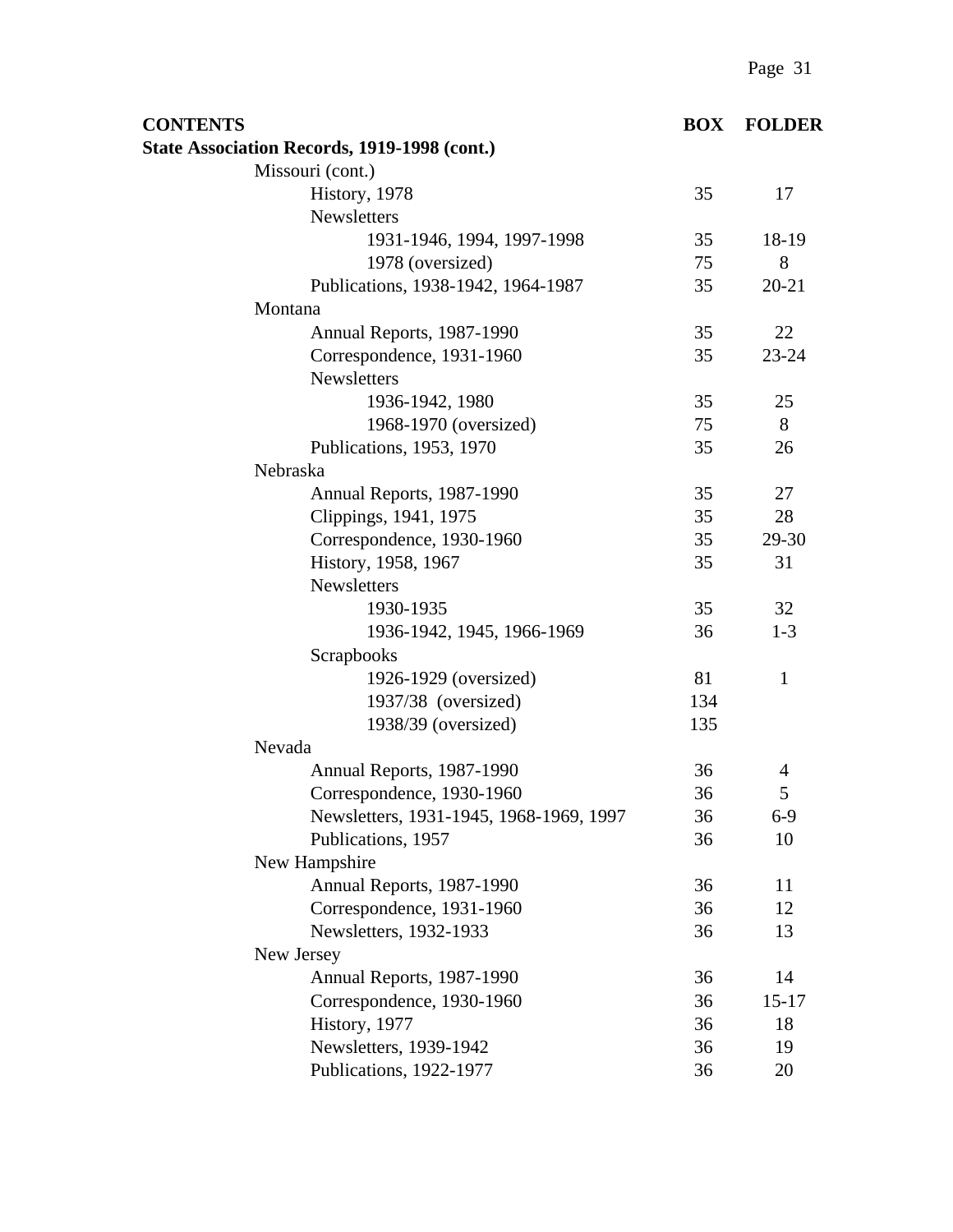| <b>CONTENTS</b>                                             | <b>BOX</b> | <b>FOLDER</b> |
|-------------------------------------------------------------|------------|---------------|
| <b>State Association Records, 1919-1998 (cont.)</b>         |            |               |
| New Mexico                                                  |            |               |
| Annual Reports, 1987-1990                                   | 36         | 21            |
| Correspondence, 1930-1960                                   | 36         | 22            |
| Newsletters, 1940-1942, 1966-1971                           | 36         | 23-24         |
| New York                                                    |            |               |
| Annual Reports, 1987-1990                                   | 36         | 25            |
| Correspondence                                              |            |               |
| 1930-1940                                                   | 36         | 26-27         |
| 1941-1960, 1965                                             | 37         | $1 - 7$       |
| History, 1960, 1955, 1968                                   | 37         | 8             |
| Newsletters, 1931-1942, 1945                                | 37         | 9             |
| Publications, 1968                                          | 37         | 10            |
| North Carolina                                              |            |               |
| Annual Reports, 1987-1990                                   | 37         | $11 - 12$     |
| Newsletters, 1944-1945, 1948, 1997                          | 37         | 13            |
| North Dakota                                                |            |               |
| Annual Reports, 1987-1990                                   | 37         | 14            |
| Correspondence, 1930-1960                                   | 37         | $15 - 16$     |
| Newsletters, 1931-1942                                      | 37         | 17-21         |
| Ohio                                                        |            |               |
| Annual Reports, 1979, 1982, 1987-1990                       | 37         | $22 - 23$     |
| Clippings, 1970-1978                                        | 37         | 24            |
| Correspondence, 1930-1960                                   | 37         | 25-29         |
| History, 1953, 1979                                         | 38         | 1             |
| Newsletters, 1937-1942, 1968-1978, 1991,<br>1994, 1997-1998 | 38         | $2 - 10$      |
| Publications, 1958, 1960-1961, 1973, 1976,<br>1978-1979     | 38         | 11            |
| Oklahoma                                                    |            |               |
| Annual Reports, 1987-1990                                   | 38         | 12            |
| Clippings, 1928-1989                                        | 38         | 13            |
| Cooperative Activities of the Muskegee<br>Chapter, ca. 1960 | 38         | 14            |
| Correspondence, 1930-1960, 1970                             | 38         | $15-16$       |
| History, 1955                                               | 38         | 17            |
| Newsletters                                                 |            |               |
| 1936, 1939, 1943-1946 (oversized)                           | 75         | $4 - 5$       |
| 1997-1998                                                   | 38         | 18            |
| Ponce City Chapter, 1940-1941                               | 38         | 19            |
| Oregon                                                      |            |               |
| Annual Reports, 1987-1990                                   | 38         | 20            |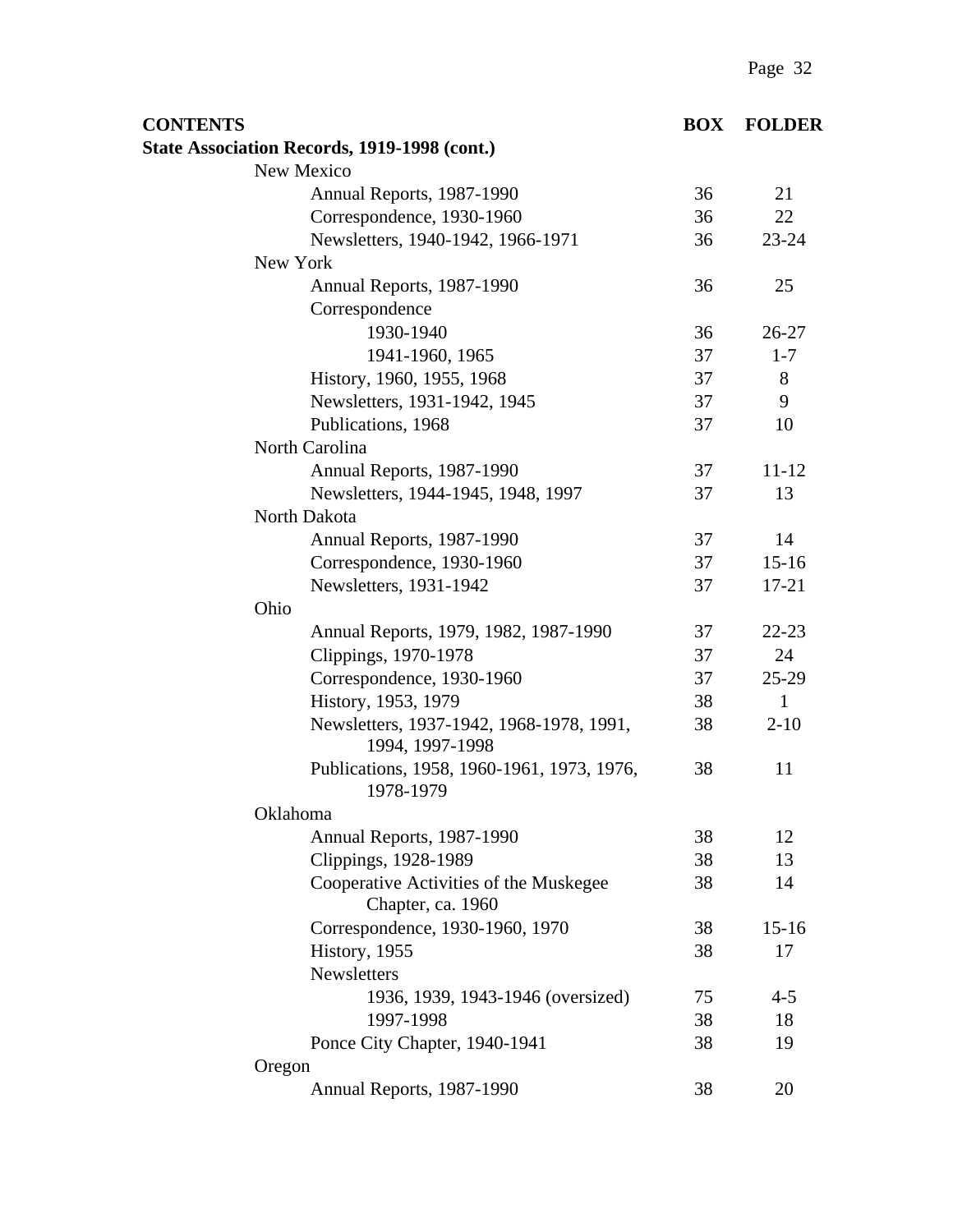| <b>CONTENTS</b>                                     | <b>BOX</b> | <b>FOLDER</b>  |
|-----------------------------------------------------|------------|----------------|
| <b>State Association Records, 1919-1998 (cont.)</b> |            |                |
| Oregon (cont.)                                      |            |                |
| Correspondence, 1930-1960                           | 38         | $21 - 22$      |
| History, 1930, 1934, 1938                           | 38         | 23             |
| Newsletters, 1930-1942                              | 38         | 24             |
| Pennsylvania                                        |            |                |
| Annual Reports, 1987-1990                           | 38         | 25             |
| Clippings, 1971-1981                                | 38         | 26             |
| Correspondence, 1947-1957                           | 38         | 27-29          |
| History, 1979                                       | 38         | 30             |
| Newsletters, 1968-1969                              | 39         | $\mathbf{1}$   |
| Publications, 1946, 1974                            | 39         | $\overline{2}$ |
| Puerto Rico                                         |            |                |
| Annual Reports, 1987-1990                           | 39         | 3              |
| Correspondence, 1932-1960                           | 39         | 4              |
| Publications,                                       |            |                |
| 1977                                                | 39         | 5              |
| 1987, 1993                                          | 128        | 11             |
| Rhode Island                                        |            |                |
| Annual Reports, 1987-1990                           | 39         | 6              |
| Correspondence, 1931-1960                           | 39         | 7              |
| Publications, 1962-1969                             | 39         | 8              |
| South Carolina                                      |            |                |
| Annual Reports, 1987-1990                           | 39         | 9              |
| Clippings, n.d.                                     | 39         | 10             |
| Correspondence, 1930-1960, 1983                     | 39         | 11             |
| Newsletter, 1966, 1997-1998                         | 39         | 12             |
| South Dakota                                        |            |                |
| Annual Reports, 1987-1990                           | 39         | 13             |
| Clippings, 1970                                     | 39         | 14             |
| Correspondence, 1930-1960                           | 39         | 15             |
| History, 1968, 1970                                 | 39         | 16             |
| Newsletters, 1942                                   | 39         | 17             |
| Tennessee                                           |            |                |
| Annual Reports, 1987-1990                           | 39         | 18             |
| Clippings, 1932, 1962-1995                          | 39         | 19             |
| Correspondence, 1930-1960                           | 39         | $20 - 21$      |
| Newsletters, 1935, 1967-1970, 1974, 1998            | 39         | 22             |
| Publications, 1940, 1957                            | 39         | 23             |
| Publicity, 1971 (oversized)                         | 75         | 7              |
| Texas                                               |            |                |
| Annual Reports, 1945-1946, 1987-1990                | 39         | 24-34          |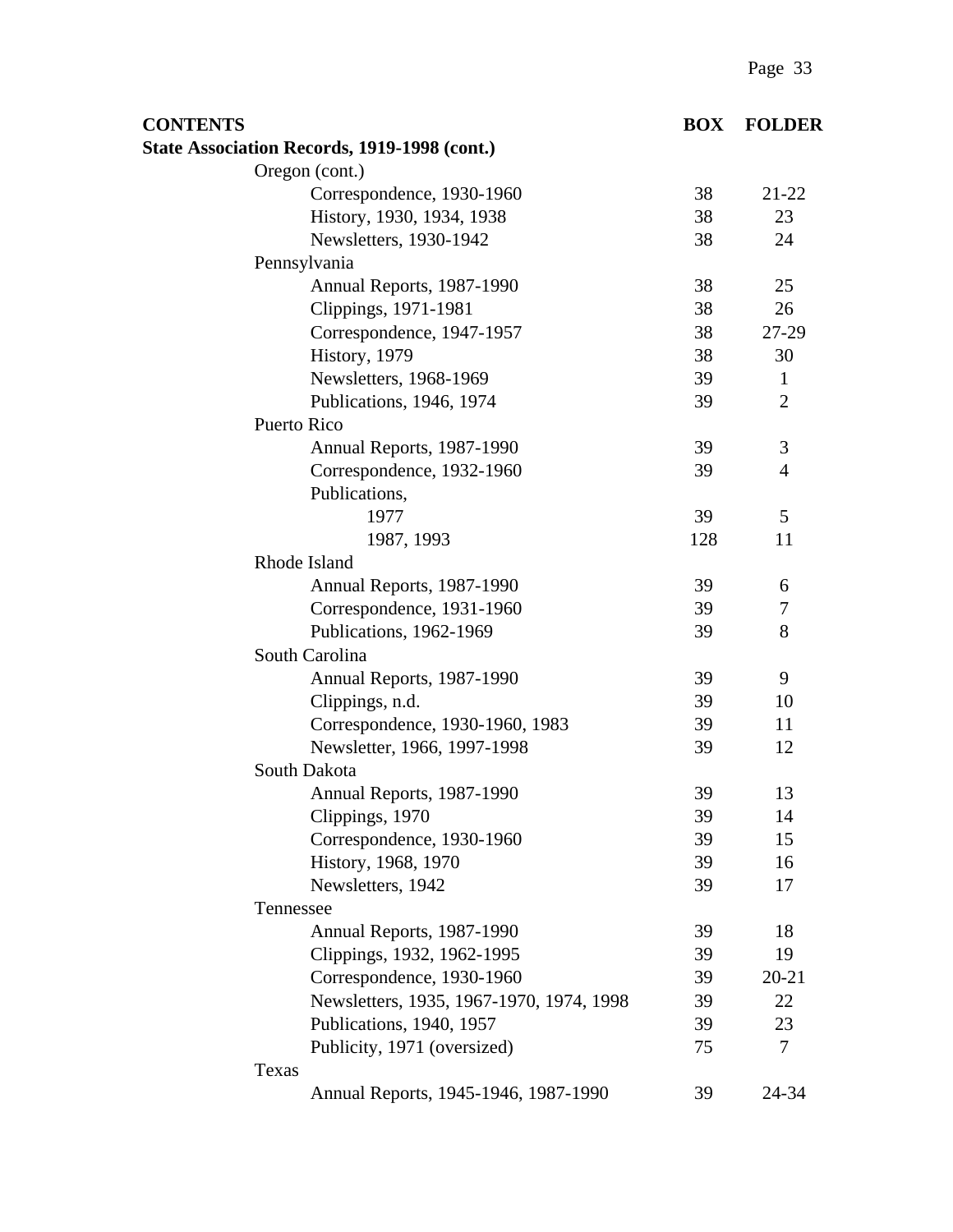| <b>CONTENTS</b> |                                                                         | <b>BOX</b> | <b>FOLDER</b>  |
|-----------------|-------------------------------------------------------------------------|------------|----------------|
|                 | <b>State Association Records, 1919-1998 (cont.)</b>                     |            |                |
|                 | Texas (cont.)                                                           |            |                |
|                 | Clippings, 1936                                                         | 39         | 35             |
|                 | Correspondence, 1930-1960                                               | 39         | 36-39          |
|                 | History, 1988                                                           | 39         | 40             |
|                 | Newsletters, 1936, 1944-1946, 1951-1952,<br>1962, 1974, 1978, 1997-1998 | 39         | $41 - 43$      |
|                 | Publications, 1941-1979                                                 | 39         | 44             |
|                 | Utah                                                                    |            |                |
|                 | Annual Reports, 1987-1990                                               | 39         | 45             |
|                 | Correspondence                                                          |            |                |
|                 | 1930-1944                                                               | 39         | 46             |
|                 | 1945-1960                                                               | 40         | $\mathbf{1}$   |
|                 | Newsletter, n.d.                                                        | 40         | $\mathbf{2}$   |
|                 | Publications, 1960-1963                                                 | 40         | 3              |
|                 | Vermont                                                                 |            |                |
|                 | Annual Reports, 1987-1988, 1990                                         | 40         | $\overline{4}$ |
|                 | Correspondence, 1931-1959                                               | 40         | 5              |
|                 | History, 1973-1980                                                      | 40         | 6              |
|                 | Virgin Islands, 1963-1967                                               | 40         | 7              |
|                 | Virginia                                                                |            |                |
|                 | Annual Reports, 1987-1990                                               | 40         | $8\,$          |
|                 | Clippings, 1938-1970                                                    | 40         | 9              |
|                 | History, 1927-1970                                                      | 40         | $10 - 11$      |
|                 | Newsletters, 1931-1937, 1967, 1997                                      | 40         | 12             |
|                 | Publications, 1938-1976                                                 | 40         | 13             |
|                 | Washington                                                              |            |                |
|                 | Annual Reports, 1987-1990                                               | 40         | 14             |
|                 | Correspondence, 1952-1958                                               | 40         | 15             |
|                 | History, 1946, 1956                                                     | 40         | 16             |
|                 | Newsletters, 1967-1971, 1997-1998                                       | 40         | 17             |
|                 | Publications, 1959                                                      | 40         | 18             |
|                 | West Virginia                                                           |            |                |
|                 | Annual Reports, 1987-1990                                               | 40         | 19             |
|                 | Clippings, 1921-1985                                                    | 40         | 20             |
|                 | History, 1963-1973, 1978-1982                                           | 40         | $21 - 22$      |
|                 | <b>Newsletters</b>                                                      |            |                |
|                 | 1936 (oversized)                                                        | 75         | 8              |
|                 | 1951-1960                                                               | 40         | 23             |
|                 | Publications, 1968                                                      | 40         | 24             |
|                 | Wisconsin                                                               |            |                |
|                 | Annual Reports, 1987-1990                                               | 40         | 25             |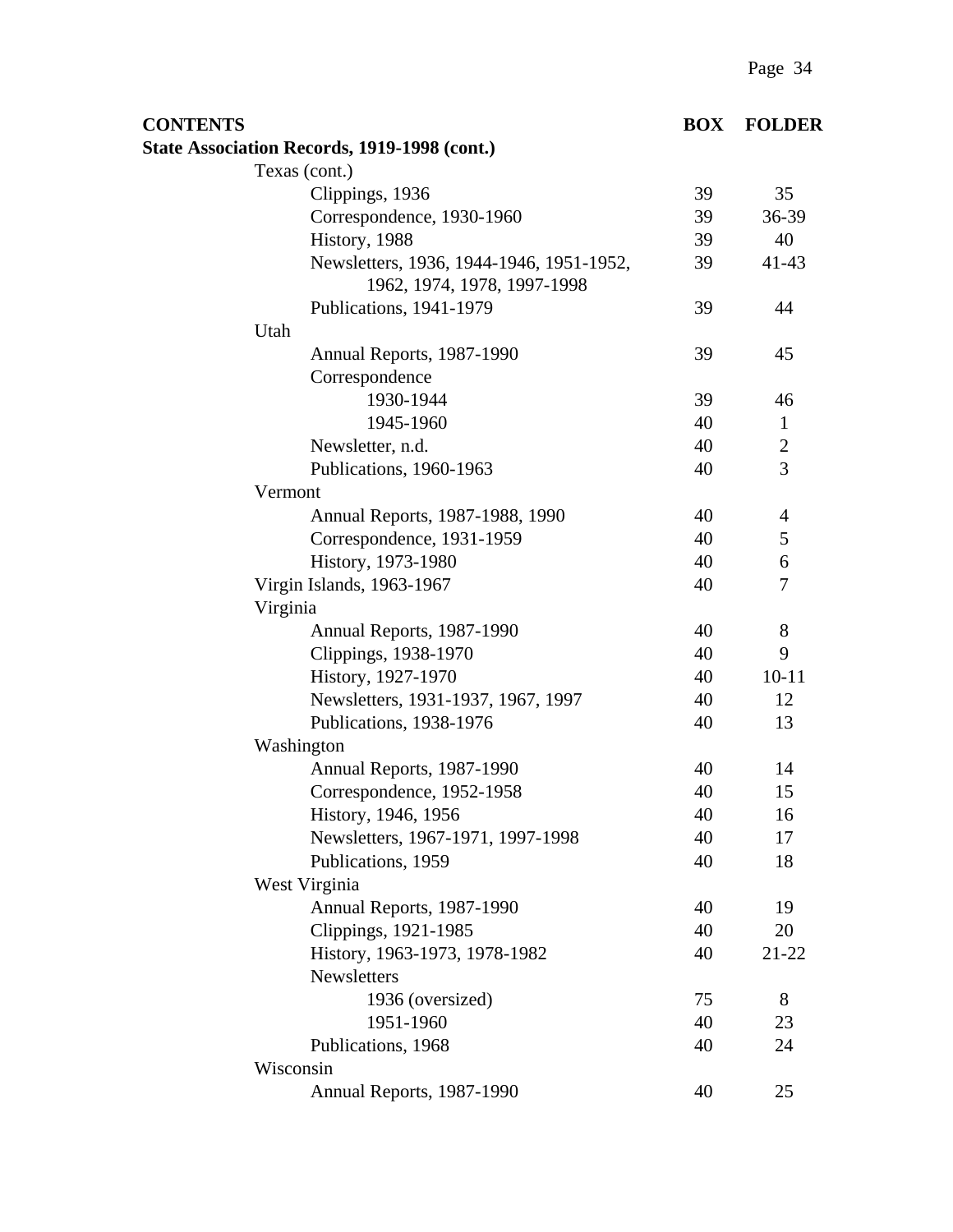| <b>CONTENTS</b>                              | <b>BOX</b> | <b>FOLDER</b> |
|----------------------------------------------|------------|---------------|
| State Association Records, 1919-1998 (cont.) |            |               |
| Wisconsin (cont.)                            |            |               |
| History, 1976                                | 40         | 26-27         |
| Newsletters                                  |            |               |
| 1942                                         | 40         | 28            |
| 1974 (oversized)                             | 71         | 10            |
| Publications, 1970-1978                      | 40         | 29            |
| Wyoming                                      |            |               |
| Annual Reports, 1987-1990                    | 40         | 30            |
| Correspondence, 1954-1955                    | 40         | 31            |
| History, 1961                                | 40         | 32            |
| Newsletters, 1965                            | 40         | 33            |
| History Records, 1916-2003                   |            |               |
| People                                       |            |               |
| Alampi, Phil, 1968-1972                      | 40         | 34            |
| Amick, Ted, 1974, 1990                       | 40         | 35            |
| Anderson, Walter B., 1969                    | 40         | 36            |
| Andrews, Harry, 1984                         | 40         | 37            |
| Angerer, Clarence L., 1969-1970              | 40         | 38            |
| Applegate, Leslie, 1972                      | 40         | 39            |
| Arnold, Walter, n.d.                         | 40         | 40            |
| Augenstein, Lawrence, 1926-1982              | 40         | 41            |
| Bass, Richard Edward, 1961                   | 40         | 42            |
| Bell, T.H., 1972                             | 40         | 43            |
| Benham, Jay, 1971-1976                       | 40         | 44            |
| Black, Julius, 1978-1979                     | 40         | 45            |
| Block, John R., 1980-1981                    | 40         | 46            |
| Book, Robert, 1990                           | 40         | 47            |
| Borlaug, Norman, 1970-1984                   | 40         | 48            |
| Brown, Bert, 1969                            | 40         | 49            |
| Brownback, Sam, n.d.                         | 40         | 50            |
| Brunner, Henry, 1959                         | 40         | 51            |
| Bundy, Clarence, n.d.                        | 40         | 52            |
| Bush, George, 1991                           | 40         | 53            |
| Butz, Earl, 1971-1972                        | 40         | 54            |
| Cale, Frank, 1958                            | 40         | 55            |
| Campbell, Julian Morris, 1968, 1982          | 40         | 56            |
| Cappucci, Victor, n.d.                       | 40         | 57            |
| Carlson, Richard, n.d.                       | 40         | 58            |
| Carnes, Wilson, 1975-1992                    | 40         | 59            |
| Carter, Edward, 1974                         | 40         | 60            |
| Carter, Jimmie, 1975-1982                    | 40         | 61            |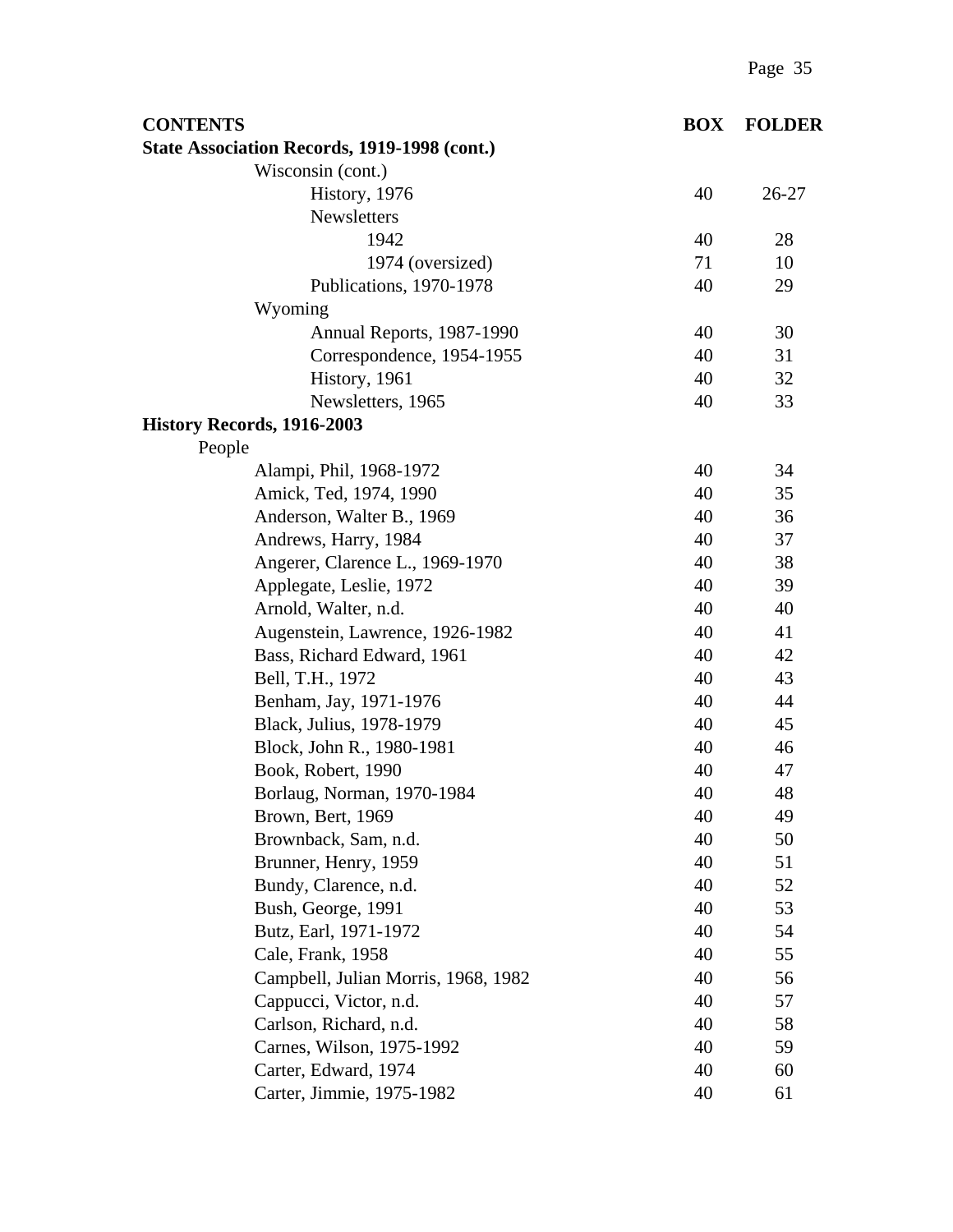| <b>CONTENTS</b>                           | <b>BOX</b> | <b>FOLDER</b>  |
|-------------------------------------------|------------|----------------|
| <b>History Records, 1916-2003 (cont.)</b> |            |                |
| Case, Larry, 1984-1992                    | 40         | 62             |
| Clements, Dudley M., 1944-1974            | 40         | 63             |
| Clements, Larry D., 1962-1970             | 40         | 64             |
| Cornett, Leanza, 1993                     | 40         | 65             |
| Cox, Robert, 1976                         | 40         | 66             |
| Cuff, Ray, 1967                           | 40         | 67             |
| Danforth, Donald Jr., 1968-1969           | 40         | 68             |
| Darby, Harry, 1971                        | 40         | 69             |
| Davis, L.W., 1968                         | 40         | 70             |
| Dean, Frank J., 1968-1969                 | 40         | 71             |
| Dean, R. Hal, n.d.                        | 40         | 72             |
| Dennis, L.H., n.d.                        | 40         | 73             |
| Dickerson, Max, 1982                      | 40         | 74             |
| Dickinson, Sherman, 1968                  | 40         | 75             |
| Downey, Joseph, 1986                      | 40         | 76             |
| Dubes, Cameron, 1981-1992                 | 40         | 77             |
| Duis, Harold, n.d.                        | 40         | 78             |
| Dunham, Daniel, 1978                      | 40         | 79             |
| Edwards, Homer E., 1929-1930, 1968        | 40         | 80             |
| Eisenhower, Dwight D., 1953               | 40         | 81             |
| Ekstrom, George F., 1927-1970             | 41         | $\mathbf{1}$   |
| Elam, William, 1960                       | 41         | $\overline{2}$ |
| Engle, R.W., 1975                         | 41         | 3              |
| Epsy, Mike, 1993                          | 41         | $\overline{4}$ |
| Erickson, Don, 1952-1990                  | 41         | 5              |
| Eudy, Jay, 1995                           | 41         | 6              |
| Famous FFAers, 1977, 1991-1992            | 41         | 7              |
| Farrar, John, 1947-1969                   | 41         | 8              |
| Flournoy, Corey, 1994-1997                | 41         | 9              |
| Floyd, Ross, 1968                         | 41         | 10             |
| Foltz, John, 1967-1969                    | 41         | 11             |
| Ford, Gerald, 1976                        | 41         | 12             |
| Gaar, Malcolm, n.d.                       | 41         | 13             |
| Gaier, Ralph, n.d.                        | 41         | 14             |
| Gamage, Lennie, n.d.                      | 41         | 15             |
| Garvey, Harold, 1965                      | 41         | 16             |
| Gawkins, Edward, 1981-1982                | 41         | 17             |
| Gerhardt, Carl, 1984                      | 41         | 18             |
| Glickman, Dan, 1995                       | 41         | 19             |
| Gray, William Paul, 1954-1990             | 41         | 20             |
| Green, Steve, 1982                        | 41         | 21             |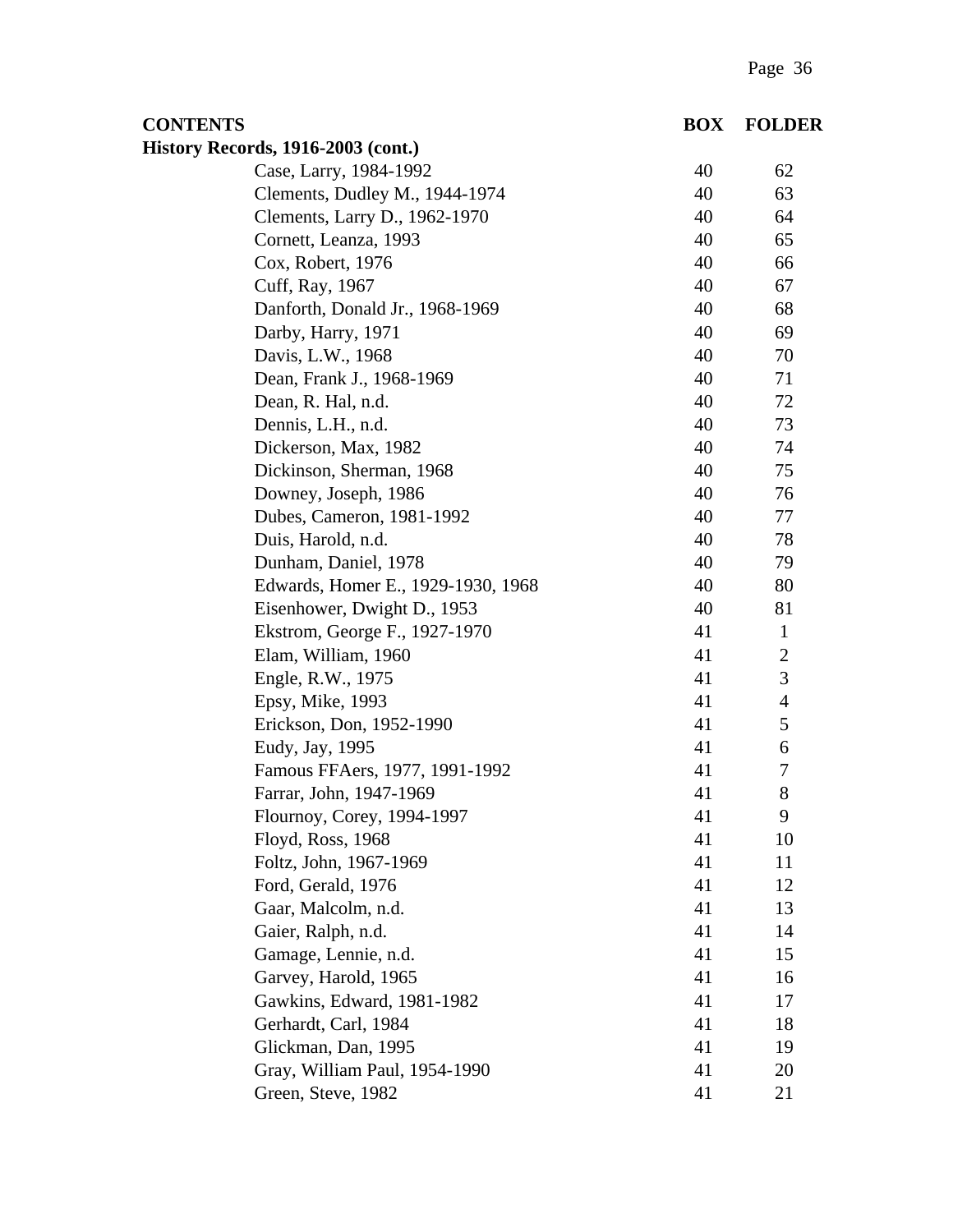| <b>CONTENTS</b>                                 | <b>BOX</b> | <b>FOLDER</b> |
|-------------------------------------------------|------------|---------------|
| <b>History Records, 1916-2003 (cont.)</b>       |            |               |
| Groseclose, Henry, 1950-1995                    | 41         | 22            |
| Guilinger, Jim, 1995                            | 41         | 23            |
| Gum, Harold, 1969                               | 41         | 24            |
| Gunter, Bill, 1973                              | 41         | 25            |
| Harris, C. Coleman, 1977-1995                   | 41         | 26            |
| Havens, Kim, 1980                               | 41         | 27            |
| Hawkins, Edward and V. Stanely Allen, 1971-1972 | 41         | 28            |
| Hendrickson, Roland, 1979-1981                  | 41         | 29            |
| Hollenberg, Alvin, n.d.                         | 41         | 30            |
| Hoover, Herbert, 1929, 1932-1933, 1980          | 41         | 31            |
| Horil, Tomotsu "Chick," 1969                    | 41         | 32            |
| Howard, Dowell, 1957-1978                       | 41         | 33            |
| Hoyt, Tony, 1977                                | 41         | 34            |
| Hufstedler, Shirley, 1980                       | 41         | 35            |
| Humphrey, Carl, 1977                            | 41         | 36            |
| Humphreys, LeGrande Rich, n.d.                  | 41         | 37            |
| Hunsicker, H. Neville, 1965-1967, 1992          | 41         | 38            |
| Johnson, A.W., 1970                             | 41         | 39            |
| Johnson, Edwin C., 1968-1970                    | 41         | 40            |
| Johnson, Elmer J., 1947-1989                    | 41         | 41-42         |
| Jones, Hilmer, 1984                             | 41         | 43            |
| Kemper, Crosby, 1974                            | 41         | 44            |
| Kirk, Percy, 1966                               | 41         | 45            |
| Kitts, Harry W., 1971                           | 41         | 46            |
| Kono, Takumi, 1968                              | 41         | 47            |
| Kortesmaki, Waino, 1977                         | 41         | 48            |
| Kraft, John, n.d.                               | 41         | 49            |
| Lanphier, Robert C. III, 1985                   | 41         | 50            |
| Lebo, Lloyd, 1982-1983                          | 41         | 51            |
| Linke, John Austin, 1933-1941                   | 41         | 52            |
| Lintner, Julius, n.d.                           | 41         | 53            |
| Litton, John, 1956-1976                         | 41         | 54            |
| Lund, Robert, 1979                              | 41         | 55            |
| McClay, David, 1959                             | 41         | 56            |
| McClelland, John B., 1967                       | 41         | 57            |
| McClure, Fred, 1972                             | 41         | 58            |
| McDowell, Donald, 1951-1977                     | 41         | 59            |
| McMurrin, Sterling, 1961                        | 41         | 60            |
| McPhee, Julian, 1967                            | 41         | 61            |
| McVie, A. Malcom, 1972                          | 41         | 62            |
| Magill, Edmund, 1940                            | 41         | 63            |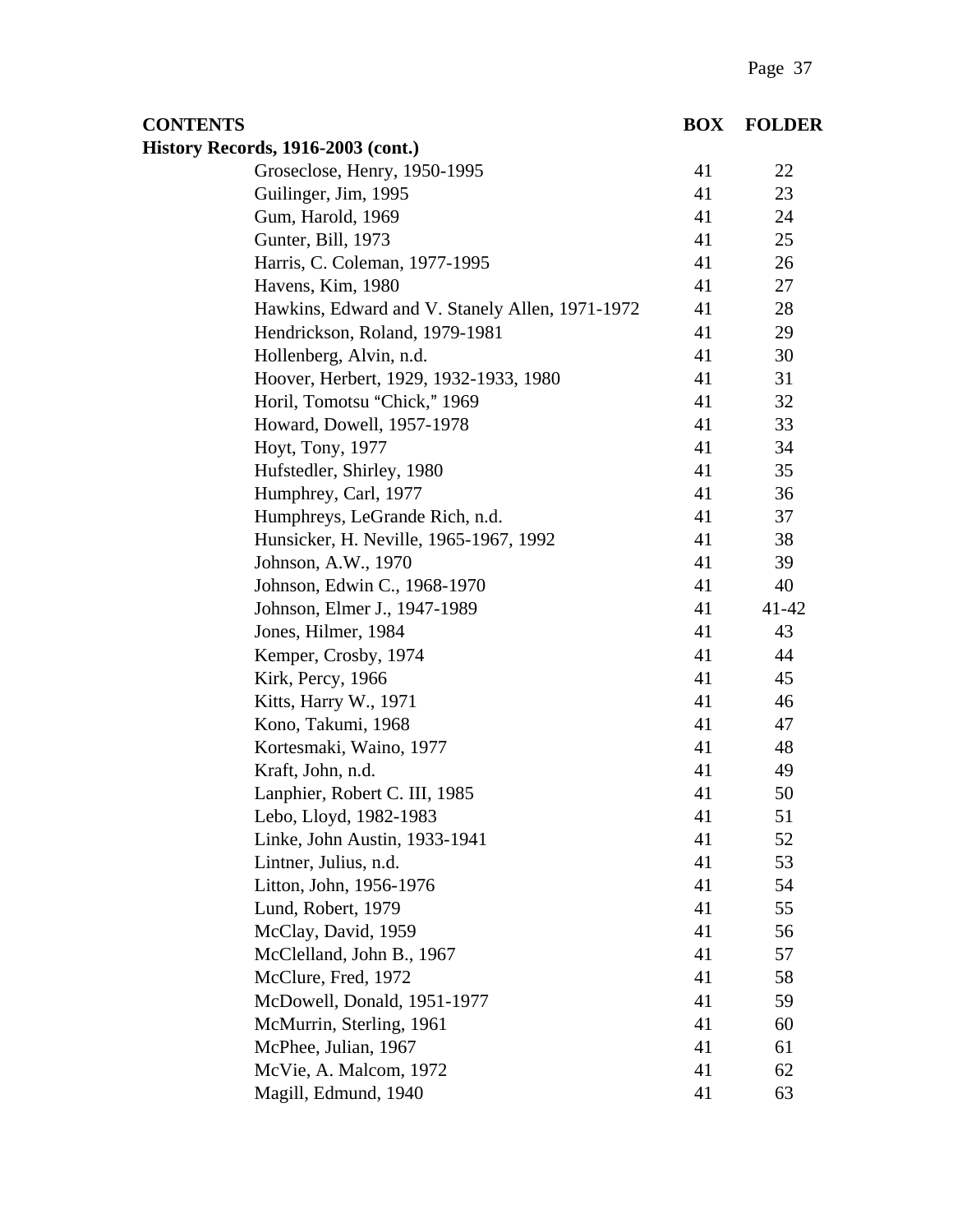| <b>CONTENTS</b>                           | <b>BOX</b> | <b>FOLDER</b> |
|-------------------------------------------|------------|---------------|
| <b>History Records, 1916-2003 (cont.)</b> |            |               |
| Maltby, Robert, 1929-1968                 | 41         | 64            |
| Markwart, Andrew, 1986                    | 41         | 65            |
| Marland, Sidney P. Jr., n.d.              | 41         | 66            |
| Miller, David, 1983                       | 41         | 67            |
| Mitchell, W., 1990                        | 41         | 68            |
| Moffit, William, 1989-1990                | 41         | 69            |
| Moore, L.W., 1965                         | 41         | 70            |
| Munsell, William (Bill), 1985             | 41         | 71            |
| Natcher, William, 1992                    | 41         | 72            |
| Naugher, R.E., 1964-1972                  | 41         | 73            |
| Nelson, Clarke, 1977-1979                 | 41         | 74            |
| Newlin, Owen, 1980                        | 41         | 75            |
| Newman, Walter, 1930-1978                 | 41         | 76            |
| Nichols, Byron, 1966                      | 41         | 77            |
| Nichols, Mark, 1970                       | 41         | 78            |
| Nicholson, Virginia, n.d.                 | 41         | 79            |
| Nielson, Duane, 1962                      | 41         | 80            |
| Nowels, K. Elliott, 1978-1981             | 41         | 81            |
| O'Neil, M.G., 1967                        | 41         | 82            |
| Perky, James B., 1970                     | 41         | 83            |
| Phillipson, David, 1976                   | 41         | 84            |
| Pitzer, Jack, n.d.                        | 41         | 85            |
| Plambeck, Herb, 1973                      | 41         | 86            |
| Pollom, Lester Boyd, 1918-1942            | 41         | 87            |
| Pope, John, 1989                          | 41         | 88            |
| Rawls, Byron, 1979-1983                   | 41         | 89            |
| Reagan, Ronald, 1983                      | 41         | 90            |
| Reuwee, A. Daniel, 1975-1976              | 41         | 91            |
| Riemer, Hugo, n.d.                        | 41         | 92            |
| Rigney, Harlan, 1993                      | 41         | 93            |
| Ross, W. Arthur, 1926-1970                | 41         | 94            |
| Rumpf, Edwin, 1976                        | 41         | 95            |
| Sampson, H.O., 1972                       | 41         | 96            |
| Sanders, Harry W., 1946-1984              | 41         | 97            |
| Sargent, Dennis, 1974                     | 41         | 98            |
| Sargent, H.O., 1936-1995                  | 41         | 99            |
| Sasman, Louis, 1968-1983                  | 41         | 100           |
| Saunders, Elizabeth, 1982                 | 41         | 101           |
| Scott, George Washington, 1967            | 41         | 102           |
| Seefeldt, Robert, 1989-1996               | 41         | 103           |
| Shafer, Dennis, 1984                      | 41         | 104           |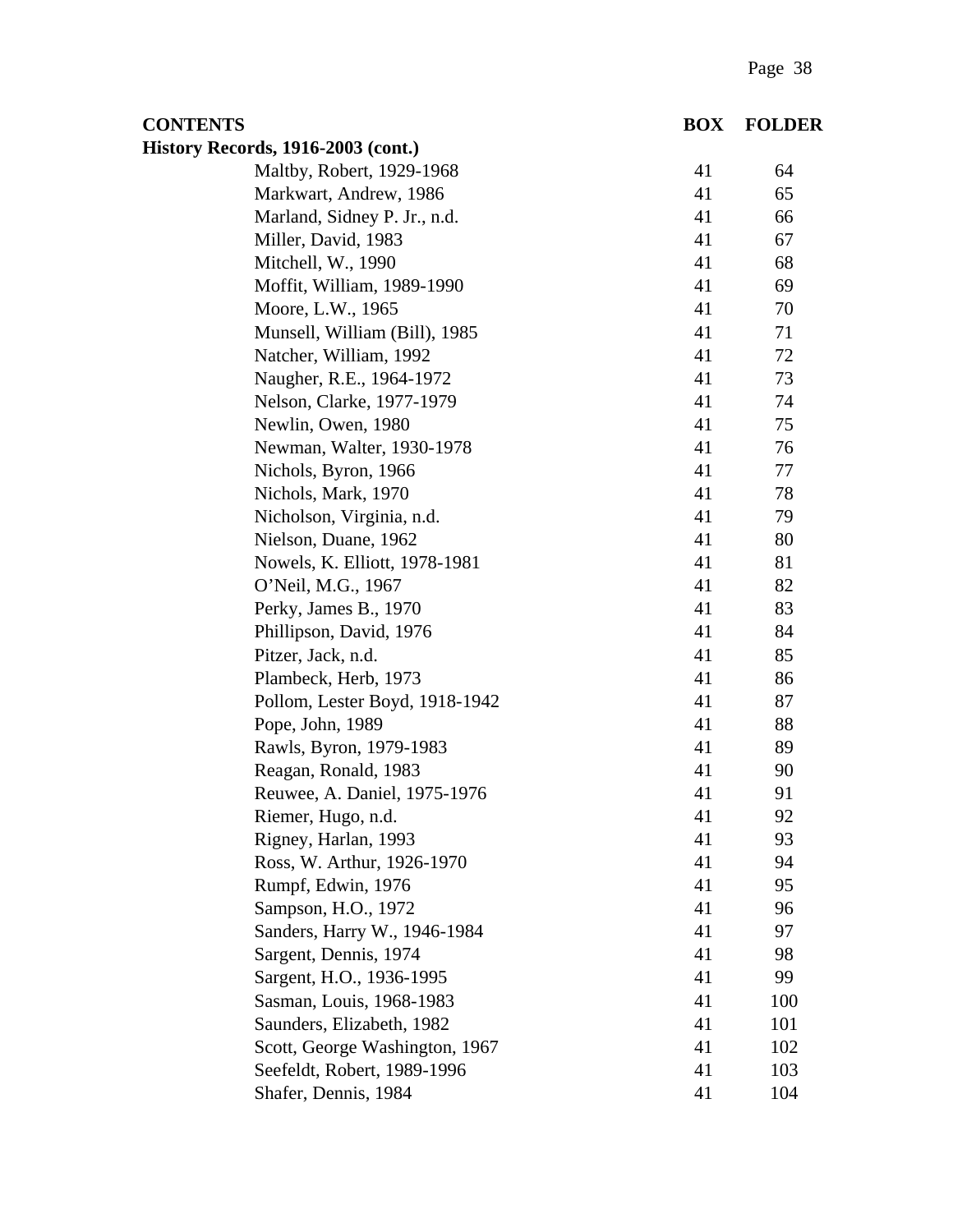| <b>CONTENTS</b>                           | <b>BOX</b> | <b>FOLDER</b> |
|-------------------------------------------|------------|---------------|
| <b>History Records, 1916-2003 (cont.)</b> |            |               |
| Shafer, Irene, 1981                       | 41         | 105           |
| Shaffer, William, 1936-1995               | 41         | 106           |
| Smith, James V., 1973                     | 41         | 107           |
| Smith, Wenroy, n.d.                       | 41         | 108           |
| Spanton, William T., 1919-1975            | 41         | 109           |
| Sparkes, Samuel Lee, 1969                 | 41         | 110           |
| Stagg, William, 1980-1986                 | 41         | 111           |
| Staller, Bernie, 1979                     | 41         | 112           |
| Staritt, Wayne Ross, 1969                 | 41         | 113           |
| Stenholm, Charles, 1992-1993              | 41         | 114           |
| Stewart, Rolland, 1943-1971               | 41         | 115           |
| Stines, Fred, 1970                        | 41         | 116           |
| Stokes, John Jr. (Major General), 1955    | 41         | 117           |
| Streetman, J.E., 1971                     | 41         | 118           |
| Swanson, H.B., n.d.                       | 41         | 119           |
| Taft, Jesse, n.d.                         | 41         | 120           |
| Taggert, Jessie, 1976                     | 41         | 121           |
| Tenney, A. Webster, 1961-1964, 1989       | 41         | 122           |
| Tiffany, E.M., 1929-1977                  | 41         | 123           |
| Turnbull, Rod, 1970                       | 41         | 124           |
| Turner, Wade, 1930-1994                   | 41         | 125           |
| Tyler, Ellis, 1981                        | 41         | 126           |
| Underwood, Cecil, 1957-1973               | 41         | 127           |
| Valencia, Richardo Lopez, 1995            | 41         | 128           |
| Varnes, George, 1970                      | 41         | 129           |
| Verzagt, George Erwin, 1975               | 41         | 130           |
| Wall, Lu Achilles, 1981                   | 41         | 131           |
| Wallace, George, 1973                     | 41         | 132           |
| Walston, Robert, 1973                     | 41         | 133           |
| Warner, R.B., 1970-1972                   | 41         | 134           |
| Waybright, Richard, n.d.                  | 41         | 135           |
| White, Samuel Jr., 1960-1970              | 41         | 136           |
| Wineinger, Earl, 1972                     | 41         | 137           |
| Wing, DeWitt, n.d.                        | 41         | 138           |
| Winterton, Joyce, 1991                    | 41         | 139           |
| Subject                                   |            |               |
| American Royal, 1961-1988                 | 41         | 140           |
| Chorus, 1980                              | 41         | 141           |
| Civilian Conservation Corps (CCC), 1935   | 41         | 142           |
| Clippings, 1968-1982                      | 42         | $\mathbf{1}$  |
| Commemorative Marker, 1973-1978           | 42         | $\mathbf{2}$  |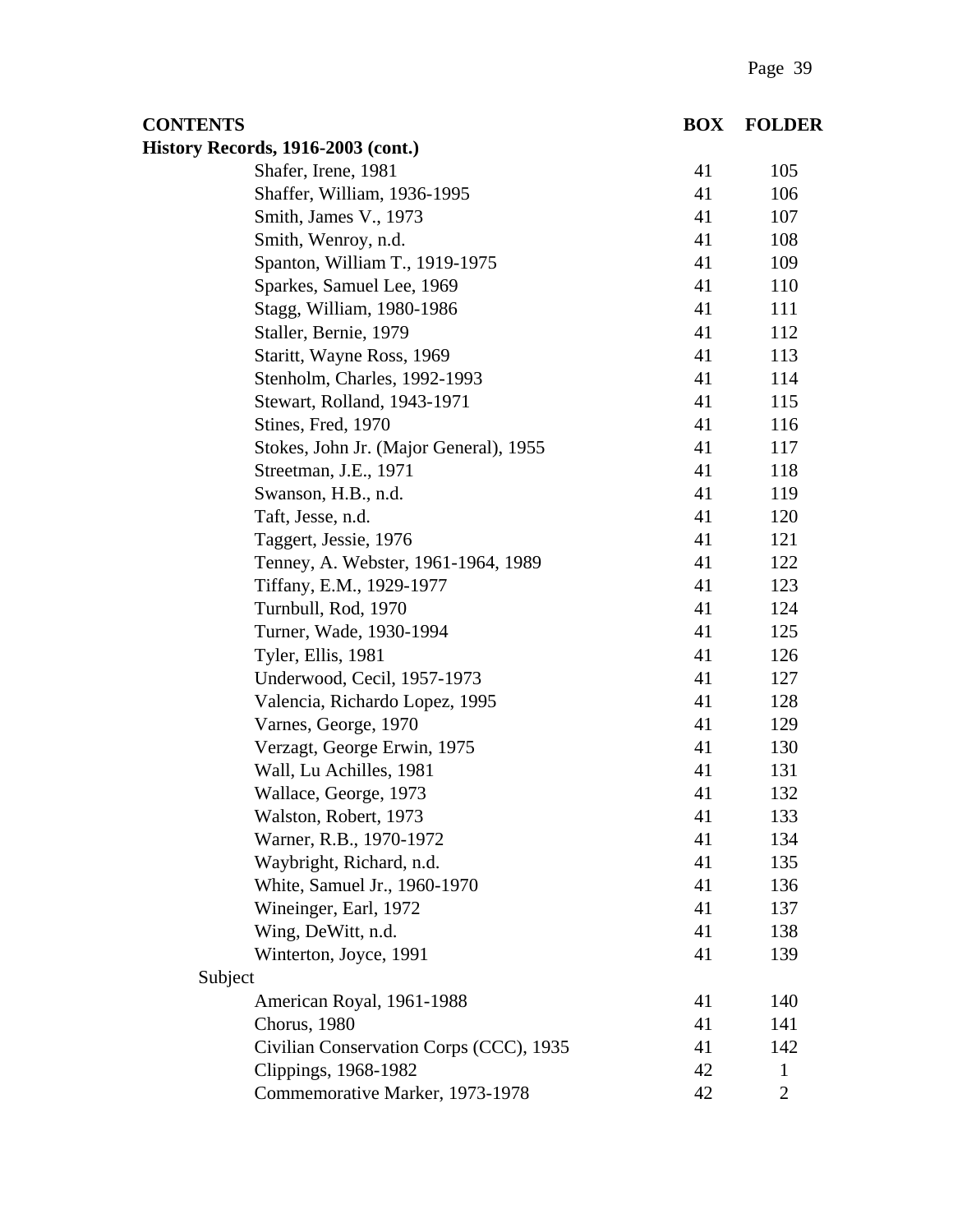| <b>CONTENTS</b>                                                     | <b>BOX</b> | <b>FOLDER</b>  |
|---------------------------------------------------------------------|------------|----------------|
| <b>History Records, 1916-2003 (cont.)</b>                           |            |                |
| Creed, 1928-1990                                                    | 42         | 3              |
| Drug Use, 1995                                                      | 42         | $\overline{4}$ |
| Emblem, 1929-1930                                                   | 42         | 5              |
| Employee's Benefits, n.d.                                           | 42         | 6              |
| Excerpts from Letters, 1962                                         | 42         | $\tau$         |
| FFA at 20, 1947-1948                                                | 42         | 8              |
| FFA Facts, 1979-1984, 1992, 1996-1997, 1999, 2002-<br>2003          | 42         | 9              |
| First FFA Chapter - Weyers Cave, VA. 1971-1976                      | 42         | 10             |
| Future Indian Farmers of America, 1937-1942                         | 42         | 11             |
| Girls in FFA, 1931-1982                                             | 42         | 12             |
| Histories, 1935-1995                                                | 42         | 13             |
| Hotel President, n.d.                                               | 42         | 14             |
| Is Vo-Ag for Your Boy, 1966                                         | 42         | 15             |
| Jacket, 1964-1992                                                   | 42         | 16             |
| Jefferson and Agriculture, 1943                                     | 42         | 17             |
| Membership, 1928-1996                                               | 42         | 18             |
| Membership Card, 1947                                               | 42         | 19             |
| Music and Development in FFA, 1967                                  | 42         | 20             |
| National Agriculture Hall of Fame, 1976-1992                        | 42         | 21             |
| National FFA Center - Mt. Vernon, 1933-1959, 1980-<br>1981          | 42         | $22 - 23$      |
| National Future Farmer, 1952-1962                                   | 42         | 24             |
| NFA/FFA Merger, 1964-1969                                           | 42         | 25             |
| Plane Crash, 1987                                                   | 42         | 26             |
| Role of Virginia in the Development of the FFA,<br>1926, 1992, 1998 | 42         | 27             |
| Silver Anniversary of Vocational Agriculture, 1947                  | 42         | 28             |
| Smith-Hughes Act, 1917                                              | 42         | 29             |
| Songs, 1928-1993                                                    | 42         | 30             |
| FFA Music Review Compact Disk, ca.1999                              | 119        |                |
| Stamp, 1951-1953, 1976-1977                                         | 42         | 31             |
| Texas Pig Incident, 1995                                            | 42         | 32             |
| Time Capsule, 1978                                                  | 42         | 33             |
| Vocational Agriculture in U.S., 1917-1974                           | 42         | 34-35          |
| War Relocation Centers, 1942-1944                                   | 42         | 36             |
| Woodlawn Baptist Church, 1986                                       | 42         | 37             |
| World War II and the FFA, 1940-1947                                 | 42         | 38             |
| World War II News Clippings, 1942-1970                              | 42         | 39             |
| <b>National Convention Records, 1925-2008</b>                       |            |                |
| Career Show, 1968-1972, 1976-1984, 1990-1992, 1994-1995             | 42         | 40-44          |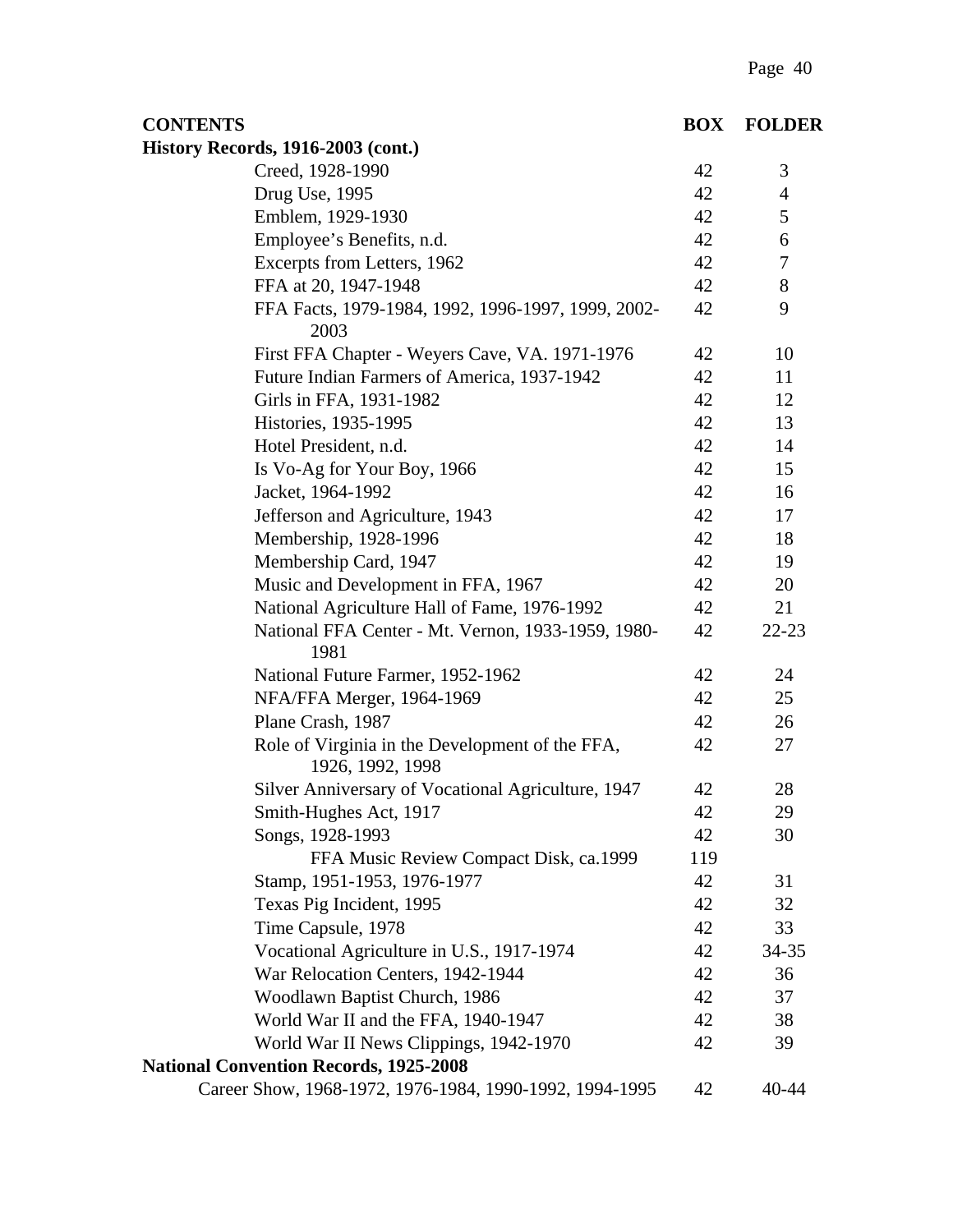| <b>CONTENTS</b>                                | <b>BOX</b> | <b>FOLDER</b>  |
|------------------------------------------------|------------|----------------|
| National Convention Records, 1925-2008 (cont.) |            |                |
| FFA Times, 1990                                | 121        | 9              |
| History, 1970                                  | 42         | 45             |
| Informational Clippings, 1925-1927             | 42         | 46-48          |
| 1928 Convention                                | 42         | 49             |
| 1929 Convention                                |            |                |
| Clippings, 1929                                | 42         | 50             |
| Scrapbook, 1929                                | 42         | 51             |
| 1930 Convention                                |            |                |
| Clippings, 1930                                | 42         | 52             |
| Scrapbook, 1930                                | 42         | 53             |
| 1931 Convention                                |            |                |
| Proceedings and Printed Materials, 1931        | 42         | 54             |
| Scrapbook, 1931                                | 42         | 55             |
| 1932 Convention                                |            |                |
| Clippings, 1932                                | 42         | 56             |
| Proceedings and Printed Materials, 1932        | 42         | 57             |
| Scrapbook, 1932                                | 42         | 58             |
| 1933 Convention                                |            |                |
| Clippings, 1933                                | 42         | 59             |
| Proceedings and Printed Materials, 1933        | 42         | 60             |
| 1934 Convention                                |            |                |
| Clippings, 1934                                | 42         | 61             |
| Proceedings and Printed Materials, 1934        | 42         | 62             |
| Scrapbook, 1934                                | 43         | $\mathbf{1}$   |
| 1935 Convention                                |            |                |
| Clippings, 1935                                | 43         | $\mathbf{2}$   |
| Proceedings and Printed Materials, 1935        | 43         | 3              |
| Scrapbook, 1935                                | 43         | $\overline{4}$ |
| 1936 Convention                                |            |                |
| Clippings, 1936                                | 43         | 5              |
| Proceedings and Printed Materials, 1936        | 43         | 6              |
| 1937 Convention                                |            |                |
| Clippings, 1937                                | 43         | 7              |
| Proceedings and Printed Materials, 1937        | 43         | $8\,$          |
| Scrapbook, 1937                                | 43         | 9              |
| 1938 Convention                                |            |                |
| Clippings, 1938                                | 43         | 10             |
| Proceedings and Printed Materials, 1938        | 43         | 11             |
| 1939 Convention                                |            |                |
| Clippings, 1939                                | 43         | 12             |
| Proceedings and Printed Materials, 1939        | 43         | 13             |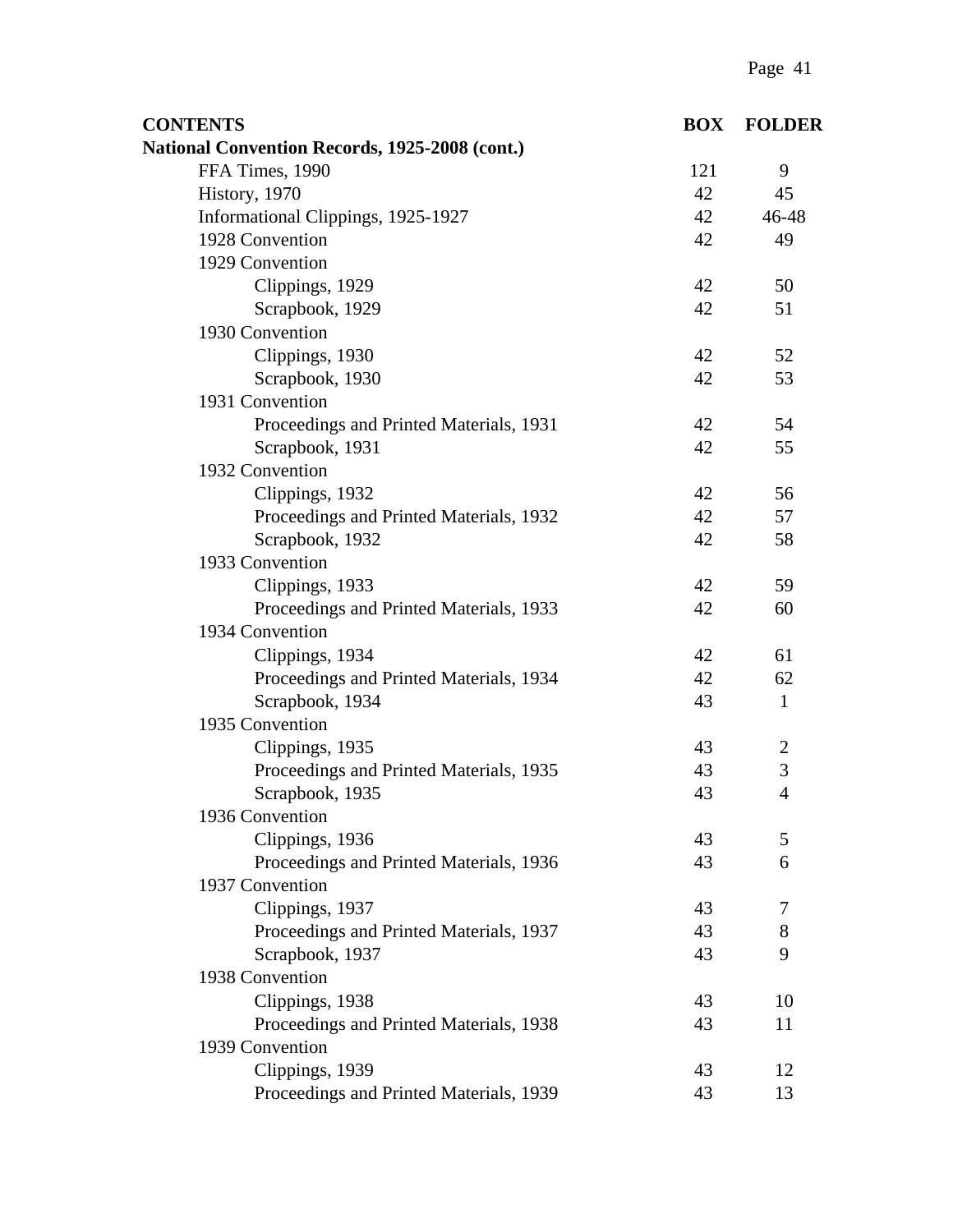| <b>CONTENTS</b>                                | <b>BOX</b> | <b>FOLDER</b> |
|------------------------------------------------|------------|---------------|
| National Convention Records, 1925-2008 (cont.) |            |               |
| 1939 Convention (cont.)                        |            |               |
| Scrapbook, 1939                                | 43         | $14 - 15$     |
| 1940 Convention                                |            |               |
| Clippings, 1940                                | 43         | 16            |
| Proceedings and Printed Materials, 1940        | 43         | 17            |
| Scrapbook, 1940                                | 43         | 18            |
| 1941 Convention                                |            |               |
| Clippings, 1941                                | 43         | 19            |
| Proceedings and Printed Materials, 1941        | 43         | 20            |
| Scrapbook, 1941                                | 43         | $21 - 23$     |
| 1942 Convention                                |            |               |
| Proceedings and Printed Materials, 1942        | 43         | 24            |
| Reports, 1942                                  | 43         | 25            |
| Scrapbook, 1942                                | 43         | 26            |
| 1943 Convention                                |            |               |
| Proceedings and Printed Materials, 1943        | 43         | 27            |
| Scrapbook, 1943                                | 43         | 28            |
| 1944 Convention                                |            |               |
| Proceedings and Printed Materials, 1944        | 43         | 29            |
| Scrapbook, 1944                                | 43         | 30            |
| 1945 Convention                                |            |               |
| Proceedings and Printed Materials, 1945        | 43         | 31            |
| Scrapbook, 1945                                | 43         | 32            |
| 1946 Convention                                |            |               |
| Proceedings and Printed Materials, 1946        | 43         | 33            |
| Scrapbook, 1946                                | 43         | 34            |
| 1947 Convention                                |            |               |
| Proceedings and Printed Materials, 1947        | 43         | 35            |
| Scrapbook, 1947                                | 43         | 36-38         |
| 1948 Convention                                |            |               |
| Clippings, 1948                                | 43         | 39            |
| Proceedings and Printed Materials, 1948        | 43         | 40            |
| Scrapbook, 1948                                | 43         | 41-44         |
| 1949 Convention                                |            |               |
| Clippings, 1949                                | 43         | 45            |
| Proceedings and Printed Materials, 1949        | 43         | 46            |
| Scrapbook, 1949                                | 43         | 47-49         |
| 1950 Convention                                |            |               |
| Clippings, 1950                                | 43         | 50            |
| Proceedings and Printed Materials, 1950        | 43         | 51            |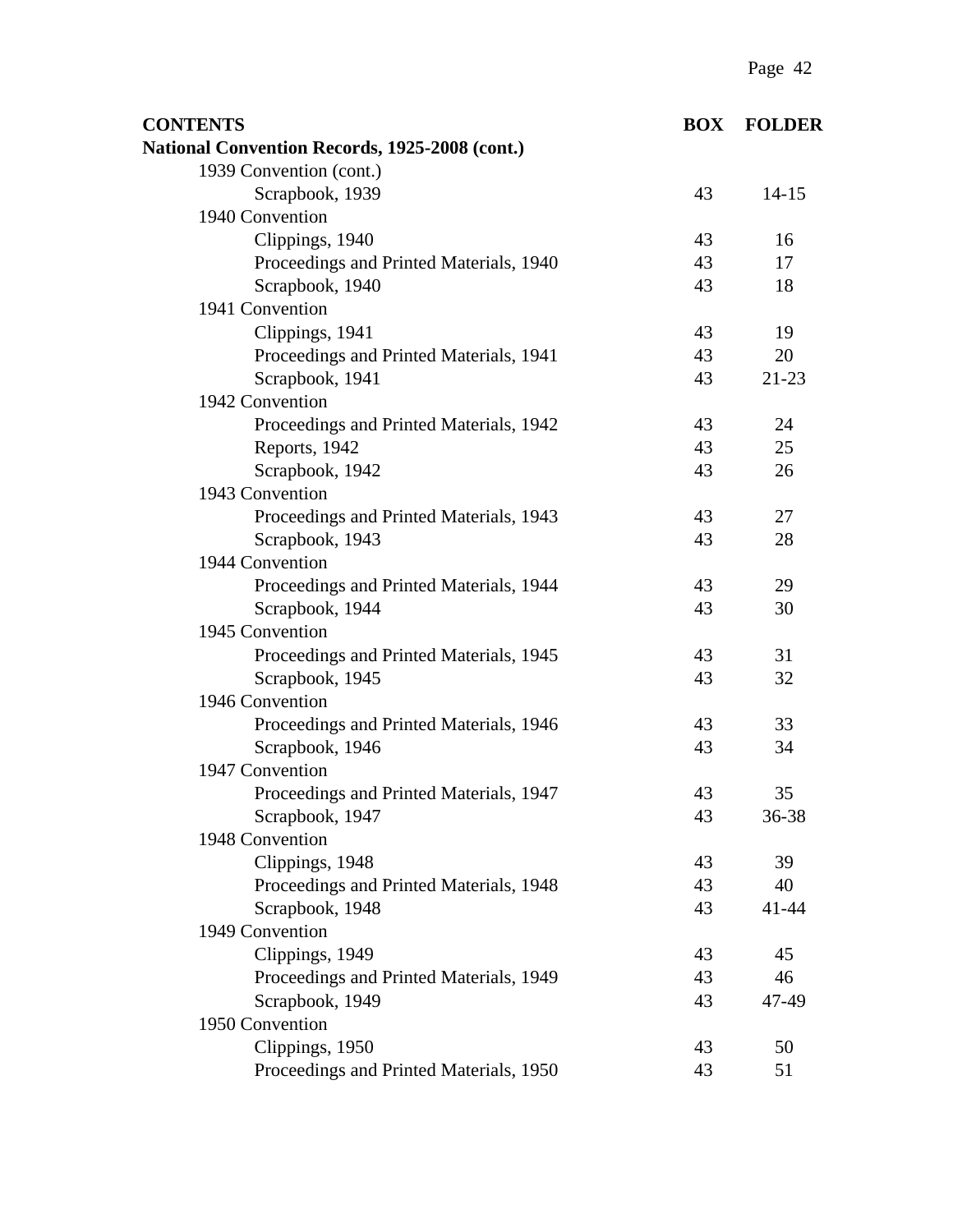| <b>CONTENTS</b>                                | <b>BOX</b> | <b>FOLDER</b>  |
|------------------------------------------------|------------|----------------|
| National Convention Records, 1925-2008 (cont.) |            |                |
| 1950 Convention (cont.)                        |            |                |
| Scrapbook                                      | 43         | 52             |
| 1950                                           | 43         | 52             |
| 1950                                           | 44         | $1 - 3$        |
| 1951 Convention                                |            |                |
| Clippings, 1951                                | 44         | $\overline{4}$ |
| Proceedings and Printed Materials, 1951        | 44         | 5              |
| Scrapbook, 1951                                | 44         | $6-9$          |
| 1952 Convention                                |            |                |
| Clippings, 1952                                | 44         | 10             |
| Proceedings and Printed Materials, 1952        | 44         | 11             |
| Scrapbook, 1952                                | 44         | $12 - 15$      |
| 1953 Convention                                |            |                |
| Clippings, 1953                                | 44         | $16-17$        |
| Proceedings and Printed Materials, 1953        | 44         | 18             |
| Scrapbook, 1953                                | 44         | 19-22          |
| 1954 Convention                                |            |                |
| Clippings, 1954                                | 44         | 23             |
| Proceedings and Printed Materials, 1954        | 44         | 24             |
| Scrapbook, 1954                                | 44         | $25 - 28$      |
| 1955 Convention                                |            |                |
| Clippings, 1955                                | 44         | 29             |
| Proceedings and Printed Materials, 1955        | 44         | 30             |
| Scrapbook, 1955                                | 44         | 31-34          |
| 1956 Convention                                |            |                |
| Clippings, 1956                                | 44         | 35             |
| Proceedings and Printed Materials, 1956        | 44         | 36             |
| Scrapbook, 1956                                | 44         | $37 - 40$      |
| 1957 Convention                                |            |                |
| Clippings, 1957                                | 44         | 41             |
| Proceedings and Printed Materials, 1957        | 44         | 42             |
| Scrapbook, 1957                                | 44         | 43-46          |
| 1958 Convention                                |            |                |
| Clippings, 1958                                | 44         | 47             |
| Proceedings and Printed Materials, 1958        | 44         | 48             |
| Scrapbook, 1958                                | 45         | $1-4$          |
| 1959 Convention                                |            |                |
| Clippings, 1959                                | 45         | 5              |
| Proceedings and Printed Materials, 1959        | 45         | 6              |
| Scrapbook, 1959                                | 45         | $7 - 10$       |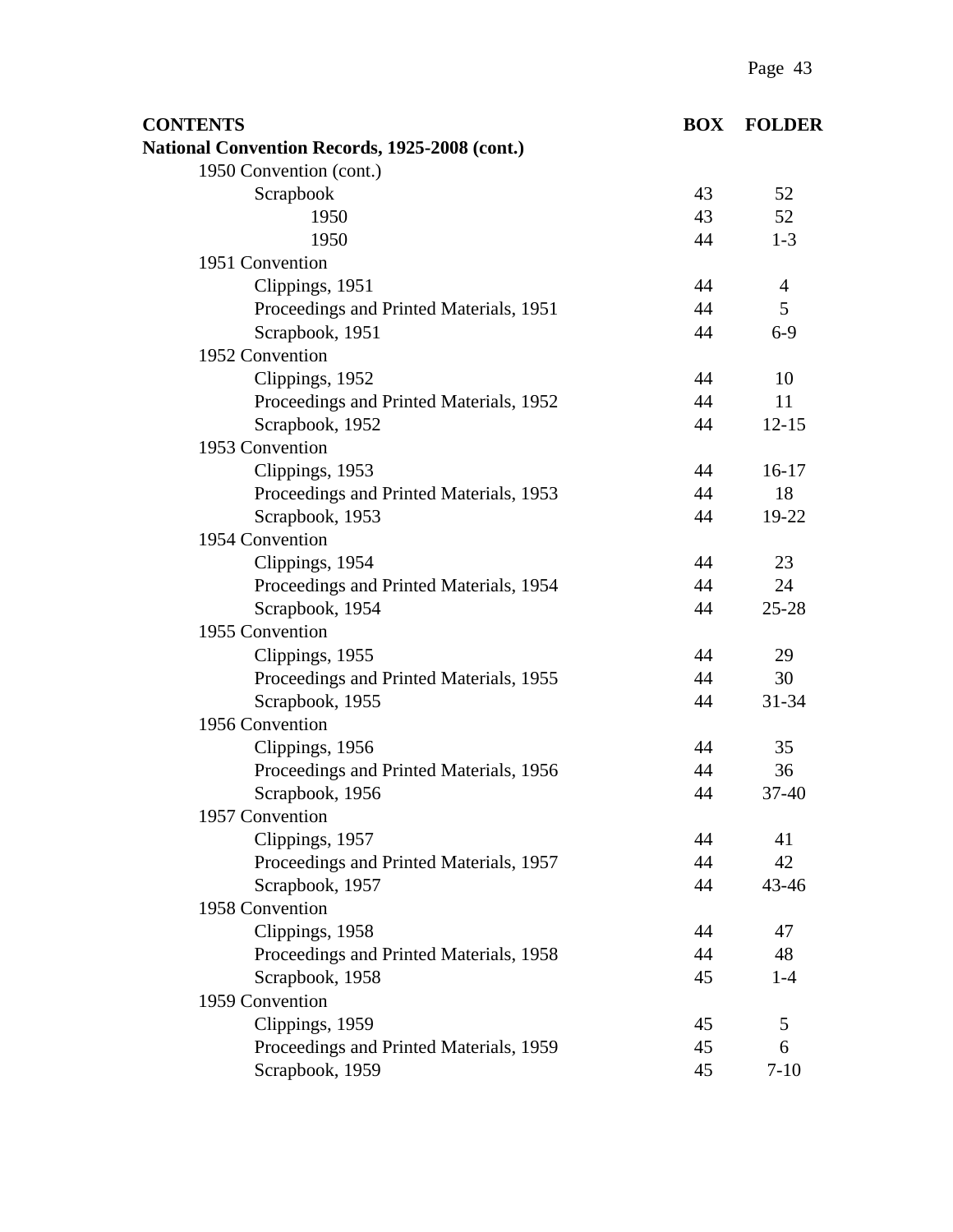| <b>CONTENTS</b>                                | <b>BOX</b> | <b>FOLDER</b>             |
|------------------------------------------------|------------|---------------------------|
| National Convention Records, 1925-2008 (cont.) |            |                           |
| 1960 Convention                                |            |                           |
| Clippings                                      |            |                           |
| 1960 (oversized)                               | 74         | 3                         |
| 1960                                           | 45         | 11                        |
| Proceedings and Printed Materials, 1960        | 45         | 12                        |
| Scrapbook, 1960                                | 45         | $13-16$                   |
| 1961 Convention                                |            |                           |
| Clippings, 1961                                | 45         | 17                        |
| Proceedings and Printed Materials, 1961        | 45         | 18                        |
| Scrapbook, 1961                                | 45         | 19-22                     |
| 1962 Convention                                |            |                           |
| Clippings, 1962                                | 45         | 23                        |
| Proceedings and Printed Materials , 1962       | 45         | 24                        |
| Scrapbook, 1962                                | 45         | $25 - 28$                 |
| 1963 Convention                                |            |                           |
| Clippings, 1963                                | 45         | 29                        |
| Proceedings and Printed Materials, 1963        | 45         | 30                        |
| Scrapbook, 1963                                | 45         | 31-34                     |
| 1964 Convention                                |            |                           |
| Proceedings and Printed Materials, 1964        | 45         | 35                        |
| Scrapbook, 1964                                | 45         | 36-39                     |
| 1965 Convention                                |            |                           |
| Proceedings and Printed Materials, 1965        | 45         | 40                        |
| Scrapbook, 1965                                | 45         | $41 - 44$                 |
| 1966 Convention                                |            |                           |
| Clippings, 1966                                | 45         | 45                        |
| Proceedings and Printed Materials, 1966        | 45         | 46                        |
| Scrapbook                                      |            |                           |
| 1966                                           | 45         | 47                        |
| 1966                                           | 46         | $1 - 3$                   |
| 1967 Convention                                |            |                           |
| Proceedings and Printed Materials, 1967        | 46<br>46   | $\overline{4}$<br>$5 - 8$ |
| Scrapbook, 1967<br>1968 Convention             |            |                           |
| Clippings, 1968                                | 46         | 9                         |
| Proceedings and Printed Materials, 1968        | 46         | 10                        |
| Scrapbook, 1968                                | 46         | $11 - 14$                 |
| 1969 Convention                                |            |                           |
| Proceedings and Printed Materials, 1969        | 46         | 15                        |
| Scrapbook, 1969                                | 46         | 16-20                     |
|                                                |            |                           |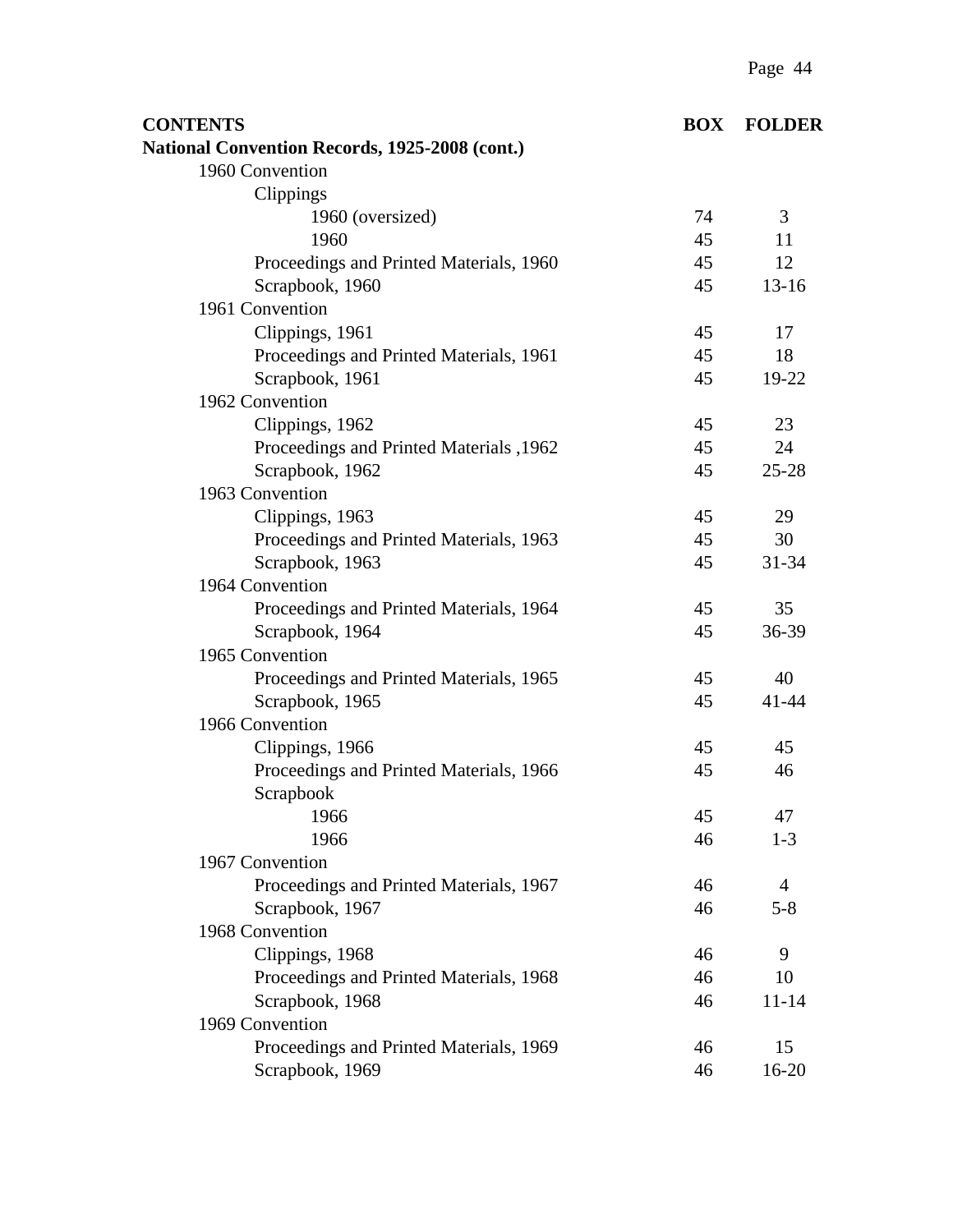| <b>CONTENTS</b>                                | <b>BOX</b> | <b>FOLDER</b>  |
|------------------------------------------------|------------|----------------|
| National Convention Records, 1925-2008 (cont.) |            |                |
| 1970 Convention                                |            |                |
| Clippings, 1970                                | 46         | 21             |
| National Chorus, 1970                          | 46         | 22             |
| Proceedings and Printed Materials, 1970        | 46         | 23             |
| Scrapbook, 1970                                | 46         | 24-28          |
| 1971 Convention                                |            |                |
| Clippings, 1971                                | 46         | 29             |
| Proceedings and Printed Materials, 1971        | 46         | 30             |
| Scrapbook, 1971                                | 46         | $31 - 35$      |
| 1972 Convention                                |            |                |
| Clippings, 1972                                | 46         | 36             |
| Meeting with Kansas City Officials, 1972       | 47         | $\mathbf{1}$   |
| Proceedings and Printed Materials, 1972        | 47         | $\overline{2}$ |
| Scrapbook, 1972                                | 47         | $3 - 7$        |
| 1973 Convention                                |            |                |
| Clippings, 1973                                | 47         | 8              |
| Proceedings and Printed Materials, 1973        | 47         | 9              |
| Scrapbook, 1973                                | 47         | $10 - 14$      |
| 1974 Convention                                |            |                |
| Chorus, 1974                                   | 47         | 15             |
| Proceedings and Printed Materials, 1974        | 47         | 16             |
| Scrapbook, 1974                                | 47         | $17 - 21$      |
| 1975 Convention                                | 47         | 22             |
| 1976 Convention                                |            |                |
| Awards, 1976                                   | 128        | 12             |
| Clippings, 1976                                | 47         | 23             |
| National Chorus, 1976                          | 47         | 24             |
| Proceedings and Printed Materials, 1976        | 47         | 25             |
| Scripts, 1976                                  | 47         | 26             |
| 1977 Convention                                |            |                |
| Proceedings and Printed Materials, 1977        | 47         | 27             |
| Scrapbook, 1977                                | 47         | 28-33          |
| 1978 Convention                                |            |                |
| Clippings, 1978                                | 47         | 34             |
| Proceedings and Printed Materials, 1978        | 47         | 35             |
| Scrapbook                                      |            |                |
| 1978                                           | 47         | 36-38          |
| 1978                                           | 48         | $1 - 2$        |
| 1979 Convention                                |            |                |
| Proceedings and Printed Materials, 1979        | 48         | 3              |
| Scrapbook, 1979                                | 48         | $4 - 8$        |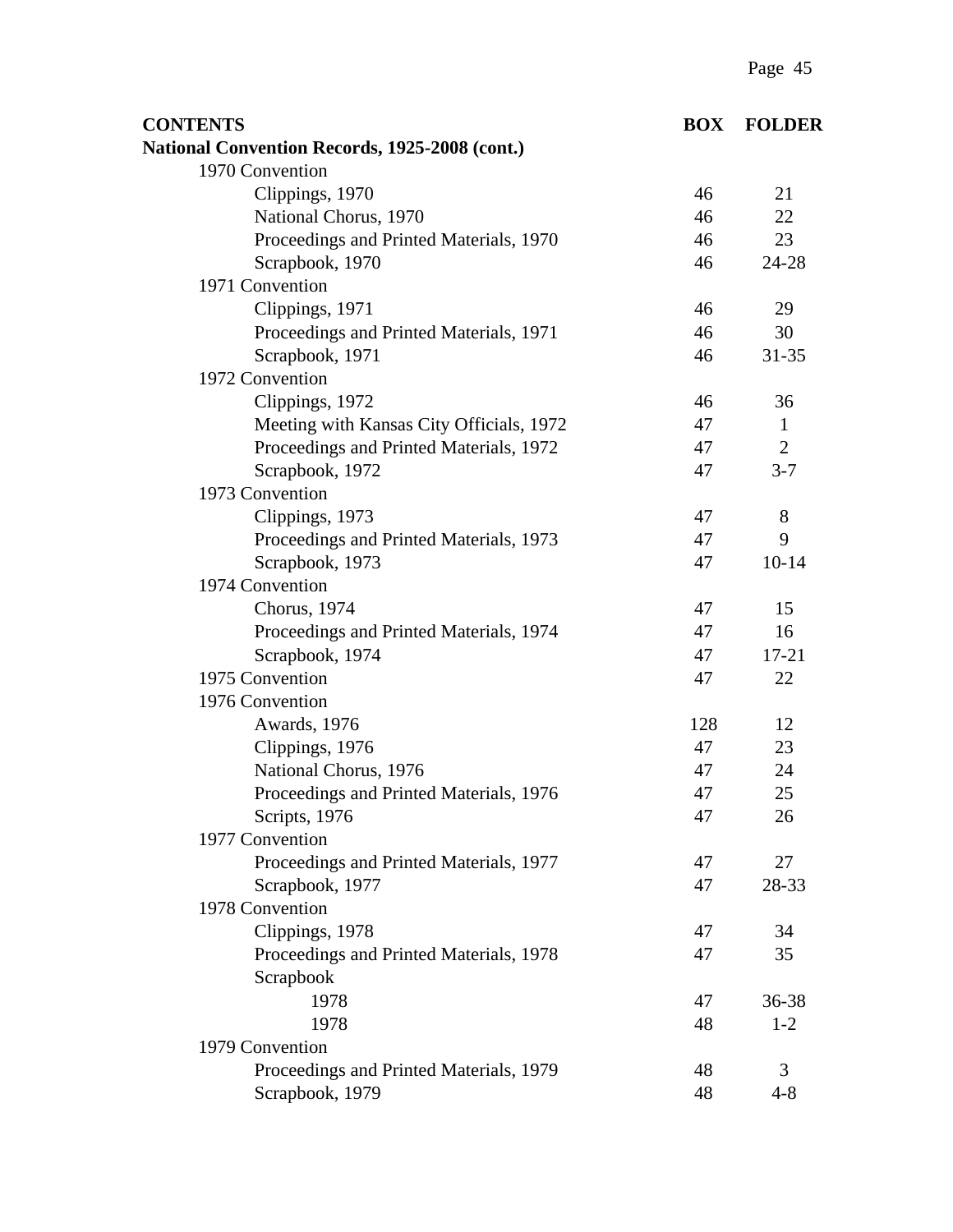| <b>CONTENTS</b>                                | <b>BOX</b> | <b>FOLDER</b> |
|------------------------------------------------|------------|---------------|
| National Convention Records, 1925-2008 (cont.) |            |               |
| 1980 Convention                                |            |               |
| Proceedings and Printed Materials, 1980        | 48         | 9             |
| Scrapbook, 1980                                | 48         | $10-13$       |
| 1981 Convention                                |            |               |
| FFA Times, 1981 (oversized)                    | 74         | 8             |
| Proceedings and Printed Materials, 1981        | 48         | 14            |
| Scrapbook, 1981                                | 48         | $15 - 18$     |
| 1982 Convention                                |            |               |
| Clippings, 1982                                | 48         | 19            |
| FFA Times, 1982 (oversized)                    | 74         | 8             |
| Proceedings and Printed Materials, 1982        | 48         | 20            |
| Scrapbook, 1982                                | 48         | $21 - 24$     |
| 1983 Convention                                |            |               |
| Clippings, 1983                                | 48         | 25            |
| FFA Times, 1983 (oversized)                    | 74         | 8             |
| Printed Materials, 1983                        | 48         | 26            |
| Proceedings, 1983 (oversized)                  | 74         | 6             |
| Scrapbook, 1983                                | 48         | 27-30         |
| Sessions, 1983                                 | 48         | $31 - 35$     |
| State Press Releases, 1983                     | 48         | 36            |
| 1984 Convention                                |            |               |
| FFA Times, 1984 (oversized)                    | 74         | 9             |
| Printed Materials, 1984                        | 48         | 37            |
| Proceedings, 1984 (oversized)                  | 74         | 6             |
| Scrapbook, 1984                                | 48         | 38            |
| <b>State Press Releases, 1984</b>              | 48         | $39-40$       |
| 1985 Convention                                |            |               |
| FFA Times, 1985 (oversized)                    | 74         | 9             |
| Printed Materials, 1985                        | 48         | 41            |
| Proceedings, 1985 (oversized)                  | 74         | 6             |
| Scrapbooks, 1985                               | 48         | 42            |
| State Press Releases, 1985                     | 48         | 43            |
| 1986 Convention                                |            |               |
| FFA Times, 1986 (oversized)                    | 74         | 9             |
| Printed Materials, 1986                        | 48         | 44            |
| Proceedings, 1986 (oversized)                  | 74         | 6             |
| Scrapbook                                      |            |               |
| 1986                                           | 48         | 45            |
| 1986                                           | 49         | $1 - 2$       |
| State Press Releases, 1986                     | 49         | 3             |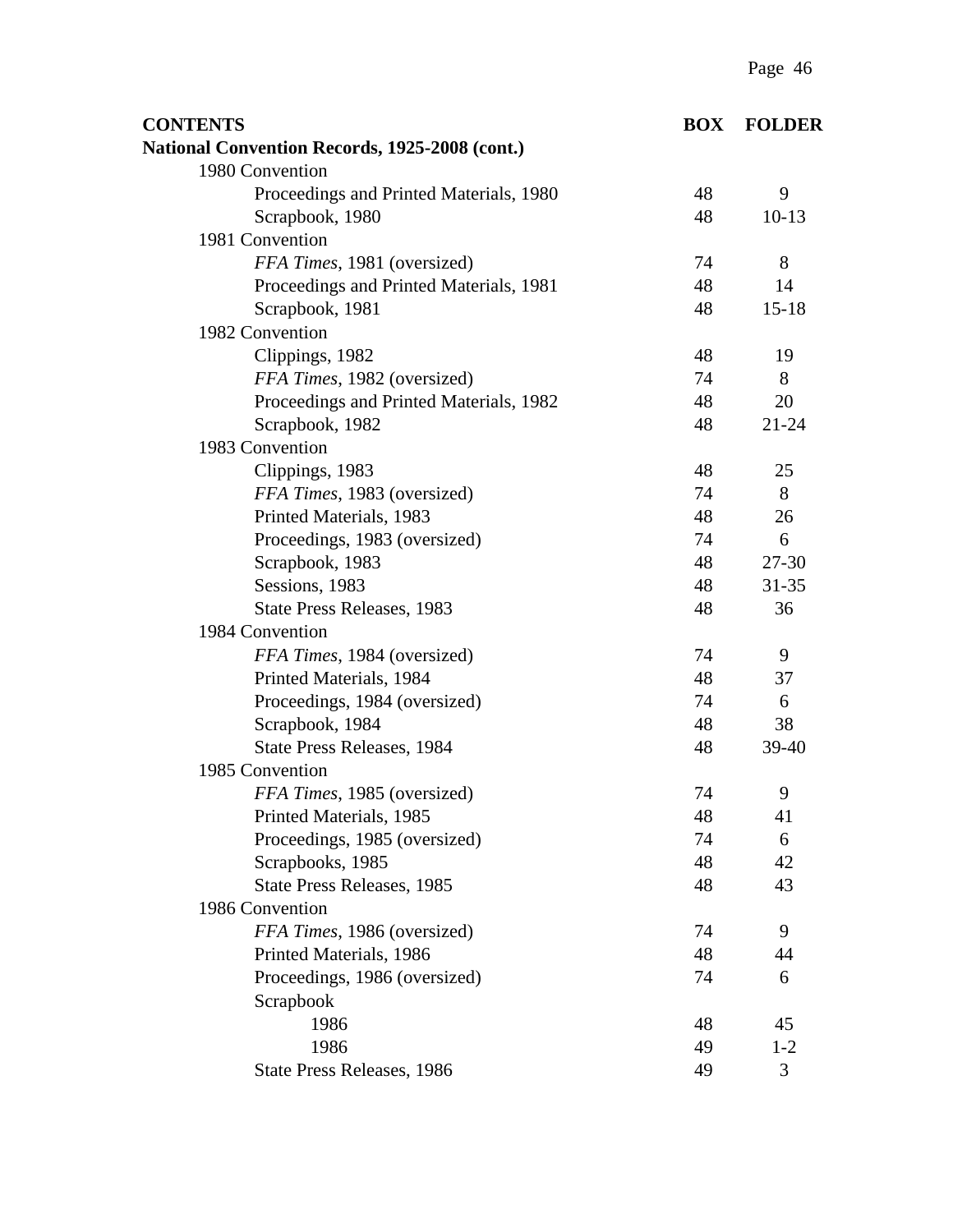| <b>CONTENTS</b>                                       | <b>BOX</b> | <b>FOLDER</b>  |
|-------------------------------------------------------|------------|----------------|
| <b>National Convention Records, 1925-2008 (cont.)</b> |            |                |
| 1987 Convention                                       |            |                |
| FFA Times, 1987 (oversized)                           | 74         | 9              |
| Printed Materials, 1987                               | 49         | $\overline{4}$ |
| Proceedings, 1987 (oversized)                         | 74         | 6              |
| Scrapbook, 1987                                       | 49         | $5 - 7$        |
| State Press Releases, 1987                            | 49         | 8              |
| 1988 Convention                                       |            |                |
| FFA Times, 1988 (oversized)                           | 74         | 10             |
| Printed Materials, 1988                               | 49         | 9              |
| Proceedings, 1988 (oversized)                         | 74         | $\overline{7}$ |
| Scrapbook, 1988                                       | 49         | $10-13$        |
| <b>State Press Releases, 1988</b>                     | 49         | 14             |
| 1989 Convention                                       |            |                |
| FFA Times, 1989 (oversized)                           | 74         | 10             |
| Printed Materials, 1989                               | 49         | 15             |
| Proceedings, 1989 (oversized)                         | 74         | $\tau$         |
| Scrapbook, 1989                                       | 49         | $16-18$        |
| <b>State Press Releases, 1989</b>                     | 49         | 19-20          |
| 1990 Convention                                       |            |                |
| FFA Times, 1990 (oversized)                           | 74         | 10             |
| Printed Materials, 1990                               | 49         | 21             |
| Proceedings, 1990 (oversized)                         | 74         | $\overline{7}$ |
| <b>State Press Releases, 1990</b>                     | 49         | $22 - 23$      |
| 1991 Convention                                       |            |                |
| FFA Times, 1991 (oversized)                           | 74         | 10             |
| General Information, 1991                             | 49         | 24             |
| 1992 Convention                                       |            |                |
| "FFA - Kansas City," 1992                             | 49         | 25             |
| Move to Kansas City, 1992                             | 49         | 26             |
| Proceedings and Printed Materials, 1992               | 49         | 27             |
| 1993 Convention                                       | 49         | 28             |
| 1994 Convention                                       | 49         | 29             |
| 1995 Convention                                       |            |                |
| FFA Times, 1995 (oversized)                           | 74         | 10             |
| General Information, 1995                             | 49         | 30             |
| 1996 Convention                                       |            |                |
| Move to Louisville, 1996                              | 49         | 31             |
| Proceedings and Printed Materials, 1996               | 49         | 32             |
| 1997 Convention                                       | 49         | 33             |
| 1998 Convention                                       | 49         | 34             |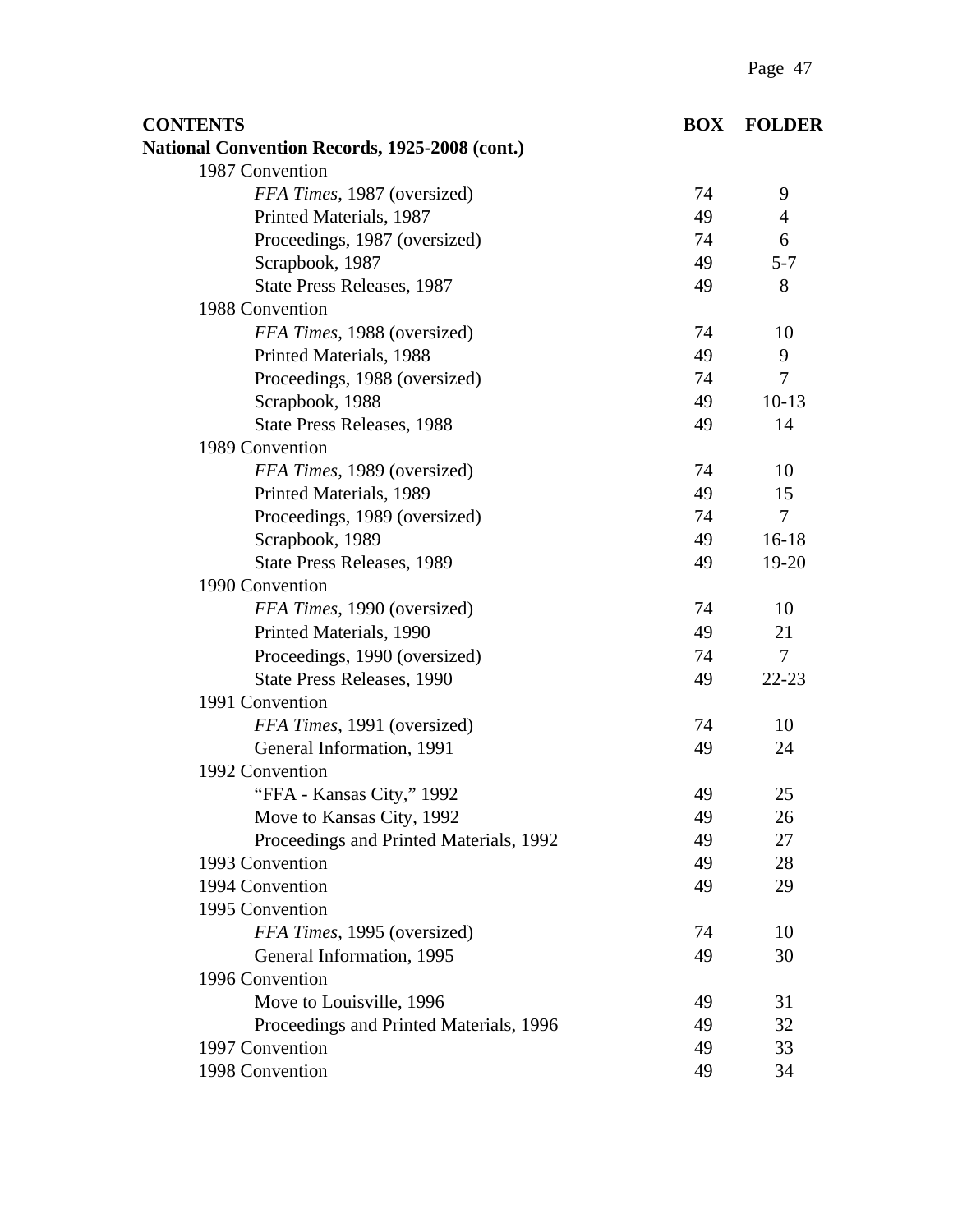| <b>CONTENTS</b>                                                   | <b>BOX</b> | <b>FOLDER</b>  |
|-------------------------------------------------------------------|------------|----------------|
| National Convention Records, 1925-2008 (cont.)                    |            |                |
| 1999 Convention                                                   |            |                |
| Convention Directory, 1999 (oversized)                            | 74         | 11             |
| FFA Today, 1999 (oversized)                                       | 74         | 11             |
| Proceedings and Printed Materials, 1999                           | 50         | $\mathbf{1}$   |
| Scrapbook                                                         |            |                |
| 1999                                                              | 50         | $\overline{2}$ |
| 1999 (oversized)                                                  | 120        | 6              |
| 2000 Convention                                                   |            |                |
| Awards, 2000                                                      | 121        | 10             |
| Convention Directory, 2000 (oversized)                            | 74         | 11             |
| FFA Today, 2000 (oversized)                                       | 74         | 11             |
| Proceedings and Printed Materials, 2000                           | 121        | 11             |
| 2001 Convention                                                   |            |                |
| Awards, 2001                                                      | 128        | 13             |
| Convention Directory, 2001 (oversized)                            | 74         | 11             |
| General Information, 2001                                         | 128        | 14             |
| Proceedings and Printed Materials, 2001                           | 121        | 12             |
| 2002 Convention                                                   |            |                |
| Awards, 2002                                                      | 121        | 13             |
| Placemat, 2002 (oversized)                                        | 74         | 11             |
| Proceedings and Printed Materials, 2002                           | 121        | 14             |
| 2003 Convention                                                   |            |                |
| Awards, 2003                                                      | 121        | 15             |
| Proceedings and Printed Materials, 2003                           | 121        | 16             |
| 2004 Convention                                                   |            |                |
| Awards, 2004                                                      | 121        | 17             |
| Proceedings and Printed Materials, 2004                           | 121        | 18             |
| 2005 Convention                                                   |            |                |
| Awards, 2005                                                      | 121        | 19             |
| Printed Materials, 2005                                           | 128        | 15             |
| 2006 Convention                                                   | 128        | 16             |
| 2008 Convention                                                   | 128        | 17             |
| <b>Award Records, 1926-2005</b>                                   |            |                |
| Achievement Awards, 1974-1975, 1977, 1979, 1984, 1986             | 50         | 3              |
| Agri-Entrepreneurship Education Program, 1995-1997, 1999-<br>2002 | 50         | $\overline{4}$ |
| Agriscience Fair and Awards                                       |            |                |
| Agriscience Fair, 1997-2000                                       | 121        | 20             |
| Agriscience Student Recognition Program, 1988-2000                | 121        | 21             |
| Agriscience Teacher of the Year, 1986-2000                        | 121        | 22             |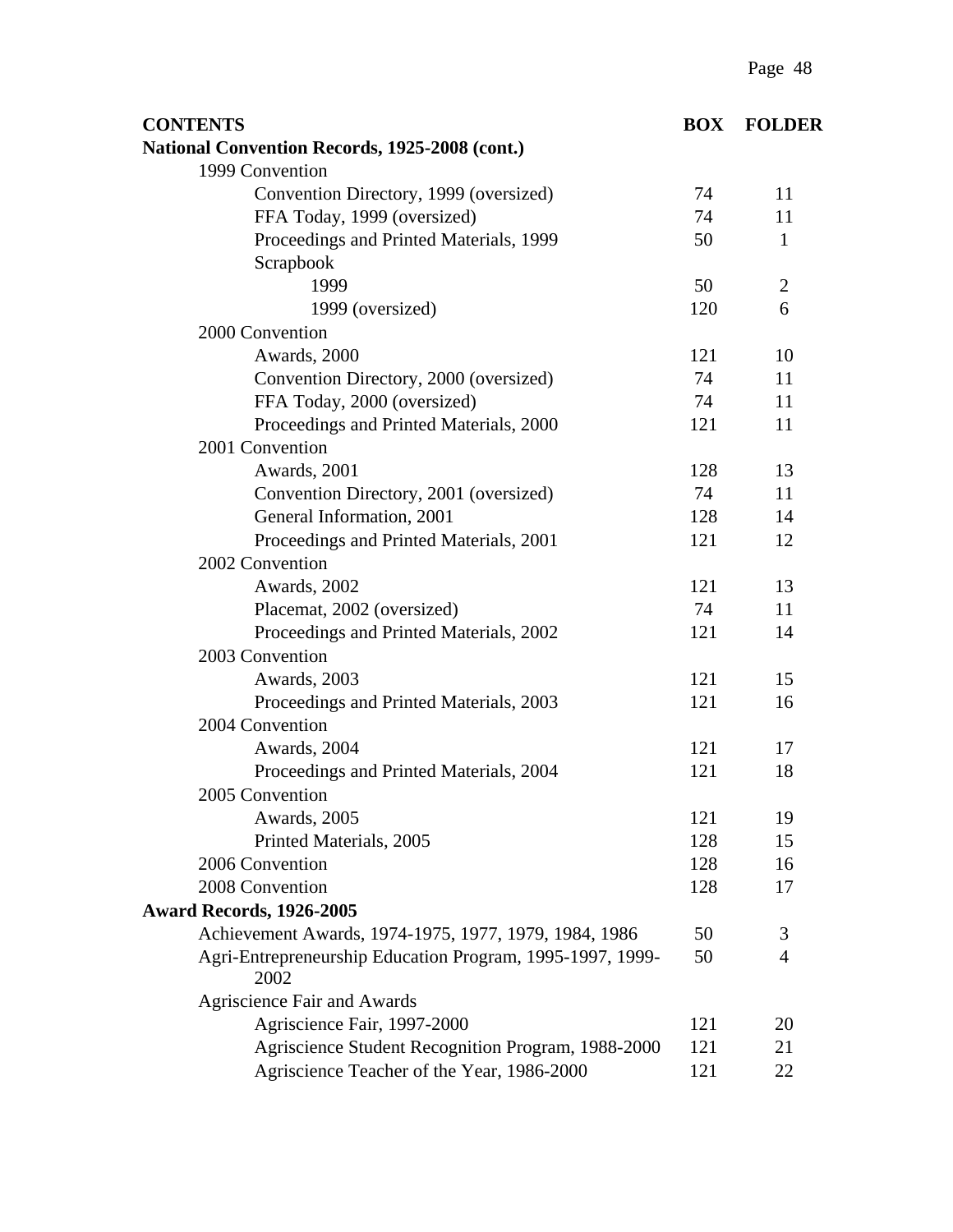| <b>CONTENTS</b>                                                              | <b>BOX</b> | <b>FOLDER</b>  |
|------------------------------------------------------------------------------|------------|----------------|
| <b>Award Records, 1926-2005 (cont.)</b>                                      |            |                |
| American FFA Degree                                                          |            |                |
| Announcement, 1948-1949                                                      | 121        | 23             |
| Handbooks, 1976, 1978, 1981, 1985, 1990-2000                                 | 50         | $12 - 13$      |
| Recipients                                                                   |            |                |
| 1959-1981, 1983-1999                                                         | 50         | $5 - 11$       |
| 2000-2003                                                                    | 121        | 24             |
| 2005                                                                         | 128        | 18             |
| <b>Award Posters</b>                                                         |            |                |
| 1977-1989, 1997-2002 (oversized)                                             | OV         | 1              |
| 1970s-2004 (oversized)                                                       | 72         | $\overline{4}$ |
| <b>Career Development Events/National Contests</b>                           |            |                |
| <b>Agricultural Mechanics</b>                                                |            |                |
| Contests, 1972-1982                                                          | 50         | 14             |
| Proposals, 1956, 1967-1968                                                   | 50         | 15             |
| Dairy Cattle, 1973, 1975, 1977-1978, 1980                                    | 50         | 16             |
| Farm Business Management, 1976-1980, 1982                                    | 50         | 17             |
| General Information, 1996-2000                                               | 121        | $25 - 26$      |
| Handbooks                                                                    |            |                |
| 1948-1993                                                                    | 50         | 18-21          |
| 1996-2000, 2002-2003                                                         | 121        | 27-29          |
| 2001-2003                                                                    | 128        | $19 - 20$      |
| Horticulture and Floriculture, 1974-1978, 1980                               | 50         | 22             |
| Livestock, 1973-1975, 1977-1980                                              | 50         | 23             |
| Meats, 1972-1975, 1977-1978, 1980                                            | 50         | 24             |
| Milk Quality and Dairy Foods, 1957, 1971, 1973-<br>1975, 1977-1980, 1982     | 50         | 25             |
| Parliamentary Law Contest, 1991                                              | 50         | 26             |
| Poultry, 1973-1975, 1977-1980                                                | 50         | 27             |
| <b>Practicums for Career Development Events</b>                              |            |                |
| 1999                                                                         | 121        | 30             |
| 1999                                                                         | 122        | $\mathbf{1}$   |
| <b>Public Speaking Contests</b>                                              |            |                |
| Extemporaneous Public Speaking, 1979-1980<br><b>Prepared Public Speaking</b> | 50         | 28             |
| 1930-1949                                                                    | 50         | 28-33          |
| 1950-1965                                                                    | 51         | $1-4$          |
| Regional Winners, 1930-1952                                                  | 51         | 5              |
| <b>Tours</b> , 2001                                                          | 122        | $\sqrt{2}$     |
| Written Exam, 1984                                                           | 51         | 6              |
| <b>Chapter Contest</b>                                                       |            |                |
| Announcement, 1931-1933, 1996-2005                                           | 51         | 7              |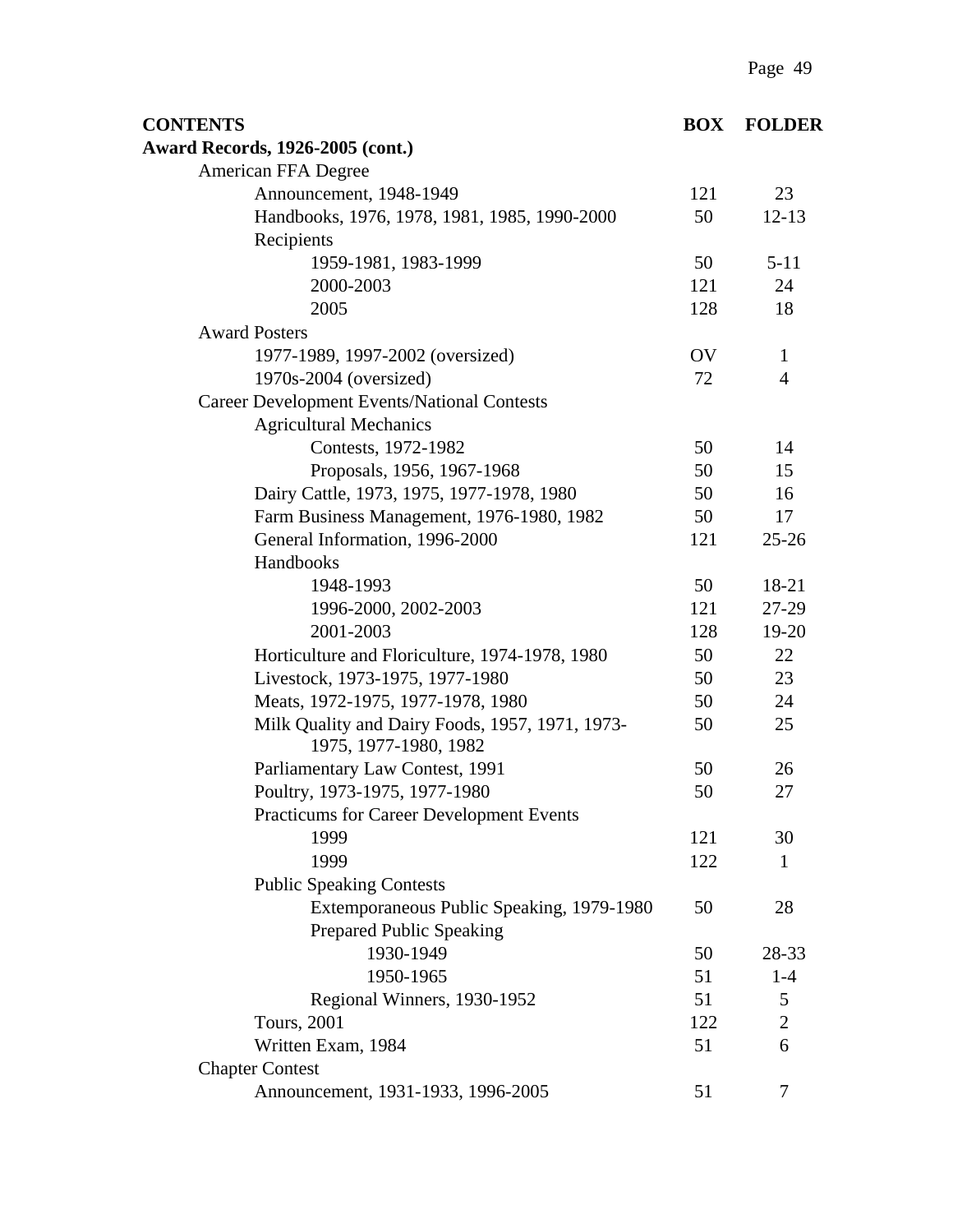|                                                    |            | $1 \, \text{a}$ gu $30$ |
|----------------------------------------------------|------------|-------------------------|
| <b>CONTENTS</b>                                    | <b>BOX</b> | <b>FOLDER</b>           |
| <b>Award Records, 1926-2005 (cont.)</b>            |            |                         |
| <b>Chapter Entries</b>                             |            |                         |
| Ames, Oklahoma, 1950                               | 51         | 8                       |
| Camden, South Carolina, 1950                       | 51         | 9                       |
| Camden-Wyoming, Delaware, 1951                     | 51         | 10                      |
| Hot Springs, Arkansas, 1948-1949                   | 51         | 11                      |
| Lanark, Illinois, 1949-1950                        | 51         | 12                      |
| Midland, Michigan, 1950                            | 51         | 13                      |
| Waverly, Nebraska, 1950                            | 51         | 14                      |
| Yuma, Arizona, 1951                                | 51         | 15                      |
| General Information, 1996-2000                     | 122        | 3                       |
| Handbook, 1985, 1990-1994, 1996-2005               | 51         | 16                      |
| Winners                                            |            |                         |
| 1989-1990, 1992-1993                               | 51         | 17                      |
| 1996-2000, 2003                                    | 122        | $\overline{4}$          |
| 2001                                               | 128        | 21                      |
| Commodity Challenge Award, 1993-1995               | 51         | 18                      |
| Computers in Agriculture, 1983-1992                | 51         | 19                      |
| Contest and Award Implementation Task Force, 1993  | 51         | 20                      |
| Contest Scoring Cards, ca. 1947                    | 51         | 21                      |
| Creed Invitational, 1998                           | 122        | 5                       |
| Farm and Home Improvement Award, 1944              | 51         | 22                      |
| Firestone Award (predecessor to Foundation Awards) |            |                         |
| Correspondence, 1944-1947, 1972                    | 51         | 23                      |
| Reports                                            |            |                         |
| 1944-1947                                          | 51         | 24                      |

1944-1947 (oversized) 73 7

H.O. Sargent Award, 1998-2005 122 6 Horse Judging, 1994-1995 122 7

Miscellaneous Award Announcements, 1929-1931 51 31

C.L. Angerer, 1927-1938 51 25 Cameron, Missouri Chapter, 1927-1938 51 51 51 Correspondence, 1926-1968 51 27 Eagleville, Missouri Chapter, 1933-1937 51 28 Gallatin, Missouri Chapter, 1927-1969 51 39 Judging Notebook, n.d. 51 30

Award Consultant Committee, 1970 51 32 Description, n.d. 51 33

1970, 1975, 1978, 1981 51 34-36

Judging Contests

Proficiency Awards

Handbook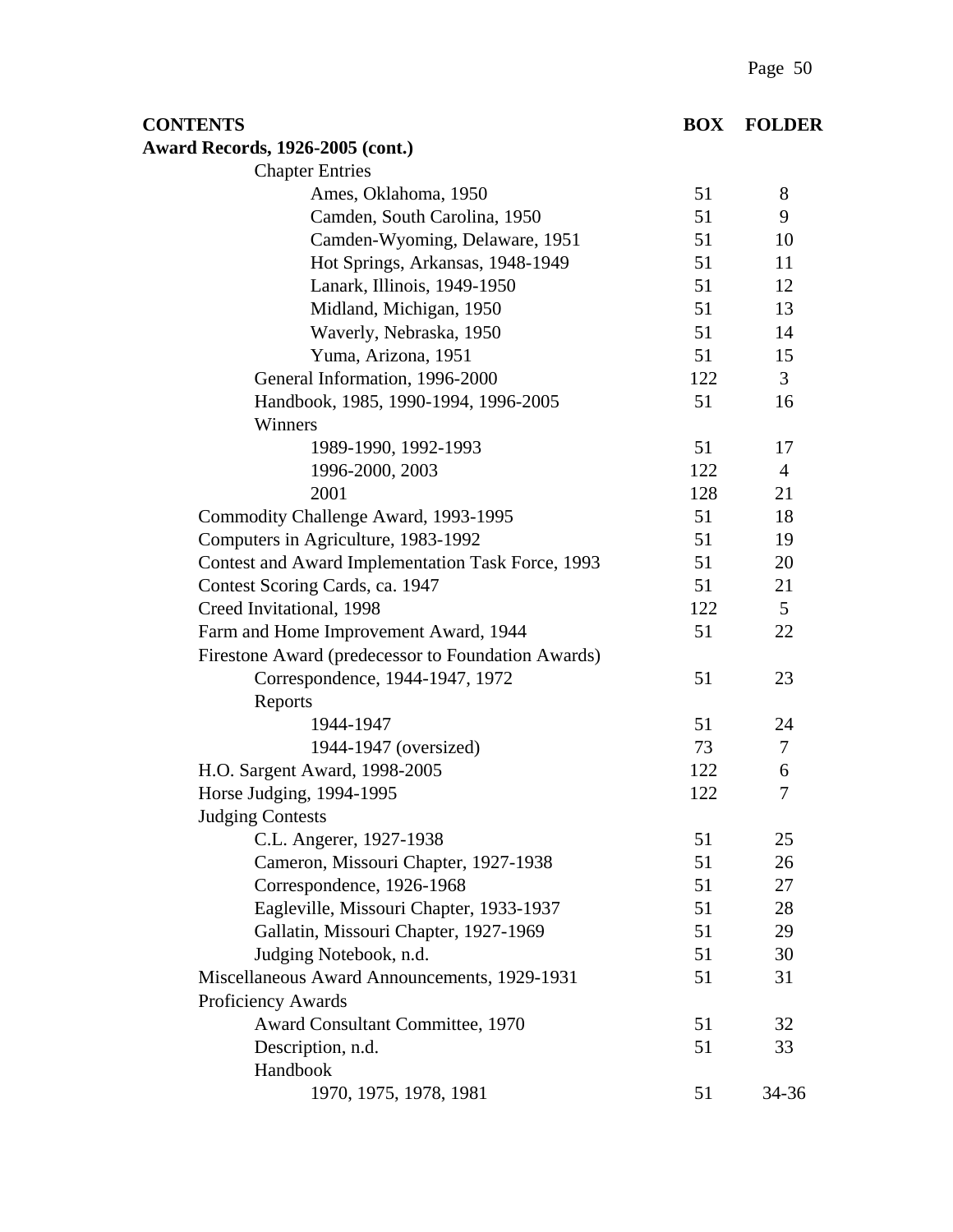| <b>CONTENTS</b>                                    | <b>BOX</b> | <b>FOLDER</b>  |
|----------------------------------------------------|------------|----------------|
| <b>Award Records, 1926-2005 (cont.)</b>            |            |                |
| Proficiency Awards (cont.)                         |            |                |
| Handbook (cont.)                                   |            |                |
| 1985, 1990-1994, 1996-2000                         | 52         | 1              |
| News Media Kit, 1976, 1978, 1981-1982              | 52         | $\overline{2}$ |
| Winner Biographies, 1984                           | 52         | 3              |
| Winners                                            |            |                |
| 1970, 1974, 1977-1981, 1983                        | 52         | $4 - 5$        |
| 2001-2004                                          | 122        | 8              |
| <b>Safety Contest</b>                              |            |                |
| Handbooks, 1967, 1969, 1978, 1981, 1985-1989       | 52         | 6              |
| Reports, 1973-1981                                 | 52         | 7              |
| Scholarships                                       |            |                |
| <b>Booklets</b>                                    |            |                |
| 1984-1992                                          | 61         | 3              |
| 1995, 1997-1998, 2000-2001, 2003-2004              | 122        | 9              |
| 2005                                               | 128        | 22             |
| BRIDGE Scholarship, 1989                           | 61         | $\overline{4}$ |
| Caudill Scholarship, 2003-2004                     | 122        | 10             |
| Facts, 1988-1992                                   | 61         | 5              |
| History, 2001                                      | 122        | 11             |
| Montgomery Gentry Scholarship, 2000                | 122        | 12             |
| Winners, 1984-1992                                 | 61         | $6 - 7$        |
| Star Awards, 1930-1932, 1977-1978, 1983, 1985-1988 | 52         | $8 - 13$       |
| <b>State Association Awards</b>                    |            |                |
| 1931, 1940-1942                                    | 52         | 14             |
| 1931, 1940-1942 (oversized)                        | 74         | 5              |
| Winners - compiled list, 1930-1976                 | 52         | 15             |
| Program Records, 1926-2007                         |            |                |
| 10 - Plus Program, 1981-1984                       | 52         | 16             |
| <b>Activity Guides</b>                             |            |                |
| Chapter                                            |            |                |
| 1972-1977/78, 1981/82                              | 52         | $17 - 25$      |
| 1980/81                                            | 122        | $13 - 14$      |
| National, 1979-1984, 1990-1991                     | 52         | $26 - 27$      |
| <b>State</b>                                       |            |                |
| 1979                                               | 52         | 28-29          |
| 1980, 1982, 1986, 1988, 1991-1992, 1999            | 53         | $1-9$          |
| Ag Day 2000, 1999-2000                             | 122        | 15             |
| Ag Earth Day, 2000                                 | 122        | 16             |
| Ag in the Classroom, 1985-1986                     | 53         | 10             |
| Agricultural Career Recruitment, 1960-1996         | 53         | $11 - 14$      |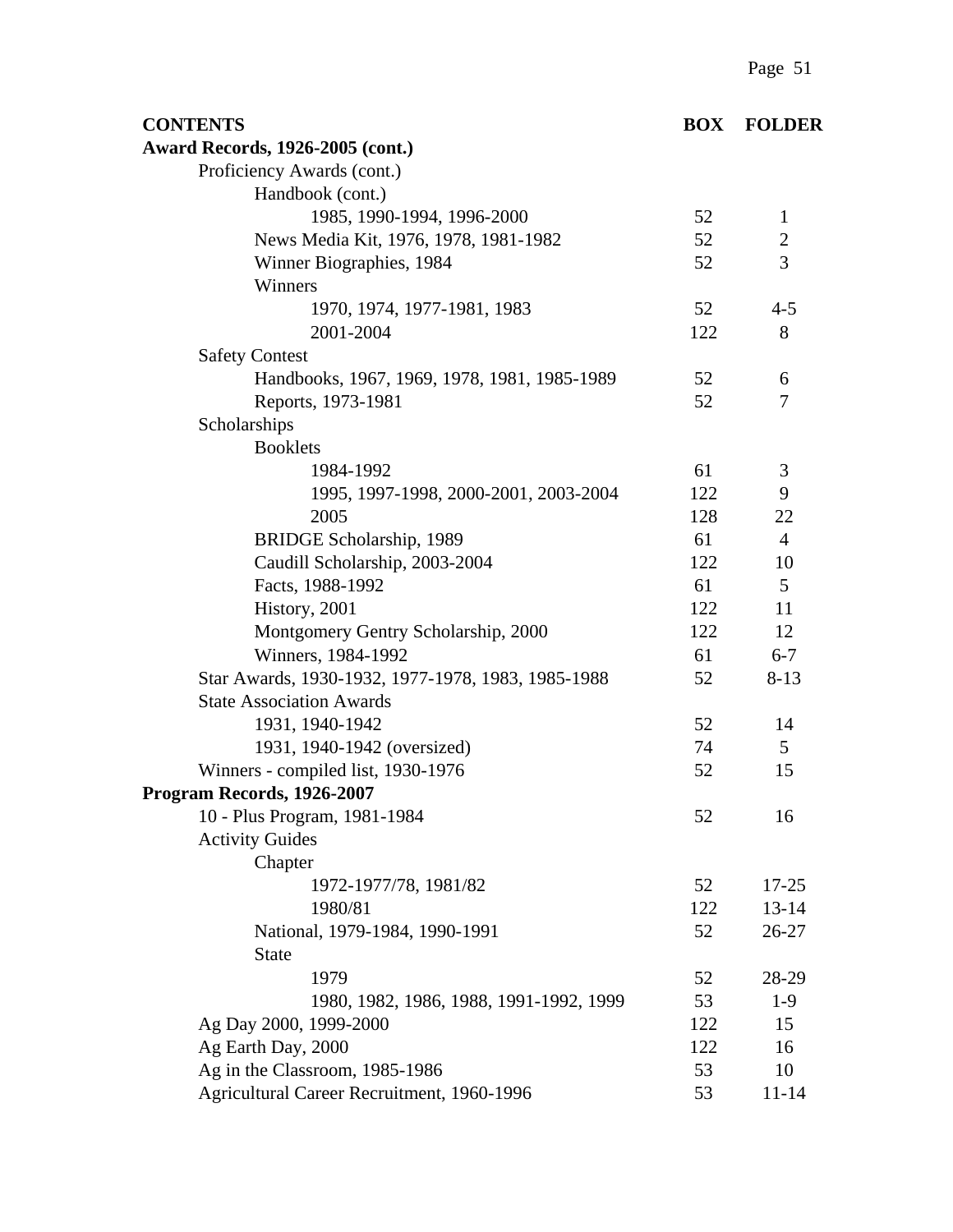| <b>CONTENTS</b>                                                 | <b>BOX</b> | <b>FOLDER</b>  |
|-----------------------------------------------------------------|------------|----------------|
| Program Records, 1926-2007 (cont.)                              |            |                |
| Agricultural Issues Forum, 1994-1996                            | 53         | 15             |
| Agri-Data Network, 1981-1992                                    | 53         | $16-18$        |
| Agriscience Careers for the 21 <sup>st</sup> Century, 1997-2000 | 53         | 19             |
| Band and Chorus, 1940-1965                                      | 53         | 20             |
| Blue Jackets for America, 1971-1973                             | 53         | 21             |
| Building Our American Communities (BOAC)                        |            |                |
| Achievement in Volunteerism, 1982, 1985                         | 53         | 22             |
| Articles, 1971-1991                                             | 53         | 23             |
| Banquet Programs, 1974-1975, 1978, 1980-1982,<br>1987-1988      | 53         | 24             |
| BOAC Extra Newsletter, 1981-1983, 1986 (oversized)              | 74         | $\overline{4}$ |
| Brochures, ca. 1980s                                            | 53         | 25             |
| Budget, 1982-1988                                               | 53         | 26             |
| Bulletin, 1987-1990                                             | 53         | 27             |
| Chapter Materials, 1987                                         | 53         | 28             |
| Community Development Guide, 1973                               | 53         | 29             |
| <b>Conference on Community Development</b>                      |            |                |
| 1983-1988                                                       | 53         | 30-32          |
| 1989-1991                                                       | 54         | $\mathbf{1}$   |
| Congressional Award, 1981                                       | 54         | 2              |
| Cooperative Agreement, 1978                                     | 54         | 3              |
| Correspondence, 1980-1988                                       | 54         | $\overline{4}$ |
| Handbooks, 1970-1973, 1975-1976, 1978, 1982-1984,<br>1987, 1989 | 54         | $5 - 6$        |
| Inservice Workshop on Community Development,<br>1980, 1984      | 54         | $7-9$          |
| Progress Report to Sponsor, 1971-1972                           | 54         | $10 - 11$      |
| Proposal, 1965, 1977-1979                                       | 54         | 12             |
| Reports, 1971-1974, 1976-1978, 1980-1986                        | 54         | $13 - 14$      |
| R.J. Reynolds Industries, 1980-1983                             | 54         | 15             |
| Research Report, ca. 1986                                       | 54         | 16             |
| State Inservice Workshops, 1984-1985, 1987                      | 54         | 17             |
| Chapter Resource System, 1984                                   | 54         | 18             |
| Distance Learning, 2000                                         | 122        | 17             |
| Faces of FFA, 1995                                              | 122        | 18             |
| Farm on the Lawn, 1975-1981                                     | 54         | 19-21          |
| Farm Veteran Training Program, 1946                             | 54         | 22             |
| Fellowship Program, 1962-1969                                   | 54         | 23-28          |
| Food for America, 1978-1990, 1996, 1998                         | 54         | 29-30          |
| Food for America Game, ca.1974 (oversized)                      | 73         | $\overline{4}$ |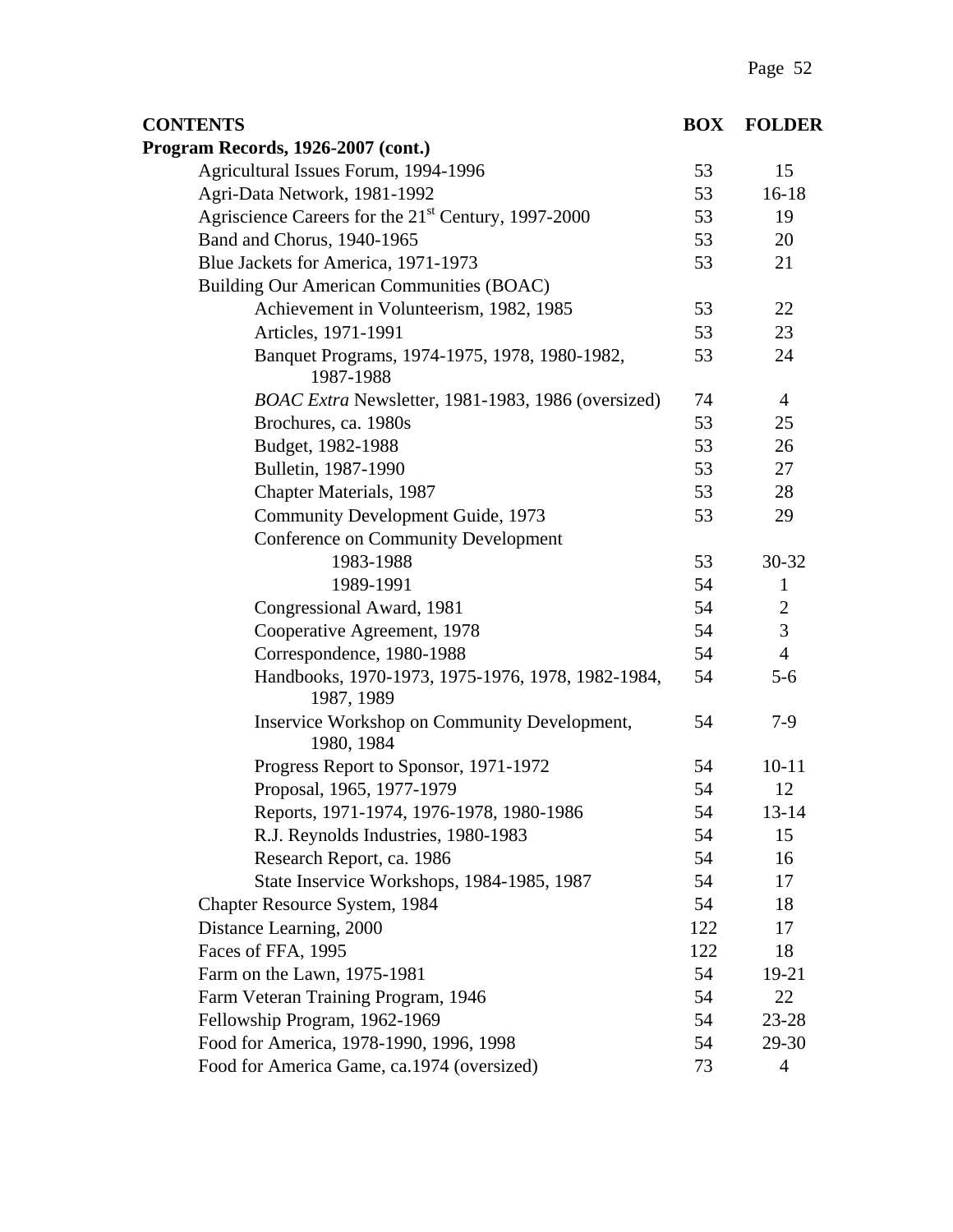| <b>CONTENTS</b>                                                   | <b>BOX</b> | <b>FOLDER</b>  |
|-------------------------------------------------------------------|------------|----------------|
| Program Records, 1926-2007 (cont.)                                |            |                |
| Food Production War Training Program                              |            |                |
| An Appraisal of the Food Production War Training<br>Program, 1946 | 54         | 31             |
| Cannery Drawings, 1944 (oversized)                                | 74         | 2              |
| Equipment, 1944                                                   | 54         | 32             |
| Final Report, 1946                                                | 54         | 33             |
| Food for Family Living Education, n.d.                            | 54         | 34             |
| Instructions for Canning, 1944                                    | 54         | 35             |
| Management, 1944-1947                                             | 55         | $\mathbf{1}$   |
| Manuals, 1943-1946                                                | 55         | $\overline{2}$ |
| School/Community Canneries, 1943-1946                             | 55         | $3 - 4$        |
| Vocational Training Problems When the War Ends,<br>1943           | 55         | 5              |
| Global Vision, 1996-1997                                          | 122        | $24 - 25$      |
| Hall of Achievement, 1978-1981                                    | 55         | 6              |
| <b>International Programs</b>                                     |            |                |
| Committee on International Educational Activities,<br>1967, 1970  | 55         | 7              |
| Correspondence, 1942-1958, 1965-1971                              | 55         | $8 - 11$       |
| Costa Rica Travel Seminar, 1997-2000                              | 122        | 26             |
| Countries                                                         |            |                |
| China, 1958, 1973                                                 | 55         | 12             |
| Denmark, 1969                                                     | 55         | 13             |
| Germany, 1960, 1967, 1971                                         | 55         | $14 - 15$      |
| Dave Dietz Far East Tour, 1970                                    | 55         | 16             |
| Future Farmers of Australia, 1973                                 | 55         | 17             |
| Future Farmers of Columbia, 1966, 1968, 1974                      | 55         | 18             |
| <b>Future Farmers of Japan</b>                                    |            |                |
| Convention Proceedings, 1952-1957, 1959                           | 55         | 19-20          |
| E.J. Johnson Trip, 1957                                           | 55         | $21 - 22$      |
| General, 1951-1967                                                | 55         | 23             |
| Publications, 1956, 1959-1960, 1979, 1987                         | 55         | 24-28          |
| Future Farmers of Mexico, n.d.                                    | 55         | 29             |
| Future Farmers of Panama, 1974, 1982                              | 55         | 30             |
| Future Farmers of Peru, 1955                                      | 55         | $31 - 32$      |
| <b>Future Farmers of Philippines</b>                              |            |                |
| Conventions                                                       |            |                |
| 1958-1959                                                         | 55         | 33             |
| 1958-1959, 1961-1962, 1964                                        | 56         | $\mathbf{1}$   |
| Correspondence, 1957-1961, 1967                                   | 56         | $2 - 4$        |
| Handbook, 1977                                                    | 56         | 5              |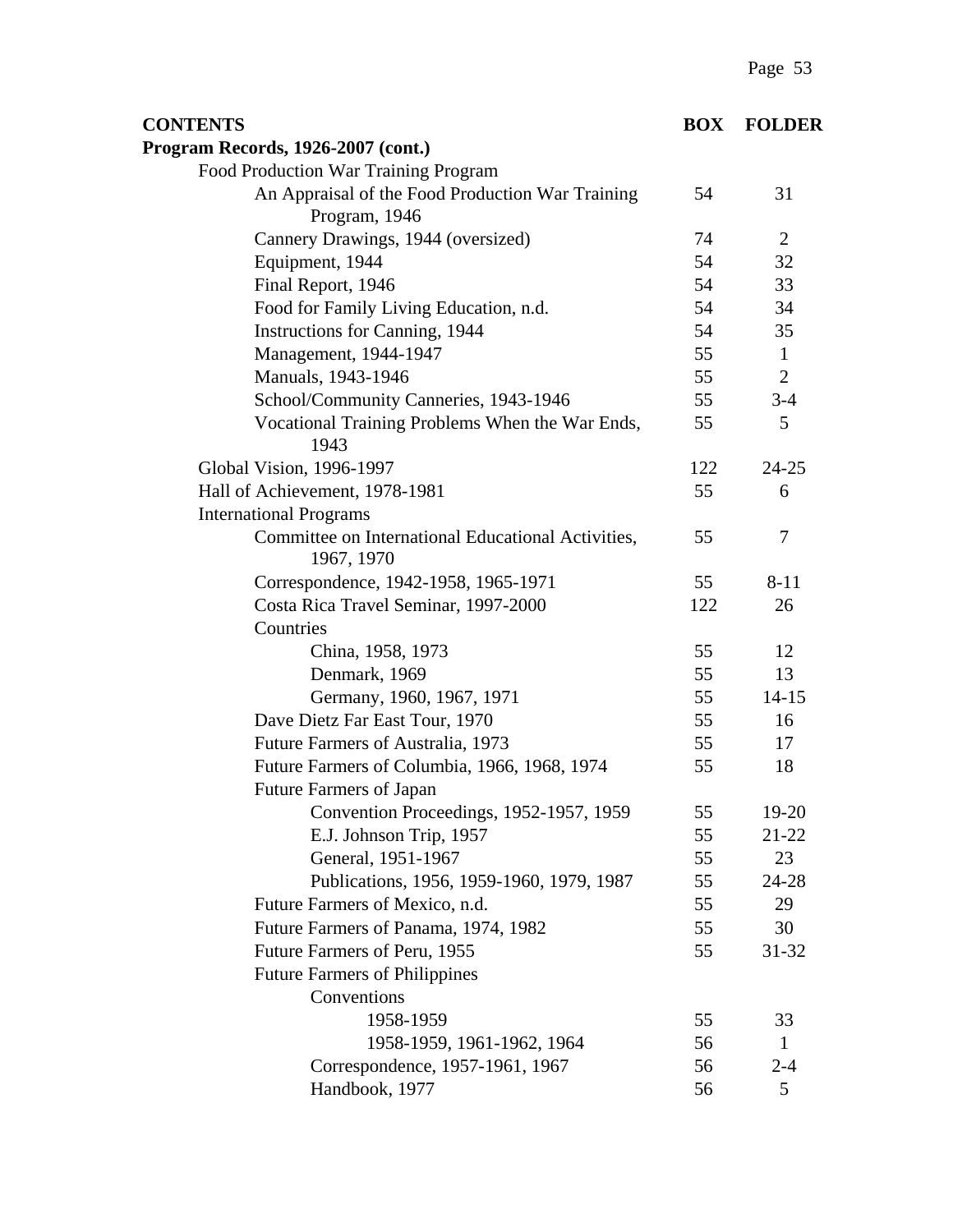| <b>CONTENTS</b>                                                  | <b>BOX</b> | <b>FOLDER</b> |
|------------------------------------------------------------------|------------|---------------|
| Program Records, 1926-2007 (cont.)                               |            |               |
| Official Guidebook, 1961                                         | 56         | 6             |
| Reference Materials for FFP Coordinators,<br>1962                | 56         | 7             |
| <b>International Agricultural Exchange Association</b><br>(IAEA) |            |               |
| Annual Meeting, 1968                                             | 56         | 8             |
| Correspondence, 1969                                             | 56         | 9             |
| Foreign Students in the U.S., 1968-1969<br>Newsletters           | 56         | $10-12$       |
| 1967-1968 (oversized)                                            | 73         | $\mathbf{1}$  |
| 1969-1970, 1976-1977, 1979                                       | 56         | 13            |
| <b>Study Tours</b>                                               |            |               |
| Around the World, 1969                                           | 56         | 14            |
| General, 1967-1969                                               | 56         | $15 - 16$     |
| Participants, 1968                                               | 56         | 17            |
| Trainees Tour, 1969                                              | 56         | 18            |
| Australia/New Zealand, 1969                                      | 56         | 19-22         |
| Central Europe, 1969                                             | 56         | 23            |
| Northern Europe, 1969                                            | 56         | 24            |
| Pacific, 1969                                                    | 56         | 25            |
| South America, 1969                                              | 56         | 26            |
| U.S. Students in Foreign Country,<br>1968-1969                   | 56         | 27            |
| <b>International Exchange</b>                                    |            |               |
| 1948-1950, 1952-1957                                             | 56         | 28-36         |
| 1958, 1964-1967                                                  | 57         | $1-4$         |
| Jamaican Pig Chain, 1972-1973                                    | 57         | $5 - 6$       |
| Joe Martinez South America Trip, 1968-1969                       | 57         | $\tau$        |
| Lennie Gamage Pacific Tour, 1973 (oversized)                     | 73         | 8             |
| Lennie Gamage Tours, 1973                                        | 57         | $8 - 14$      |
| National Officer Tour - Japan, 1982                              | 57         | 15            |
| Peace Corps, 1961-1965                                           | 57         | $16 - 17$     |
| Proficiency Travel Seminar                                       |            |               |
| 1978-1996                                                        | 57         | 18-20         |
| 2001                                                             | 128        | 23            |
| Program Information, 1965-1992, 1998-2000                        | 57         | 21-22         |
| Publications                                                     |            |               |
| "FFA - What it is; What it Does," n.d.                           | 57         | 23            |
| International Close-up, 1978-1979                                | 57         | 24            |
| <b>International Relations Manual, 1992</b>                      | 57         | 25            |
| Stars on Tour, 1989-1992                                         | 57         | 26            |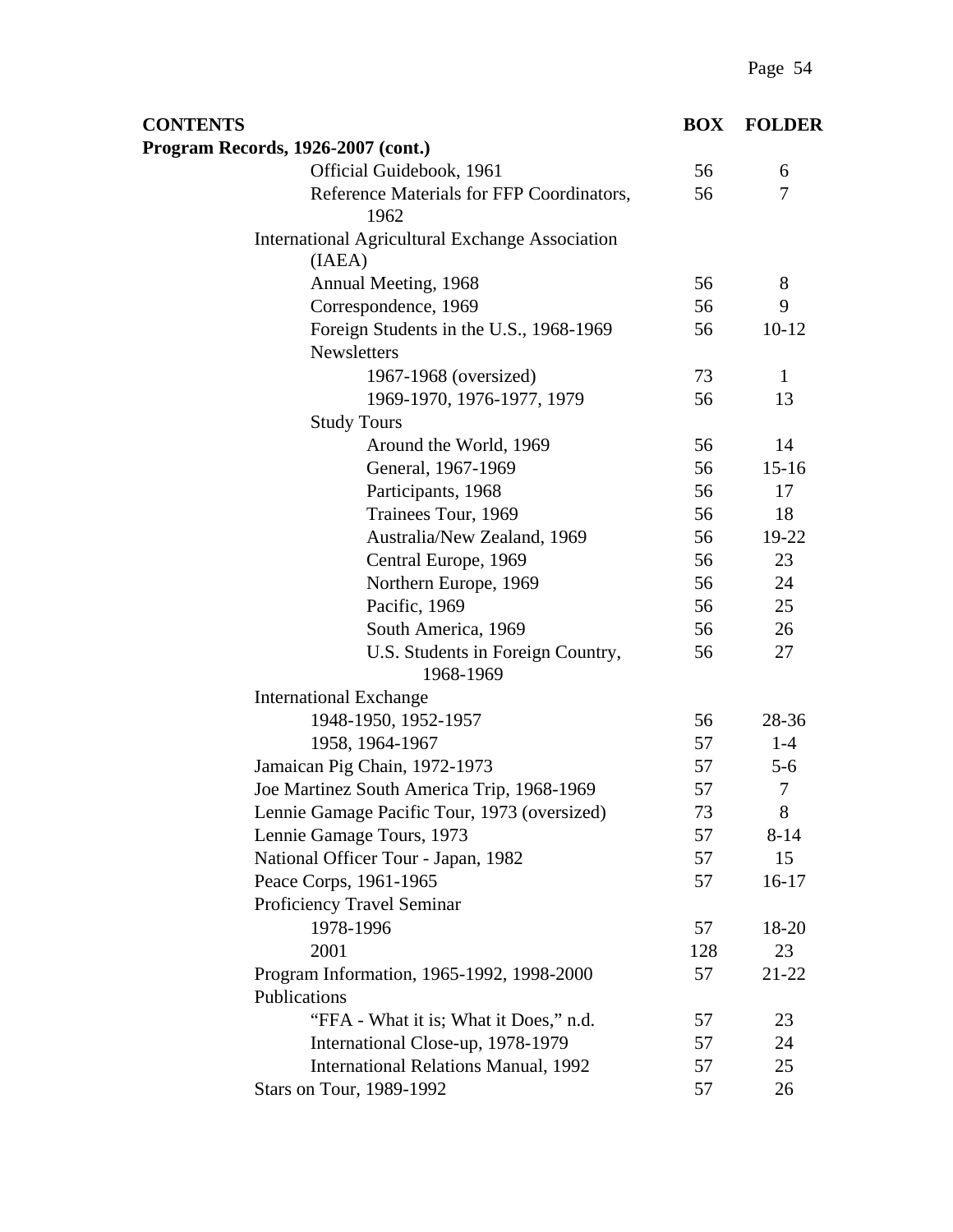| <b>CONTENTS</b>                                                              | <b>BOX</b> | <b>FOLDER</b> |
|------------------------------------------------------------------------------|------------|---------------|
| Program Records, 1926-2007 (cont.)                                           |            |               |
| W. Paul Gray Pacific Tour, 1959                                              | 57         | 27            |
| Work Experience Abroad (WEA), 1969-1972                                      | 57         | 28            |
| Leadership Programs and Conferences                                          |            |               |
| Chapter                                                                      |            |               |
| Chapter Success Series, 1994-2000, 2004                                      | 122        | $27 - 28$     |
| MPower: An Officers' Guide to Chapter<br>Leadership, 2004                    | 122        | 29            |
| National FFA Leadership and Personal<br><b>Growth Series</b>                 |            |               |
| <b>Advanced Leadership Development</b><br>(ALD), 2002, 2005                  | 128        | 24            |
| EDGE Conference, 1999, 2002                                                  | 122        | 30            |
| Made For Excellence (MDE)                                                    |            |               |
| 1989-1997, 2000-2001                                                         | 57         | 29-30         |
| 1998, 1999/00, 2001/02-<br>2002/03                                           | 128        | 25            |
| National                                                                     |            |               |
| Former FFA Members in Leadership<br>Positions, 1965                          | 57         | 31            |
| Leadership Training, 1939, 1942, 1944, 1953-<br>1954, 1958-1965              | 57         | 32-34         |
| Leadership Training for Future Farmers of the<br>Philippines, 1960           | 57         | 35            |
| Publications                                                                 |            |               |
| Impact Leadership Video Series, ca.<br>2000                                  | 122        | 31            |
| The Leader for FFA Officers, ca. 1968                                        | 57         | 36            |
| <b>Leadership Development Program</b><br><b>Manual for Instructors, 1977</b> | 57         | 37            |
| Leadership Development Program<br>Student Handbook, 1977                     | 57         | 38            |
| Leadership Training Manuals, 1930-<br>1935, 1940, 1962, 1968, 1982           | 57         | 39            |
| Survey of Past Officers Regarding Leadership                                 | 57         | 40            |
| Training, 1971                                                               |            |               |
| <b>Washington Leadership Conference</b>                                      |            |               |
| General Information                                                          |            |               |
| 1959, 1963, 1968                                                             | 57         | $41 - 43$     |
| 1969-1970, 1976, 1980-1981,<br>2000                                          | 58         | $1 - 7$       |
| 2001, 2003                                                                   | 122        | 32-33         |
| 2002                                                                         | 128        | 26            |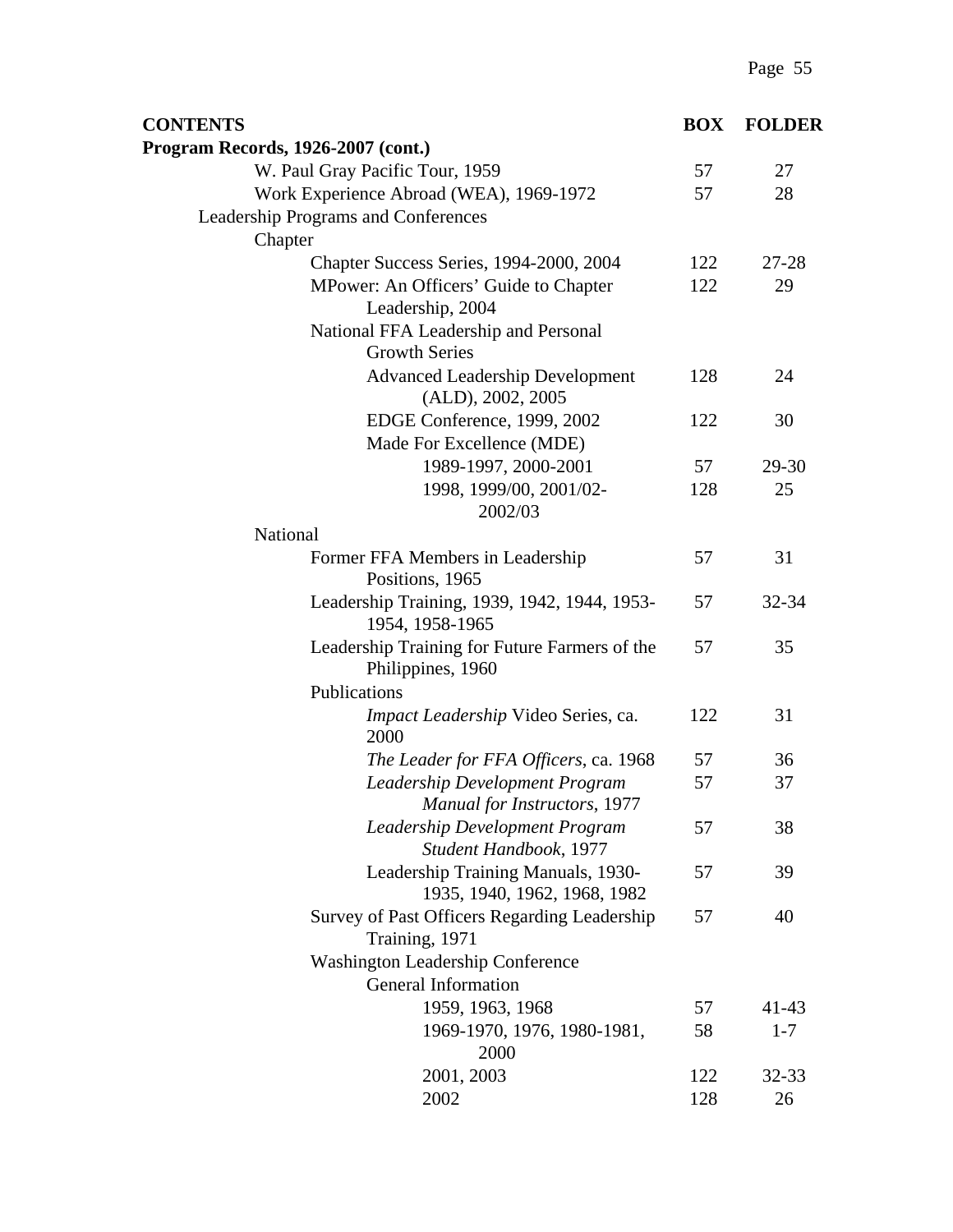| <b>CONTENTS</b>                                               | <b>BOX</b> | <b>FOLDER</b>  |
|---------------------------------------------------------------|------------|----------------|
| Program Records, 1926-2007 (cont.)                            |            |                |
| Posters, 2003-2004 (oversized)                                | OV1        |                |
| Programs, 1971-1972, 1974, 1976-<br>1997, 2000                | 58         | 8              |
| <b>State</b>                                                  |            |                |
| <b>Blast Off for State Officers</b>                           |            |                |
| 2000-2001, 2003                                               | 122        | $34 - 35$      |
| 2004-2005                                                     | 128        | 27-29          |
| International Leadership Seminar for State<br><b>Officers</b> |            |                |
| 2001                                                          | 128        | $30 - 31$      |
| 2004, 2006-2007                                               | 129        | $1 - 2$        |
| Leadership Training for Kentucky FFA, 1957                    | 58         | 9              |
| Leadership Training for Michigan, 1954                        | 58         | 10             |
| National Leadership Conference for State<br><b>Officers</b>   |            |                |
| 2000, 2004                                                    | 122        | 36-37          |
| 2003                                                          | 129        | 3              |
| New York Leadership Training Manual, 1956                     | 58         | 11             |
| <b>Newsletters</b>                                            |            |                |
| Bright Ideas, 2000, 2002-2003, 2005                           | 58         | 12             |
| Leadership Connection, 1995-1999                              | 58         | 13             |
| State Leader's Workshop, 1987                                 | 58         | 14             |
| State President's Conference, 1990-1991,<br>1998-2004         | 122        | 38             |
| <b>Local Program Success</b>                                  |            |                |
| Ag Teacher Shortage Research, 2000                            | 123        | 1              |
| Correspondence, 1996-2000, 2005                               | 123        | $\overline{2}$ |
| <b>Guide to Local Program Success</b>                         |            |                |
| 1997, 1998                                                    | 123        | $3 - 4$        |
| 2002/03-2004/05 (CD)                                          | 127        |                |
| Proposals, 1998                                               | 123        | 5              |
| Responding to the Ag Teacher Shortage, 1999                   | 123        | 6              |
| Success and Opportunities, 1999                               | 123        | 7              |
| Middle Grade Task Force, 1996                                 | 58         | 15             |
| National FFA Camp, 1937-1958                                  | 58         | 16             |
| New Member Kit Program, 1995                                  | 58         | 17             |
| Operation Hay Lift, 1986-1987                                 | 58         | 18             |
| Partners for a Safer Community, 1995-1997                     | 58         | 19             |
| Partners in Learning Support (PALS), 1993, 1998-1999, 2001    | 58         | 20-22          |
| President's Energy Challenge, 1980-1983                       | 58         | 23             |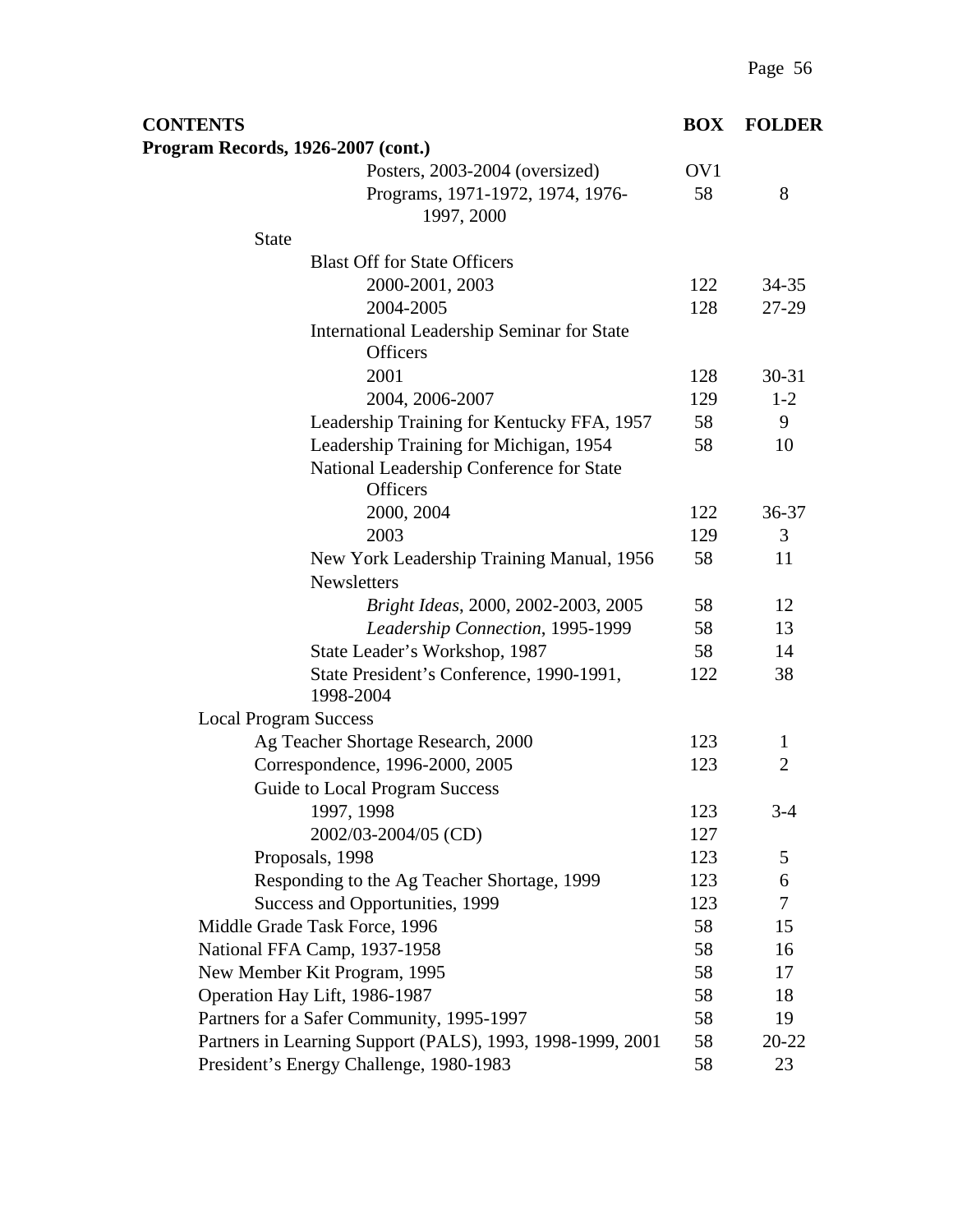| <b>CONTENTS</b>                                | <b>BOX</b> | <b>FOLDER</b>  |
|------------------------------------------------|------------|----------------|
| Program Records, 1926-2007 (cont.)             |            |                |
| <b>Public Relations</b>                        |            |                |
| Calendar Program                               |            |                |
| Aims and Purposes, 1978                        | 58         | 24             |
| Calendars                                      |            |                |
| 1950-1985, 1990, 1993-1994                     | 58         | $25 - 30$      |
| 1958-1960 (oversized)                          | OV         | 3              |
| 1962-1985 (oversized)                          | 72         | $1-3$          |
| Chapter Action Guide, 1969-1970                | 58         | 31             |
| Chapter Instructions, 1967-1975                | 58         | 32             |
| Copyright, 1956-1960                           | 58         | 33             |
| Correspondence, 1967-1981                      | 58         | 34-35          |
| History, 1954-1976                             | 58         | 36             |
| Sales Information, 1959-1984                   | 58         | 37             |
| Themes and Stories, 1952-1984                  | 129        | $\overline{4}$ |
| Careers in Agriculture Big Coloring Book, 2003 | 72         | 5              |
| (oversized)                                    |            |                |
| Celebrate '76                                  |            |                |
| Correspondence, 1972-1976                      | 59         | $\mathbf{1}$   |
| <b>Newsletters</b>                             |            |                |
| 1972                                           | 59         | $\overline{2}$ |
| 1975 (oversized)                               | 73         | 11             |
| Promotion and Brochures, 1976                  | 59         | 3              |
| Farmfest, 1976 (oversized)                     | 76         | $\overline{2}$ |
| FFA Week                                       |            |                |
| General Information                            |            |                |
| 1948, 1958-1997, 1999-2000                     | 59         | $4 - 47$       |
| 2001-2005                                      | 122        | 19-23          |
| 2006                                           | 129        | 5              |
| 2007                                           |            |                |
| Program Materials, 2007                        | 129        | 5              |
| Planning Guide, 2007 (CD)                      | 127        |                |
| Newspapers, 1972, 1975-1976 (oversized)        | 76         | $3 - 7$        |
| Placemats, 1960, 1962-1963, 1965, 1969-        | 73         | 12             |
| 1978, 1981-1982, 1984, 2004                    |            |                |
| (oversized)                                    |            |                |
| Posters                                        |            |                |
| 1953, 1956-1967, 1969-1978, 1980-              | 73         | $13 - 15$      |
| 1987, 1991, 1993-1997, 1999-                   |            |                |
| 2001, 2003-2005, 2007                          |            |                |
| (oversized)                                    |            |                |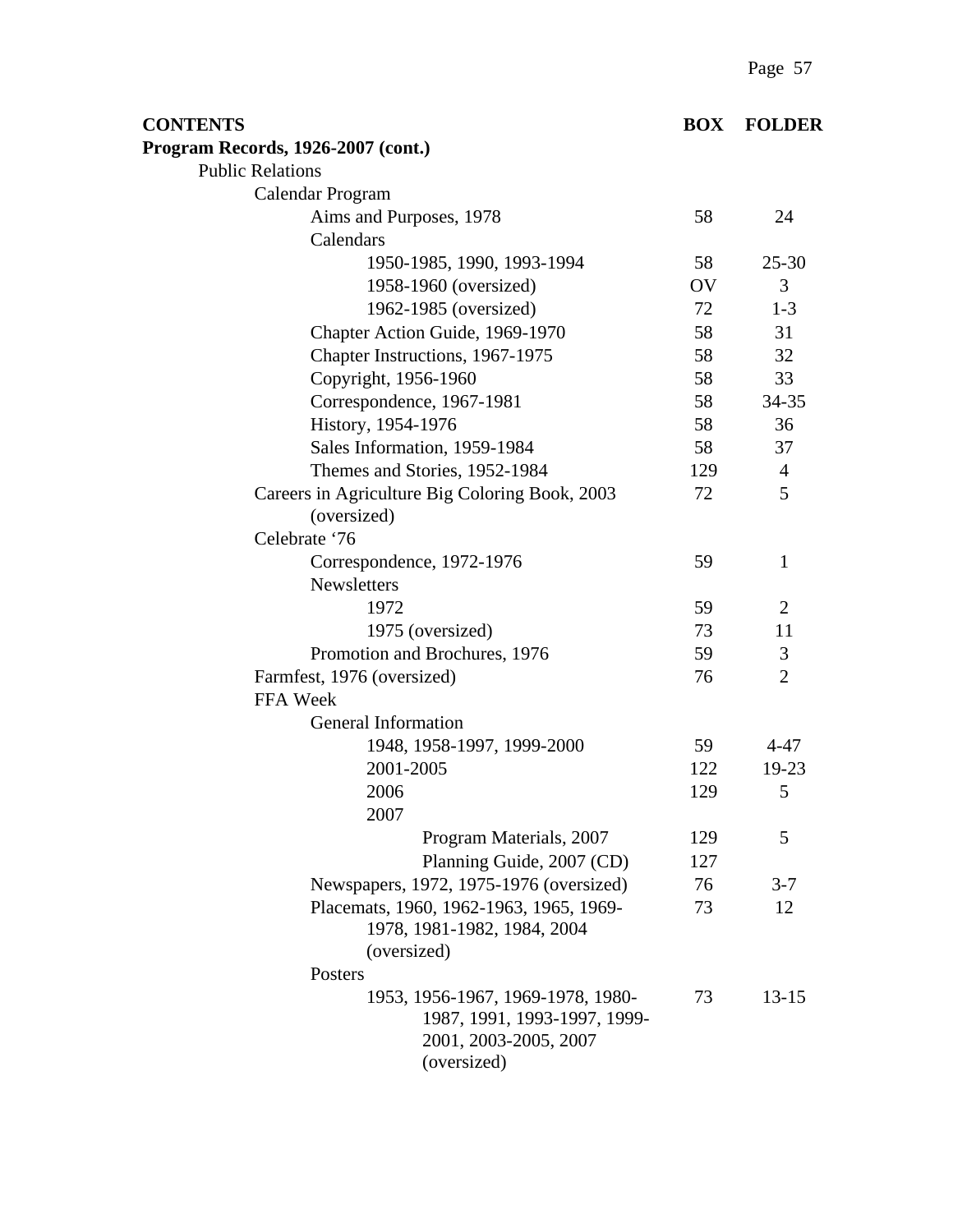| <b>CONTENTS</b>                                                                  | <b>BOX</b> | <b>FOLDER</b>  |
|----------------------------------------------------------------------------------|------------|----------------|
| Program Records, 1926-2007 (cont.)                                               |            |                |
| Posters (cont.)                                                                  |            |                |
| 1974, 1979-1981, 2003-2004                                                       | OV         | $\mathbf{1}$   |
| (oversized)                                                                      |            |                |
| Promotional Material, 1962, 1964, 1966-1967,<br>1971-1972, 1981-1993 (oversized) | 74         | $\mathbf{1}$   |
| Growing of America, 1976                                                         | 59         | 48             |
| Hands Across America, 1986                                                       | 59         | 49             |
| <b>Motion Picture Scripts</b>                                                    |            |                |
| 1952-1953, 1960, 1985                                                            | 59         | 50-52          |
| 1982                                                                             | 129        | 6              |
| Radio Broadcasts                                                                 |            |                |
| Annual Report, 1936-1937                                                         | 59         | 53-54          |
| Broadcast Planning, 1930-1938                                                    | 59         | 55             |
| Correspondence, 1930-1946                                                        | 59         | 56-57          |
| Farm Radio Newsletter, 1935-1936                                                 | 76         | $\mathbf{1}$   |
| (oversized)                                                                      |            |                |
| <b>National Radio Broadcasts</b>                                                 |            |                |
| 1926, 1930-1932                                                                  | 59         | 58-62          |
| 1933-1945, 1948                                                                  | 60         | $1 - 21$       |
| Press Releases, 1930, 1935-1939                                                  | 60         | 22             |
| <b>State Radio Broadcasts</b>                                                    |            |                |
| 1932-1951                                                                        | 60         | 23-29          |
| 1932-1951                                                                        | 61         | $\mathbf{1}$   |
| World War II Broadcasts, 1942-1944                                               | 61         | $\overline{2}$ |
| Reconnect Materials, 2003 (CD)                                                   | 127        |                |
| Recruitment and Retention, 1996, 1998-2000                                       | 123        | $12 - 13$      |
| Slide Show Scripts, n.d.                                                         | 61         | 8              |
| Summit on Food, Fiber, and the Environment, 1998                                 | 123        | 14             |
| <b>Supervised Occupational Experience</b>                                        |            |                |
| 1982 Workshop                                                                    |            |                |
| Handbook, 1982                                                                   | 61         | 9              |
| Programs, 1982                                                                   | 61         | 10             |
| Record Books, 1982                                                               | 61         | 11             |
| 1984 Workshop                                                                    |            |                |
| Handbook, 1984                                                                   | 61         | 12             |
| Programs, 1984                                                                   | 61         | 13             |
| Record Books, 1984                                                               | 61         | 14             |
| <b>Experiencing Agriculture</b>                                                  |            |                |
| ca. 1992                                                                         | 61         | 15             |
| 1992                                                                             | 123        | 15             |
| Handbooks, ca. 1985                                                              | 129        | 7              |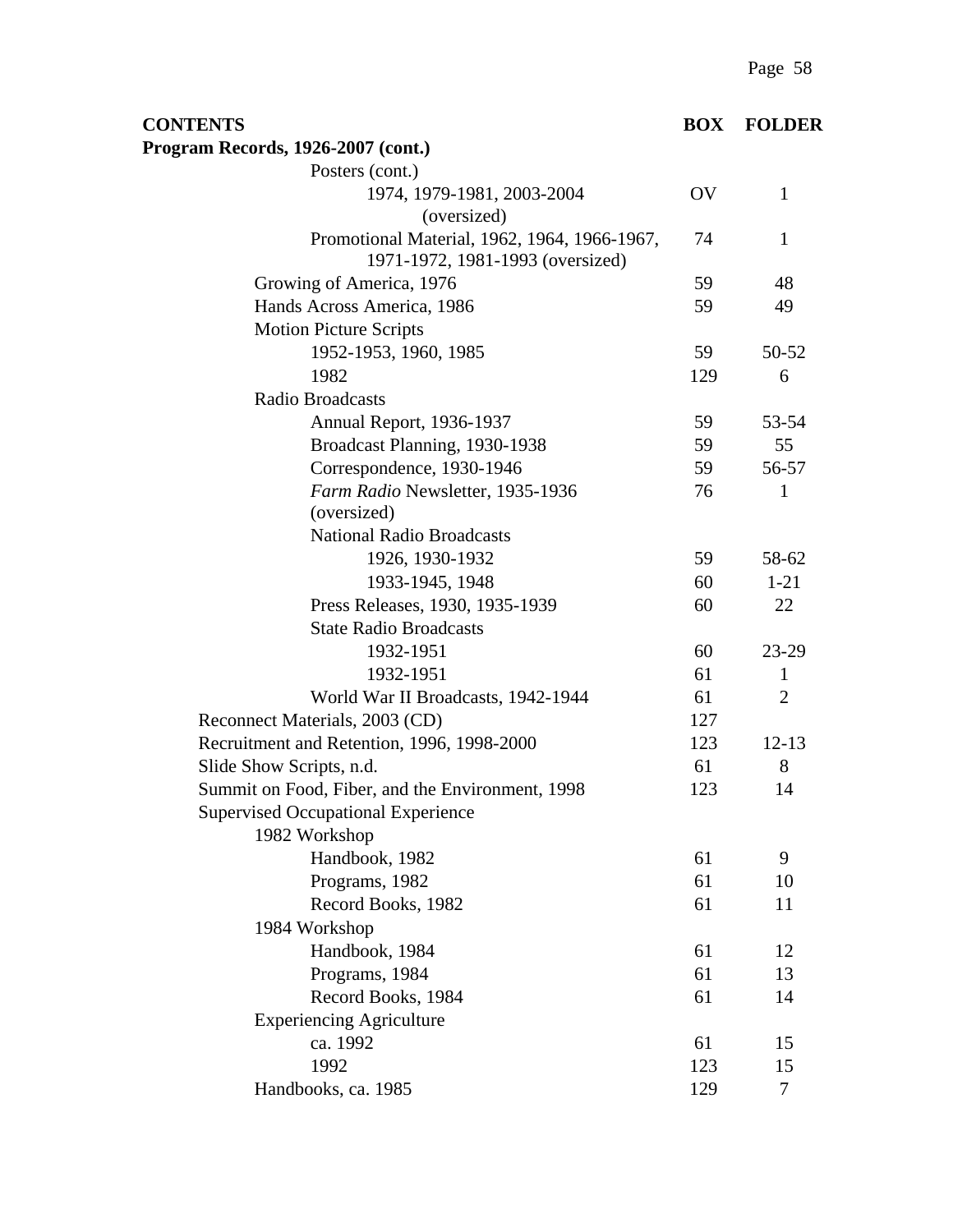| <b>CONTENTS</b>                                                              | <b>BOX</b> | <b>FOLDER</b>  |
|------------------------------------------------------------------------------|------------|----------------|
| Program Records, 1926-2007 (cont.)                                           |            |                |
| Ideas, 1983                                                                  | 61         | 16             |
| Orientation Program, n.d.                                                    | 61         | 17             |
| <b>Record Books</b>                                                          |            |                |
| 1964-1979, ca. 1984                                                          | 61         | 18-21          |
| 1969-1978                                                                    | 129        | 8              |
| Youth Co-Op Effort, 1972-1973                                                | 61         | 22             |
| Publications, 1928-2008                                                      |            |                |
| Articles                                                                     |            |                |
| <b>Articles Published About FFA</b>                                          |            |                |
| 1928-1988                                                                    | 61         | 23             |
| 1954, 1996-2001                                                              | 123        | 16             |
| Magazines on FFA, 1953, 1955, 1959, 1963-1965                                | 61         | 24             |
| <b>Bound Publications</b>                                                    |            |                |
| A More Effective FFA (2 editions), 1956, 1969                                | 61         | $25 - 26$      |
| Agriscience: Fundamentals and Applications, 2004                             | 129        | 9              |
| Fun and Work for Future Farmers, 1934                                        | 61         | 27             |
| The Future Cattleman, n.d.                                                   | 61         | 28             |
| <b>Future Farmers in Action, 1929</b>                                        | 129        | 10             |
| Improving Student Achievement, ca. 2003                                      | 123        | 17             |
| Lessons Plans for Teacher Education, n.d.                                    | 61         | 29             |
| The New FFA Series, ca. 1971                                                 | 61         | 30             |
| Opening Doors, 2002                                                          | 123        | 18             |
| Parliamentary Guide for FFA, 1964                                            | 61         | 31             |
| Perceptions of the Name Future Farmers of America,<br>1987                   | 129        | 11             |
| <b>Practical Activities for Future Farmers, 1954</b>                         | 61         | 32             |
| Programs for Future Farmer Chapter Meetings, 1938                            | 61         | 33             |
| <b>Public Speaking for Future Farmers, 1939</b>                              | 61         | 34             |
| Reporting FFA News, 1941                                                     | 61         | 35             |
| The Story of Farm Tools, ca. 1920s                                           | 123        | 19             |
| <b>Strategies for Teaching Reading in Secondary</b><br>Agriscience, ca. 2003 | 123        | 20             |
| Teacher Packet, 1996-1997                                                    | 62         | 1              |
| Washington, Jefferson, Lincoln, and Agriculture,<br>1937                     | 62         | $\overline{2}$ |
| What the FFA is Doing to Help Win the War, 1942                              | 62         | 3              |
| The What, Why, and How in Developing the FFA<br>Program of Activities, 1956  | 62         | $\overline{4}$ |
| Winning Future Farmer Speeches, 1939                                         | 62         | 5              |
| Your Guide to Congress and Vocational Legislation,<br>1981                   | 62         | 6              |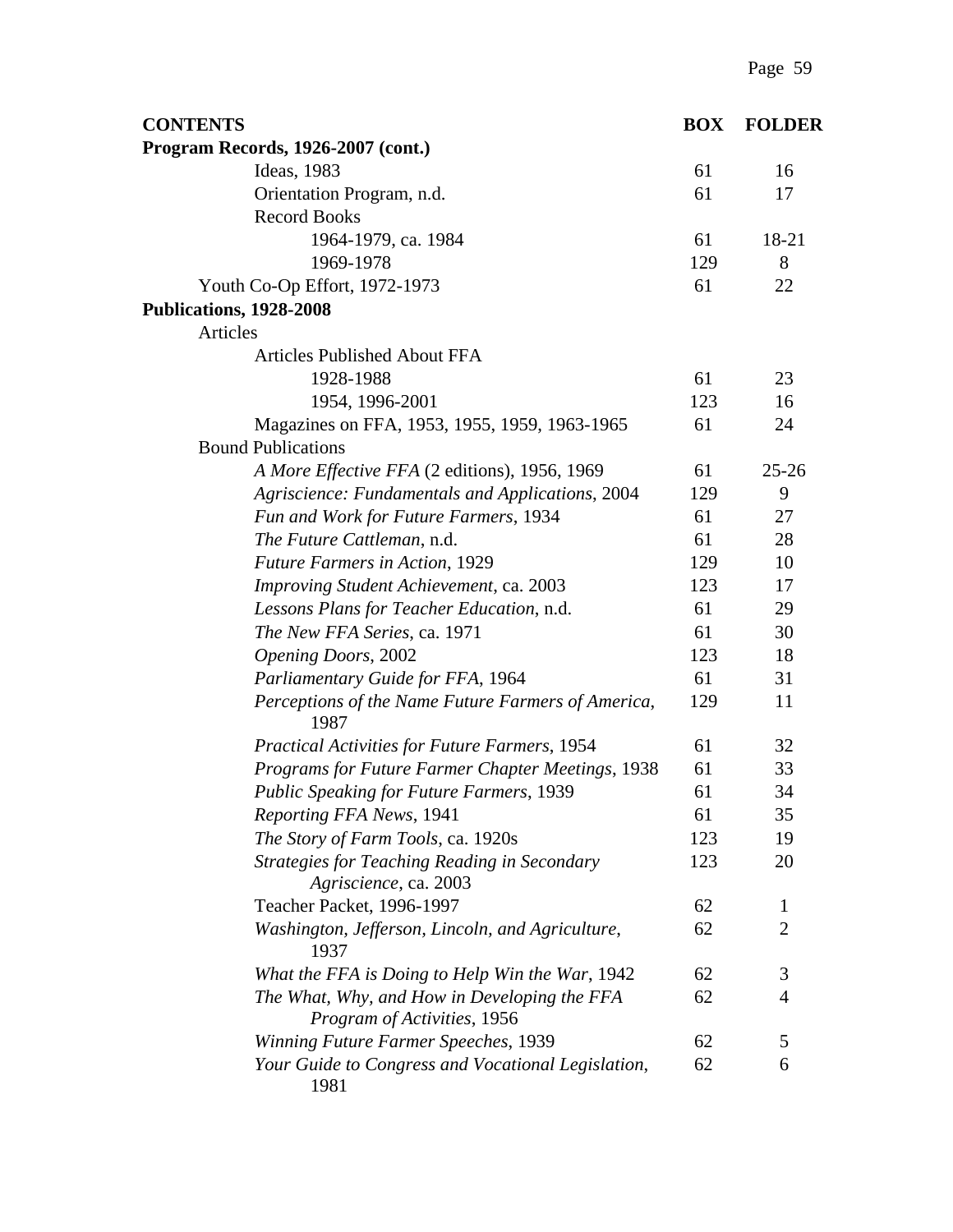| <b>CONTENTS</b>                                                 | <b>BOX</b> | <b>FOLDER</b> |
|-----------------------------------------------------------------|------------|---------------|
| <b>Publications, 1928-2008 (cont.)</b>                          |            |               |
| Handbooks                                                       |            |               |
| Advisor's Guide to FFA Involvement for Members                  | 123        | 21            |
| With Disabilities, 1996                                         |            |               |
| Advisor's Handbook                                              |            |               |
| 1969, 1975, 1986, 1991, 1995                                    | 62         | $7 - 11$      |
| 1981, 2000                                                      | 123        | $22 - 23$     |
| 2003 (CD)                                                       | 127        |               |
| Advisor's Public Relations Handbook, 1992                       | 62         | 12            |
| Chapter Handbook, 1932                                          | 62         | 13            |
| Chapter Reporter's Handbook, 1980, 1990                         | 62         | 14            |
| Chapter Secretary's Handbook, 1937, 1980, 1992                  | 62         | 15            |
| Chapter Treasurer's Handbook, 1937                              | 62         | 16            |
| Get Connected - FFA Partners Handbook, 1999                     | 62         | 17            |
| Guide to Recruitment and Retention, 1999                        | 62         | 18            |
| Handbook on Speech for Future Farmers, 1959                     | 62         | 19            |
| National Officer's Handbook, 1959, 1962, 1964,                  | 62         | $20 - 21$     |
| 1967, 1968, 1973-1975, 1991, 1995                               |            |               |
| National Program Catalogs, 1982-1984                            | 62         | 22            |
| Promoting Programs by Building Partnerships, 1993               | 123        | 24            |
| State Leadership Resource Guide, 2001-2005 (CD)                 | 127        |               |
| State Officer's Handbook, 1977, 1979, 1981, 1986,<br>1990       | 62         | 23-27         |
| <b>Student Handbook</b>                                         |            |               |
| 1977-1979, 1986, 1991, 1995                                     | 63         | $1-3$         |
| 2000                                                            | 123        | 25            |
| 2001 (Spanish)                                                  | 129        | 12            |
| 2001 (CD)                                                       | 127        |               |
| <b>Manuals</b>                                                  |            |               |
| <b>FFA Manuals</b>                                              |            |               |
| 1929-1931, 1934, 1940, 1952, 1954-1955,<br>1957-1958, 1961-2001 | 63         | $4 - 14$      |
| 2001/02                                                         | 129        | 13            |
| 2002/03-2004/05, 2007/08                                        | 123        | 26            |
| Farm Mechanics Manuals, 1949, 1951, 1952                        | 63         | 15            |
| Magazines                                                       |            |               |
| New Horizons/National Future Farmer, 1952-2007                  |            | S1 .F97       |
| (incomplete)                                                    |            |               |
| <b>Agricultural Education Magazine</b>                          |            |               |
| 1934-1996 (incomplete)                                          |            | S530.A3       |
| 1983-2007                                                       |            | <b>IUCAT</b>  |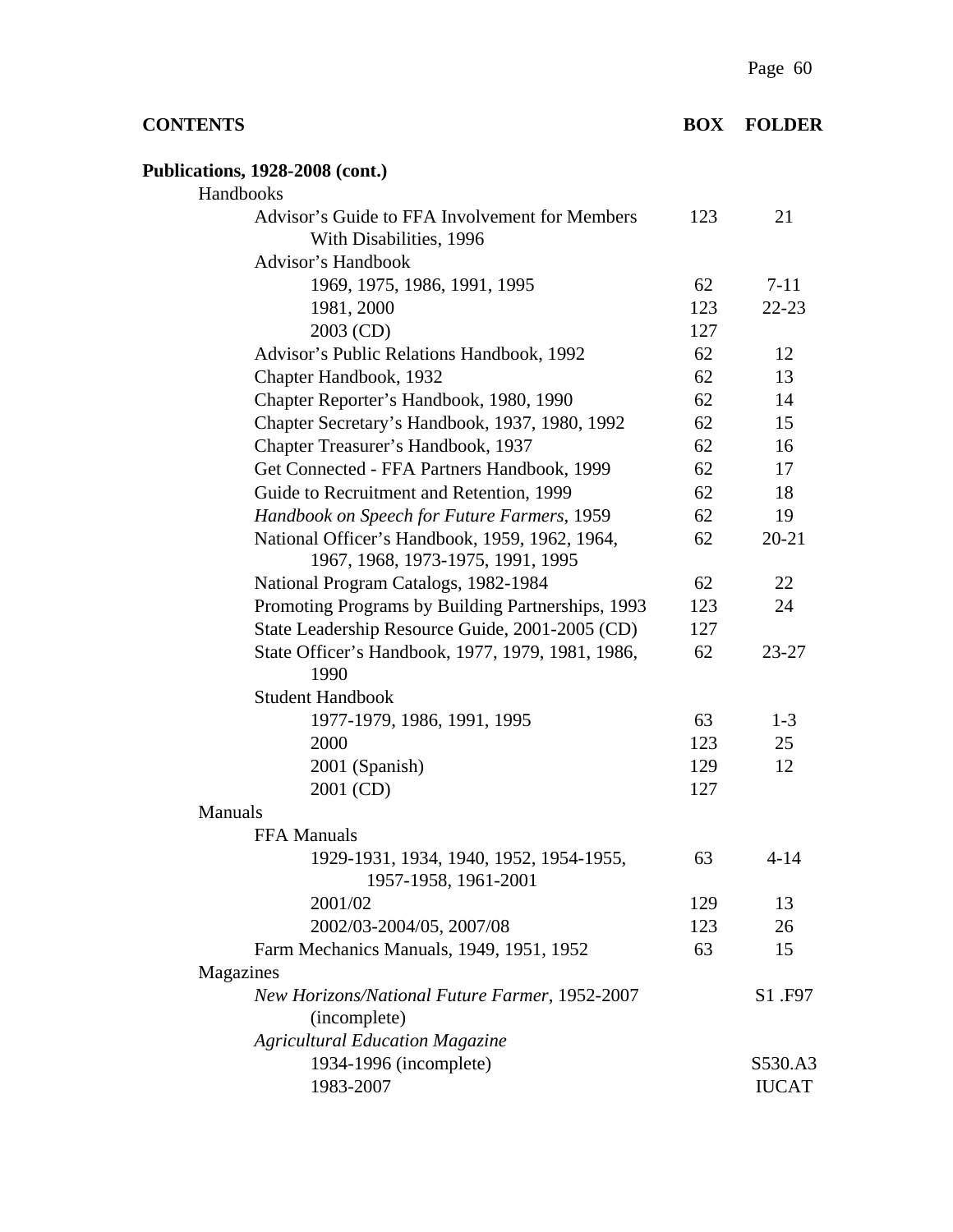| <b>CONTENTS</b>                                                                                                                                     | <b>BOX</b> | <b>FOLDER</b> |
|-----------------------------------------------------------------------------------------------------------------------------------------------------|------------|---------------|
| <b>Publications, 1928-2008 (cont.)</b>                                                                                                              |            |               |
| American Farm Youth, 1935-1939, 1949, 1951, 1959-<br>1961 (incomplete)                                                                              |            | S1.A447       |
| Agricultural Teacher Directory, 1953-1984, 1986-<br>1995, 1997, 1999 (incomplete)                                                                   |            | S533.A271     |
| <b>Newsletters</b>                                                                                                                                  |            |               |
| <b>Between Issues</b>                                                                                                                               |            |               |
| 1956-1959, 1964-1992                                                                                                                                | 63         | $16 - 20$     |
| 1959-1964 (oversized)                                                                                                                               | 73         | 9             |
| FFA Advisors Making a Difference                                                                                                                    |            |               |
| 1992-1995                                                                                                                                           | 63         | $21 - 22$     |
| 1996-2000                                                                                                                                           | 64         | $1-3$         |
| FFA Advisors Making a Difference (cont.)                                                                                                            |            |               |
| 2000-2006 (incomplete)                                                                                                                              | 123        | 27-28         |
| 2003-2005 Available in eArchives                                                                                                                    |            |               |
| (https://archives.iupui.edu/dspace/handle/2450<br>(195)                                                                                             |            |               |
| Living the Legacy, n.d.                                                                                                                             | 129        | 14            |
| Update                                                                                                                                              |            |               |
| 1971-1997                                                                                                                                           | 64         | $4 - 10$      |
| 1998-2000                                                                                                                                           | 123        | 29-31         |
| 2001-2005 Available in eArchives<br>(https://archives.iupui.edu/dspace/handle/2450<br>(147)                                                         |            |               |
| <b>Research Studies</b>                                                                                                                             |            |               |
| A Comparison of Agricultural Education Students to<br>the "Typical High School Student" as<br>Qualified in the State of Our Nation's Youth,<br>2000 | 123        | 32            |
| A List of References for the History of Black<br>Americans in Agriculture, 1975                                                                     | 64         | 11            |
| A Study of Supervised Occupational Experience<br>Programs of Iowa Vocational Agriculture<br>Students, 1977                                          | 64         | 12            |
| Adapting the FFA to a Changing Program of<br>Vocational Agriculture, 1966                                                                           | 64         | 13            |
| Computer and Software - Market Analysis Report,<br>1993                                                                                             | 64         | 14            |
| <b>Factors Affecting Past and Prospective Enrollments</b><br>in Secondary School Agricultural Education<br>Programs and FFA Membership, 1989        | 64         | 15            |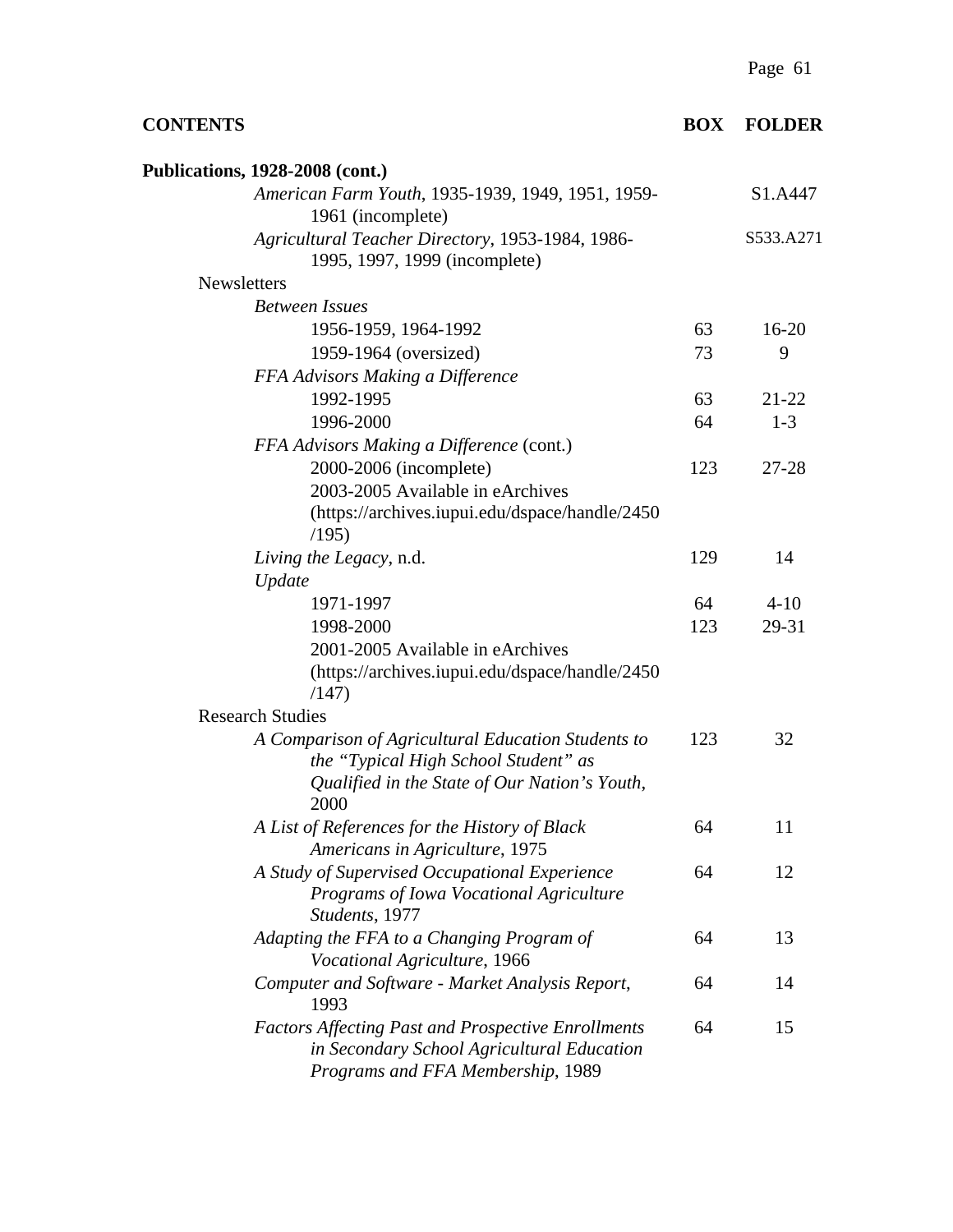## **CONTENTS BOX FOLDER**

| <b>Publications, 1928-2008 (cont.)</b>                                                                                                                                                         |    |    |
|------------------------------------------------------------------------------------------------------------------------------------------------------------------------------------------------|----|----|
| Forty Long Years - A Chronologue of Efforts to<br>Secure Professional Status Employment for<br>Negroes within Federal Agency Sponsorship<br>of Vocational Education in Agriculture,<br>ca.1979 | 64 | 16 |
| Papers, 1962-1984                                                                                                                                                                              | 64 | 17 |
| Perceptions of Alabama Superintendents and<br>Principals of Vocational Youth Organizations,<br>1973                                                                                            | 64 | 18 |
| Relationship of Student Characteristics and Program<br>Policies to Participation in FFA (graduate)<br>study), 1971                                                                             | 64 | 19 |
| Role of the National FFA Organization in Assisting<br>Local FFA Chapters, 1980                                                                                                                 | 64 | 20 |
| <b>Theses</b>                                                                                                                                                                                  |    |    |
| A Comparison Between Non-Farm and Farm Students<br>in Relation to Course Enrollment and<br>Involvement in Selected Activities in the<br><b>Future Farmers of America, 1977</b>                 | 64 | 21 |
| A Comparison of the Elgin FFA Chapter Members<br>Obtaining the State Farmer Degree to those<br>not Receiving the Degree Based on<br>Occupation and Income, 1970                                | 64 | 22 |
| A Study of Former FFA Members and Former<br><b>Chapter Presidents in Terms of Present</b><br>Occupational Classification and High School<br>Leadership Activities, 1969                        | 64 | 23 |
| A Study of Integrated FFA Chapters in Oklahoma,<br>1963                                                                                                                                        | 64 | 24 |
| A Study of Selected Participants in Two State Junior<br>Division Livestock Shows, 1970                                                                                                         | 64 | 25 |
| A Study of Teaching Soils and Participation in the<br>FFA-SWCD Program in Nebraska, 1966                                                                                                       | 64 | 26 |
| A Study of the Influence that Participation in Shows<br>and Fairs has had on the Establishment of<br>Purebred Herds of Livestock and Dairy Cattle<br>Among Former Members of the FFA, 1951     | 64 | 27 |
| A Study of the Methods used in Financing Future<br>Farmers of America Activities in Local<br>Chapters of the Central Missouri Vocational<br><b>Agriculture District, 1973</b>                  | 64 | 28 |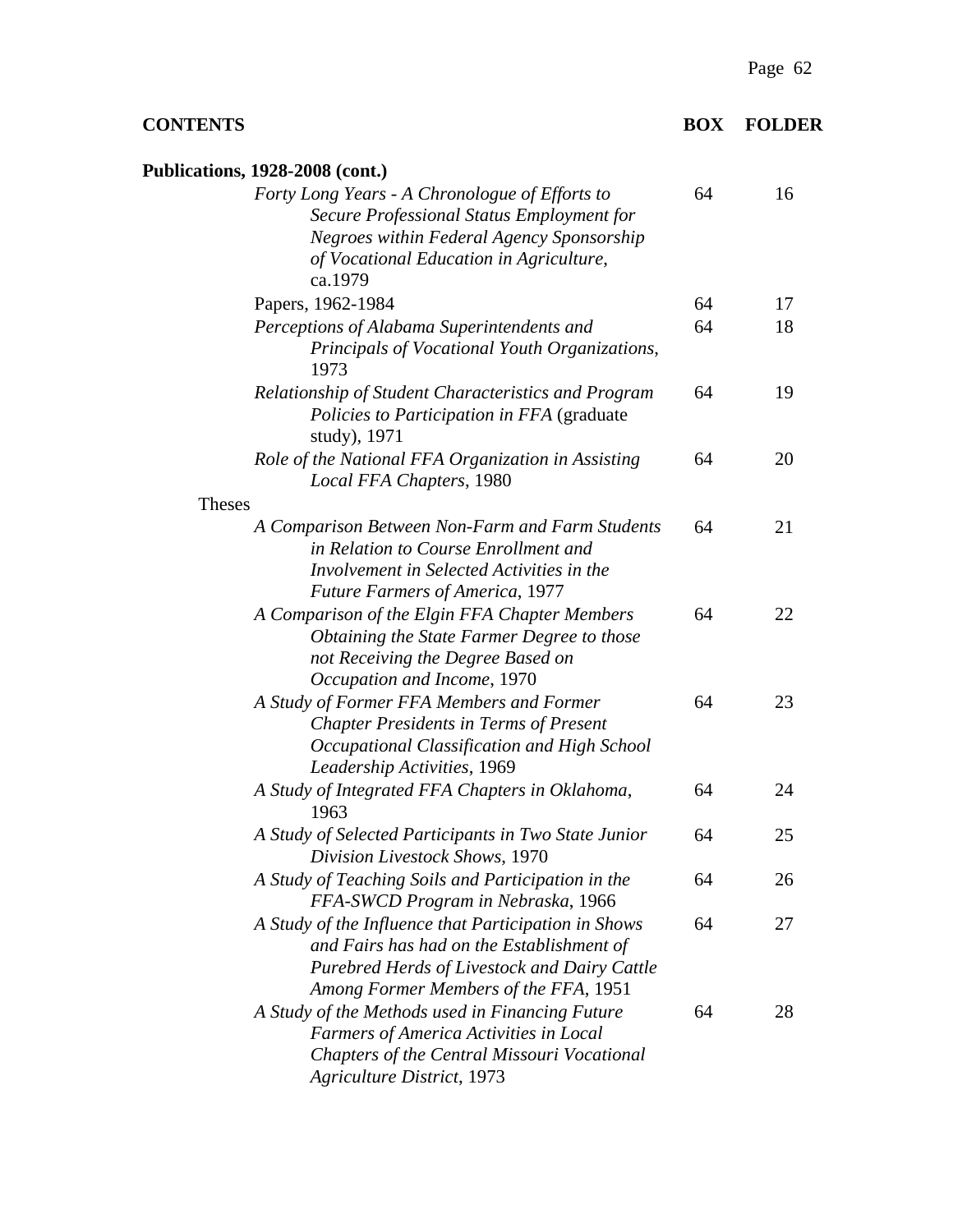| <b>CONTENTS</b>                                                                                                                                                                                | <b>BOX</b> | <b>FOLDER</b>  |
|------------------------------------------------------------------------------------------------------------------------------------------------------------------------------------------------|------------|----------------|
| <b>Publications, 1928-2008 (cont.)</b>                                                                                                                                                         |            |                |
| A Study of the Newspaper Publicity Given to<br>Vocational Agriculture and FFA Activities in<br>Oklahoma, 1953                                                                                  | 64         | 29             |
| A Study of the Relationship of the FFA Advisor<br>Cognitive Knowledge and FFA Chapter<br>Activeness, 1979                                                                                      | 65         | 1              |
| A Survey of FFA Radio Programs in Oklahoma, 1951                                                                                                                                               | 65         | $\overline{c}$ |
| An Evaluation of Activities of the County FFA<br>Association as Benefiting Lincoln County FFA<br>Members, 1958                                                                                 | 65         | 3              |
| Characteristics Used by Outstanding FFA Vocational<br>Agriculture Students in Identifying<br><b>Ornamental Plants</b> , 1982                                                                   | 65         | 4              |
| Expressions of Appraisal and Attitude Regarding the<br>Nature and Extent of Future Farmer Activities<br>as Made by School Administrators, Teachers,<br>Parents, and High School Students, 1960 | 65         | 5              |
| Factors Associated with Membership and Non-<br>Membership in FFA by Vocational Agriculture<br>Students in Oregon, 1968                                                                         | 65         | $6 - 7$        |
| <b>Factors Related to the Success of New Mexico</b><br>Vocational Agriculture Teachers as FFA<br>Advisors, 1976                                                                                | 65         | $8-9$          |
| The Image of the FFA as Perceived by Current Active<br>Members and Advisors, 1973                                                                                                              | 65         | 10             |
| The Leadership Attitudes of Former National FFA<br>Officers, 1971                                                                                                                              | 65         | 11             |
| The National FFA Building Our American<br>Communities Program: Characteristics of<br>Selected 1983 BOAC Projects, Program<br>Participants, FFA Chapters, Schools, and<br>Communities, 1984     | 65         | 12             |
| New Teachers' Perception of the Pre-Service<br><b>Agricultural Education Program at Oklahoma</b><br>State University, 1973                                                                     | 65         | 13             |
| Objectives for Collegiate FFA Chapters in<br><b>Agricultural Education Programs, A Delphi</b><br><i>Study</i> , 1982                                                                           | 65         | 14             |
| Opinions and Evaluations Expressed by Delegates,<br>State Staff, and Visitors Regarding the 1968<br>National FFA Convention, 1970                                                              | 65         | 15             |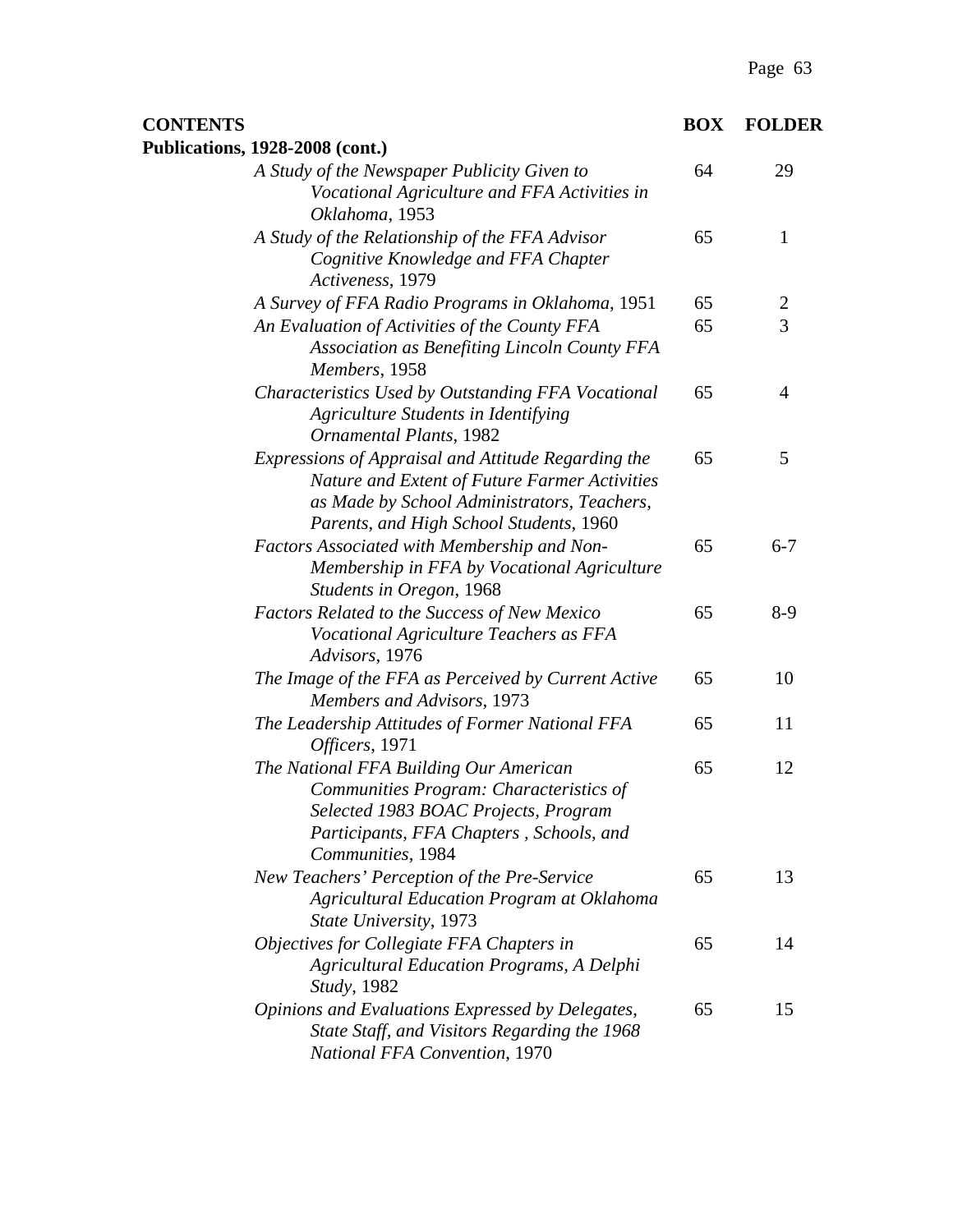| <b>CONTENTS</b>                                                                                                                                                                                                                    | <b>BOX</b> | <b>FOLDER</b> |
|------------------------------------------------------------------------------------------------------------------------------------------------------------------------------------------------------------------------------------|------------|---------------|
| <b>Publications, 1928-2008 (cont.)</b>                                                                                                                                                                                             |            |               |
| Relationship of Student Characteristics and Program<br>Policies to Participation in FFA (dissertation),<br>1971                                                                                                                    | 65         | 16            |
| The Relationship of Students Who Participated in the<br>Oklahoma State FFA Interscholastic Contests<br>During 1967-69 and Their Choice Field of<br>Study at Trade, Technical, Junior College,<br>College or University Level, 1970 | 65         | 17            |
| The Role of the State FFA Executive Secretary, 1974                                                                                                                                                                                | 65         | 18            |
| Selected Environmental Factors Which Appear to<br>have Contributed to the Success and Future<br>Plans of Future Farmers of America Who have<br>Attained the State Farmer Degree, 1958                                              | 65         | 19            |
| Teacher Perceptions of FFA Programs for Non-Farm<br>and Other Students in Ten Urban Counties in<br><b>Washington State, 1991</b>                                                                                                   | 65         | 20            |
| Vocational Education in Agriculture Departments<br>without FFA, 1977<br><b>Alumni Association Records, 1969-2003</b>                                                                                                               | 65         | 21            |
| Alumni Council                                                                                                                                                                                                                     |            |               |
| Members, 1973-1997                                                                                                                                                                                                                 | 65         | 22            |
| Minutes                                                                                                                                                                                                                            |            |               |
| 1970-1974                                                                                                                                                                                                                          | 65         | 23            |
| 1975-1995                                                                                                                                                                                                                          | 66         | $1-6$         |
| Articles, 1969-1981                                                                                                                                                                                                                | 66         | 7             |
| Audits, 1972-1974                                                                                                                                                                                                                  | 66         | 8             |
| Brochures, 1971-1975                                                                                                                                                                                                               | 66         | 9             |
| Budget, 1970-1976                                                                                                                                                                                                                  | 66         | 10            |
| Charter, ca.1970 (oversized)                                                                                                                                                                                                       | 73         | 5             |
| Constitution, 1970, 1972, 1974, 1980                                                                                                                                                                                               | 66         | 11            |
| Convention, 1972-1993, 1995, 2003                                                                                                                                                                                                  | 66         | $14 - 17$     |
| Correspondence, 1970-1976                                                                                                                                                                                                          | 66         | 18            |
| Facts and History, 1972-1979                                                                                                                                                                                                       | 66         | 19            |
| Information Letters, 1973-1976, 1983                                                                                                                                                                                               | 66         | 20            |
| Manual, 1982, 1985, 1989, 1993                                                                                                                                                                                                     | 66         | 21            |
| "The National FFA Alumni Association" Play Script, ca.<br>1978                                                                                                                                                                     | 66         | 22            |
| <b>National FFA Center Affiliate</b>                                                                                                                                                                                               |            |               |
| <b>Activities</b> , 1972-1980                                                                                                                                                                                                      | 66         | 23            |
| Constitution, ca.1975                                                                                                                                                                                                              | 66         | 24            |
| Meeting Minutes, 1975-1980                                                                                                                                                                                                         | 66         | 25            |
| Membership, 1975-1977                                                                                                                                                                                                              | 66         | 26            |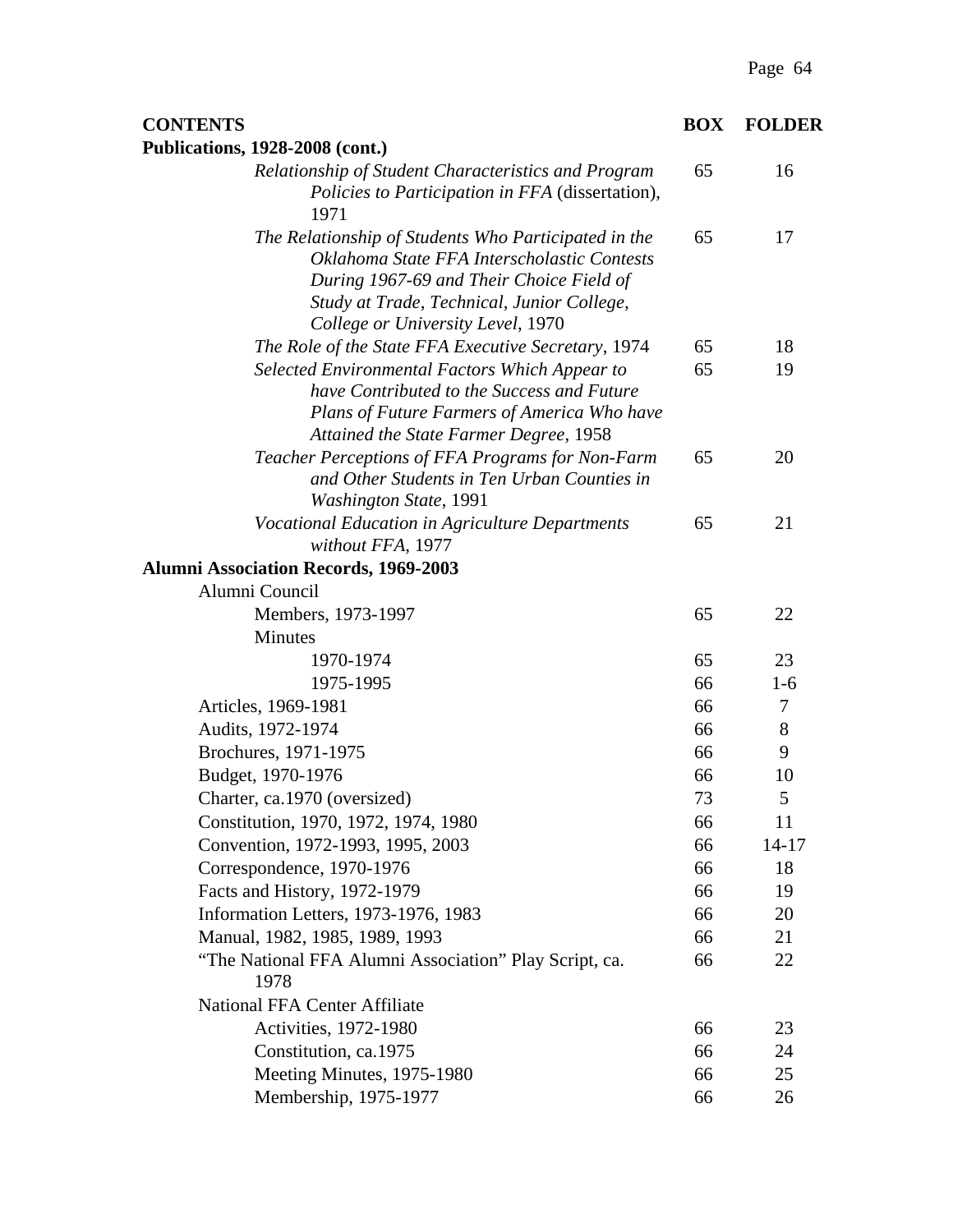| <b>CONTENTS</b>                                     | <b>BOX</b> | <b>FOLDER</b> |
|-----------------------------------------------------|------------|---------------|
| Alumni Association Records, 1969-2003 (cont.)       |            |               |
| Newsletter                                          |            |               |
| 1972-1997                                           | 66         | 27-29         |
| 2002-2003 Available in eArchives                    |            |               |
| (https://archives.iupui.edu/dspace/handle/2450/196) |            |               |
| Operational Procedures of the National FFA Alumni   | 66         | 30            |
| Organization, n.d.                                  |            |               |
| Press Releases, 1971-1983                           | 66         | 31            |
| Proposals for FFA Alumni Association, 1969-1970     | 66         | 32            |
| Reports by Interns, 1980-1983                       | 66         | 33            |
| Reports to the House of Representatives, 1982       | 66         | 34            |
| Twenty-Fifth Anniversary Booklet, ca. 1976          | 66         | 35            |
| <b>National FFA Foundation Records, 1944-2005</b>   |            |               |
| <b>Administrative Records</b>                       |            |               |
| <b>Audits</b>                                       |            |               |
| 1944-1945, 1947-1959                                | 66         | 36-38         |
| 1960-1987, 1992-1994                                | 67         | $1 - 5$       |
| Budget, 1945-1948, 1951-1952, 1957-1959, 1961,      | 67         | $6 - 12$      |
| 1965, 1967-1992                                     |            |               |
| Bylaws, (original included) 1944-(?)                | 67         | 13            |
| Certificate of Dissolution, 1950                    | 67         | 14            |
| Certificate of Incorporation, 1944, 1947            | 67         | 15            |
| Constitution and Bylaws, 1969                       | 67         | 16            |
| Correspondence, 1944-1945, 1950, 1968, 1972-1979    | 67         | $17 - 20$     |
| Income Tax Returns, 1944-1976                       | 67         | 21            |
| Loan Plan, 1945-1946                                | 67         | 22            |
| Policies, 1944                                      | 67         | 23            |
| Registration of New York, 1970-1977                 | 67         | 24            |
| Simulated Commodity Marketing Activity, 1988        | 67         | 25            |
| Special Projects, 1975                              | 129        | 15            |
| Tax Exemption, 1945                                 | 67         | 26            |
| Awards                                              |            |               |
| Allotments, 1958-1962                               | 67         | 27            |
| Booklets, 1950-1978, 1984                           | 67         | 28-29         |
| <b>Board of Trustees</b>                            |            |               |
| Executive Committee, 1967-1968, 1970-1973           | 67         | 30            |
| Governing Committee Minutes, 1951                   | 67         | 31            |
| <b>Index to Minutes</b>                             |            |               |
| 1960s-1980s                                         | 67         | 32-34         |
| 1960s-1980s                                         | 68         | $1 - 11$      |
| Members, 1944-1962                                  | 68         | 12            |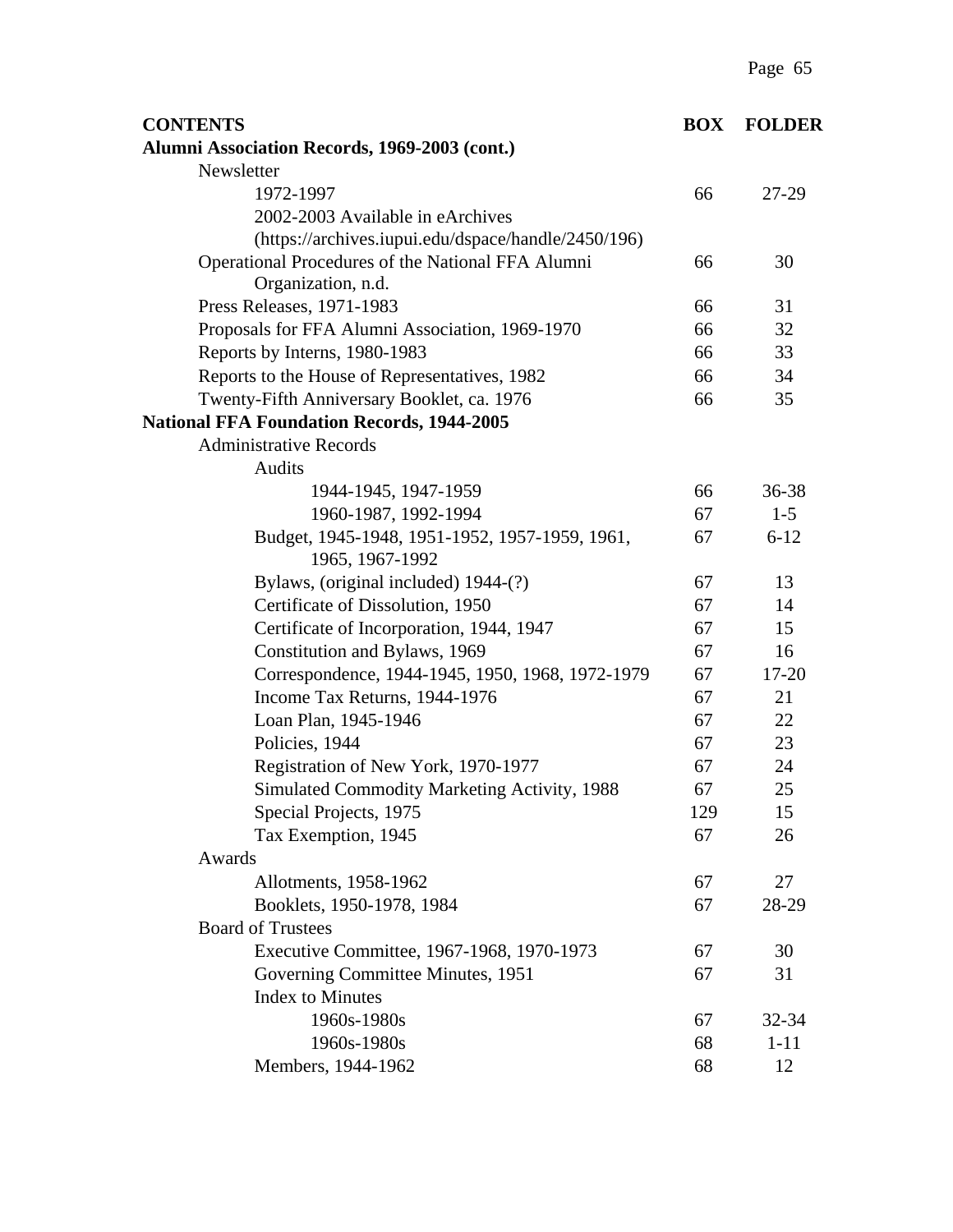| <b>CONTENTS</b>                                                        | <b>BOX</b> | <b>FOLDER</b>  |
|------------------------------------------------------------------------|------------|----------------|
| <b>National FFA Foundation Records, 1944-2005 (cont.)</b>              |            |                |
| <b>Minutes</b>                                                         |            |                |
| 1944-1945, 1950, 1957, 1959, 1964-2000                                 | 68         | $13 - 21$      |
| 2000                                                                   | 123        | $33 - 34$      |
| 2000-2005 Available in eArchives                                       |            |                |
| (https://archives.iupui.edu/dspace/handle/2450                         |            |                |
| /145)                                                                  |            |                |
| Donors/ Sponsor's Board                                                |            |                |
| <b>Booklets</b>                                                        |            |                |
| 1953, 1960-1973, 1976-1977, 1987-1990,<br>1992, 1994                   | 68         | $22 - 24$      |
| 1996-1997, 1999-2001, 2003-2004                                        | 123        | 35             |
| Correspondence, 1961-1963                                              | 68         | 25             |
| Handbook, 1972                                                         | 69         | 11             |
| Memorandum of Understanding, 1977                                      | 68         | 26             |
| Report, 2000                                                           | 123        | 36             |
| Sponsor List, 2000, 2003                                               | 129        | $16-17$        |
| Sponsoring Committee, 1976                                             | 69         | 10             |
| General Information, 1982                                              | 68         | 27             |
| Officers, 1999-2001                                                    | 122        | 21             |
| Press Releases, 1979-1980                                              | 68         | 28             |
| Publications                                                           |            |                |
| <b>Annual Reports</b>                                                  |            |                |
| 1945-1988, 1990-1995, 1997                                             | 68         | 29-34          |
| 1998-2004                                                              | 123        | 37             |
| Articles, 1947-1948, 1970                                              | 68         | 35             |
| Brochures, 1948-2005                                                   | 69         | $1 - 2$        |
| Bulletins, 1945, 1947, 1949-1958, 1960-1962                            | 69         | 3              |
| FFA Special Projects in Cooperation with the                           | 69         | $\overline{4}$ |
| <b>National Foundation, 1975</b>                                       |            |                |
| Foundation Facts and History, ca.1980                                  | 69         | 5              |
| Foundation Facts Packet, 1978                                          | 69         | 6              |
| National FFA Foundation - 1944-1986, 1986                              | 69         | 7              |
| Newsletter, 1990, 1997-2004                                            | 69         | 8              |
| Speeches, 1947-1947, 1951-1952, 1973                                   | 69         | 9              |
| Photographs, 1916-2007                                                 |            |                |
| <b>Magazine Photographs</b>                                            |            |                |
| Making a Difference/Between Issues, 1969-1971,<br>1973-1976, 1978-1992 | 82         | $1 - 66$       |
| <b>New Horizons/National Future Farmer</b>                             |            |                |
| 1952-1957                                                              | 82         | 67-93          |
| 1958-1963                                                              | 83         | $1 - 37$       |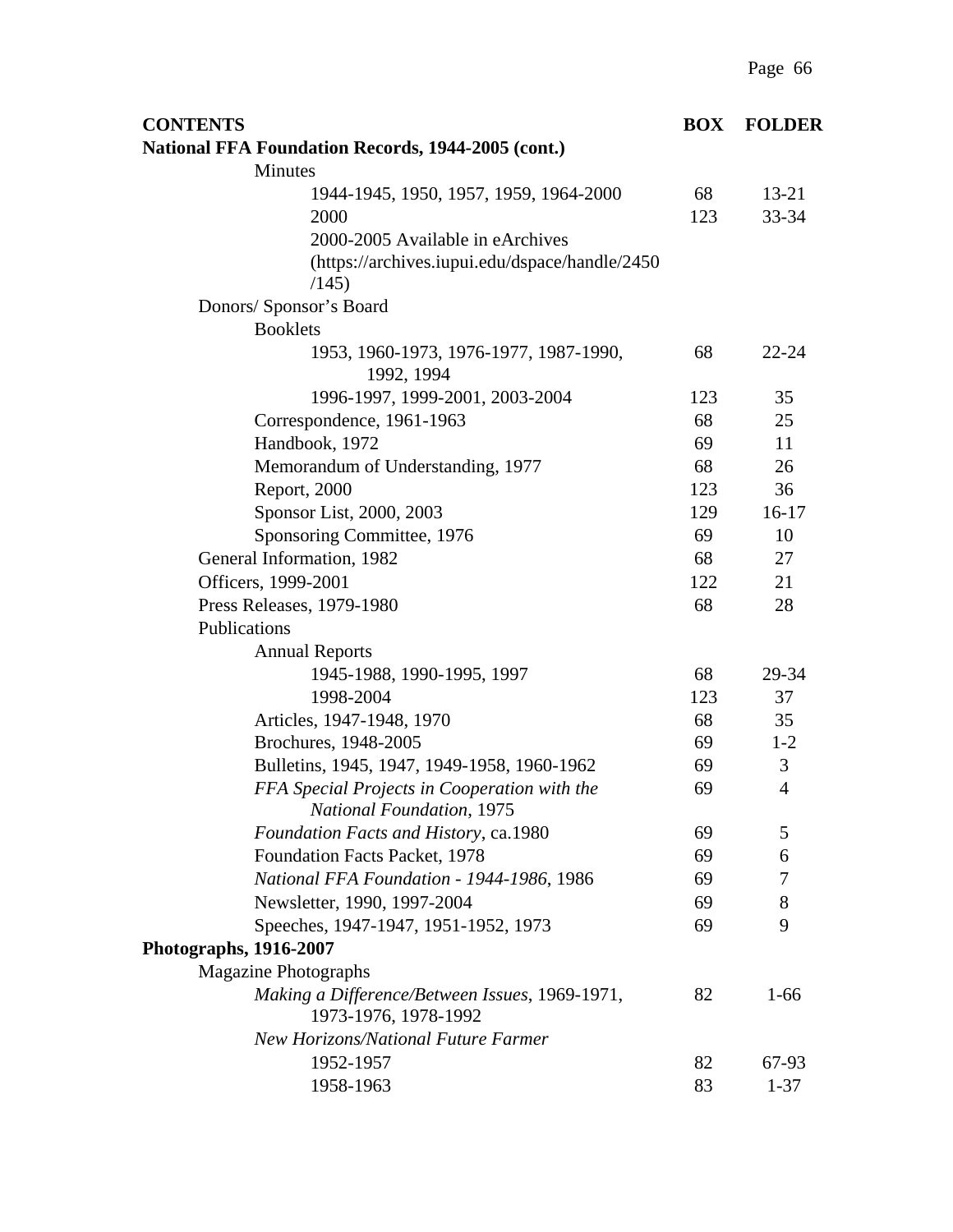| <b>CONTENTS</b>                                   | <b>BOX</b> | <b>FOLDER</b>  |
|---------------------------------------------------|------------|----------------|
| Photographs, 1916-2007 (cont.)                    |            |                |
| New Horizons/National Future Farmer (cont.)       |            |                |
| 1964, 1966-1972                                   | 84         | $1-41$         |
| 1972-1978                                         | 85         | $1-41$         |
| 1979-1985                                         | 86         | $1-36$         |
| 1985-1992                                         | 87         | $1 - 42$       |
| 1992-1995                                         | 88         | $1-26$         |
| Subject (filed alphabetically by subject heading) |            |                |
| Administration                                    |            |                |
| FFA Center                                        |            |                |
| 1940s-1995                                        | 88         | $27 - 30$      |
| 1998 (oversized)                                  | OV         | $\mathbf{1}$   |
| National Leaders, 1928-present                    | 88         | $31 - 35$      |
| Staff                                             |            |                |
| 1930s-2003                                        | 89         | $1 - 7$        |
| ca. 1978-1983                                     | 120        | $\overline{4}$ |
| Alumni, 1970-1995                                 | 89         | $8-9$          |
| Board of Directors, 1930s-1995                    | 89         | $10 - 15$      |
| <b>Chapter Activities</b>                         |            |                |
| Awards Programs, 1967-1975                        | 89         | 16             |
| Camps, 1984                                       | 89         | 17             |
| Chapter Meetings/Activities, 1921-1980            | 89         | 18-19          |
| Chapter Operations, 1939-1974                     | 89         | 20             |
| Chapter Resources, 1973-1975                      | 89         | 21             |
| Classroom, 1970s-1980s                            | 89         | 22             |
| Committee Meetings, ca.1976-1990                  | 89         | 23             |
| Field Trips, 1987                                 | 89         | 24             |
| Program of Activities, 1970-1972                  | 89         | 25             |
| Public Relations, 1970-1975                       | 89         | 26             |
| Schools, 1944-1963                                | 89         | 27             |
| Teachers and Groups, 1970-1990                    | 89         | 28             |
| <b>Contests and Awards</b>                        |            |                |
| Agriscience, 1986-1992                            | 90         | $\mathbf{1}$   |
| American Farmers, 1930-1989                       | 90         | $\overline{2}$ |
| Awards (general), 1931-1990                       | 90         | $3 - 5$        |
| Contests (general), 1925-1990                     | 90         | $6-9$          |
| Hall of Achievement, 1970s-1980s                  | 90         | 10             |
| Proficiency Award Program                         |            |                |
| 1977-1993                                         | 90         | 11-12          |
| 2000-2004                                         | 124        | $1 - 17$       |
| Public Speaking, 1930-1973, 1981-1989             | 90         | 13-33          |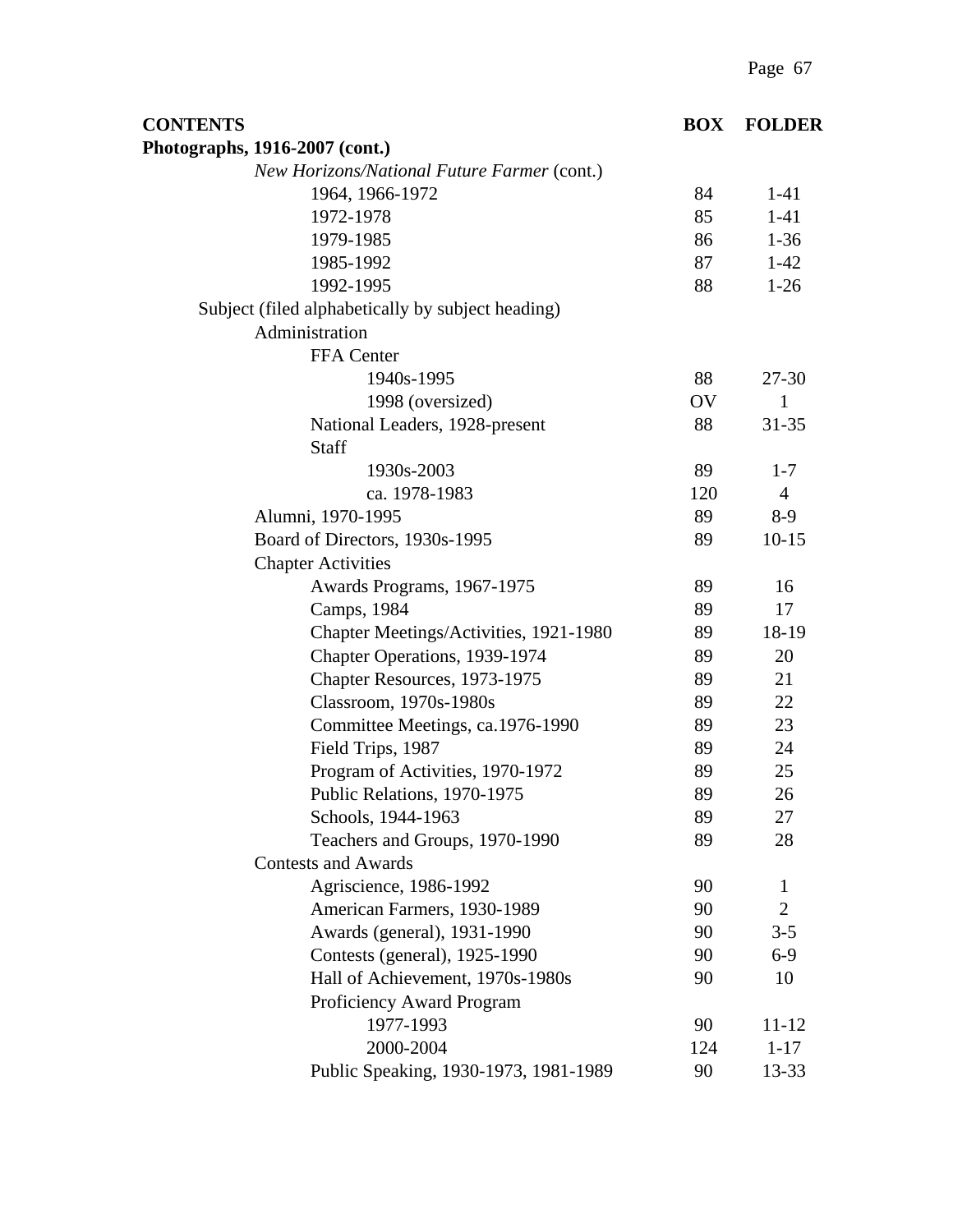| <b>CONTENTS</b>                                                                       | <b>BOX</b>      | <b>FOLDER</b>                                                                          |
|---------------------------------------------------------------------------------------|-----------------|----------------------------------------------------------------------------------------|
| Photographs, 1916-2007 (cont.)                                                        |                 |                                                                                        |
| <b>Risk Management Essay Contest Winners</b><br>1997/98, 2003/04, 2006/07 (oversized) | OV <sub>1</sub> | $M$ ss $35-$<br>000768,<br>$M$ ss $35-$<br>000774,<br>$Mss35-$                         |
| 1998/99-2002/03, 2004/05 (oversized)                                                  |                 | 000776<br>$M$ ss $35-$<br>000769-<br>$M$ ss $35-$<br>000773,<br>$M$ ss $35-$<br>000775 |
| Scholarship                                                                           |                 |                                                                                        |
| 1978-1991                                                                             | 90              | 34                                                                                     |
| 2000                                                                                  | 123             | 38                                                                                     |
| Star in Agribusiness                                                                  |                 |                                                                                        |
| 1969-1988                                                                             | 90              | $35 - 53$                                                                              |
| 1989-1990, 1993, 1995                                                                 | 91              | $1 - 4$                                                                                |
| Star in Agribusiness Judges, 1969-1987                                                | 91              | $5-6$                                                                                  |
| Star in Farming, 1931-1932, 1934-1991, 1993-<br>1996                                  | 91              | $7 - 68$                                                                               |
| <b>Star Judges</b>                                                                    |                 |                                                                                        |
| 1935, 1937-1940, 1951-1972                                                            | 91              | 69-71                                                                                  |
| 1973-1984, 1986                                                                       | 92              | $1 - 2$                                                                                |
| Urban Ambassador of Agriculture, 1973                                                 | 92              | 3                                                                                      |
| Convention                                                                            |                 |                                                                                        |
| Band, Chorus, and Talent                                                              |                 |                                                                                        |
| 1933-1997                                                                             | 92              | $4 - 8$                                                                                |
| 2001-2003                                                                             | 125             | $\mathbf{1}$                                                                           |
| 1974, 1977 (oversized)                                                                | 120             | 3                                                                                      |
| <b>Career Show</b>                                                                    |                 |                                                                                        |
| 1970-1991                                                                             | 92              | $9 - 12$                                                                               |
| n.d. (oversized)                                                                      | 120             | 3                                                                                      |
| FFA Times, 1980s-1995                                                                 | 92              | 13                                                                                     |
| Kansas City, n.d.                                                                     | 92              | 14                                                                                     |
| General                                                                               |                 |                                                                                        |
| 1926-1948                                                                             | 92              | $15 - 36$                                                                              |
| 1948-1953                                                                             | 93              | $1 - 20$                                                                               |
| 1953-1968                                                                             | 94              | $1 - 24$                                                                               |
| 1968-1982                                                                             | 95              | $1-26$                                                                                 |
| 1983-1986                                                                             | 96              | $1 - 14$                                                                               |
| 1986-1988                                                                             | 129             | $20 - 26$                                                                              |
| 1989-1993                                                                             | 130             | $1 - 19$                                                                               |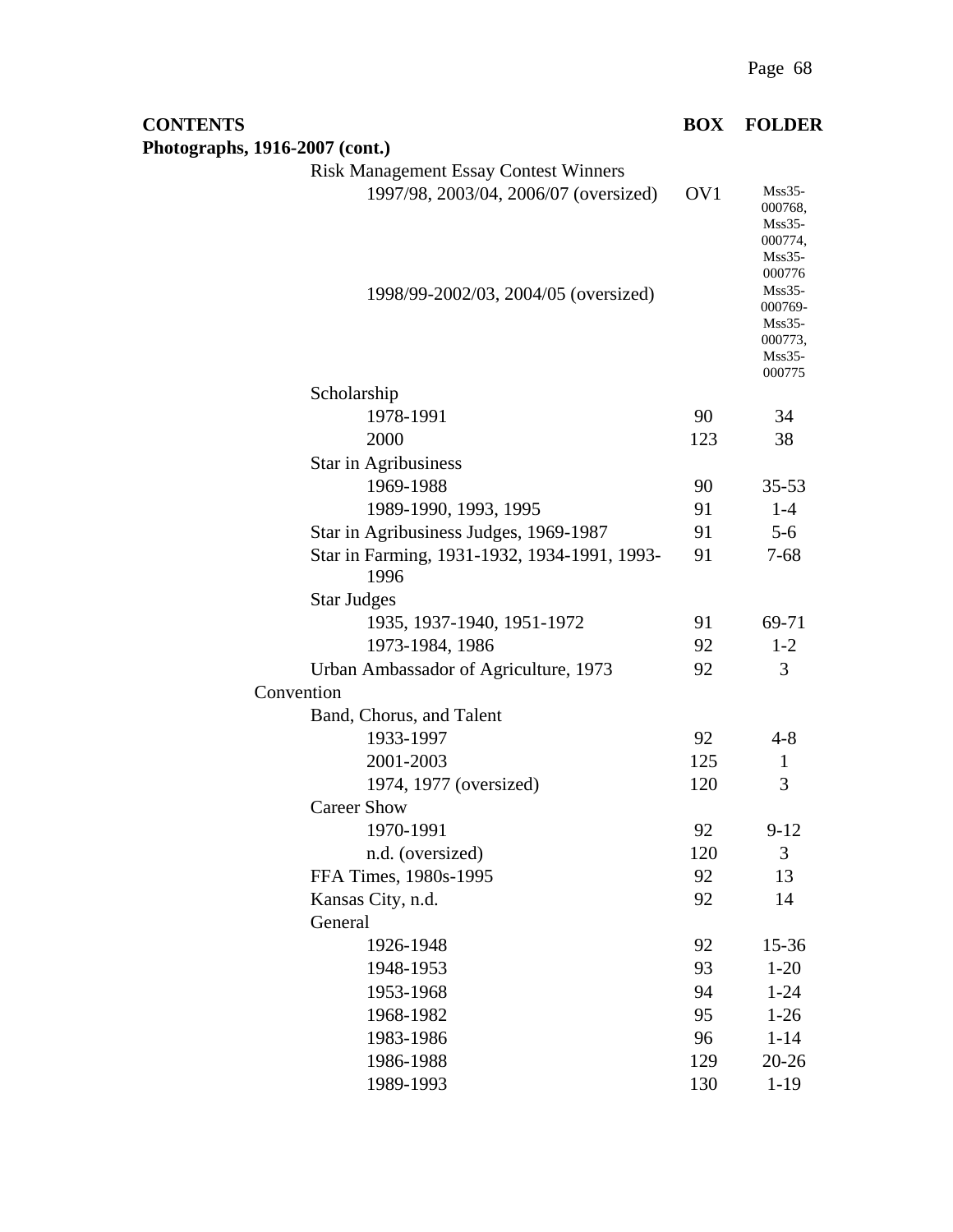| <b>CONTENTS</b> |                                                                                                                                                                           | <b>BOX</b> | <b>FOLDER</b>  |
|-----------------|---------------------------------------------------------------------------------------------------------------------------------------------------------------------------|------------|----------------|
|                 | Photographs, 1916-2007 (cont.)                                                                                                                                            |            |                |
|                 | Convention (cont.)                                                                                                                                                        |            |                |
|                 | General (cont.)                                                                                                                                                           |            |                |
|                 | 1993-1996                                                                                                                                                                 | 131        | $1 - 16$       |
|                 | 1999                                                                                                                                                                      | 124        | 17             |
|                 | 1937 (oversized)                                                                                                                                                          | OV         | 5              |
|                 | 1926, 1928, 1935, 1941-1942, 1945-<br>1947, 1949, 1970, 1976-1979,<br>1991 (oversized)                                                                                    | 120        | $\mathbf{1}$   |
|                 | Miscellaneous Conventions, 1950s-1990s                                                                                                                                    | 96         | $15 - 17$      |
|                 | Pageants, 1940s-1960s                                                                                                                                                     | 96         | 18             |
|                 | Proceedings, 1962, 1964-1968                                                                                                                                              | 96         | 19-24          |
|                 | Proceedings, 1969-1972, 1978-1979, 1985,<br>1987, 1990-1992                                                                                                               | 97         | $1 - 13$       |
|                 | Program, 1993                                                                                                                                                             | 97         | 14             |
|                 | Famous People/Government Officials                                                                                                                                        |            |                |
|                 | 1930s-1995                                                                                                                                                                | 97         | $15 - 21$      |
|                 | 1937 (oversized)                                                                                                                                                          | OV         | 5              |
|                 | 1953 (oversized)                                                                                                                                                          | 120        | $\overline{4}$ |
|                 | Foundation, 1944-1995                                                                                                                                                     |            |                |
|                 | Annual Report Photographs, 1983, 1985,<br>1991-1992                                                                                                                       | 97         | $22 - 26$      |
|                 | Board of Trustees, 1944-1995                                                                                                                                              | 97         | 27-28          |
|                 | Foundation Sponsoring Committee, 1944-<br>1995                                                                                                                            | 98         | 1              |
|                 | Foundation Sponsors, 1944-1995                                                                                                                                            | 98         | $2 - 3$        |
|                 | Members                                                                                                                                                                   |            |                |
|                 | Disabled People, 1970-1991                                                                                                                                                | 98         | $\overline{4}$ |
|                 | Faces/Members, 1956-1993                                                                                                                                                  | 98         | $5 - 7$        |
|                 | Minorities, 1970-1990                                                                                                                                                     | 98         | $\Omega$<br>ŏ  |
|                 | <b>National Officers</b>                                                                                                                                                  |            |                |
|                 | 1928/29-1947/48                                                                                                                                                           | 98         | 19-33          |
|                 | 1947/48-1959/60                                                                                                                                                           | 99         | $1-29$         |
|                 | 1960/61-1990/91                                                                                                                                                           | 100        | $1 - 51$       |
|                 | 1990/91-1998/99                                                                                                                                                           | 101        | $1 - 13$       |
|                 | 1999/00-2000/01, 2003/04                                                                                                                                                  | 125        | $\overline{2}$ |
|                 | 1951 (oversized)                                                                                                                                                          | 120        | $\overline{4}$ |
|                 | 1934/35-1 935/36, 1937/38, 1941/42,<br>1957/58, 1959/60-196 1/62, 1964/65,<br>1966/67-1967/68, 1969/70, 1973/74,<br>1988/89, 1990/91, 1992/93-1993/94,<br>1995/96-1997/98 | 120        | 7              |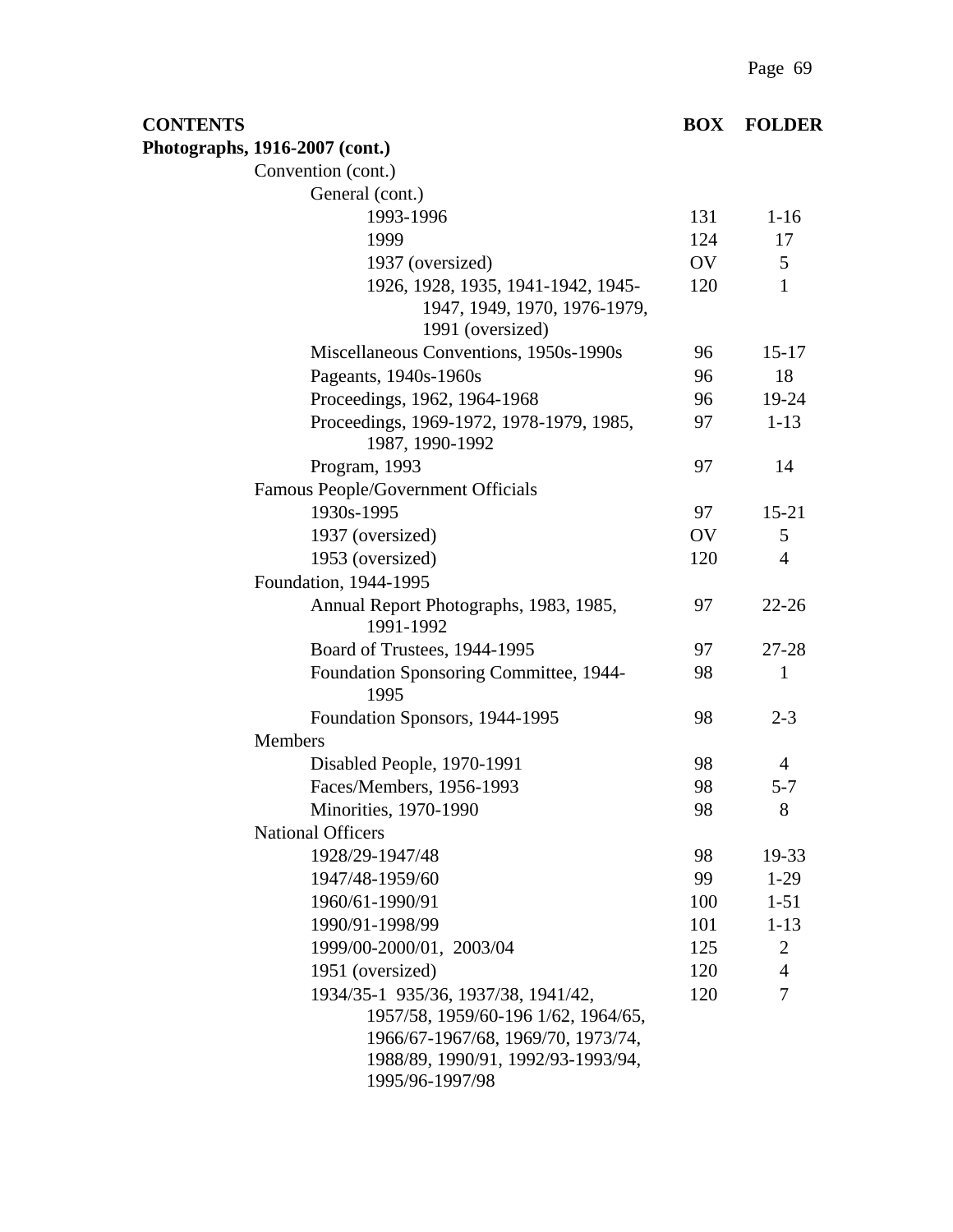| <b>CONTENTS</b>                |                                                             | <b>BOX</b> | <b>FOLDER</b>  |
|--------------------------------|-------------------------------------------------------------|------------|----------------|
| Photographs, 1916-2007 (cont.) |                                                             |            |                |
|                                | Programs                                                    |            |                |
|                                | Ag Day 2000, 2000                                           | 125        | 3              |
|                                | Calendar, 1950-1980s                                        | 101        | 14             |
|                                | Community Development (BOAC), 1972-<br>1973, 1981-1991      | 101        | $15 - 17$      |
|                                | Computers, 1984-1990                                        | 101        | 18             |
|                                | Computers in Agriculture, 1988-1990                         | 101        | 19             |
|                                | Energy (President's Challenge), 1980-1983                   | 101        | 20             |
|                                | Farm on the Lawn, 1975, 1977-1990                           | 101        | $21 - 23$      |
|                                | FFA Day at the Dome, 2003 (CD)                              | 127        |                |
|                                | FFA Today, 1989                                             | 101        | 24             |
|                                | FFA Week, 1958-1975                                         | 101        | 25             |
|                                | Food for America, 1977-1990                                 | 101        | $26 - 27$      |
|                                | <b>International Programs</b>                               |            |                |
|                                | Future Farmers of the Philippines,<br>1957-1961             | 101        | 28             |
|                                | General, 1956-1982                                          | 101        | 29             |
|                                | International Exchange, 1955-1957,<br>1967-1968             | 101        | 30             |
|                                | Service, 1960s-1970s                                        | 101        | $31 - 32$      |
|                                | Tours, 1960-1993                                            | 101        | 33-46          |
|                                | Work Experience Abroad (WEA)                                |            |                |
|                                | 1979-1993                                                   | 101        | 47-48          |
|                                | 1979-1993                                                   | 102        | $1 - 3$        |
|                                | Leadership                                                  |            |                |
|                                | 1984-1991                                                   | 102        | $\overline{4}$ |
|                                | 1984                                                        | 133        | 5              |
|                                | 1959 (oversized)                                            | 120        | $\overline{4}$ |
|                                | Miscellaneous Programs                                      |            |                |
|                                | 1947-1986                                                   | 102        | 5              |
|                                | 1992-1994, 1996                                             | 133        | $1-4$          |
|                                | National Seminar for Computers in<br>Agriculture, 1983-1990 | 102        | $6 - 7$        |
|                                | Patriotism, ca.1980s                                        | 102        | 8              |
|                                | Program Promotion, 1981-1992                                | 102        | $9-10$         |
|                                | Project Growth, 1992                                        | 102        | 11             |
|                                | Project Pals, 1992-1993                                     | 102        | 12             |
|                                | PSA Campaign, 1984-1990                                     | 102        | 13             |
|                                | Recreation. 1940-1941, 1945, 1994                           | 102        | $14 - 15$      |
|                                | Safety, 1950s-1980s                                         | 102        | $16-17$        |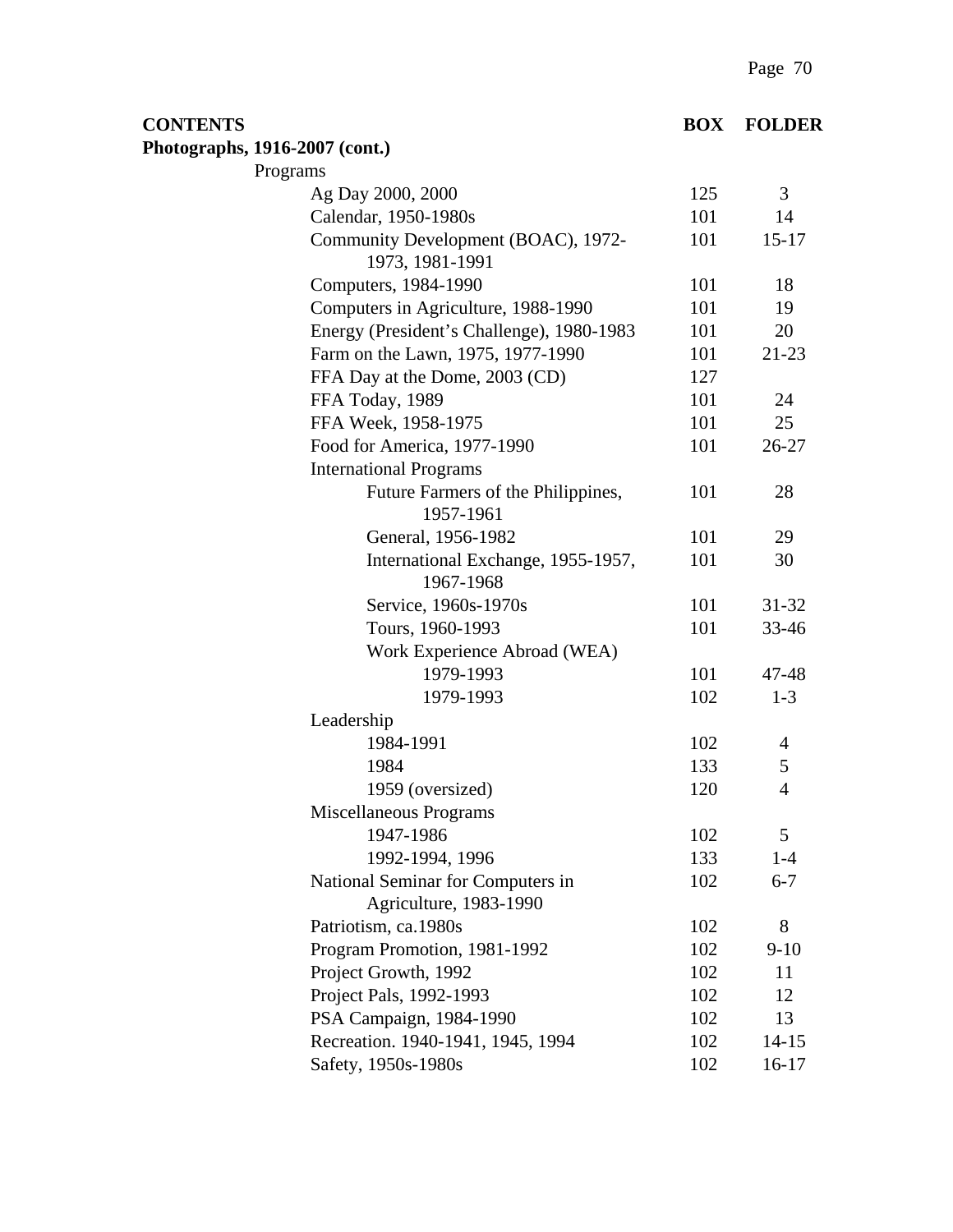| <b>CONTENTS</b>                                      | <b>BOX</b> | <b>FOLDER</b>  |
|------------------------------------------------------|------------|----------------|
| Photographs, 1916-2007 (cont.)                       |            |                |
| Washington Conference Program/Made for               |            |                |
| Excellence                                           |            |                |
| 1959-1995                                            | 102        | 18-25          |
| 1993                                                 | 131        | 17             |
| 1993-1994, 1997                                      | 132        | $1 - 5$        |
| World War II and the FFA, 1940-1945                  | 102        | $26 - 30$      |
| <b>Public Relations</b>                              |            |                |
| 1948-1995                                            | 102        | 31             |
| 1948-1995                                            | 103        | $1-4$          |
| Publications                                         |            |                |
| Advisor's Guide, 1990-1991                           | 103        | 5              |
| Chapter Handbook, 1996-2000                          | 125        | $\overline{4}$ |
| FFA at 50, 1977-1978                                 | 103        | $6-9$          |
| Magazine and Calendar, 1959-1980                     | 103        | 10             |
| Reporter's Handbook, 1987-1988                       | 103        | 11             |
| Student Handbook, 1988-1989                          | 103        | 12             |
| This is Vocational Education in Agriculture,<br>1961 | 103        | 13             |
| <b>States</b>                                        |            |                |
| Fairs, Shows, and Exhibits, 1930-1980                | 103        | $14 - 15$      |
| Public Speaking, 1953-1954, 1956-1959                | 103        | $16-21$        |
| <b>State Conventions, 1984</b>                       | 103        | 22             |
| State President's Conference, 1980-1991              | 103        | $23-29$        |
| States (individual)                                  |            |                |
| ca. 1920s-1990s                                      | 103        | 30-32          |
| ca. 1920s-2006                                       | 104        | $1-50$         |
| 1934, 1940, 1969 (oversized)                         | 120        | $\overline{2}$ |
| <b>Supervised Experience</b>                         |            |                |
| Ag Processing, 1987-1990                             | 104        | 51             |
| Animal Care, 1980-1990                               | 104        | 52             |
| Crops, ca. 1940s-1990s                               | 104        | 53-54          |
| Equipment, 1980-1990                                 | 104        | 55             |
| Forestry, 1946-1989                                  | 105        | 1              |
| Horticulture, 1942-1990                              | 105        | $\overline{2}$ |
| Laboratory, 1984-1992                                | 105        | 3              |
| Livestock, ca. 1920-1990                             | 105        | $4 - 8$        |
| Mechanics, ca. 1920-1990                             | 105        | $9 - 12$       |
| Natural Resources, ca. 1980s                         | 105        | 13             |
| Record Keeping, 1946-1990                            | 105        | 14             |
| Research, 1986-1989                                  | 105        | 15             |
| Sales and Service, ca.1970-1990                      | 105        | 16             |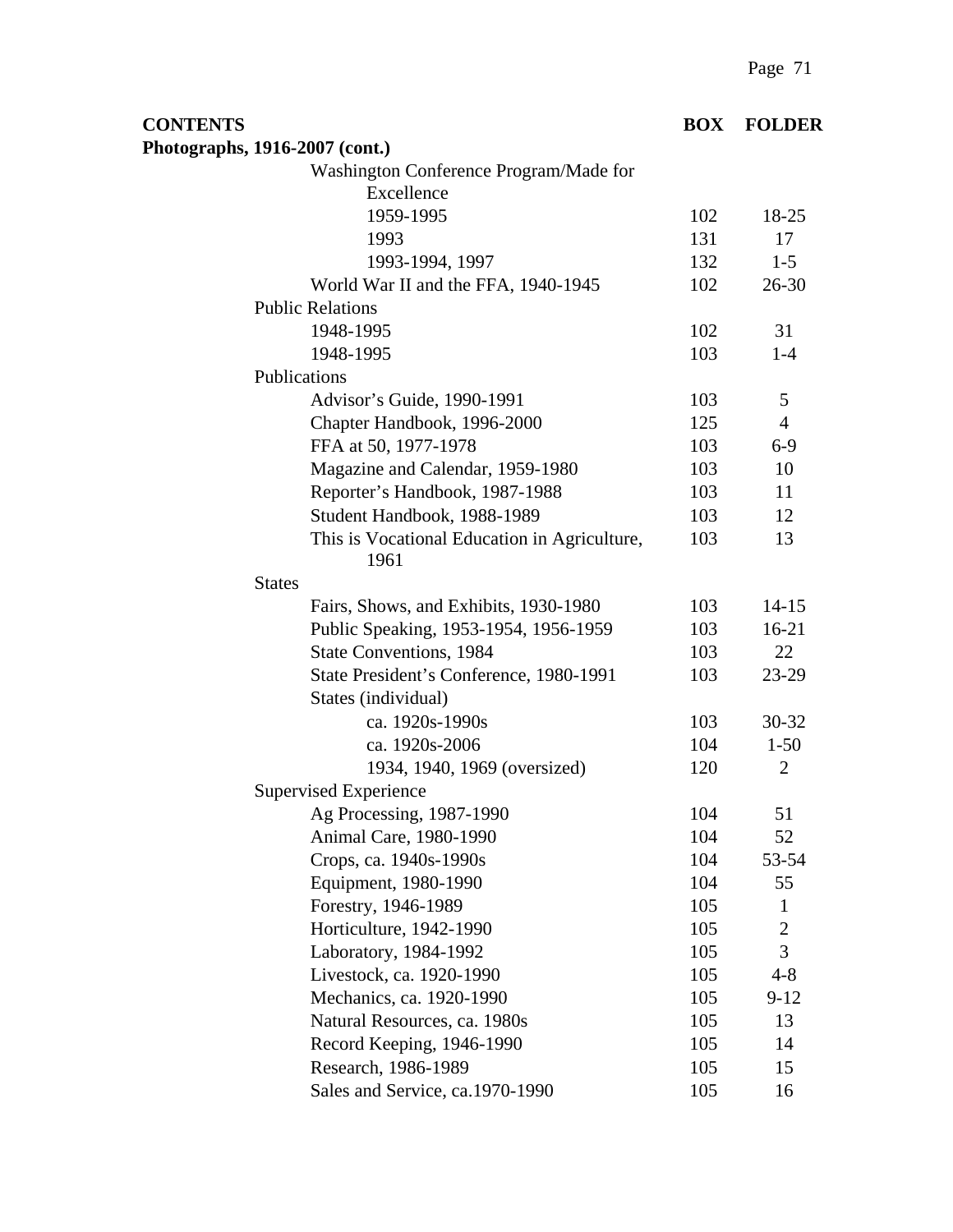| <b>CONTENTS</b>                            | <b>BOX</b> | <b>FOLDER</b>  |
|--------------------------------------------|------------|----------------|
| Photographs, 1916-2007 (cont.)             |            |                |
| SOE Seminar, 1984                          | 133        | 6              |
| Supervised Farming, 1945-1994              | 105        | 17             |
| Unusual SOE Programs, ca.1980s             | 105        | 18             |
| Supply Service, 1948-1980s                 | 105        | 19             |
| Slides, 1952-1995                          |            |                |
| Calendar Slides, 1954-1984                 | 106        |                |
| Convention TimeThat Special Feeling, 1983  | 129        | 18             |
| Magazine Slides, 1952-1995                 | $107 -$    |                |
|                                            | 109        |                |
| <b>Slide Shows</b>                         |            |                |
| A Close-up Look at FFA National            |            |                |
| Cassette, n.d.                             | 113        | 19             |
| Script and Slides, n.d.                    | 110        | $\mathbf{1}$   |
| A Portrait of E.M. Tiffany                 |            |                |
| Cassette, n.d.                             | 113        | 20             |
| Slides, n.d.                               | 110        | $\overline{2}$ |
| Agriculture's New Generation, 1977         | 110        | 3              |
| BOAC Show, 1978                            | 110        | $\overline{4}$ |
| <b>Building Tomorrows Today</b>            |            |                |
| Cassette, 1981                             | 113        | 21             |
| Script and Slides, 1981                    | 110        | 5              |
| <b>Career Show</b>                         |            |                |
| Cassette, ca.1985                          | 114        | $\mathbf{1}$   |
| Slides, ca.1985                            | 110        | 6              |
| Dodge truck Slide Show, 1987               | 110        | 7              |
| FFA Tractor Safety Campaign                |            |                |
| Cassette, n.d.                             | 115        | 15             |
| Slides, n.d.                               | 125        | 5              |
| FFA Unites Youth with Opportunities        |            |                |
| Cassette, n.d.                             | 114        | $\overline{2}$ |
| Script and Slides, n.d.                    | 110        | $8-9$          |
| FFA Week PSAs, 1969-1978, 1980-1982, 1984  | 110        | 10             |
| Food for America                           |            |                |
| Cassette, n.d.                             | 126        | 8              |
| Script and Slides, n.d.                    | 110        | 12             |
| <b>Future for America</b>                  |            |                |
| Cassette, ca. 1976                         | 115        | 16             |
| Script and Slides, ca. 1976                | 110        | 13             |
| Helping Special Needs Students Develop SOE |            |                |
| Program                                    |            |                |
| Cassette, n.d.                             | 114        | $\overline{4}$ |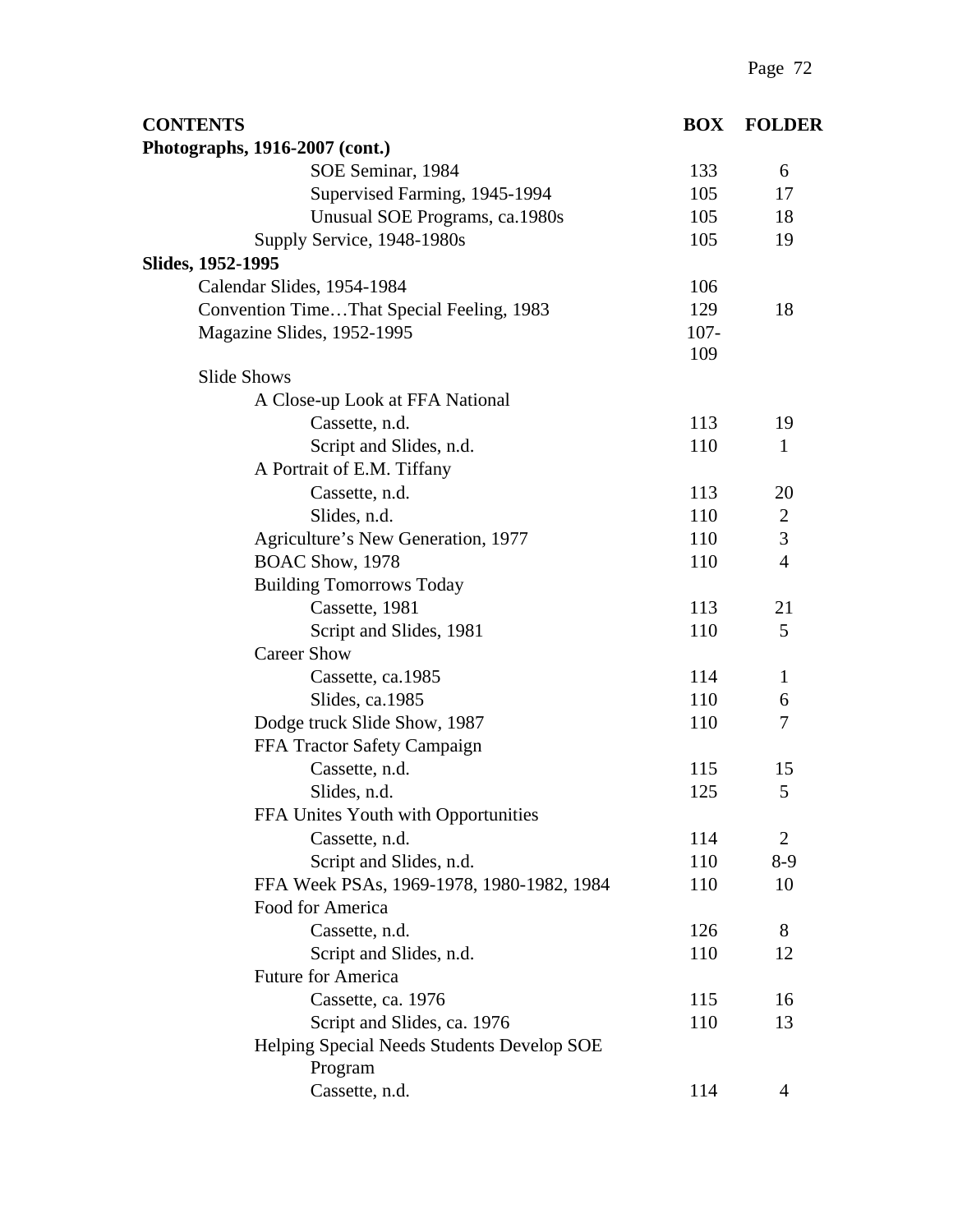| <b>CONTENTS</b>                                        | <b>BOX</b> | <b>FOLDER</b>  |
|--------------------------------------------------------|------------|----------------|
| Slides, 1952-1995 (cont.)                              |            |                |
| Helping Special Needs Students Develop SOE             |            |                |
| Program (cont.)                                        |            |                |
| Script and Slides, n.d.                                | 110        | 14             |
| It's a Small World                                     |            |                |
| Cassette, n.d.                                         | 114        | 5              |
| Script and Slides, n.d.                                | 110        | 15             |
| Journey to Safety: The FFA Safety Show, n.d.           | 110        | $16-17$        |
| More Than Profit: FFA Proficiency Award Program        |            |                |
| Cassette, n.d.                                         | 114        | 6              |
| Script and Slides, n.d.                                | 110        | 18             |
| National Future Farmer Report, ca. 1978                | 125        | 6              |
| Past National Officer Slides, 1972                     | 110        | 19             |
| Planning for a Successful Chapter Banquet              |            |                |
| Cassette, n.d.                                         | 114        | 7              |
| Script and Slides, n.d.                                | 110        | $20 - 22$      |
| Preparing for Progress                                 |            |                |
| Cassette, 1979                                         | 114        | 8              |
| Script and Slides, 1979                                | 111        | 1              |
| Raising the FFA's 50 <sup>th</sup> Anniversary Flag    |            |                |
| Cassette, 1977                                         | 126        | 10             |
| Script and Slides, 1977                                | 111        | $\overline{2}$ |
| Safety Makes Sense: The FFA Safety Award Program       |            |                |
| Cassette, n.d.                                         | 114        | 10             |
| Script and Slides, n.d.                                | 111        | 3              |
| Salute to the American Vocational Agricultural         |            |                |
| Instructor                                             |            |                |
| Cassette, n.d.                                         | 114        | 11             |
| Script and Slides, n.d.                                | 111        | $4 - 5$        |
| Scrapbook - FFA at 50                                  |            |                |
| Cassette, 1977                                         | 126        | 11             |
| Script and Slides, 1977                                | 111        | 6              |
| Sights and Sounds of the 46 <sup>th</sup> National FFA |            |                |
| Convention                                             |            |                |
| Cassette, 1973                                         | 114        | 13             |
| Script and Slides, 1973                                | 111        | 7              |
| Sights and Sounds of the 47 <sup>th</sup> National FFA |            |                |
| Convention                                             |            |                |
| Cassette, 1974                                         | 126        | 12             |
| Script and Slides, 1974                                | 111        | 8              |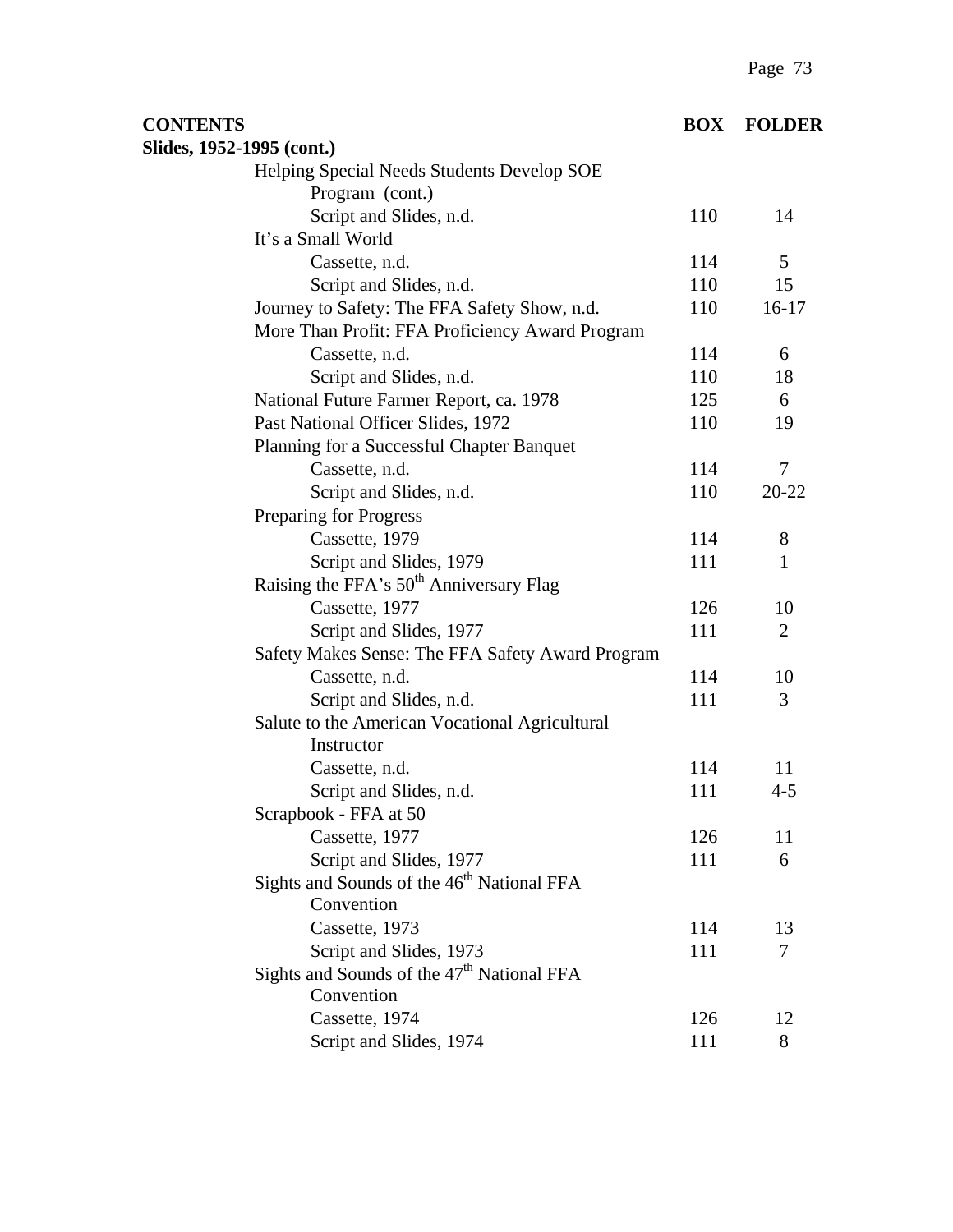| <b>CONTENTS</b>                                        | <b>BOX</b> | <b>FOLDER</b> |
|--------------------------------------------------------|------------|---------------|
| Slides, 1952-1995 (cont.)                              |            |               |
| Sights and Sounds of the 48 <sup>th</sup> National FFA |            |               |
| Convention                                             |            |               |
| Cassette, 1975                                         | 126        | 13            |
| Script and Slides, 1975                                | 111        | 9             |
| Sights and Sounds of the 49 <sup>th</sup> National FFA |            |               |
| Convention                                             |            |               |
| Cassette, 1976                                         | 126        | 14            |
| Script and Slides, 1976                                | 111        | 10            |
| Sights and Sounds of the 50 <sup>th</sup> National FFA |            |               |
| Convention                                             |            |               |
| Cassette, 1977                                         | 126        | 15            |
| Script and Slides, 1977                                | 111        | 11            |
| Sights and Sounds of the 51 <sup>st</sup> National FFA |            |               |
| Convention                                             |            |               |
| Cassette, 1978                                         | 126        | 16            |
| Script and Slides, 1978                                | 111        | 12            |
| Sights and Sounds of the $52nd$ National FFA           |            |               |
| Convention                                             |            |               |
| Cassette, 1979                                         | 126        | 17            |
| Script and Slides, 1979                                | 111        | 13            |
| Sights and Sounds of the 53 <sup>rd</sup> National FFA |            |               |
| Convention                                             |            |               |
| Cassette, 1980                                         | 114        | 20            |
| Script and Slides, 1980                                | 111        | 14            |
| Sights and Sounds of the 54 <sup>th</sup> National FFA |            |               |
| Convention                                             |            |               |
| Cassette, 1981                                         | 114        | 21            |
| Script and Slides, 1981                                | 111        | 15            |
| Sights and Sounds of the 55 <sup>th</sup> National FFA | 111        | 16            |
| Convention, 1982                                       |            |               |
| Sights and Sounds of the 56 <sup>th</sup> National FFA |            |               |
| Convention                                             |            |               |
| Cassette, 1983                                         | 115        | 1             |
| Script and Slides, 1983                                | 111        | 17            |
| <b>SOE Series</b>                                      |            |               |
| Cassettes, n.d.                                        | 115        | $2 - 6$       |
| Script, n.d.                                           | 61         | 8             |
| Slides, n.d.                                           | 115        | $17 - 20$     |
| <b>Stars Over America 1978</b>                         | 129        | 19            |
| <b>Stars Over America 1980</b>                         |            |               |
| Cassette, 1980                                         | 126        | 18            |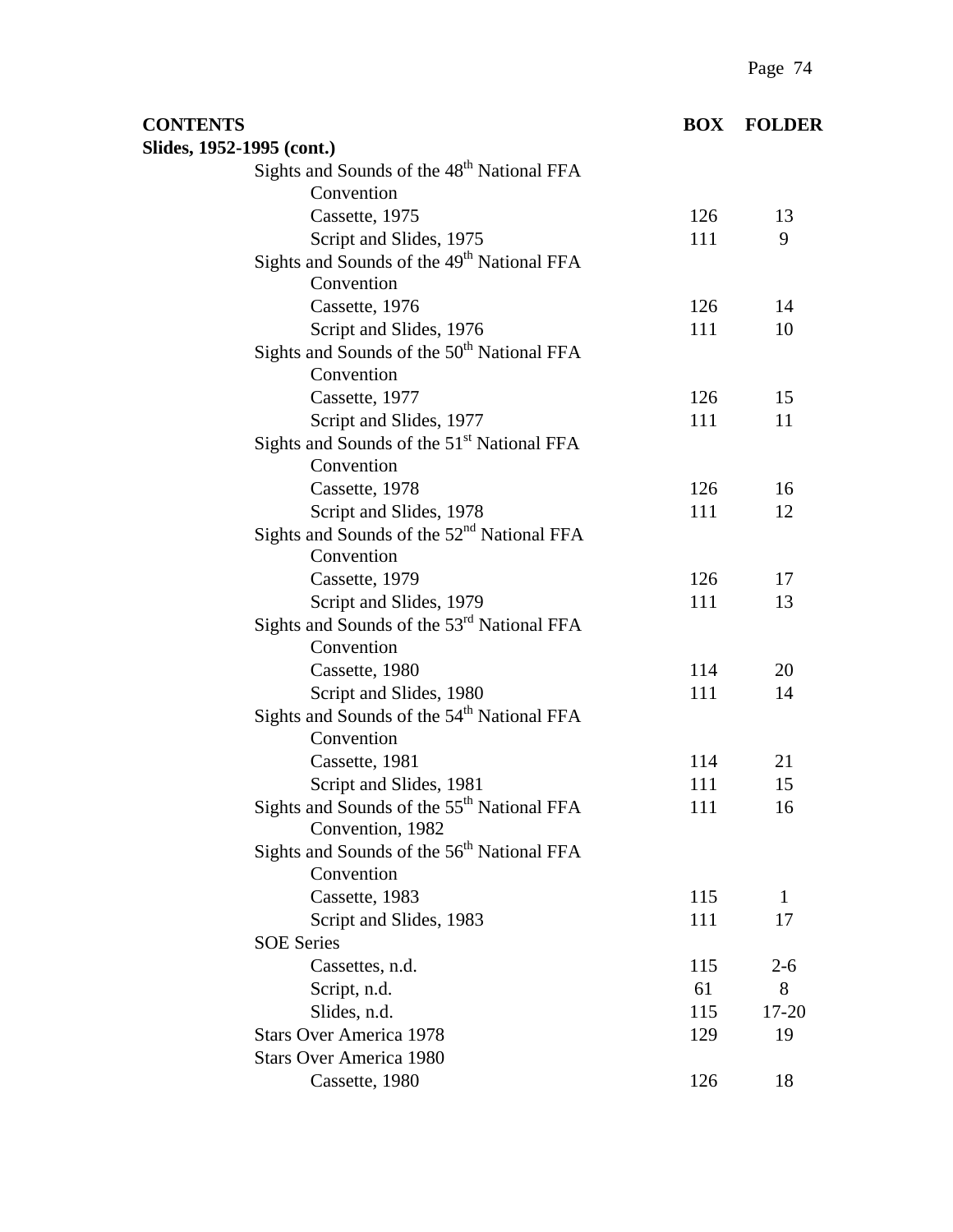| <b>CONTENTS</b>                                                                   | <b>BOX</b> | <b>FOLDER</b>  |
|-----------------------------------------------------------------------------------|------------|----------------|
| Slides, 1952-1995 (cont.)                                                         |            |                |
| Stars Over America 1980 (cont.)                                                   |            |                |
| Script and Slides, 1980                                                           | 124        | 18-19          |
| V.P Cursor and the Modem Chapter                                                  |            |                |
| Cassette, n.d.                                                                    | 115        | 7              |
| Script, n.d.                                                                      | 61         | 8              |
| Slides, n.d.                                                                      | 115        | 21             |
| Vocational Agriculture - Growing for America, 1981                                | 111        | 18-19          |
| Your National FFA Organization                                                    |            |                |
| Cassette, n.d.                                                                    | 115        | 8              |
| Script and Slides, n.d.                                                           | 111        | 20             |
| Youth With a Purpose                                                              |            |                |
| Cassette, n.d.                                                                    | 115        | 9              |
| Script and Slides, n.d.                                                           | 111        | $21 - 22$      |
| Washington Leadership Conference, 1988                                            | 125        | 7              |
| Audio-Visual Materials, 1935-2003 - immediate access may not be available on some |            |                |
| materials                                                                         |            |                |
| <b>Audio Recordings</b>                                                           |            |                |
| 46 <sup>th</sup> National FFA Convention, 1973                                    | 116        | $\mathbf{1}$   |
| 50 <sup>th</sup> National FFA Convention, 1978                                    | 116        | 3              |
| A Closeup Look at the FFA National, n.d.                                          | 113        | 19             |
| A Portrait of E.M. Tiffany, n.d.                                                  | 113        | 20             |
| All Things Considered, FFA Interviews on NPR, n.d.                                | 112        | $\mathbf{1}$   |
| Terence Bell, Secretary of Education Address, 1984                                | 115        | 10             |
| <b>Building Our American Communities Regional</b><br>Winners, 1973                | 115        | 11             |
| Building Tomorrows Today, n.d.                                                    | 113        | 21             |
| Secretary Butz to State Presidents, 1975                                          | 113        | 18             |
| Career Show, ca.1985                                                              | 114        | 1              |
| Chapter Resource System, n.d.                                                     | 126        | 6              |
| Convention, 1977-1978                                                             | 112        | $3-19$         |
| Convention News Reports by News/Sports Radio<br>Network                           |            |                |
| 1981                                                                              | 112        | $20 - 21$      |
| 1981                                                                              | 113        | $1-4$          |
| Discover the Power Theme, 2000                                                    | 127        |                |
| FFA Music Review, ca.1999                                                         | 119        | 4              |
| FFA Presenters, n.d.                                                              | 115        | 12             |
| FFA PSAs "Agricultural Promos," 1981                                              | 116        | $\overline{4}$ |
| FFA – The Extra Teacher, n.d.                                                     | 115        | 13             |
| FFA - Reach Out, n.d.                                                             | 126        | $\overline{7}$ |
| FFA Tractor Safety Campaign, n.d.                                                 | 115        | 15             |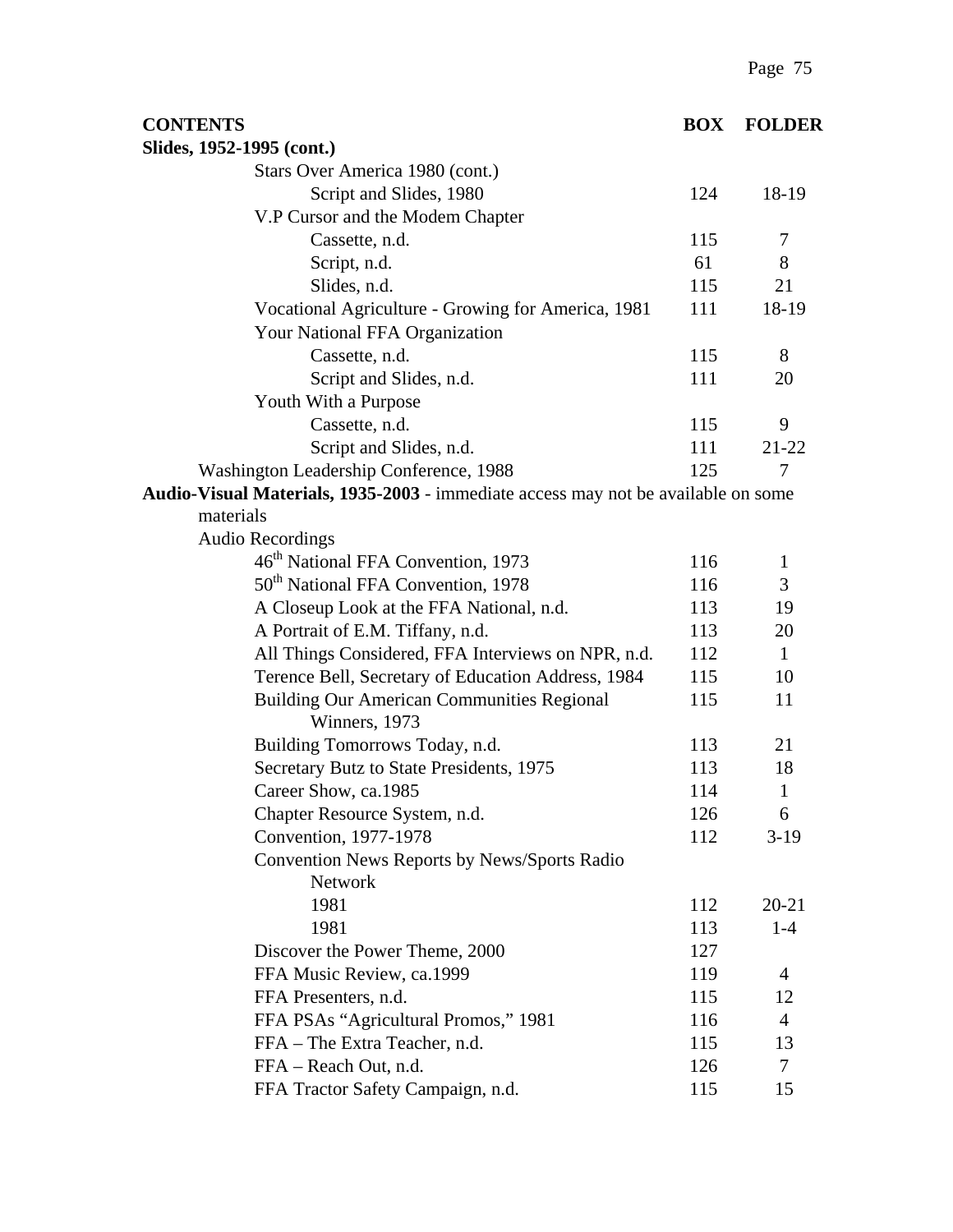| <b>CONTENTS</b>                                                            | <b>BOX</b> | <b>FOLDER</b>  |
|----------------------------------------------------------------------------|------------|----------------|
| Audio-Visual Materials, 1935-2003 (cont.)                                  |            |                |
| FFA Unites Youth With Opportunities, n.d.                                  | 114        | $\overline{2}$ |
| FFA Week                                                                   |            |                |
| 1972, 1975, 1977, 1978                                                     | 116        | $5-9$          |
| 1981-1982                                                                  | 117        | $1 - 5$        |
| 1972-1978, 1980                                                            | 119        | $5 - 15$       |
| Food for America: The FFA Tells the Story, n.d.                            | 126        | 8              |
| Gerald Ford Address, 1974                                                  | 113        | 6              |
| Future for America, ca. 1976                                               | 115        | 16             |
| Helping Special Needs Students Develop SOE                                 | 114        | $\overline{4}$ |
| Programs, n.d.                                                             |            |                |
| How to Plan and Produce a Successful FFA Banquet,                          | 113        | 7              |
| n.d.                                                                       |            |                |
| Interviews                                                                 |            |                |
| Ray Cuff                                                                   |            |                |
| 1967 (reel to reel)                                                        | 118        | 8              |
| 1967 (audio cassette)                                                      | 115        | 17             |
| G. F. Ekstrom                                                              |            |                |
| Cassette, 1968                                                             | 113        | $9 - 11$       |
| Script, 1968                                                               | 61         | 8              |
| Founding of the Future Farmers of Virginia,<br>1968                        | 113        | 8              |
| <b>Great Leaders</b>                                                       |            |                |
| 1968                                                                       | 117        | $7 - 8$        |
| 1968                                                                       | 118        | $1 - 7$        |
| Carl Humphrey, 1967                                                        | 117        | 6              |
| J.H. Lintner on FFA Jacket, n.d.                                           | 113        | 12             |
| William Shaffer, ca.1995                                                   | 113        | 13             |
| It's a Small World, n.d.                                                   | 114        | 5              |
| John Deere/ FFA Partnership with NASCAR<br>Interview Questions, 1990s      | 115        | 18             |
| John Deere/ FFA Partnership with NASCAR<br>Promotional Announcement, 1990s | 126        | 9              |
| Jerry Litton Address                                                       |            |                |
| 1958, 1973                                                                 | 118        | $9-10$         |
| 1973                                                                       | 113        | 15             |
| Fred McClure Address, n.d.                                                 | 113        | 5              |
| More than Profit: FFA Proficiency Award Program,<br>n.d.                   | 114        | 6              |
| National FFA President, Bobby Tucker, 1976                                 | 119        | 1              |
| National Officer Report, 1973-1974                                         | 113        | $16-17$        |
| Planning for a Successful Chapter Banquet, n.d.                            | 114        | 7              |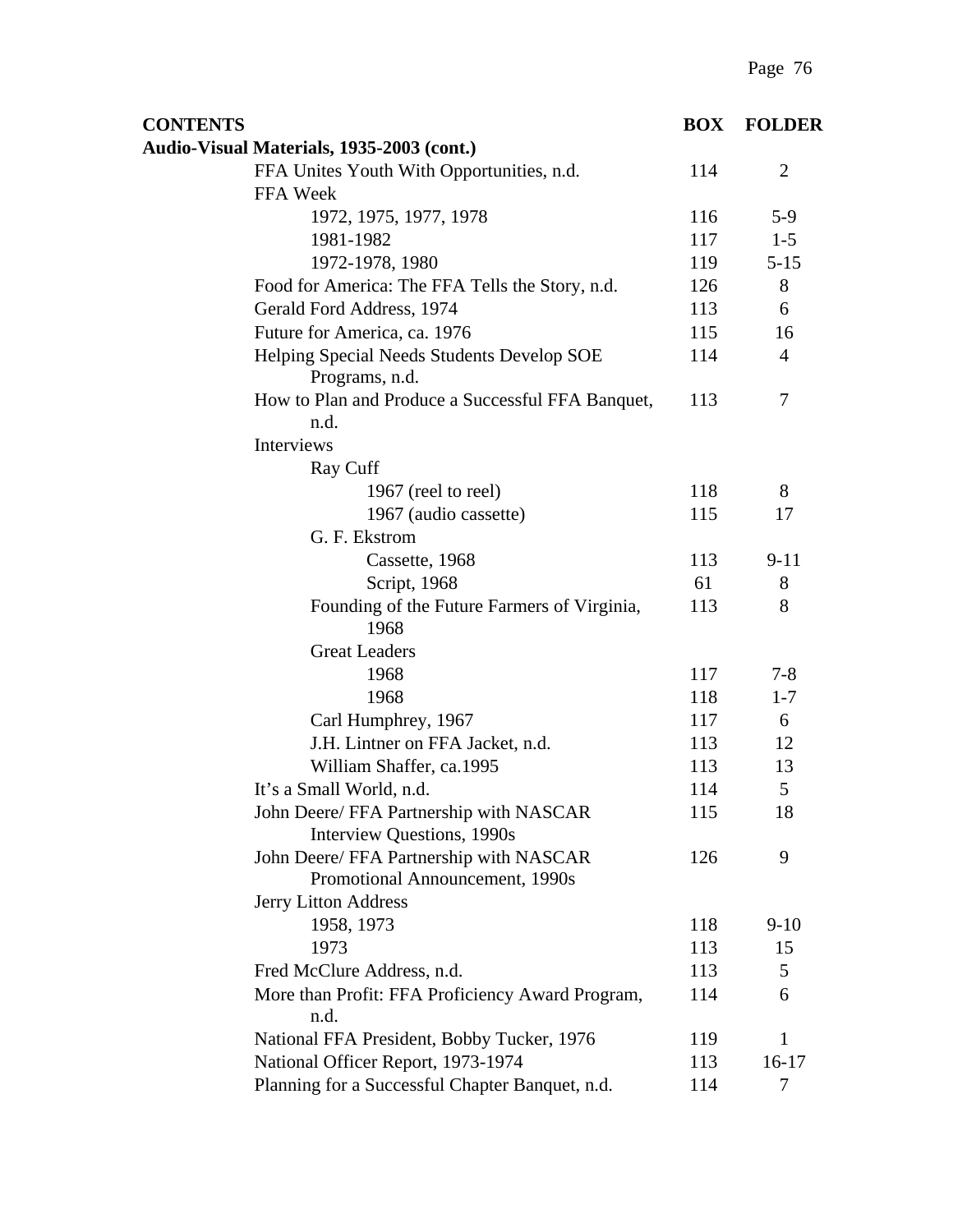| <b>CONTENTS</b>                                                   | <b>BOX</b> | <b>FOLDER</b>    |
|-------------------------------------------------------------------|------------|------------------|
| Audio-Visual Materials, 1935-2003 (cont.)                         |            |                  |
| Plowshares – Songs for Seed, n.d.                                 | 127        |                  |
| Preparing for Progress, 1979.                                     | 114        | 8                |
| Proficiency Awards Program, n.d.                                  | 126        | $\mathbf{1}$     |
| Public Service Announcement, 1986                                 | 126        | $\overline{2}$   |
| Public Speaking Contest, 1973                                     | 126        | 3                |
| Raising the FFA's 50 <sup>th</sup> Anniversary Flag, 1977         | 126        | 10               |
| Safety Makes Sense: The FFA Safety Award<br>Program, n.d.         | 114        | 10               |
| Salute to the American Vocational Agriculture<br>Instructor, n.d. | 114        | 11               |
| Scrapbook - FFA at 50, 1977                                       | 126        | 11               |
| Sights and Sounds of the National FFA Convention                  |            |                  |
| 1973                                                              | 114        | 13               |
| 1974-1979                                                         | 126        | $12 - 17$        |
| 1980-1981                                                         | 114        | $20 - 21$        |
| 1983                                                              | 115        | $\mathbf{1}$     |
| SOE - Teacher Perspective, n.d.                                   | 126        | $\overline{4}$   |
| SOE Series, n.d.                                                  | 115        | $2 - 6$          |
| Stars Over America, 1980                                          | 126        | 18               |
| Uniting the World With Agriculture, n.d.                          | 126        | 5                |
| V.P Cursor and the Modem Chapter, n.d.                            | 115        | $\tau$           |
| Your National FFA Organization, n.d.                              | 115        | 8                |
| Youth With a Purpose, n.d.                                        | 115        | 9                |
| Video Recordings                                                  |            |                  |
| 30 Years of Women in FFA, 1999                                    |            | V013             |
| A Conflict of Interest (commercial), n.d.                         |            | V <sub>001</sub> |
| Agricultural Biotechnology: A World of Opportunity,<br>1996       |            | V016             |
| Agricultural Education: Investing in Our Future,<br>1993          |            | V015             |
| The Agricultural Issues Forum, 1993                               |            | V018             |
| Agriculture: The 21 <sup>st</sup> Century and You, 1997           |            | V017             |
| Agriculture's New Generation, ca.1977                             |            | F <sub>001</sub> |
| Agriculture's New Professionals, ca.1980                          |            | F002             |
| <b>Agriculture's New Professionals, 1989</b>                      |            |                  |
| 1989                                                              |            | V014             |
| 1989                                                              |            | F038             |
| <b>BOAC</b> (Building Our American Communities), 1971             |            | F <sub>003</sub> |
| CBS Morning News with Corey Flournoy, 1995                        |            | V019             |
| Case of the Sneaky Snack, 1987                                    |            | V <sub>098</sub> |
| Challenge Ahead, 1990                                             |            | F038             |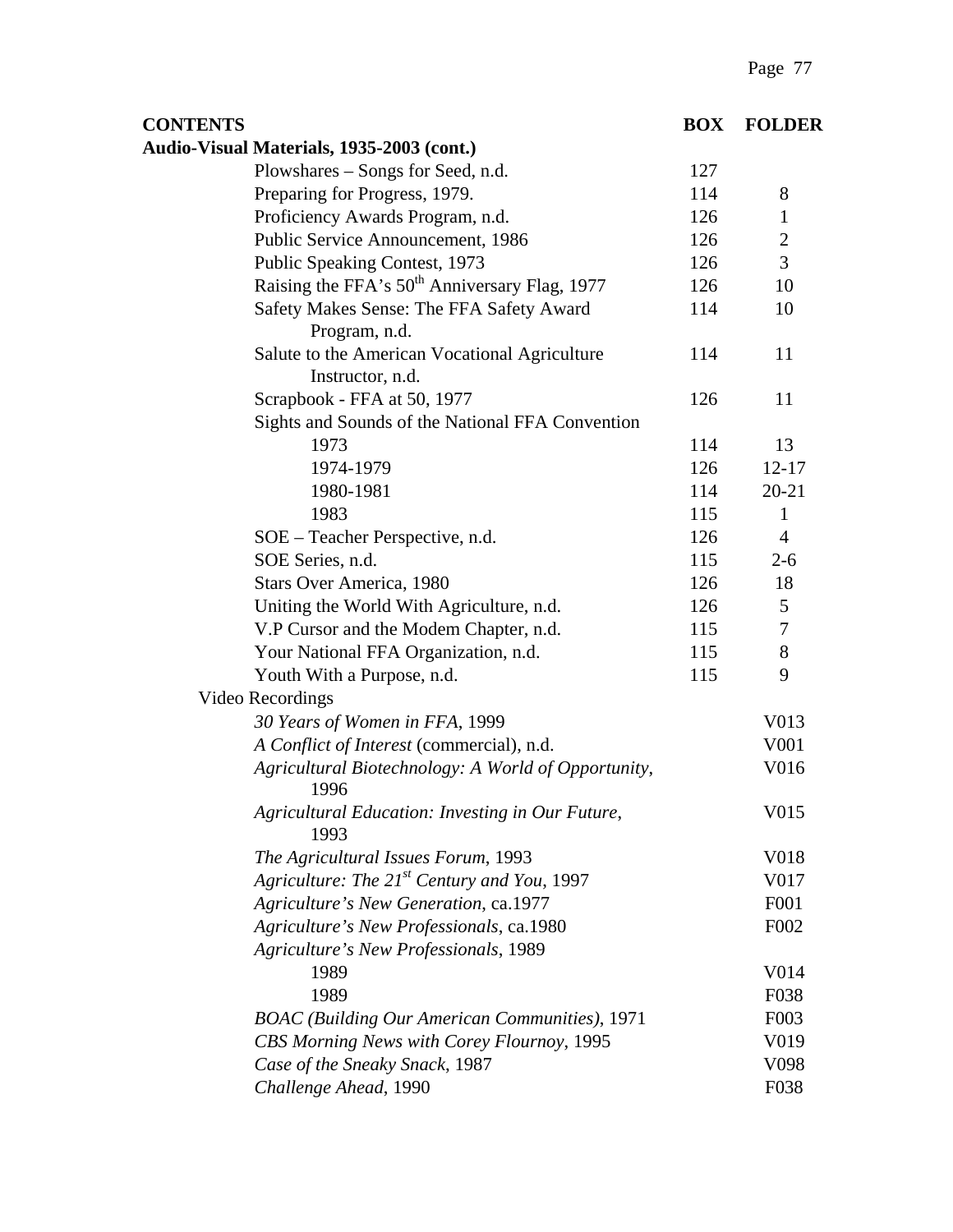| <b>CONTENTS</b> |                                                    | <b>BOX</b> | <b>FOLDER</b>         |
|-----------------|----------------------------------------------------|------------|-----------------------|
|                 | Audio-Visual Materials, 1935-2003 (cont.)          |            |                       |
|                 | Chapter/Member Opportunities, ca. 1993             |            | V <sub>090</sub>      |
|                 | Chapter Officer Development, n.d.                  |            | V091                  |
|                 | <b>Commodity Marketing Activity, 1996</b>          |            | V <sub>0</sub> 20     |
|                 | Consider the Possibilities, ca.1980                |            | F004                  |
|                 | Convention                                         |            |                       |
|                 | 1987                                               |            | $V021-$               |
|                 |                                                    |            | 038, V092             |
|                 | 1992                                               |            | V <sub>102</sub> -119 |
|                 | 1997                                               |            | V120-129              |
|                 | 2002                                               |            | V130-145              |
|                 | <b>Convention Announcement</b> , 1996              |            | V <sub>040</sub>      |
|                 | Convention Highlights, 1993                        |            | F <sub>0</sub> 39     |
|                 | Convention Highlights, 1995-1996                   |            | V039,                 |
|                 |                                                    |            | V <sub>041</sub>      |
|                 | Convention News Coverage, 1997, 2000               |            | V042,                 |
|                 |                                                    |            | V084                  |
|                 | Convention Time - FFA, 1980                        |            | F <sub>005</sub>      |
|                 | Convention Time - That Special Feeling, 1982       |            | F006                  |
|                 | Costa Rica Travel Seminar, 1998                    |            | V <sub>093</sub>      |
|                 | Discover the Power, 2000                           |            | V <sub>0</sub> 85     |
|                 | Everyone's a Winner, 1985                          |            | F <sub>007</sub>      |
|                 | The Faces of FFA, 1995                             |            | V043                  |
|                 | Farmer of Tomorrow, 1952                           |            | <b>F008</b>           |
|                 | FFA: An Investment in the Future, 1995             |            | V044                  |
|                 | FFA: Building Tomorrow, 1996                       |            | V <sub>045</sub>      |
|                 | FFA Dedication Day Air Checks, 1997                |            | V047                  |
|                 | FFA: Education Materials Trailer, 1996             |            | V046                  |
|                 | FFA Lobby Video, 1995                              |            | V <sub>049</sub>      |
|                 | FFA Today, 1989                                    |            | V048                  |
|                 | Floriculture: It's About Growth, 1999              |            | V <sub>050</sub>      |
|                 | Focus on Forty, 1967                               |            | F <sub>009</sub>      |
|                 | Food for America                                   |            |                       |
|                 | n.d.                                               |            | V <sub>051</sub>      |
|                 | 1970                                               |            | F010                  |
|                 | Forging a Brighter Future, 1987                    |            | F <sub>04</sub> 0     |
|                 | Foundation Capitol Campaign Contributors, 1998     |            | V <sub>052</sub>      |
|                 | <b>Foundation Sponsor Recognition, 1998</b>        |            | V <sub>053</sub>      |
|                 | <b>Future Farmers of America, Today Show, 1995</b> |            | V <sub>054</sub>      |
|                 | Global Vision - The Council, 1997                  |            | V <sub>055</sub>      |
|                 | The Greenhand, ca.1935                             |            | V <sub>0</sub> 80     |
|                 | Groundbreaking Ceremony Panel, ca.1997             |            | V056                  |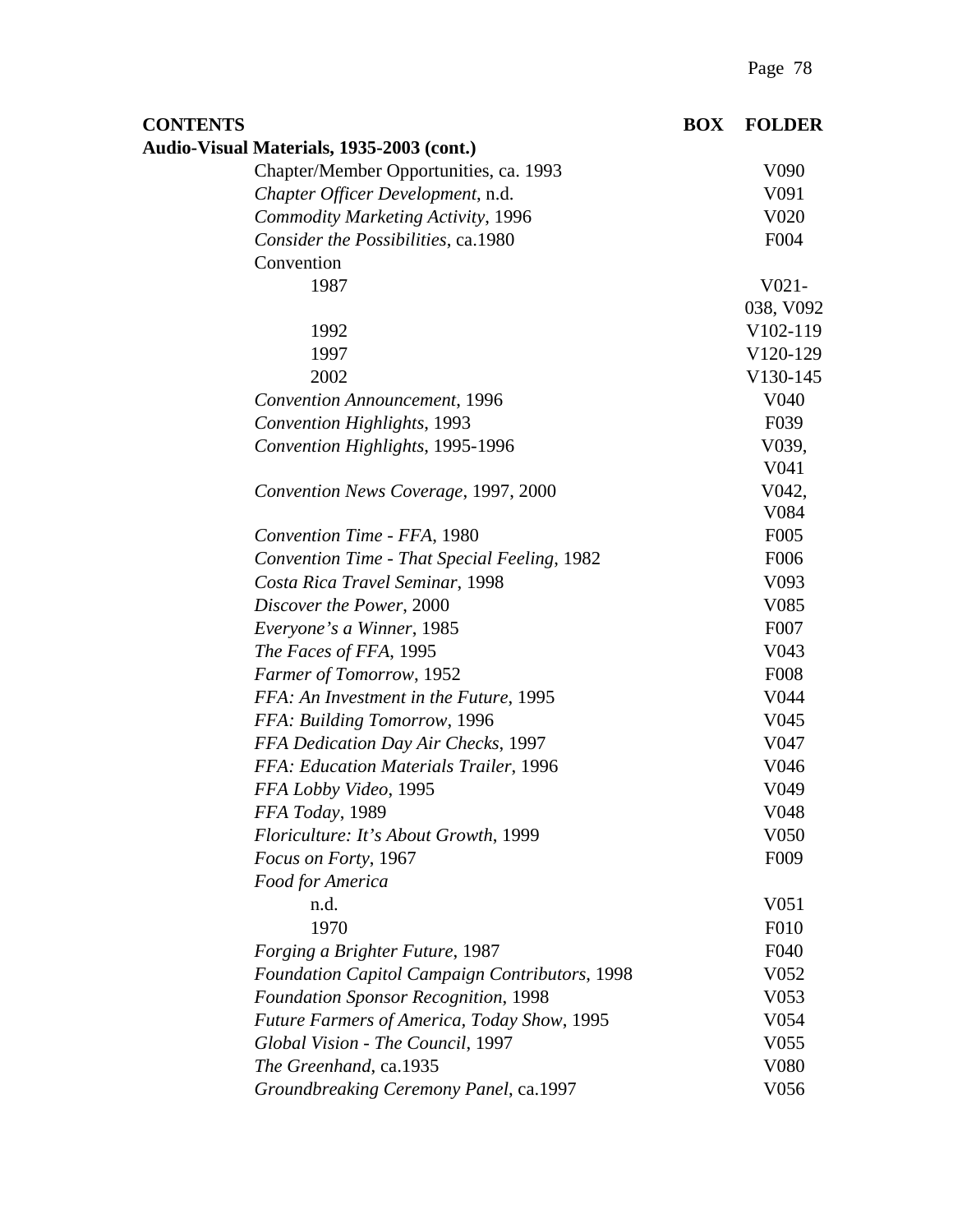| <b>CONTENTS</b>                                                        | <b>BOX</b> | <b>FOLDER</b>    |
|------------------------------------------------------------------------|------------|------------------|
| Audio-Visual Materials, 1935-2003 (cont.)                              |            |                  |
| <b>Headquarters Construction Video, 1997</b>                           |            | V057             |
| Headquarters Groundbreaking Ceremony, n.d.                             |            | V <sub>058</sub> |
| Here and There with the FFA, ca.1955                                   |            | F011             |
| Hometown America, ca.1975                                              |            | F012             |
| <i>I am FFA</i> , 2002                                                 |            | V146             |
| Impact! Leadership, 1996                                               |            | V094             |
| Impact! Teamwork, 1995                                                 |            | V <sub>095</sub> |
| Inheritors, 1970                                                       |            | F013             |
| Jerry Litton Story - Happy are Those Who Dare to<br>Dream Dreams, 1983 |            | V002             |
| Leadership for a Lifetime, n.d.                                        |            | V <sub>059</sub> |
| Learning and the Land - 50 Years of the FFA, 1977                      |            | F <sub>015</sub> |
| Made for Excellence, 1996                                              |            | V <sub>060</sub> |
| Make it HappenJoin FFA, 1994                                           |            | V <sub>061</sub> |
| Make it HappenStudent, 1995                                            |            | V <sub>062</sub> |
| Make it HappenTeacher, 1995                                            |            | V <sub>063</sub> |
| Move to Louisville News Coverage, 1999                                 |            | V064             |
| National FFA Center Groundbreaking, 1997                               |            | V066             |
| <b>National FFA Horse Judging Career Development</b><br>Event, 1994    |            | V <sub>065</sub> |
| National FFA and Indianapolis, ca.1997                                 |            | V <sub>067</sub> |
| National Officers Compilation Video, n.d.                              |            | V <sub>096</sub> |
| New Century Farmer, 2001                                               |            | V097             |
| On the Road to Louisville, 1998                                        |            | V <sub>068</sub> |
| Over 200 Careers, 1985                                                 |            | V <sub>069</sub> |
| PALS: New Chapter Training, 1995                                       |            | V070             |
| Partners for a Safer Community, 1996                                   |            | V071             |
| Patriotic Video, 2000                                                  |            | V086             |
| Public Service Announcements, 1984-1988, 1990-                         |            | V003-            |
| 1991                                                                   |            | 009, V098        |
| Recruitment/Promotion Compilation Video, n.d.                          |            | V <sub>099</sub> |
| Ronald Reagan Message to National Convention,<br>1988                  |            | V010             |
| SAE: Experience It, 1999                                               |            | V072             |
| SAE: Its More than You Think, n.d.                                     |            | V073             |
| Silver Anniversary, 1953                                               |            | F016             |
| SOE (Supervised Occupational Experience) Bridging<br>the Gap, 1987     |            | F017             |
| Star Academy, Manual High School, 1996                                 |            | V074             |